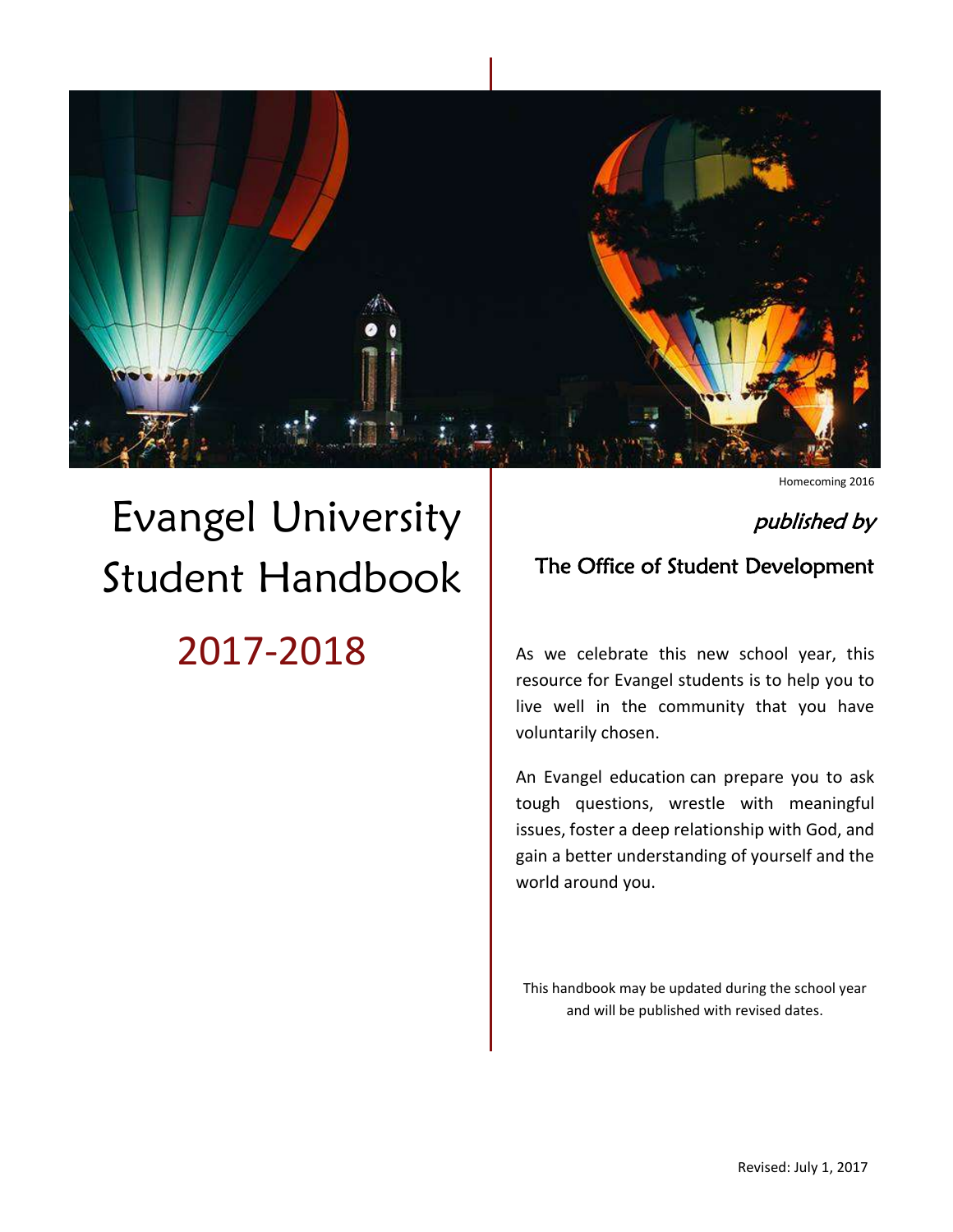# <span id="page-1-0"></span>**A MESSAGE FROM THE PRESIDENT**

Welcome to Evangel University where we are committed to helping you discover your vocational calling and equipping you for a life of significant service! We are committed to providing a Christ-centered living and learning community where you will have many opportunities to grow spiritually, intellectually, emotionally, and physically.

The faculty, staff, administration, and your fellow student leaders are all here to support you in your journey of discerning God's calling on your life. Your success as a university student will be determined to a great extent by the choices you make both in your academic pursuits and your pursuits beyond the classroom. Know that the entire Evangel community is here to support you and cheer you on in your journey.

In His service,

Dr. Carol Taylor

# <span id="page-1-1"></span>**A MESSAGE FROM THE VICE PRESIDENT FOR STUDENT DEVELOPMENT**

Evangel is a community that values the integration of faith, living, and learning. We want to help you discover who you are in Christ and to identify, develop, and refine those unique strengths you have to offer the world through your personal and vocational callings. You will find incredible opportunities are available for your holistic development, and so I encourage to choose well. Keep your feet moving forward and look for the opportunities that guide your growth into the person that God has created you to be!

Much like any community, Evangel supports particular policies, procedures, and actions that facilitate healthy living among its members. These boundaries are guided by our commitment to uphold biblical principles of conduct, our Assemblies of God denominational perspective, and practices that promote considerate community interaction. As such, EU students are responsible for knowing and abiding by the standards; however, if that is your only guide, you will have missed the point. We seek to nurture an environment where our lives reflect Christ.

May our ultimate guide be to operate from the inside out, with love from a *pure heart*, *good conscience*, and *sincere faith* (1 Timothy 1:4-6), so that we may reflect *kingdom living*, as described in Matthew's gospel (5:48): "Live out your God-created identity. Live generously and graciously toward others, the way God lives toward you".

Blessings to you each student,

Dr. Sheri Phillips



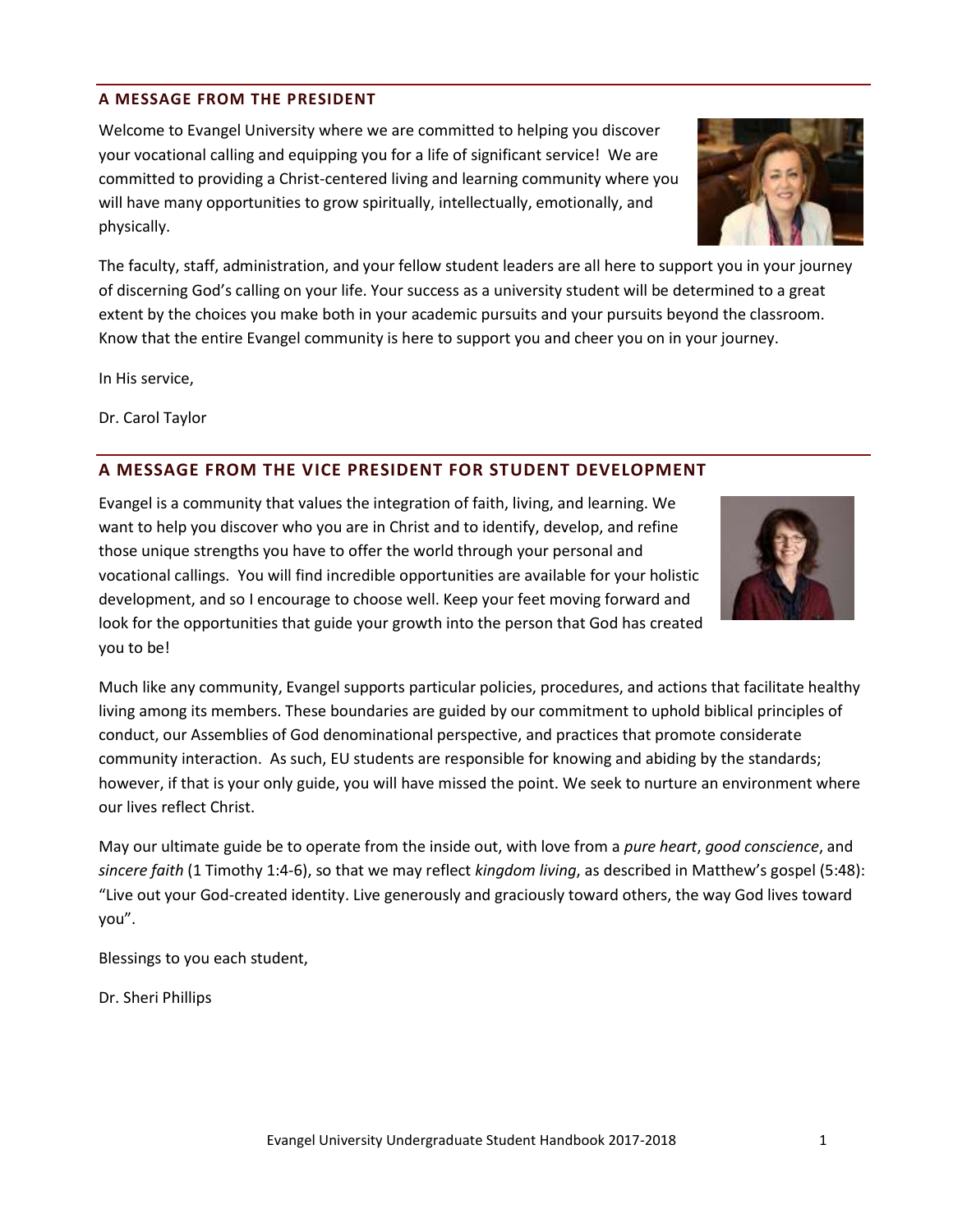# CONTENTS

| Evangel University Undergraduate Student Handbook 2017-2018 | 2 |
|-------------------------------------------------------------|---|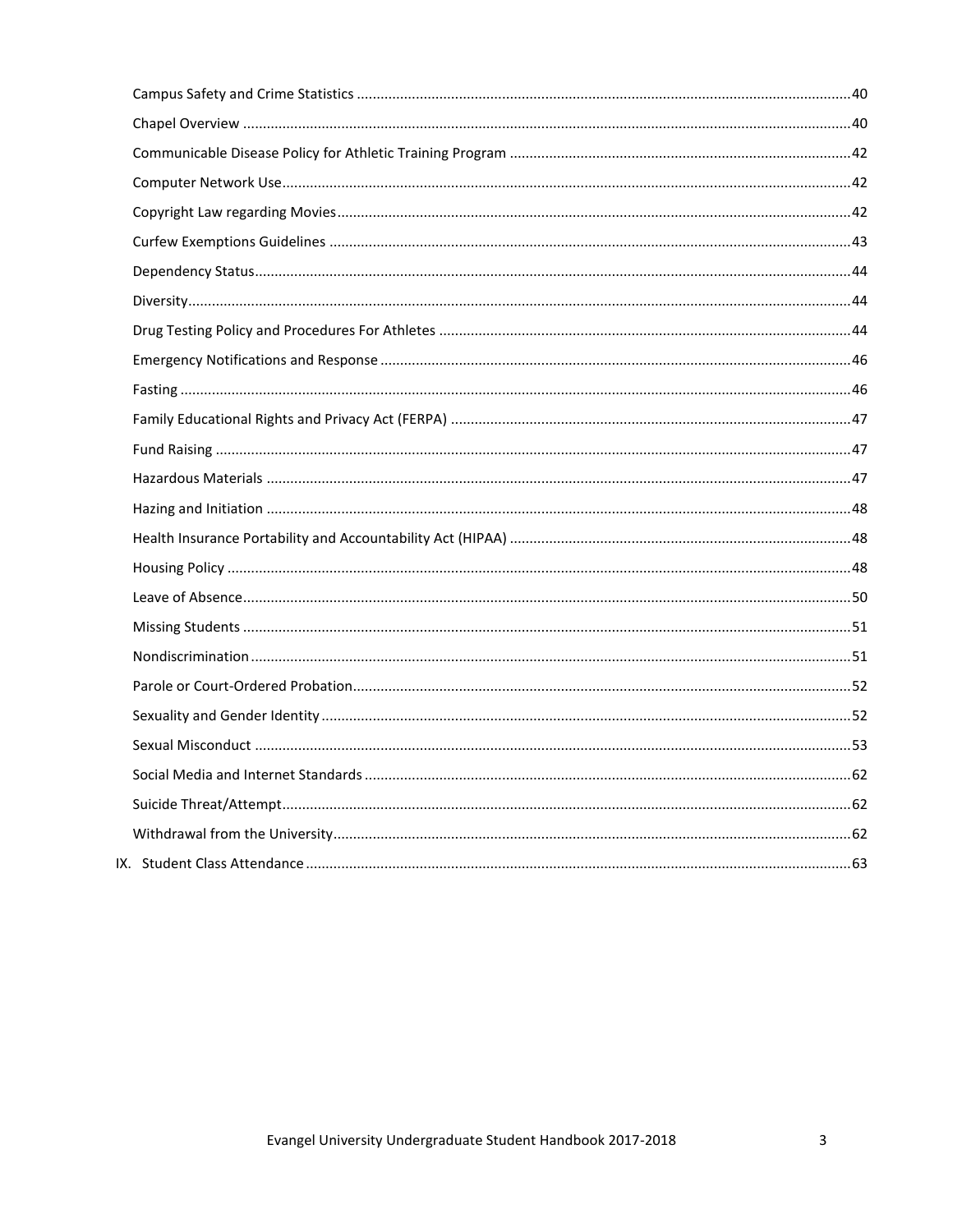# <span id="page-4-0"></span>I. UNDERSTANDING EVANGEL UNIVERSITY

**Our Distinction.** You are now one of 20,000+ people worldwide who have chosen an Evangel education and are literally changing the world! With over 70 academic majors, Evangel is the national university of th[e Assemblies of God](http://www.ag.org/) and offers associate of arts, baccalaureate, master's, and doctoral degrees. We are accredited by the Higher Learning Commission of the North Central Association of Colleges and Schools, National Council for the Accreditation of Teacher Education, National Association of Schools of Music, Council for Social Work Education, and Association of Theological Schools (ATS) in the United States and Canada.

**Evangel University** is a comprehensive Christian university committed to excellence in educating and equipping students to become Spirit-empowered servants of God who impact the church and society globally.

**The Division of Student Development partners with students** navigating purposeful discovery in a living learning community with care-focused programs, activities, and services to engage a Christ-centered life.

# <span id="page-4-2"></span><span id="page-4-1"></span>II. DIRECTORY OF SERVICES

#### **A. SERVICE LOCATIONS**

Key: FA = Barnett Fine Arts Center; R = Riggs Administration Building; SU = Cantrell Student Union; TR = Trask Hall; ZM = Zimmerman Hall

| <b>Service</b>                             | Location                            | 417-865-2815, ext. |
|--------------------------------------------|-------------------------------------|--------------------|
| <b>Academic Tutoring</b>                   | ZM 208, Student Success Center      | 8272               |
| <b>Adult and Graduate Studies Office</b>   | ZM 201                              | 8269               |
| Alumni and University Advancement          | R 301                               | 7333               |
| Art Department                             | FA, 2nd floor                       | 8640               |
| Assemblies of God Theological Seminary     | <b>AGTS</b>                         | 417-268-1000       |
| Athletic Info/Tickets                      | <b>Ashcroft Center</b>              | 7282               |
| <b>ATM</b>                                 | SU (SE entrance); R (west entrance) |                    |
| Behavioral & Social Sciences Department    | TR 303                              | 8610               |
| <b>Business &amp; Economics Department</b> | ZM 107                              | 8110               |
| Bookstore, Follett                         | SU, 1st floor                       | 7343               |
| Cable TV Service, IT                       | R 102, Help Desk                    | 8368               |
| <b>Career Services</b>                     | ZM 208, Student Success Center      | 8217               |
| Cashier                                    | R 204                               | 7308               |
| <b>Chapel Attendance</b>                   | Spence Chapel Office                | 7305               |
| Class Changes (Drop/Add)                   | R 104C, Records & Registration      | 7206               |
| <b>CLEP Test Information</b>               | R 104D, Records & Registration      | 7156               |
| Clubs/Organizations Information            | SU 204A, Student Activities         | 7318               |
| <b>Communication Department</b>            | <b>TR 105</b>                       | 8411               |
| <b>Community Life Department</b>           | SU 203                              | 7317               |
| <b>Commuter Services</b>                   | SU 205                              | 7938               |
| Computer Services, IT                      | R 102, Help Desk                    | 8368               |
| <b>Counseling Services</b>                 | SU 106, Wellness Center             | 7222               |
| <b>CROSSwalk Student Ministries</b>        | <b>SU 204</b>                       | 7674               |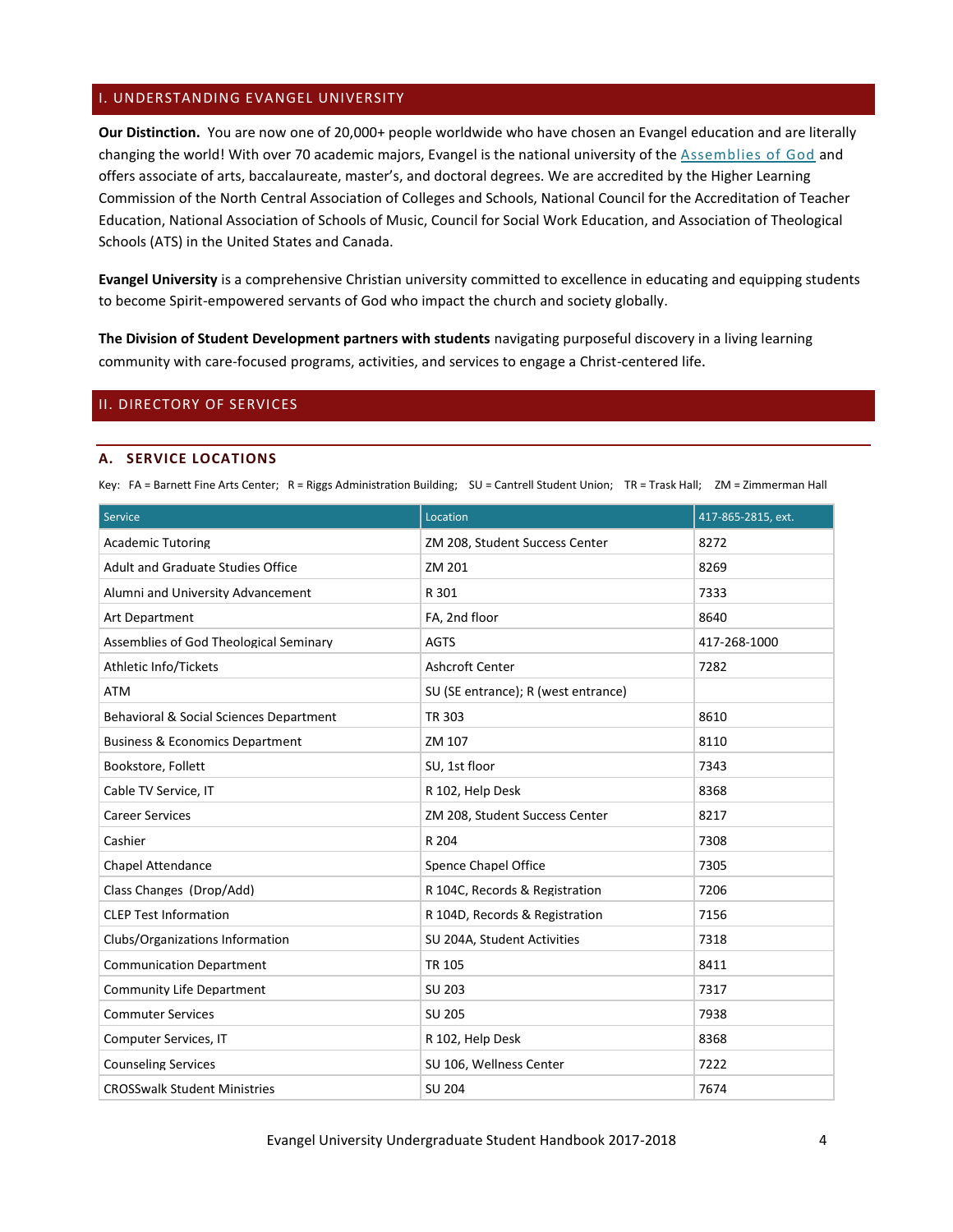| <b>Disability Services</b>                       | ZM 208, Student Success Center  | 8271                 |
|--------------------------------------------------|---------------------------------|----------------------|
| <b>Education Department</b>                      | <b>TR 201B</b>                  | 8548                 |
| <b>EMERGENCY</b>                                 | R 208, Public Safety            | 7000 or 417-575-8911 |
| Employment, Student                              | ZM 208, Career Services         | 8217                 |
| <b>Events and Conference Services</b>            | R 304B                          | 7981                 |
| <b>Financial Aid Information</b>                 | R 202                           | 7300                 |
| <b>Fitness</b>                                   | Mabee Center                    | 7100                 |
| <b>Food Services</b>                             | SU, Crusader Hall               | 7252                 |
| <b>Global Connections Office</b>                 | <b>TR 208</b>                   | 8526                 |
| <b>Graduation Papers</b>                         | R 104D, Records & Registration  | 7156                 |
| <b>Health Services</b>                           | SU-106, Wellness Center         | 7280                 |
| <b>Housing Office</b>                            | R 302C, Student Development     | 7335                 |
| Human Resources                                  | R 309E                          | 7470                 |
| <b>Humanities Department</b>                     | TR 312                          | 8640                 |
| <b>ID/Proximity Access Cards</b>                 | R 208, Public Safety            | 7000                 |
| Instructional Resource Center (IRC)              | ZM 204                          | 8239                 |
| <b>Intramural Sports</b>                         | Ashcroft Center                 | 7287                 |
| Kinesiology Department                           | Ashcroft Center                 | 7283                 |
| Lost & Found                                     | R 208, Public Safety            | 7000                 |
| Mail and Print Services                          | R 201                           | 7240                 |
| Maintenance or Repair                            | <b>Maintenance Request link</b> | 7236                 |
| <b>Music Department</b>                          | FA, 1st floor                   | 7211                 |
| President's Office                               | R 314                           | 7200                 |
| <b>Public Relations</b>                          | R 301D, University Advancement  | 7292                 |
| <b>Public Safety</b>                             | R 208                           | 7000                 |
| Radio request line (KECC)                        | TR 103                          | 7625                 |
| Science & Technology Department                  | ZM 312                          | 8313                 |
| Sign/Poster Approval                             | R 304E                          | 7955                 |
| Spiritual Life Department                        | <b>Spence Chapel Office</b>     | 7305                 |
| <b>Strengths Program</b>                         | ZM 208, Student Success Center  | 8213                 |
| <b>Student Development Division</b>              | R 304D                          | 7316                 |
| <b>Student ESGA Leaders</b>                      | SU 204                          | 7289                 |
| <b>Student Success Center</b>                    | ZM 208                          | 8215                 |
| Theatre Department                               | FA 149                          | 7167                 |
| Theology and Global Church Ministries Department | TR 214                          | 8510                 |
| Title IX Compliance                              | R 304D                          | 7316                 |
| <b>Transcripts &amp; Transfer Credits</b>        | R 104, Records & Registration   | 7460 & 7203          |
| Vehicle Registration                             | R 208, Public Safety            | 7000                 |
| Veterans Services, The Vern Clark Center         | AGTS, first floor NE            | 8841                 |
| Withdrawal from the University                   | R 304D, Student Development     | 7316                 |
| Write Place                                      | TR 202                          | 8545                 |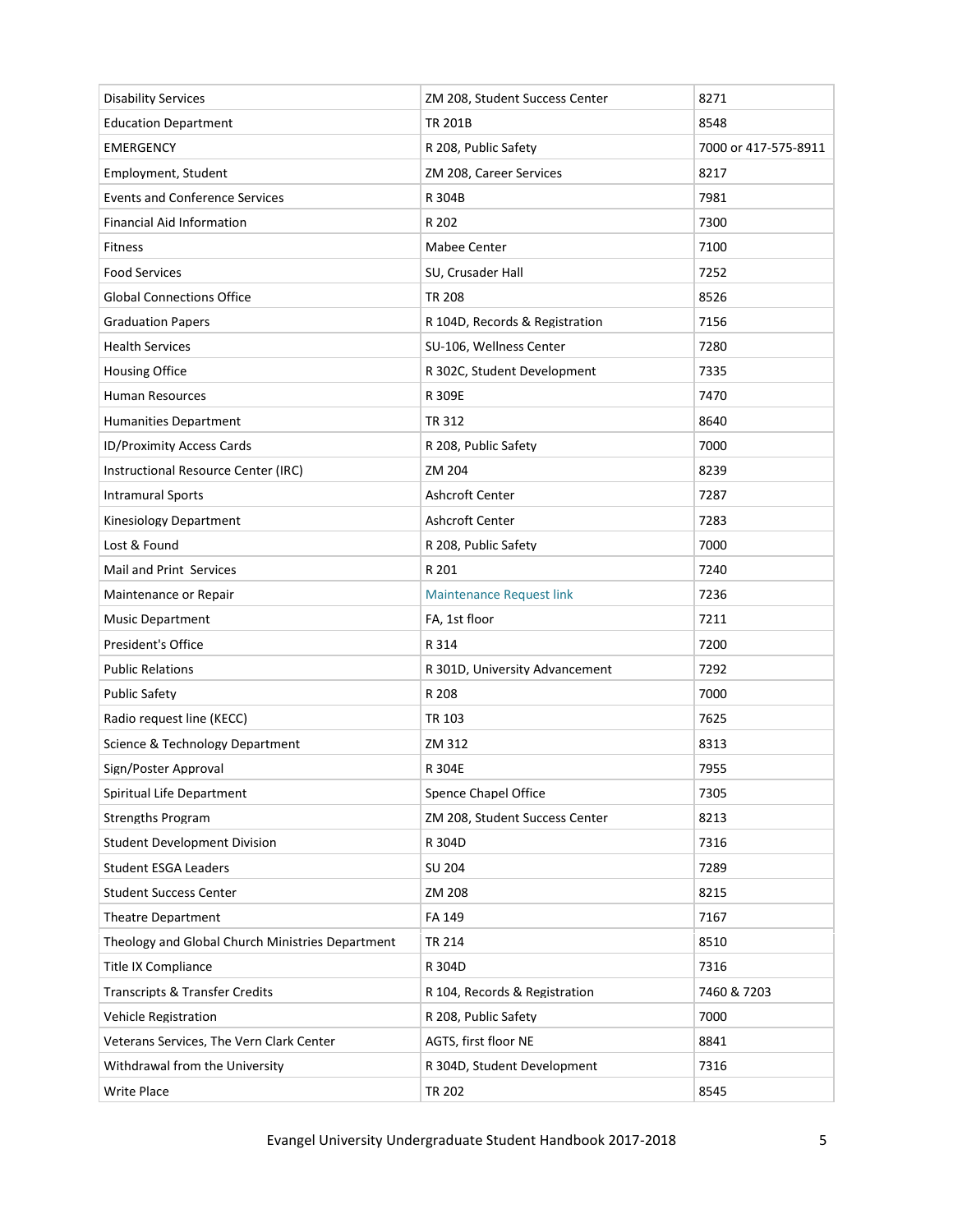#### <span id="page-6-0"></span>**B.CAMPUS SERVICES AND HELPFUL INFORMATION**

**Academic Support:** Want help with study strategies, tutoring, academic accommodations, or time management? The Center for Student Success (ZM 208) staff will help you get on track for a successful semester!

**Anonymous Reporting:** To anonymously report a crime, clic[k here.](https://www.evangel.edu/offices/student-development/public-safety/) We value all reporting; however, anonymous reports may limit outcome of investigations. See also *Reporting Assault or Other Crimes*.

**Assistance or Service Animals:** Assistance Animals and Service Animals may be an effective accommodation for certain qualified students with disabilities. For detailed information, see [Assistance or Service Animal Policy.](https://www.evangel.edu/financial/more-information/consumer-information/students-with-disabilities-handbook/assistance-service-animals-policy/)

**Athletic Fields:** Football, baseball and softball fields are for athletic team use and not for general use.

**ATM:** Located inside the southeast entrance to Cantrell Student Union or the ATM inside the West entrance of Riggs Hall.

**[Bookstore:](http://www.bkstr.com/evangelstore/home)** Upon request, the helpful folks will pre-package your textbooks for pick-up prior to the start of each semester (they also price match Amazon's prices—just ask them). Location: Student Union; Hours: M-F: 8:30 – 5; Sat: 10-2.

**Career Services:** Need a job? Located in ZM 208, all students and alumni can access services. Resources include: career counseling, career/strengths assessments, career fairs, on-campus recruitment, student job service, resume writing, etc..

**Cashier:** You can make school payments or checks cashed (\$200 daily limit) at the cashier's window. Located in Riggs Hall, 204, they are from 8:30 a.m.-3:30 p.m. weekdays except during chapel and lunch hours.

**Chapel:** Reflecting its importance to spiritual growth, chapel attendance is required (33 per semester) for all full time, traditional, undergraduate students. Evangel offers opportunities in larger and smaller venues: University chapels are generally on Tuesday, Thursday, and Friday mornings at 10:00 in Spence Chapel; smaller chapels, led by ministry students, are on Mondays at 10:00 am in Seymour Chapel at AGTS. Other devotions and discipleship activities are also available. Check *[The Hub](https://thehub.evangel.edu/)* for opportunities and attendance tracking. See complete statement on the [Chapel Program.](#page-40-1) Students with certain conflicts can apply fo[r attendance exemptions.](https://web.evangel.edu/Portal/Student/Chapel/forms/index.asp) For prayer, the main chapel is open daily, Riggs Hall (308) has a small chapel, and each residence hall also has a chapel for its residents.

**Churches in the area:** Springfield is not just the home of Springfield Cashew Chicken (yeah, you need to try it), the areas has over [400 churches,](http://www.churchfinder.com/churches/mo/springfield) with [62 Assemblies of God congregations.](https://ag.org/Resources/Directories/Find-a-Church/?z=65802) Get involved where you can grow and serve.

**Class Cancellation Notification:** To verify classes are canceled due to severe weather and/or snow, check th[e EU website,](http://www.evangel.edu/) the [Department of Public Safety Facebook page](https://www.facebook.com/EvangelDPS) or call (417) 865-2815, ext. 7669 (S-N-O-W).

**Center for Student Success:** This one-stop office (ZM 208) can help students navigate college life. Services include assistance in helping you thrive at Evangel, whether it is individualized coaching, getting a job, discovering your calling, finding your strengths, academic tutoring, disability accommodations, or learning about leadership.

**Community Life:** This staff focuses on your experience and education outside of the classroom. Your residence director, resident assistant, and commuter coordinator are all part of the Community Life team, under the direction of Gina Rentschler (SU 203, x7317). They want to empower you to find your place on this campus and beyond.

**[Computer Information:](https://help.evangel.edu/hc/en-us/articles/205722985-Incoming-Student-IT-Information-Sheet) Labs, Internet access, and Microsoft Office:** Evangel has eight main computer labs, as well as mini labs in each residence hall. As an EU student, you can also load Microsoft Office in your computer for FREE! WIFI is available throughout the campus using your student username and password. Questions? See [HelpDesk.](http://web.evangel.edu/apps/public/hd/) Evangel uses three online systems for student information (make sure to sign in using your EU email and password:

- ▶ [Student Portal](https://web.evangel.edu/portal/student/index.asp)–Evangel's customized intranet that has all of your academic, financial, and service information.
- $\triangleright$  [Course Commons:](https://courses.evangel.edu/) Used for academic coursework. Access through your student portal or install the Canvas app.
- $\triangleright$  [The Hub:](https://thehub.evangel.edu/) The activities software to view events. Or install the CORQ app (choose Evangel University).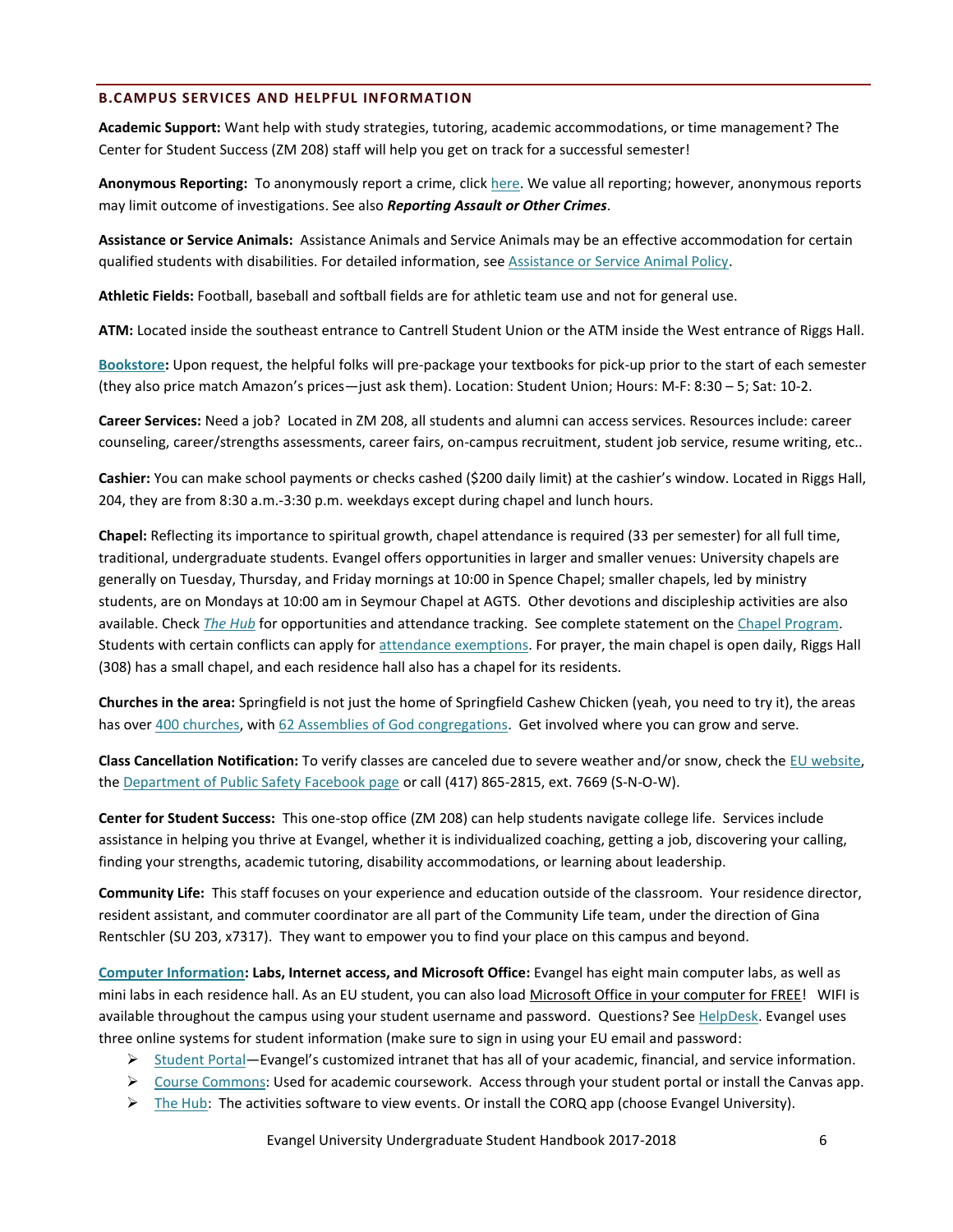**Contacting Evangel Faculty or Staff by Office Phone:** Call the Evangel number, 417-865-2815. You will be prompted to say the name of the individual or department, or say "operator", which will connect you to a receptionist.

**Counseling Services:** Staffed by licensed professional counselors and graduate-level practitioners who provide confidential Christ-centered counseling in individual and group settings. Call 417-865-2815, x7222 or visit the Wellness Center (SU 106) from 9 am-5 pm, M-F. Evening appointments are available. Services are free to current students paying *General Student Fees*. Counseling services offered on campus are limited and intended only for short-term care.

**Disability Services:** The Center for Student Success (ZM 208) assists students with documented disabilities, under federal laws (Section 504 of the 1973 Rehabilitation Act, 1990 Americans with Disabilities Act). Contact the Disability Services Coordinator (x8271 or ZM 208) for special needs related to academic life. The Housing Director (x7335 or Riggs 304) can provide information and assistance to accommodate special housing needs.

**E-Mail Communication System:** Add your Evangel email to your cell phone for daily access to important stuff. The University e-mail system is the official means of daily communication between faculty, staff, administration and students. Check your email daily! Also, make sure to check the CLUTTER folder as many mass emails are automatically sent there.

**Emergency Assistance on Campus:** If emergency medical or other services are needed, call 911 on a campus phone or 417-575-8911, the university's Public Safety Department. They will direct EMS or other personnel to the exact location of the emergency. This is really important when seconds and minutes count.

**Event Planning and Facility Reservations:** Club advisors will help you with the online system to reserve rooms and determine any logistical and/or food charges. **Note:** If you plan to have food, work with Aladdin Food Services (417-865- 2815, ext. 7425), as the University contracts with them for food service. Any exceptions must have formal approval from the Food Services Director. Contact staff in Event & Conference Services (x7955 or Riggs 304) for more information.

**Food Services:** Students (& paying guests) can eat in the dining hall, Joust, and/or enjoy coffee at The Barracks. Residential students have three meal plan options, 10, 15, or 20 meals weekly (20 meal plan adds \$75 of *bonus bucks* to use in any food service area). Commuters and those with meal plan exemptions may buy a block of 10, 45, or 75 meals. Also, students can load *Crusader Bucks* to their ID cards in increments of \$50, \$100, or \$150 to satisfy those coffee or food cravings! Food service is not available during Thanksgiving, Christmas and Spring breaks. Students with specific dietary needs or allergies can meet with Mrs. Joey Roberts at 417-865-2815, x7425 for a consult. If food services is unable to accommodate a disabling dietary condition, see [Meal Plan Accommodation Guidelines.](http://web.evangel.edu/community/download.asp?k=HOU_MealDisabilityApplicationGuidelines)

| <b>Crusader Dining Hall Meal Hours</b>        |                                            |                 |                     |                                  |                          |
|-----------------------------------------------|--------------------------------------------|-----------------|---------------------|----------------------------------|--------------------------|
| Meal                                          | Monday-Friday                              |                 | <b>Saturday</b>     |                                  | Sunday                   |
| <b>Breakfast</b>                              | 7:15 - 8:45 a.m. (continental until 10 am) |                 | not served          |                                  | $8:30 - 9:30$ a.m.       |
| Lunch                                         | 11 a.m. $-$ 1:30 p.m.                      |                 | $10:30$ a.m. - noon |                                  | 11:45 a.m. $-$ 1:30 p.m. |
| Dinner                                        | 4:30 - 6:30 p.m. (7 pm during football     |                 | $5 - 6 p.m.$        |                                  | $5 - 6 p.m.$             |
| Joust Meals (for meal plan) and General Hours |                                            |                 |                     |                                  |                          |
| <b>Meal</b>                                   | Lunch                                      | <b>Dinner</b>   |                     | <b>General Food Hours</b>        |                          |
| Monday-Friday                                 | $10:30$ a.m. $-3:45$ p.m.                  | $4 - 7:30$ p.m. |                     | $9$ am $-11$ pm                  |                          |
| Saturday-Sunday                               | None                                       | None            |                     | $ 4 \text{ pm} - 11 \text{ pm} $ |                          |

Scan your valid student ID card at the dining hall or Joust to access your meal plan. ID cards and meal plans are not transferable to others. Box meals are available from the Joust, upon request. Meal trays for ill students are available per request of the Health Center, Residence Hall, or Discipleship staff. Remember: only take ice cream you are eating out of the dining hall; wear shoes & shirts in all facilities; be respectful and courteous; throw trash in receptacles; clean up!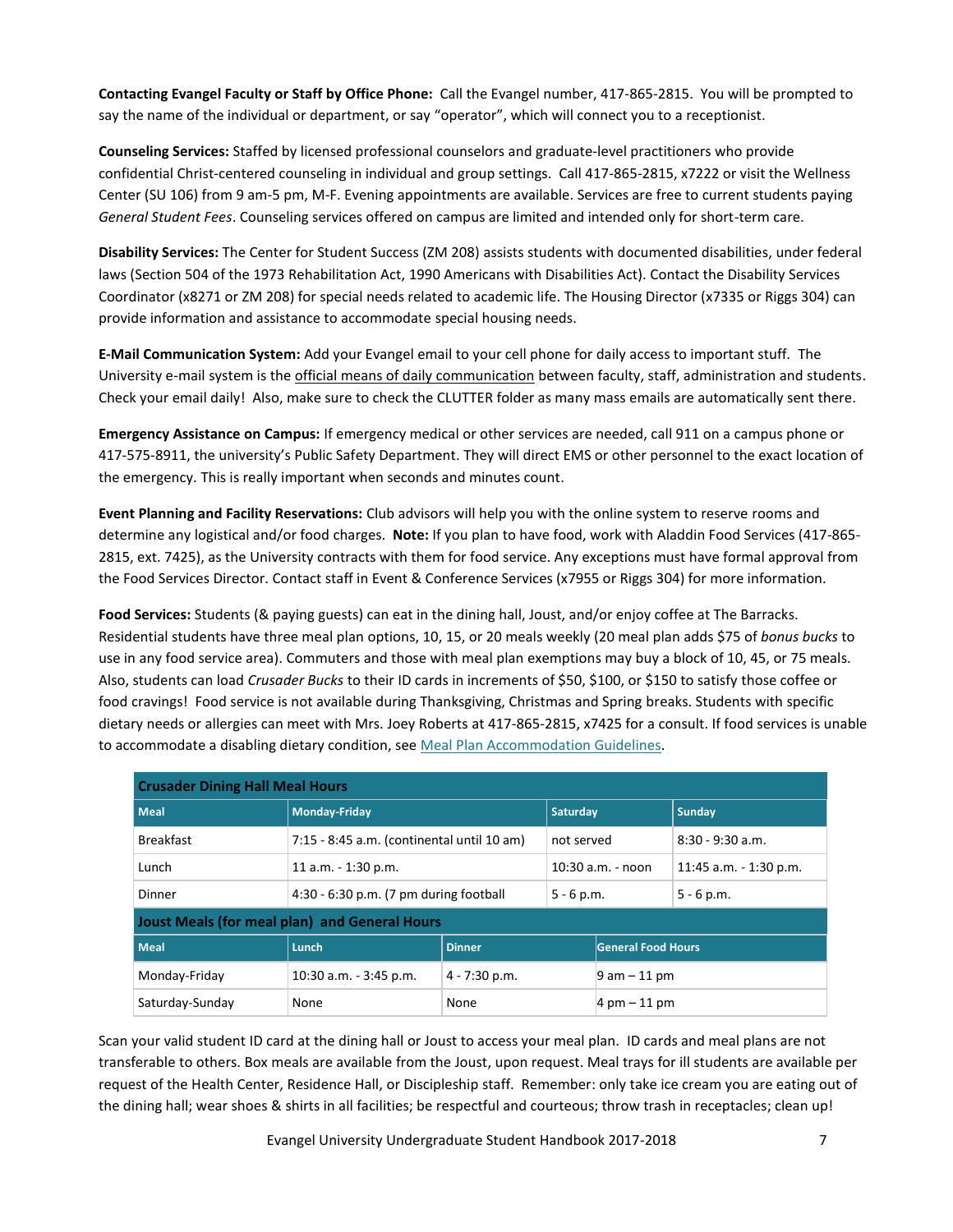**Hammocks:** There are two hammock pods on campus for you to hang hammocks. One is located by the sand volleyball court, between Spence & Walther Halls. The other is between Krause and Burgess Halls. You may either use your own or check out a limited number of hammocks from the Mabee Center for on campus use only.

**Health Services:** Students who become ill or injured may be treated in the Health Center, Student Union 106. Current students who have paid the *General Student Fee* may schedule appointments with our licensed Family Nurse Practitioner (FNP). The FNP can diagnose and treat most common (non-emergency) health conditions at no charge. Nominal fees are charged for immunizations, laboratory tests, medications and some procedures, which are all self-pay as there is no billing or credit extended. We do not file insurance claims. The FNP may refer patients to off-campus health care providers, physicians, specialists, etc., as needed, at the student's (or insurance) expense. Hours are 8 a.m. - 4 p.m., M-F.

**Identification Cards:** Made by Public Safety after completion of initial registration. You must have your card with you at all times when on campus. Your ID card provides access to campus buildings, athletic events, computer labs, and your residence hall. You will also use it to scan for food service and chapel attendance. See also *SAFETY STANDARDS.*

**Insurance:** We want you to be protected! There are two types of insurance you should have at Evangel.

- *Medical/Hospitalization* All students should have medical insurance; it is required for international students and intercollegiate athletes. Questions? Contact Admissions Director (417-865-2815, x7432; Riggs Hall 203).
- *Personal Property Liability* **-** Personal property damage is not covered by Evangel University insurance. If you are a residence student, we HIGHLY recommend that you purchase renter's insurance! It is typically very inexpensive, has a low deductible, and covers damage to personal belongings, in case of water leaks, fire, theft, etc. For further information, contact the Student Development Office.

**Libraries**: Kendrick Library (north of Zimmerman Hall) and Burnett Library (inside AGTS) are available for study and research. You can also access [online professional databases.](http://web.evangel.edu/Library/databases.asp) A copier and scanners are available for student use in Kendrick. Standard hours are (may be adjusted during breaks, holidays):

Kendrick--Mon-Thurs (7:30 am to 11:45 pm); Fri (7:30 am to 4 pm); Sat. (closed); Sun. (4 pm to 11:45 pm) Burnett-- Mon-Friday (9 am to 9:30 pm); Sat. (10 am to 6 pm); Sun. (closed)

**Mabee Fitness Center:** Research shows a correlation with fitness and well-being. So exercise and relieve stress using the basketball and racquetball courts, jogging track, aerobics room, and equipment (fixed/free weights), treadmills, and stationary bikes. Regular hours during school are: Mon-Thurs 6am-10pm; Fri 6am-8pm; Sat 9am-5pm; Sun 1pm-5pm.

**Mail and Print Services**: Located at the west entrance of Riggs Hall (9 am-4 pm, M-F), outgoing mail is picked up at 3 pm. For intra-campus mail, use the person's name, residence hall and room number/department. Student mailboxes are in the first floor lobby (for residence students). If packages received at the EU Post Office appear questionable (for campus safety/community standards), the University can require addressee to pick up/open package within staff view.

**Multiculturalism**: We value the multicultural dimension of Evangel and encourage learning through perspective-taking, fostered in open-dialog spaces (i.e., Tough Talks, Courageous Conversations, and diversity/inclusion programming. MKs (missionary kids) and international students also receive support services from the Director of Community Life (SU203).

**Posters and Publicity**: Signs/fliers/posters must be approved by Event & Conference Services (Riggs Hall, 304) and can be posted only in designated areas (not on windows, glass doors or painted surfaces). Exceptions are made for Homecoming, Harvest Fest, Spring Fling and officially designated ESGA election campaign periods.

**Pregnant and Parenting Students**: Pregnant students qualify for accommodations for temporary medical conditions. The coordinator fo[r disability services](mailto:houseknechts@evangel.edu) (Riggs 208, 417-865-2815, x8271) can assist with academic/campus accommodations, such as medically required absences due to pregnancy or childbirth, tutoring, medical leave, and/or spaces for nursing mothers. If temporary disability parking is needed, contact Public Safety. For questions, contact the [Title IX Coordinator.](mailto:phillipss@evangel.edu)

*NOTE*: In general, babies or children are not allowed in classrooms or lab facilities.

Evangel University Undergraduate Student Handbook 2017-2018 8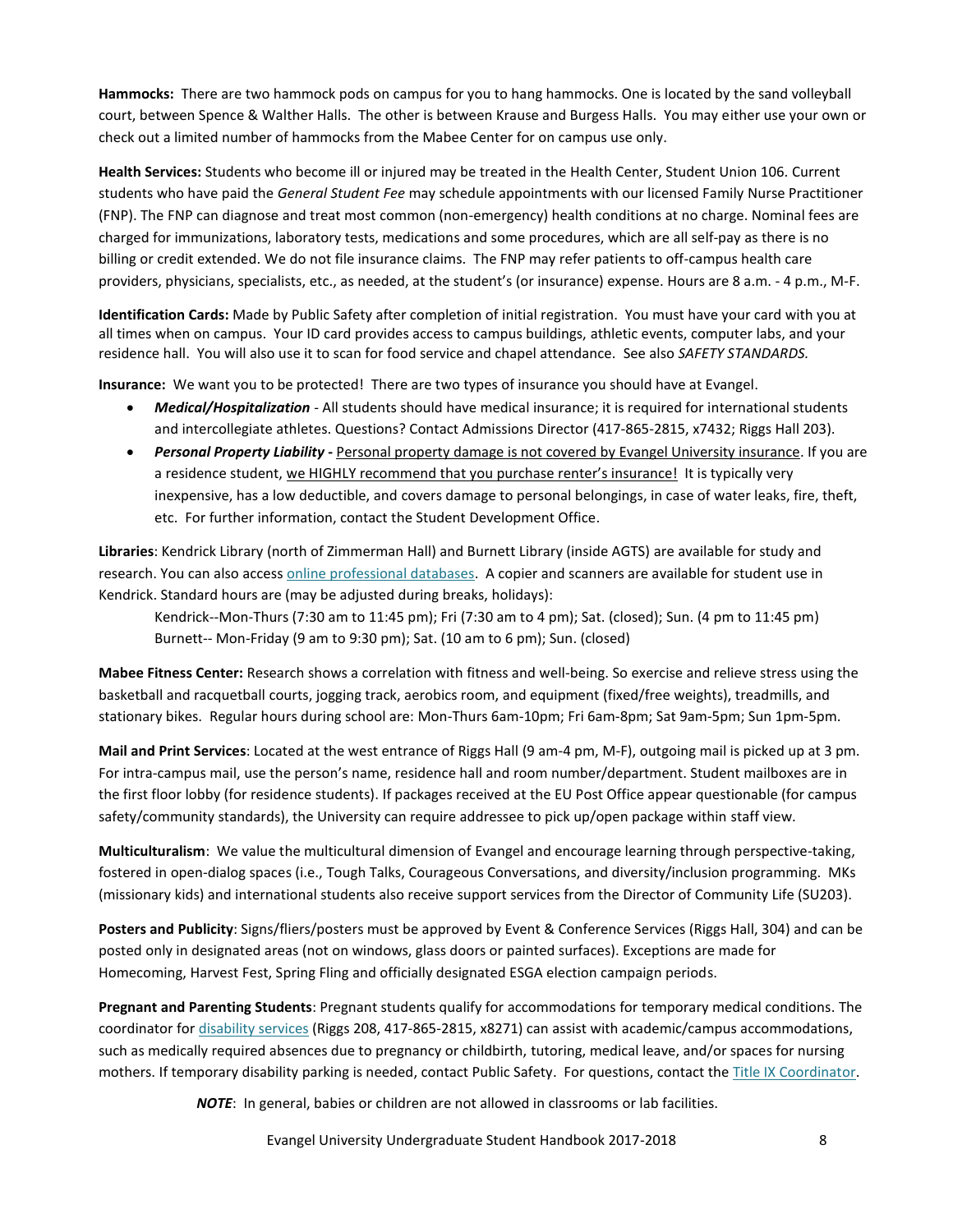**Public Safety**: The PS staff here to protect you and property owned/operated by the University. They oversee the access control and safety systems for buildings, vehicle registration, parking/restricted areas enforcement, SHARP training, investigations, and assistance in medical emergencies. If you observe suspicious persons on campus or have concerns, contact Public Safety. An officer will also accompany students across campus, jump-start vehicles, and open their locked cars, when requested. The office publishes the Annual Security Report, as required by federal law. Emergency calls requiring response by Springfield authorities (fire, police or ambulance) should be made directly to Public Safety by calling 911 (on a campus phone) or 417-575-8911. They can also be reached at 417-865-2815, x7000, or stop by Riggs 208. Dispatchers monitor phones, cameras, and emergency systems 24/7. Follow @EU\_DPS on Twitter.

**Records & Registration Office**: In Riggs Hall 104. This is where you can add or drop a course, submit graduation requirement materials, request transcripts, learn about CLEP testing, or ask questions about registration.

**Reporting Assault or Other Crimes:** If you have witnessed or been subject to a crime, the Department of Public Safety can assist in providing campus support personnel or local law enforcement responses, 24/7. Immediately report all thefts or burglaries to Public Safety. Fo[r sex-based offenses,](#page-60-0) students can contact the Title IX Coordinator [\(Dr. Sheri Phillips\)](mailto:phillipss@evangel.edu) or Deputy Coordinator [\(Gina Rentschler\)](mailto:rentschlerg@evangel.edu) to initiate a report.

**Spiritual Life Office:** Do you need someone to pray with you or provide spiritual counsel? You can meet with [Pastor Greg](mailto:johnsg@evangel.edu) by scheduling an appointment in the chapel office, (x7305). For questions about how to get involved in discipleship, CROSSwalk, or other ministry opportunities, contact [Starla Gooch.](mailto:goochs@evangel.edu)

**StrengthsQuest:** Evangel University offers a strengths-based approach to education, giving students an understanding of their unique strengths and how they can use them in academics, relationships, leadership, and career. Students take the StrengthsQuest assessment during their Essential Christianity (BIBL 111) course. Transfer students, who do not need to take this course, can go to the Center for Student Success (ZM 208) to receive an access code and more information.

**Vehicle Registration**: Vehicles must be registered annually with the Department of Public Safety and must correctly display the registration decal. See the [Motor Vehicle Regulations](https://web.evangel.edu/Security/VehicleRegulations.asp) on your Student Portal for full information.

**Veterans Center:** The Vern Clark Center, located inside the west door of AGTS, provides a full service, one-stop entry point. Veterans can get information regarding GI benefits, billing/financial aid, university and/or government service agencies, as well as enjoy a cup of coffee and snacks. A military Chaplain is able to minister to individual and family needs of veterans. Contact [Stormy Davis](mailto:daviss@evangel.edu) or call 417-268-1041.

**Voter Registration**: Students desiring to register to vote in the State of Missouri, Greene County and the City of Springfield may register to vote by contacting the Librarian in the Kendrick Library.

# <span id="page-9-1"></span><span id="page-9-0"></span>III. STUDENT INVOLVEMENT & LEADERSHIP OPPORTUNITIES

#### **A. EXTRACURRICULAR**

**[CROSSwalk Student Ministries](http://web.evangel.edu/Clubs/CrossWalk/index.html)**: A student-led organization with seven branches: activities/events, children's ministries, discipleship, impact teams, missions, outreach, and public relations. The CROSSwalk (SU 204A) advisor is Starla Gooch. Each ministry has a team lead who would love to help you get involved. Follow @EUCrosswalk on Twitter.

**[Activities Board](https://www.facebook.com/activitiesboard.evangel)**: One branch of the Evangel Student Government Association (ESGA) is the Activities Board (AB). AB (Student Union 204F) creates campus-wide activities for EU students to build school spirit, unity and community. AB is comprised of members at-large. The advisor for AB is Christy Rowden, Student Union 204. Follow @EU\_AB on Twitter.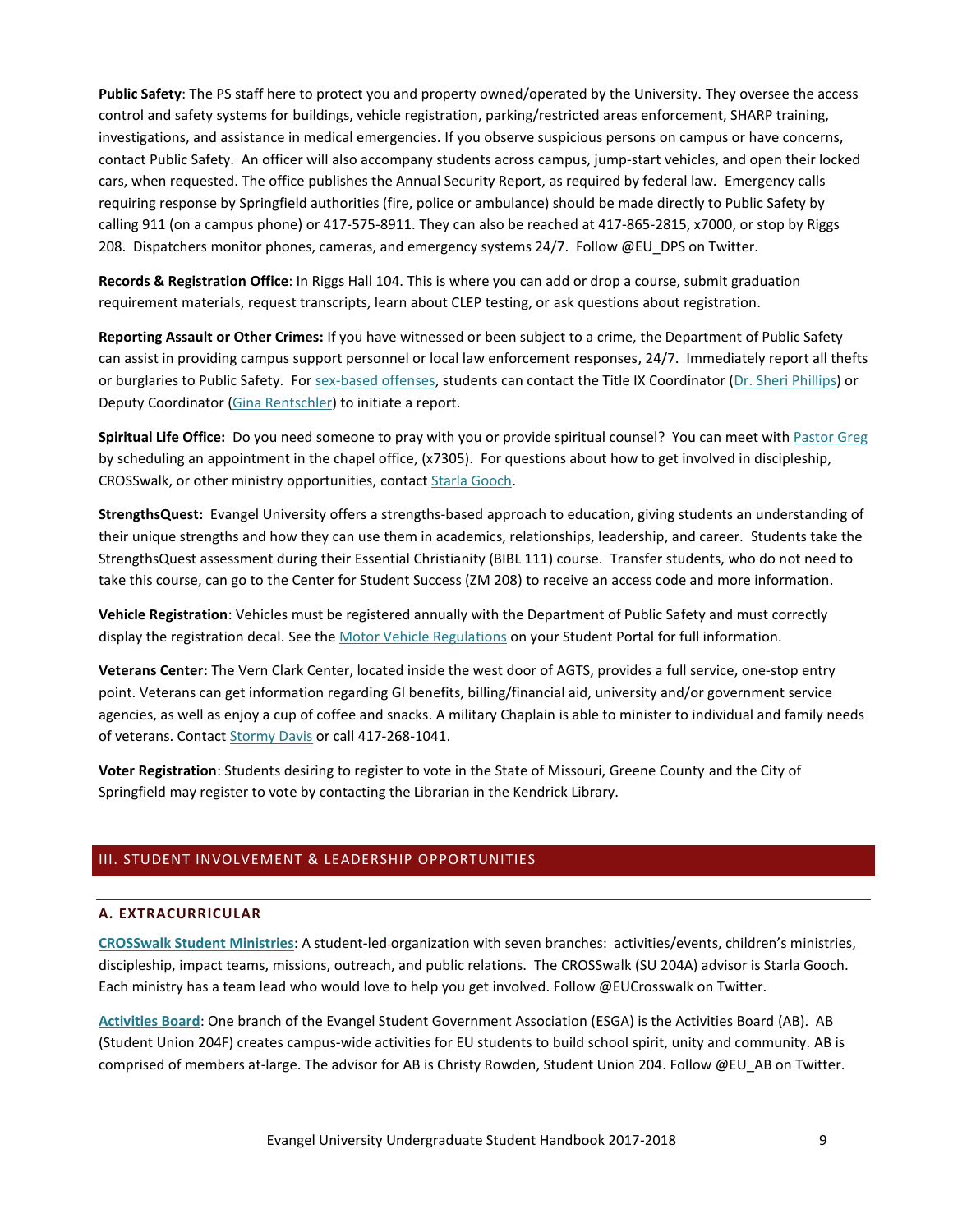**ESGA Senate**: As the legislative branch of ESGA (SU 204D), senators are student-leaders (residence hall/commuter/class presidents, departmental and at-large representatives, and executive officers) who write bills ranging from policy recommendations to campus enhancements. They represent student needs and concerns to the Vice President for Student Development and the President's Cabinet. The Senate advisor is Dr. Jon Spence. Follow @ESGAsenate on Twitter.

**Hall Government**: Each residence hall has elected and appointed hall officers, who are selected each spring for the following year. They work closely with the residence director to promote activities, socials and fund-raising projects and to make recommendations for hall improvements.

**[Intercollegiate Athletics](http://www.evangelathletics.com/)**: Evangel is in the National Association of Intercollegiate Athletics (NAIA). Men's and women's teams compete in basketball, cross-country, golf, track and field, & soccer. We also have women's volleyball & softball; and men's football & baseball. The Director of Athletics is Dr. Dennis McDonald. Follow @EU Athletics on Twitter.

**Intramural Sports**: Intramurals, open to all current EU students, offers voluntary sports competition. Contact Mr. Eric Osner, Intramural Coordinator, 417-865-2815, x7287, or your Residence Hall/Commuter Sports Rep for information.

**Leadership Program:** Evangel is committed to developing leaders to positively impact this world for the cause of Christ. The Leadership Program (and academic minor) is directed by Dr. Jon Spence, Center for Student Success (ZM 208).

**Music:** Students may participate in instrumental and vocal ensembles, including Marching Band, University Band, University Chorus, University Orchestra, University Chorale, Concert Orchestra, Concert Choir, Jazz Ensemble, Hand bell Choir, Stained Glass Story, Worship Teams, and other ensembles. Contact the Music Department or CROSSwalk office.

**Theatre**: The Humanities Department's Theatre Program provides opportunities for acting, directing, designing and constructing sets, etc. Contact Dr. Vickie Wisdom, 417-865-2815, x7965 and follow @eubreakaleg on Twitter.

#### <span id="page-10-0"></span>**B. DEPARTMENTAL CLUBS, HONORARY SOCIETIES, AND INTEREST GROUPS\***

#### **Departmental & Interest Groups**

Accounting Club Apologia –Christian Faith Archery Club Art Club Chemistry Club Christians for Biblical Equality Cinema Club Club de Español College Democrats College Republicans Composer's Collective

#### **Honor Societies**

Alpha Chi – general Kappa Mu Epsilon – mathematics Phi Alpha-Social Work Phi Epsilon Kappa -- kinesiology

#### **Student Media**

Crusadermedia.com ECTV – television station Epiphany – fine arts magazine

Criminal Justice Association CROSSwalk Student Ministries ENACTUS-Business Evangel Student Gov't Assoc. EU Assoc. of Computing Machinery EU Historical Society EU Nursing Society EU TESOL Evangel Outdoor Club French Club Healthcare Society

Phi Sigma Tau – philosophy Psi Chi- psychology Pi Gamma Mu – social science Sigma Alpha Sigma - honor floors

EU Films Excalibur - yearbook Intercollegiate Forensics National Association for Music Ed. Psychology Club Pre-Law Society Social Work Club Student Investment Group Student Veteran's Association Students for a Sustainable Future Student Mo State Teacher's Assoc. Tele Mu Kappa Int'l Students/MKs World Changers Mission Fellowship

Sigma Tau Delta –English Sigma Zeta –science/mathematics Society for Collegiate Journalists

KECC - radio Lance - newspaper

\*Officially recognized student groups are listed if they meet the annual renewal criteria of the Student Activities Office. Only officially recognized student groups are eligible for ESGA Senate funding and/or to sponsor additional chapels. See: <https://www.evangel.edu/student-life/activities/>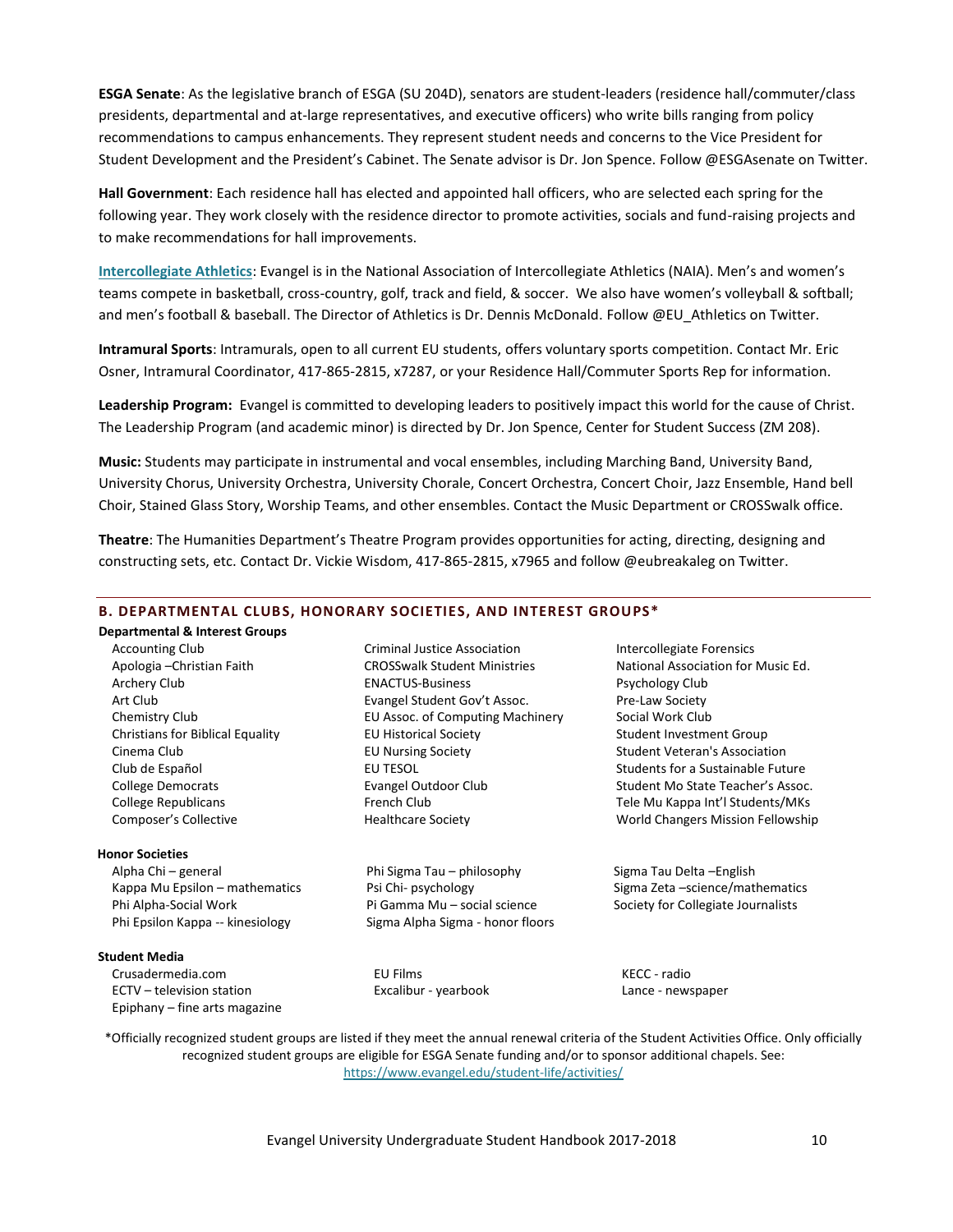# <span id="page-11-0"></span>**C. ROLES OF STUDENT OFFICERS AND FACULTY ADVISORS**

Student officers and faculty advisors provide leadership within the framework of University policy. The Student Activities Director assists student leaders, faculty advisors, as well as students or faculty who are interested in forming new clubs/organizations. Contact Christy Rowden at SU 204A, 417-865-2815, ext. 7318, or [rowdenc@evangel.edu.](mailto:rowdenc@evangel.edu) **Student officers** are responsible for executing the organizations' visions and programs, planning events, managing finances responsibly in accordance with University accounting procedures, and contacting the Student Activities Director regarding any questions about organization activities that may arise. **Faculty/Staff advisors** serve on every recognized Evangel club/organization/interest group. They mentor officers and provide oversight organization's events.

# <span id="page-11-1"></span>IV. STUDENTS BILL OF RIGHTS

Section 1: The students of this University shall have the right to the Christian exercise of personal liberties.

Section 2: The right of a student to the ethical expression of opinion shall not be denied.

Section 3: The right of students to peaceably assemble shall not be denied.

Section 4: The right to petition the student government and University administration shall not be denied.

Section 5: Neither the residence of a student on this campus may be searched nor property not in sight seized without the authorization of the Vice President for Student Development or the designated representatives. Probable cause is necessary before the authorization of the search of a student's room is granted. A written search and seizure warrant shall be given to the student whose room is to be or has been searched if he/she is not present. Current civil guidelines and restraints shall be followed before the person of any student is searched. This right in this section does not preclude the regular inspection of rooms required by University policy.

Section 6: Upon being accused of any violation of a written University rule, the right of a student to a fair and speedy hearing, to know the accusations against him or her, with due process to be followed, shall not be denied.

Section 7: The rights contained in this article shall be published in the Student Handbook.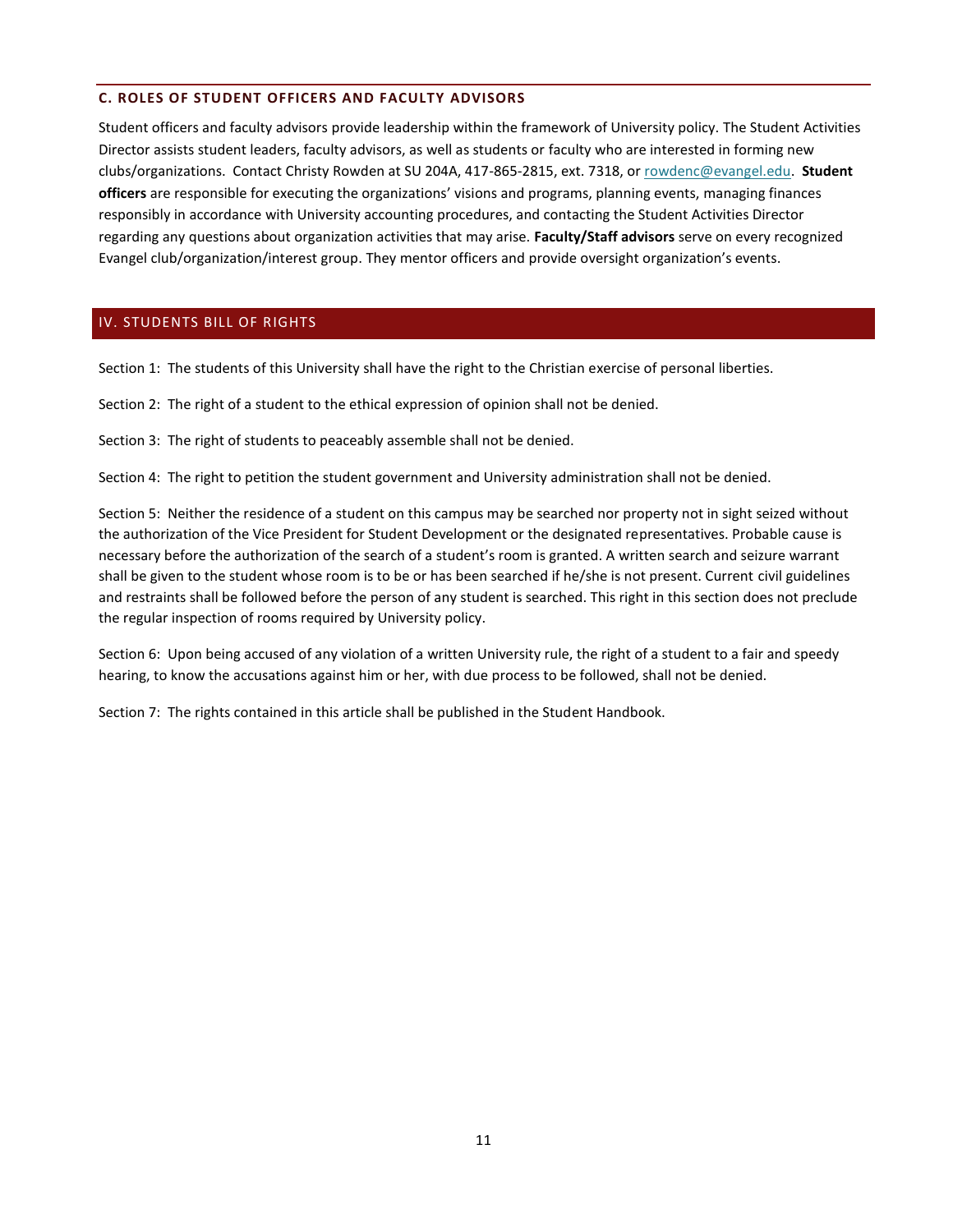#### <span id="page-12-0"></span>V. COMMUNITY LIVING – CODE OF CONDUCT

As a body of believers, the Evangel community seeks to encourage the development of students to understand, develop, and use their unique God-given strengths and abilities. Building community is an integral component of this university and is evident through students, faculty and staff who help one another daily to cultivate, nurture, and practice what we profess. It is the intent of Evangel University that all we do in classroom learning, co-curricular programming, and relationship building reflects the unique mission of this University.

#### <span id="page-12-1"></span>**A. MAKING CHOICES**

We desire to empower students to exercise spiritual discernment in daily choices that honor God through personal thoughts, actions, and lifestyles. The reality of college life, both on and off campus, is that we make small decisions every day that either move us closer to or farther away from God's guidance. Our goal is to be self-disciplined and to hold each other accountable in our Christian walk. As such, Evangel University reserves the right to provide counsel and/or discipline to students who, in the University's sole judgment, do not follow either the stated policies of student conduct or to the expressed principles and expectations of the University.

#### <span id="page-12-2"></span>**B. BIBLICAL FOUNDATIONS**

We recognize that there is much we share in common as a community of believers. We also understand that we come from a variety of cultural backgrounds, convictions, and perspectives that influence the way we think about inward convictions and outward behaviors. As a community, Evangel is founded on historical biblical principles that guide us in *being the people of God* so that we may *do the work of God.* 

#### *Being the People of God…*

**We love God** . . . We live our lives to the glory of God, daily conforming ourselves to the image of Christ and recognizing the Lordship of Christ in everything (1 Corinthians 10:31; Colossians 3: 17). Our actions reflect our love and accountability to God (Matt. 22:36-38; 2 Corinthians 5:10).

**We love others** . . . Following Jesus' example, love guides and determines our relationships with others (Matthew 22:39- 40; John 15:12-17).

**We live by a different standard** . . . Christ calls us to be in the world but not of the world. We don't have to conform to attitudes that run counter to Biblical guidance (Romans 12:1-2; Titus 2:11-14; John 2:15- 17).

**We live for Christ .** . . We cannot live the Christian life simply on the basis of our own moral character and strength. As we study and obey the Scriptures, allow the Holy Spirit to guide us, and pursue counsel from the people of God, He guides our path (Proverbs 15:22; 2 Timothy 2:22).

#### *Doing the Work of God…*

**We serve others** . . . We serve our neighbors, responding and working to alleviate, such pressing worldwide problems as poverty, hunger, human trafficking, disease, illiteracy and racism (Matt. 7:12, James 1:27).

**We are accountable to others**. . . Christ desires to restore us to Himself and our community. We have a responsibility to each other, thus Christian freedom includes not doing some things to contribute to the good of the larger community and not cause others to stumble with the Lord (1 Cor. 9:19-23, 10:23-11:1).

**We respect others** . . . Certain actions are expressly prohibited in the Scriptures and are, therefore, wrong. Scripture also guides us to understand that some actions that are matters of individual convictions based on a given situation and we must take care to not condemn one another or ignore our conscience (Romans 14:1- 23).

**We effectively use our resources** . . . The community as a whole and members individually are responsible for intentionally using their abilities, strengths, assets, and opportunities to honor God (Romans 12:3-8).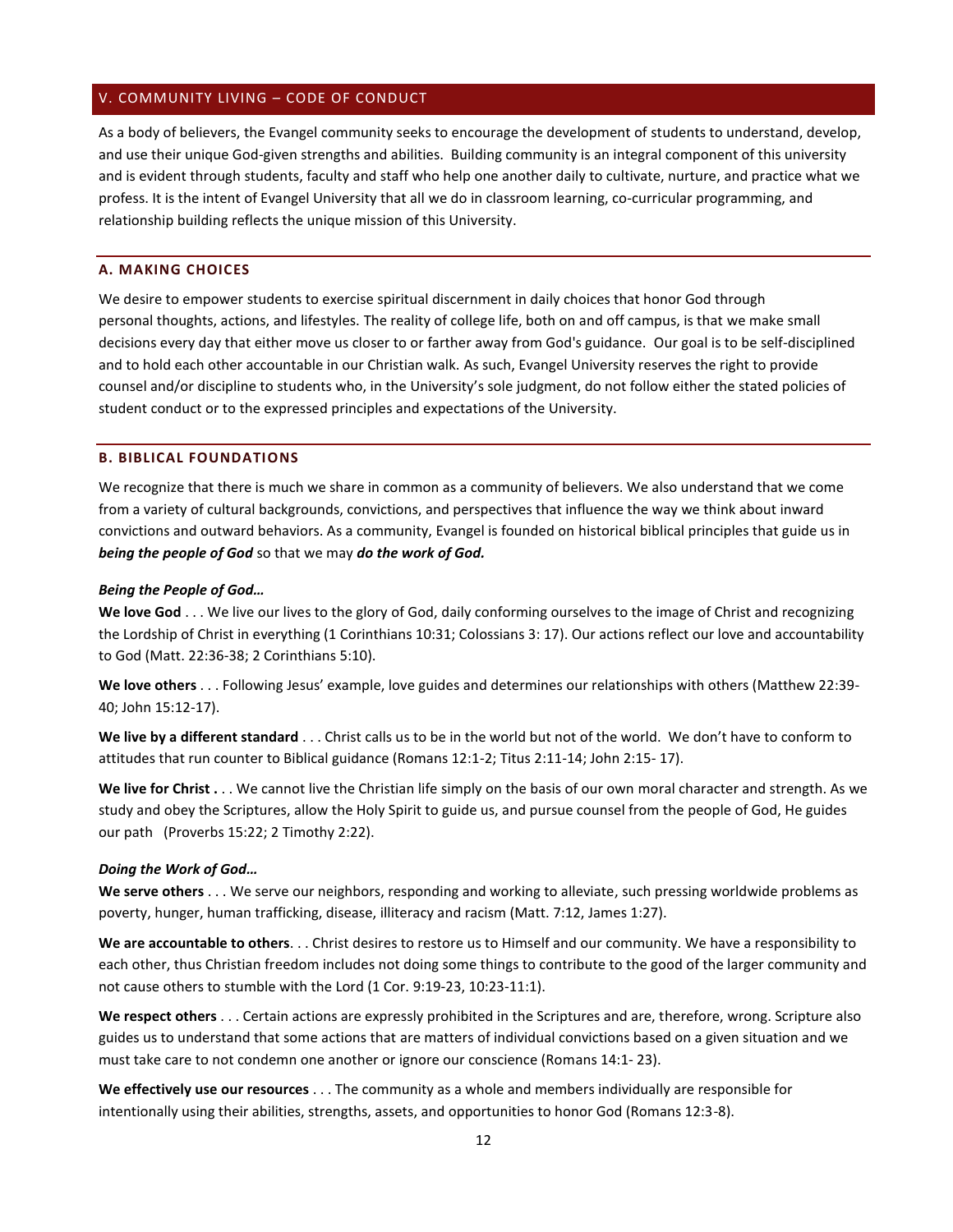# <span id="page-13-0"></span>**C. COMMUNITY COVENANT**

# **Responsibilities of Membership in the Evangel Community:**

As th[e Assemblies of God](http://www.ag.org/) (A/G) national university of arts, sciences and professions, Evangel's commitment to the integration of faith, learning and life attracts students from a wide variety of Christian religious backgrounds. We treasure this diversity as we educate and equip students to become Spirit-empowered servants of God who impact the church and society globally. Joining together, we build on our common belief in the Lordship of Christ and in our desire to holistically serve Him mind, body, and soul. Further, we support the distinctive mission of our heritage to proclaim the good news of Christ, worship God, disciple believers, and show compassion. These beliefs, alignment with our parent organization regarding interpretation of Scripture, as well as a focus on healthy and safe living, provide a framework for the spiritual and behavioral expectations at Evangel University. All members willingly choose to become a part of this community, and upon making that choice, commit to growth as they purposefully and intentionally live to love God and serve others. Additionally, for the duration of their tenure at Evangel, students pledge to abide by the following community standards:

- 1. **Demonstrate personal, social, academic, and professional integrity**; avoiding destructive behaviors such as lying, plagiarism, cheating, slander, profanity, intimidation, fighting, violence, abuse, gambling, hazing, violations of local, federal, and/or state law, etc.
- 2. **Maintain a healthy lifestyle**; abstaining from the possession or use of: alcoholic beverages, tobacco and/or smoking products, narcotic and/or hallucinogenic drugs (outside of a legal prescription), marijuana, paraphernalia, etc., as well as refraining from attendance at bars, clubs, and/or lounges.
- 3. **Uphold standards of sexual purity and humility**; maintaining modest appearance standards; not engaging in sexual activity prior to or outside of marriage—as recognized in the biblical covenant between a man and woman, or any behaviors whereby personal desire, satisfaction, and/or dominance (such as pornography, lust, exhibitionism, sexting, sexually-explicit dancing, etc.) supersede care for others and service to God.
- 4. **Strive to grow in personal relationship with Jesus Christ**; prioritizing a private prayer and devotional life, attending and participating in church, and involvement in ministry/service opportunities. For traditional undergraduate students, part of spiritual formation is also addressed through chapel attendance and biblical studies coursework.

We understand that our standards may be contrary to other worldviews and we do not seek to antagonize or disrespect those whose views differ from our interpretation. Likewise, we expect that all members, voluntarily choosing to be a part of Evangel, will be able to live within these standards. Activism against or disregard of these community standards is a violation of that commitment. Students who engage in behavior that conflicts with the community standards are subject to discipline sanctions, as outlined in the Student Handbook.

We seek to care for all persons in ways that convey respect, concern, support, and accountability and pray that Evangel can be a place of healing, mentoring, guidance, and restoration. We further expect this community of believers to extend grace and care as we strive to honor God in all that we do and say. Feel free to contact the Undergraduate Admissions Office or the Office of Student Development for any questions.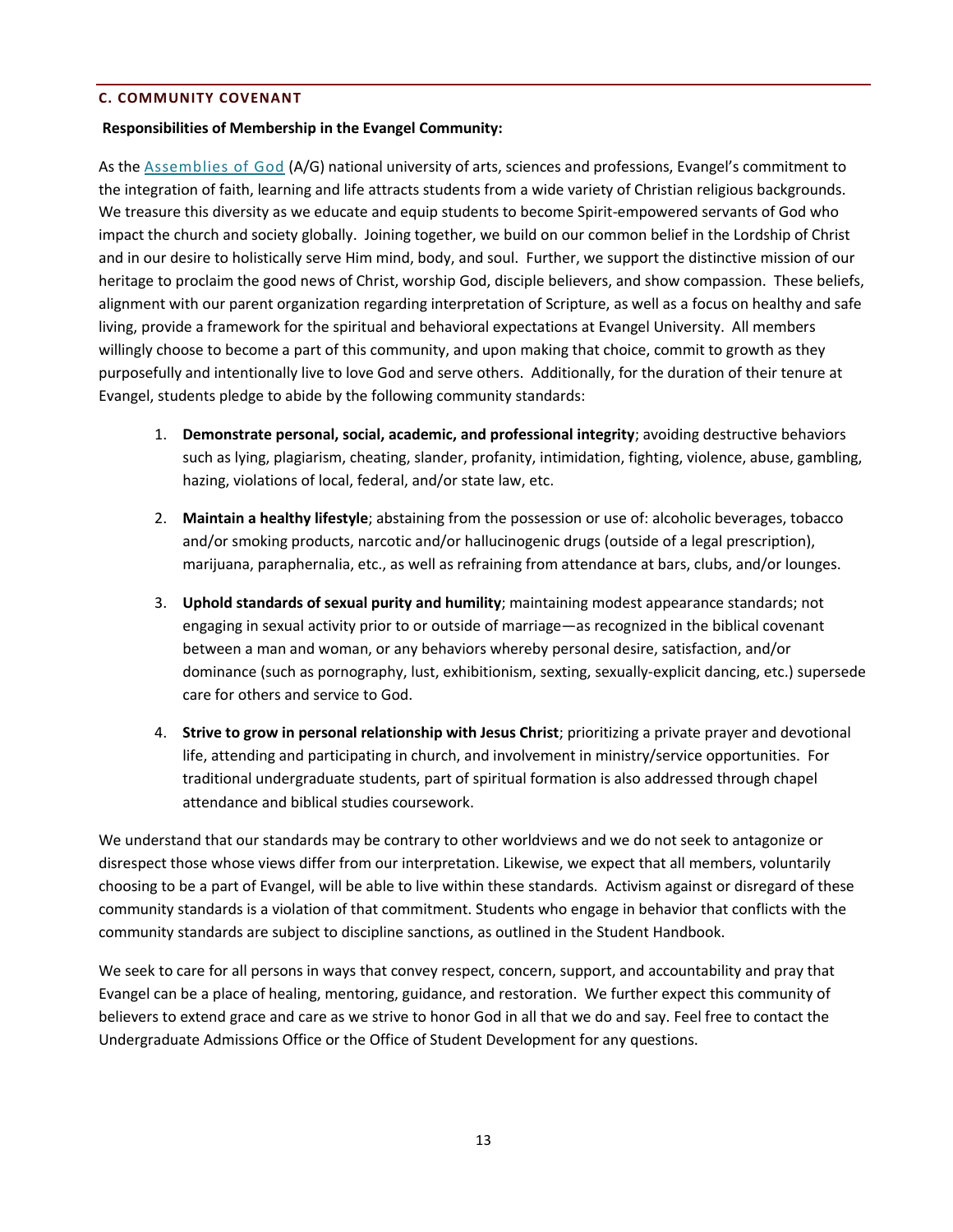# <span id="page-14-0"></span>**D. BEHAVIORAL STANDARDS AND COMMUNITY IDEALS:**

This section provides details of the community covenant and responsibilities within in the Evangel community:

#### <span id="page-14-1"></span>1. DEMONSTRATE PERSONAL, SOCIAL, ACADEMIC, AND PROFESSIONAL INTEGRITY

- **[Academic Integrity:](#page-35-2)** Students are expected to maintain high levels of academic honesty as people of Christ. Submitting someone else' work as your own (without proper citations, identifying particular research), or otherwise cheating is dishonest and is not congruent with a Christian life.
- **[Conflict Resolution:](#page-27-0)** We believe in following Biblical direction in all things. If you have concern about the behavior of another member of the Evangel community, ideally you will be able to go to that person for resolution. If that is not possible or has not resolved the situation, then we encourage you to talk with your Resident Assistant, Resident Director, or Commuter Coordinator. If the matter is not resolved satisfactorily within a reasonable period of time, then contact the Director of Community Life.
- **Conduct Unbecoming of an Evangel Student**: We have high expectations for our students and believe that you have high expectations for yourselves. Students involved in behavior that reflects negatively on their Christian character or on the university are subject to discipline that guides towards redemption, whenever possible.
- **Courtesy Hours on Campus**: We want to be considerate of others. Evangel recognizes "courtesy hours" from 9 a.m.-11 p.m. "Quiet hours" are in effect on the alternate hours.
- **Complying with Sanctions or a Directive**: Students are expected to immediately and fully comply with a legitimate directive from an EU official (including administrators, faculty, staff and RAs), as well as community/state law enforcement personnel.
- **Gambling**: Students are not to participate in any activity in which money or other consideration is required for participation, with the prize acquired mainly on the basis of chance and with risk to the gambler.
- **Harassment, Intimidation, or Bullying**: The University prohibits any gesture, image, written, verbal or physical act (including electronic communications) that (a) is motivated by any actual/perceived characteristic such as race, color, ethnicity, religion, sex, or mental or physical disability; and that (b) is understood by a reasonable person to have the effect of mentally or physically harming a student, damaging the student's property, or placing the student in reasonable fear of harm to his person or damage to his property; or that (c) has the effect of insulting or demeaning any student or group of students. See also *[Sexual Misconduct Policy.](#page-53-0)*
- **Hazing/Initiations**: Hazing and initiation are not tolerated at the University. Violators are subject to criminal prosecution in addition to university accountability. See also *[Hazing and Initiation Policy](#page-48-0)*
- **Inappropriate Language, Pictures, or Media**: Inappropriate written, spoken, or posted words (including pictures, photos, clothing, or language) are not acceptable. This includes, but is not limited to, possession or display of pornographic and/or sexually suggestive material, derogatory racial/ethnic material on university property. See also *[Social Media and Internet Standards Policy.](#page-62-0)*
- **Lying/Withholding Information/Fraud**: We expect students to be honest. Purposefully misrepresenting information, withholding requested information and/or filing false information undermines your integrity and may result in suspension, depending on the severity of the lie.
- **Nondiscrimination**: Evangel strives to maintain a God-honoring environment, which promotes care for the community, is committed to diversity, and respects the dignity and concerns of others. Violations include, but are not limited to: any conduct that discriminates on the basis of, race, ethnicity, national origin, sex, disability, age, veteran status, or any other protected legal status in matters of admissions, employment, housing, educational programs or activities. See also *[Nondiscrimination Policy](#page-51-1)*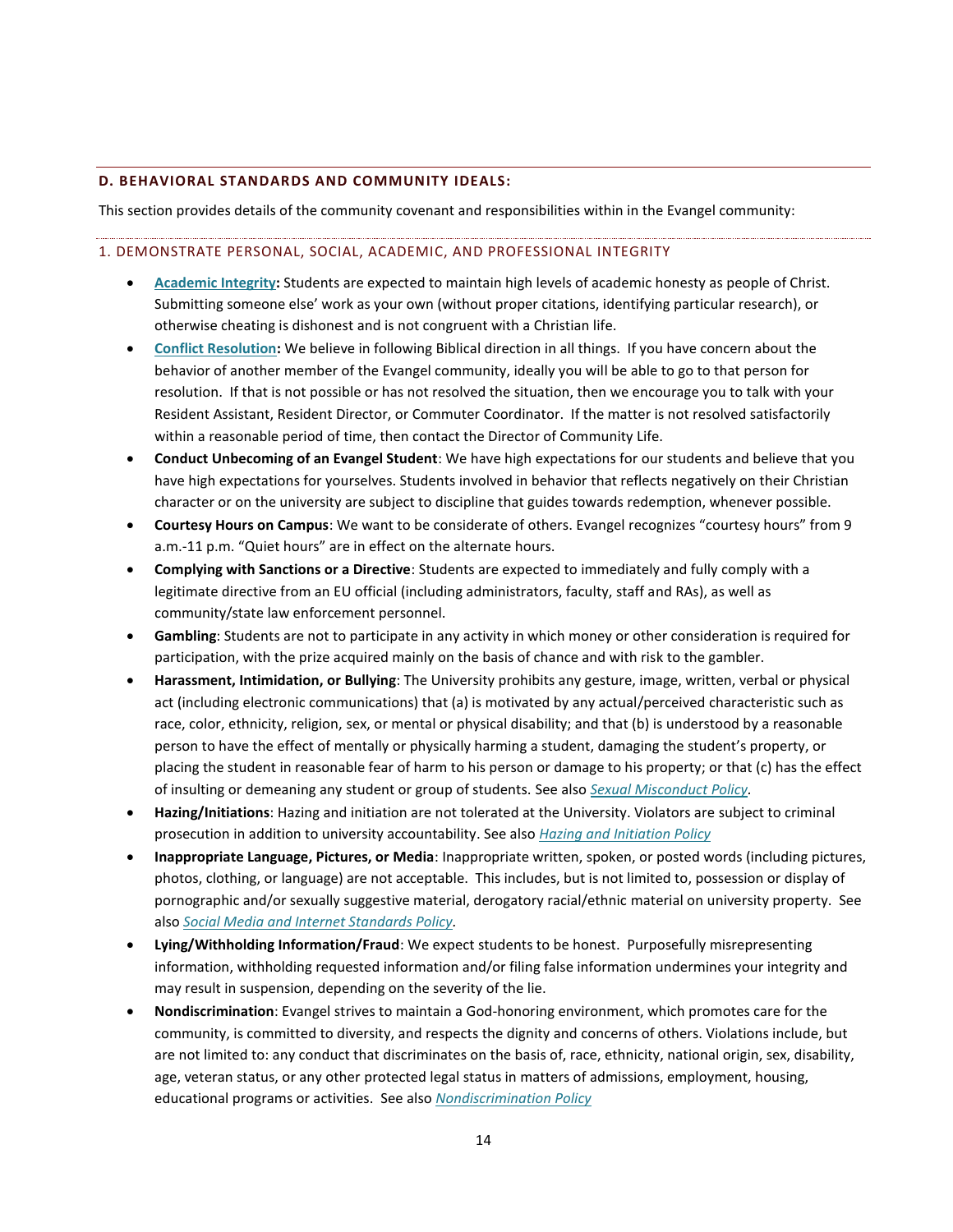- **Physical Aggression/Assault**: Pushing, striking, or physically assaulting another person is prohibited. The University reserves the right to review alleged incidents of self-defense, in light of physical aggression.
- **Pranks**: Activities that could be interpreted as degrading to others or potentially endanger individuals, animals or property are prohibited.
- **Respectful Behavior**: We expect all community members to show respect to each other. Conduct that is disrespectful or intentionally disruptive is unacceptable. When a student or guest exhibits behaviors that cause concern or could be considered a threat to others or to University property, Evangel reserves the right to restrict access to the campus. Students have a right to ask questions, seek information and assistance, or to express dissent in a respectful way that maintains dignity and rights of others in the educational community.
- **Unauthorized Recording.** No student may make an audio or video recording of any person(s) on University premises in bathrooms, showers, bedrooms, or other premises where there is an expectation of privacy with respect to nudity and/or sexual activity. Students are also expected to respect the reasonable expectations of privacy of other individuals within the University community. Accordingly, students are not permitted to make an audio or video recording of private, nonpublic conversations and/or meetings on University premises, without the knowledge or consent of all persons in the recordings.

# 2. MAINTAIN A HEALTHY LIFESTYLE

- **Alcohol and Other Drugs**: Maintaining our personal health and mental well-being is an essential part of our commitment at Evangel University to serve Christ. Students, while on or off University property, are not to manufacture, possess, use or distribute: (a) illegal drugs, including marijuana; (b) synthetic drugs--K2 and other synthetic cannabinoids, bath salts, or products used in a similar manner; (c) alcoholic beverages; (d) cigarettes or tobacco products; and/or (e) hookah. Students are to avoid the abuse of prescription or nonprescription drugs. Providing or purchasing (as well as facilitating or attempting acquisition) of alcoholic beverages, or attending house parties where alcohol/drugs are being used is likewise prohibited. Students are considered "in possession" and responsible for alcohol/drugs that have been determined to be on their person or in their residence or vehicle. See also Evangel's *[Alcohol and Other Drugs Policy.](#page-39-1)*
- **Bar/Lounge/Club (Attendance or Participation)**: Attending a place where alcohol or hookah is the primary purpose of the establishment is prohibited. A business may be a bar/lounge/club if it: (a) requires an ID for admission (b) advertises alcoholic beverages prominently, and/or (c) provides social dancing and drinking.
- **Dancing**: We want you to have fun and we want you to be safe (and yes, you really can do both)! So, sexuallyexplicit dancing and dancing in settings in which alcohol is a primary influence of the overall atmosphere is prohibited. While, co-ed dancing is not permitted on campus or at University events (unless it is a choreographed performance within an approved and supervised University program), you may participate in modest (you know, the non-sexual kind that your parents--or VP-- wouldn't cringe at) dancing at church, formal, cultural, family, and/or other off-campus celebratory events.
- **Movies and Music:** R-rated movies and explicit music is not permitted in public areas on campus. In determining appropriateness or inappropriateness of movies, music, video games, and internet, consider appropriate content (no nudity, vulgar language, sexual content and/or gratuitous violence). See also *Copyright Law* and *Network Use Policy* for federal guidelines regarding public and private showings.
- **Students struggling with lifestyle behaviors and want help:** Evangel seeks to be a redemptive community that assists students who are struggling with difficult issues or addictions in their personal lives and want help. We encourage students to talk with a Community Life staff member (such as an RD, Director of Community Life, or Vice President for Student Development). Students who come to a professional staff member for help related to lifestyle behaviors prior to staff becoming aware of a conduct violation (except in situations where: the university is required by law to take appropriate disciplinary action; or behaviors could endanger others) may be offered support and help outside of the regular student conduct process.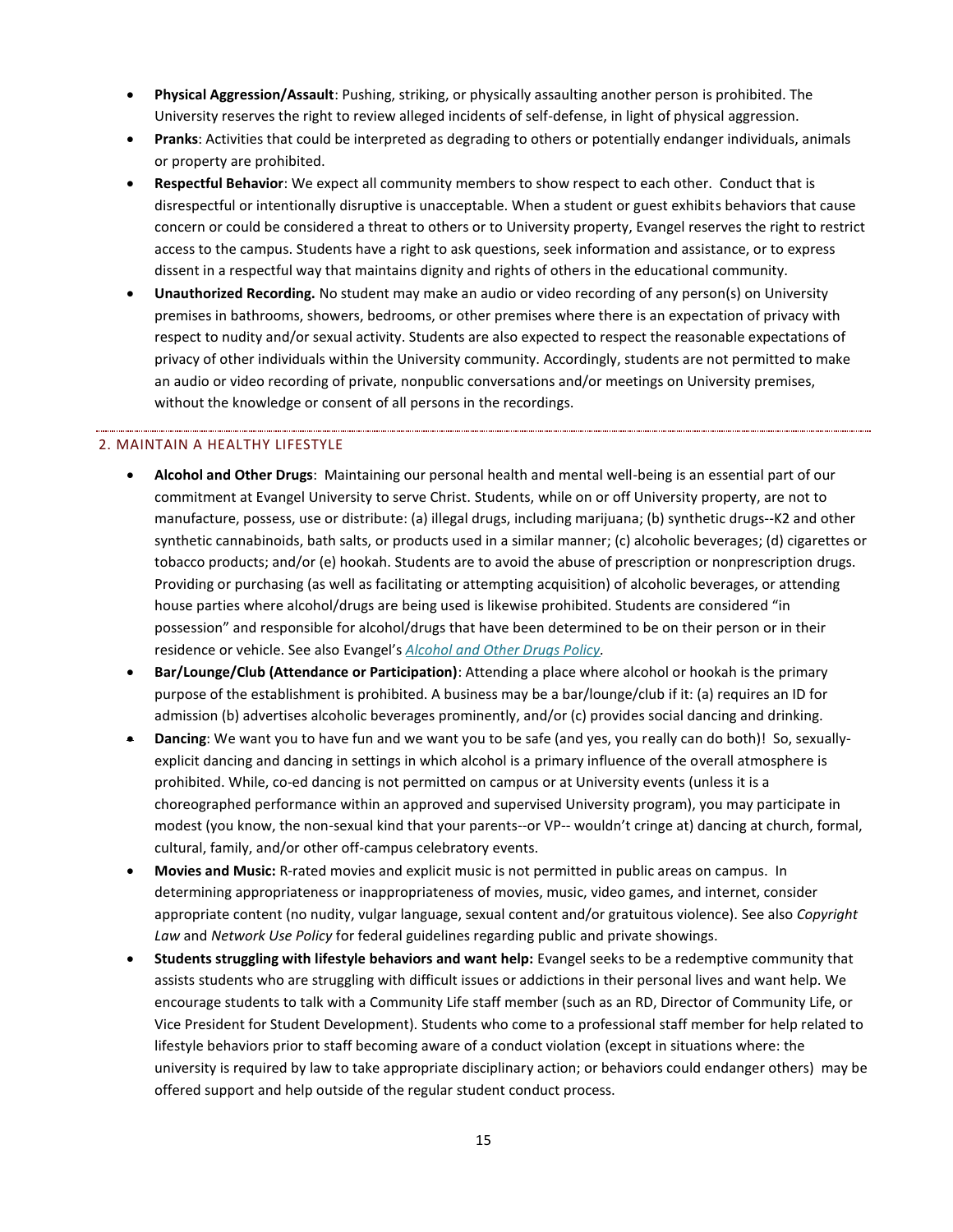#### 3. UPHOLD STANDARDS OF SEXUAL PURITY AND HUMILITY

- **Appearance standards**: General principles are: **modesty—**not bringing undue attention to the body; not wearing clothes that are too tight, short (see below), or provocative (not exposing, midriff, torso, excessive back and/or front cleavage--front/posterior); **neatness/hygiene**- includes grooming, cleanliness, wearing footwear in public places and, shirts if outside of your room; and **respect** - avoid clothes and tattoos with slogans, logos, or pictures that contradict Evangel community values;. Other examples include, but not limited to:
	- o **Women**: Skirts, dresses, and shorts should reach mid-thigh. When wearing leggings, upper garment should reach top of legs. No exposed sports bras. **Formal Occasions**: Strapless or spaghetti-strap gowns are allowed only in formal settings, provided they meet standards of modesty.
	- o **Men**: Shirts with shorts (mid-thigh) or pants must be worn on campus in any public area, including athletic activities. In chapel, head coverings (hats, caps, etc.) should be removed during times of prayer.
	- o **All:** All tops must have a minimum of 1-1/2 inch straps/sleeves. No swimsuits or undergarments showing, no large ear spacers/gauges, body mutilation (such as tongue splitting), or visible body piercings (with the exception of earrings and one tiny facial piercing).
	- o **Note:** Individual departments, faculty members, or organizational sponsors may have additional specific standards that apply to students' appearance while participating in class, practicums, internships and/or representing the University. Faculty may require students who are in violation of the dress code to leave class and to return in appropriate attire. In such cases a tardy or absence may be assessed, at the sole discretion of the faculty.
- **Displays of affection**: Displays of affection can intrude on the rights and sensitivities of others, even if you don't intend it. Think about modesty and the impression you leave with others.
- **Overnight in mixed company**: To maintain the highest standards, students should not be overnight in mixed company in private settings (including but not limited to camping, tents, homes, apartments, cars, hotel rooms, residence hall rooms) without advisors (e.g. adult relatives, church leaders, EU faculty or staff, including a male and female RA—with prior RD approval).
- **Pornography:** Students are to avoid possession, distribution, viewing, or use of material which encourages sexually immoral thoughts or presents the body in a degrading or compromising manner. Students struggling with pornography are encouraged to access confidential University resources including the campus pastor or counselor (Wellness Center).
- **Pregnancy**: We believe in the sanctity of life and support a student's (married or unmarried) decision to carry her unborn child to birth. We strongly oppose elective abortion as a means to terminate an unwanted pregnancy. If unmarried, a student is encouraged to talk with a Residence Director or trusted faculty/staff member for help in navigating the complex emotional, physical, and environmental needs that a pregnancy presents. Confidential counseling and health support is available through the Wellness Center and off-campus resources are available through the Pregnancy Care Center (417-877-0800).
- **Same-sex relationships:** Students may not engage in romanticized same-sex relationships. Students experiencing same-sex attractions are encouraged to access confidential University resources from a counselor or the campus pastor.
- **Sexual immorality:** Students may not engage in behaviors which include, but are not limited to adultery, sexting (or sharing provocative electronic images via cell phones, computers, or webcams), genital contact, oral sex, intercourse, and/or other acts of sexual behavior outside of marriage between a male and female.
- **Sexual violence**: Evangel University does not tolerate [sexual misconduct offenses](#page-60-0) (including sexual harassment, nonconsensual sexual contact, nonconsensual sexual assault, intimate partner violence, sexual exploitation, or stalking) and will not tolerate retaliation (threatened, attempted, or actual) against any individual for making a complaint. Evangel encourages victims of sexual violence to obtain emergency medical attention immediately, report the assault to a [Title IX officer](mailto:phillipss@evangel.edu) or the Evangel University Department of Public Safety (Riggs 208, 417-865-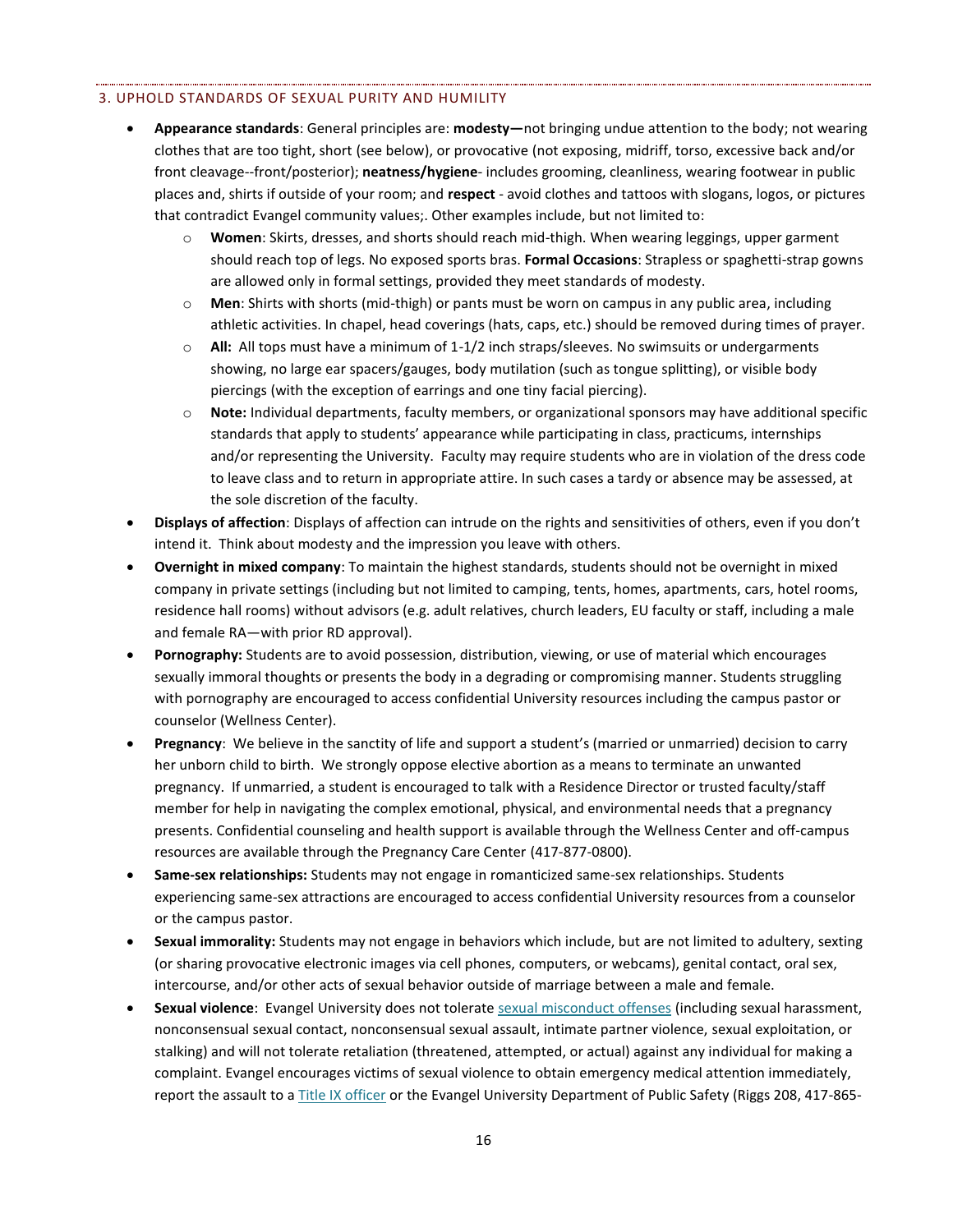2815, ext. 7000) as soon as possible, and contact Counseling Services (SU 106, 417-865-2815, ext. 7222) and/or the Victim Center at 417-864-SAFE to access support services from those specially trained to assist survivors of sexual assault.

#### 4. STRIVE TO GROW IN PERSONAL RELATIONSHIP WITH JESUS CHRIST

- **Spiritual life**: "Be still and know that I am God." The words of the Psalmist remind us of the importance of taking time to reflect upon the person of God. At Evangel, we are committed to offering space for spiritual growth. We know that in a Christian university, with the pressures and demands of academics and community living, the danger is to study about God without really knowing Him. With this in mind, all members of the community are encouraged to set a time daily to seek God and find guidance and renewal in Him. The Spiritual Life Office is located at the north end of the chapel, and [Pastor Greg](mailto:johnsg@evangel.edu) is available for personal counsel and prayer.
- **Chapel attendance:** Reflecting its importance to spiritual growth, chapel attendance is required all full time, traditional, undergraduate students. See full information on the [Chapel Program.](#page-40-1)
- **Church attendance:** Whether you are more comfortable attending and serving in a casual or formal, small or large, traditional or post-modern setting, we strongly encourage you to find a church home in the area and engage in lay leadership service. Since Evangel is a faith community, we expect that students attend church services and set that pattern in their lives.
- **Discipleship:** Discipleship revolves around building relationships, supporting, and encouraging each other as followers of Christ in loving God and serving others. Together, we learn about God, pray for one another, and have the opportunity to support each other and grow. Student discipleship administrators and leaders facilitate devotional opportunities in the residence halls, on the floors, in athletics, etc. Discipleship Leaders offer prayer, spiritual support, and weekly "devos" to students throughout the school year.
- **Mentors/Biblical Studies coursework**: Evangel seeks to help students integrate every aspect of their lives in order to serve God holistically. You will find faculty and staff who deeply care about students and are committed to mentoring students as they connect their callings with education in pursuit of a life well-lived.
- **Outreach and Service:** We are the people of God as we serve the needs of others. Evangel, as a community, encourages opportunities for students to be involved outreach, missions, and service trips through CROSSwalk, the Global Connections program, departmental service trips, music performance groups, ministry involvements, leadership department, and worship leadership. We also partner with local and national groups, such as Convoy of Hope, Habitat for Humanity, and the city of Springfield to care for needs of those in our community and beyond. Individually, students are involved in church ministries and other service that provides incredible opportunities for our students to literally be the hands and feet of Christ.

# <span id="page-17-0"></span>**E. SAFETY STANDARDS:**

The Department of Public Safety offers guidance and assistance for the Evangel community, 24/7. Office location is in Riggs 208; phone 417-865-575-8911 or 417-865-2815, x7000 (or call 911 on a campus phone).

**Access Control System**: Evangel's buildings are access-controlled and the camera surveillance system helps to promote a safe environment. The residence halls (resident students' access cards open their hall only) and Mabee Fitness Center are secured 24/7; Crusader Dining Hall, Cantrell Student Union, and academic buildings are secured after 5 pm. Keep the buildings safe for everyone by not misusing, tampering with or trying to bypass the access system (i.e. propping or forcing a door; interrupting or attempting to interrupt the electrical power supply or any campus video monitoring system).

**Access/Identification Cards:** Your ID card is kind of like the best friend you never want to be without! You are to have it with you at all times on campus. The Department of Public Safety issues your CrusaderCard (an ID/access card to campus buildings, food services, check cashing, chapel attendance, athletic games, and activities). Damaged, lost or stolen CrusaderCards should be reported to Public Safety immediately. If you find a card belonging to someone else, please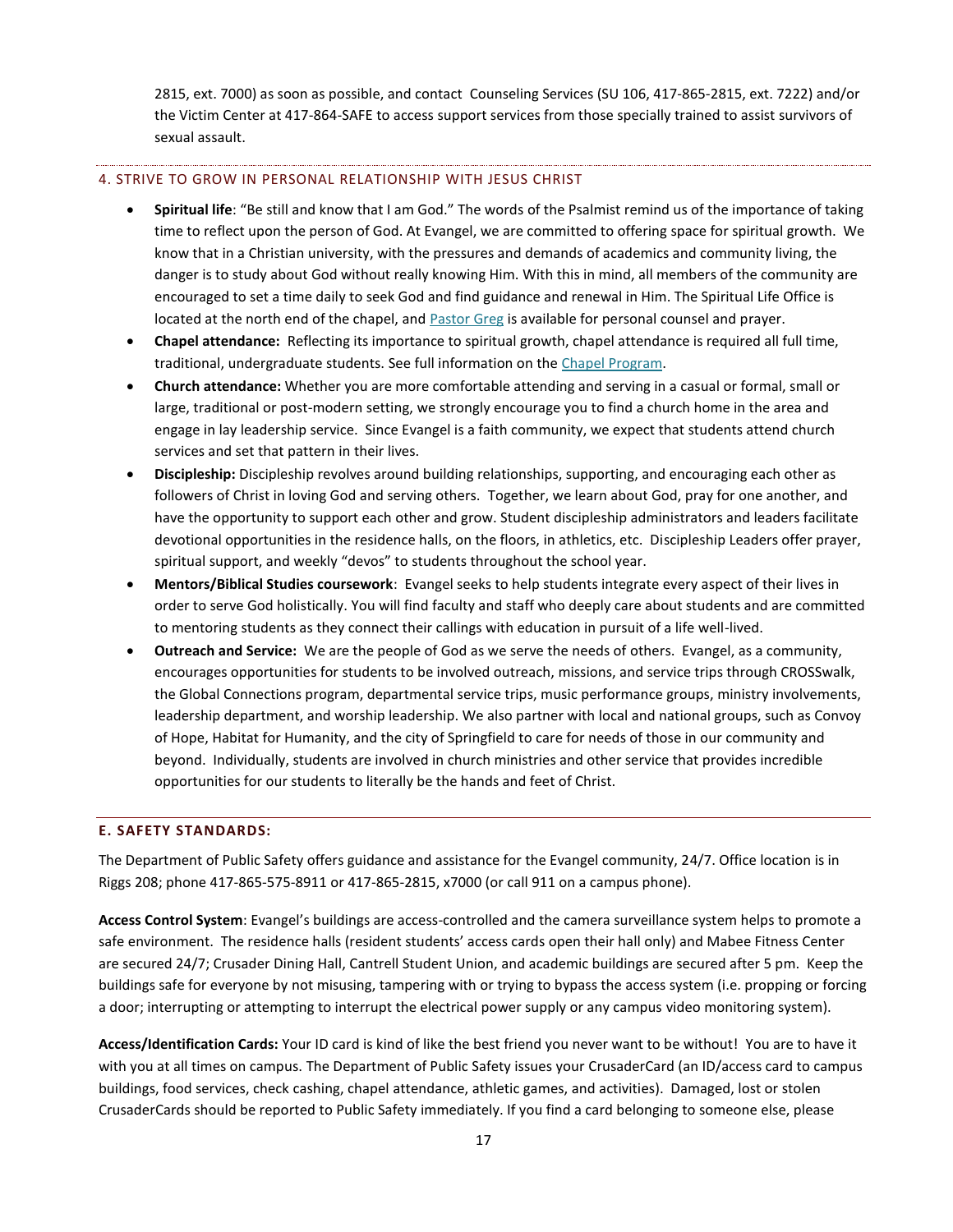bring it to Public Safety Office. If you lose your card, you can get one free CrusaderCard per semester; additional replacement cards are \$25 each. Once you have a new card made, only that card is activated, so use the new one only.

**Bicycles, Skateboards, and Racks:** Be healthy, ride your bike or skateboards! Just remember, pedestrians have the right of way! There are bicycle racks located behind each residence hall, on the east side of the Mabee Student Fitness Center, and in the area between Zimmerman and Trask Halls. Skateboard racks are outside of the Student Union. The University is not responsible for the security of bikes, skateboards, and/or scooters. Please register your bicycle with Public Safety.

**Closed Campus/Curfew**: The campus closes at curfew (1:00 a.m. nightly; 2:00 a.m. Friday nights and during student breaks and summer school). Any non-resident student or guest should leave campus by then, unless checked in by a resident student (platonic friend of same sex). No loitering outside is permitted. After curfew, students may work on academic projects in campus buildings, when prior approval from their Department Chair or faculty member is given to the Public Safety Office. Resident students who are curfew exempt, se[e Curfew Exemption Guidelines.](#page-43-0)

**Disaster Emergency Procedures:** The emergency notification system will keep you informed of important things to protect your safety! Public Safety officer will communicate information through intercom, texts, emails, phone, and/or the website. If you change phone numbers while you are a student, just go to your student portal (click on My Info) and follow the instructions to change your number. The system is updated each semester. Students and employees are required to follow all evacuation procedures from Public Safety and/or law enforcement officers.

- **Active Shooter**: Public Safety officers will respond while local law enforcement are summoned. The focus of the public safety staff will be to end the violence as soon as possible. The emergency notification system will be activated as soon as practical alerting the community of a threat. For information on responding to an active shooter event: [http://web.evangel.edu/community/?p=PublicSafety&i=1477&t=](http://web.evangel.edu/community/?p=PublicSafety&i=1477&t)
- **Bomb Threat:** Public Safety personnel will search the area involved, assess appropriate evacuation precautions, and will notify necessary response teams. If you receive a bomb threat, obtain as much information from the caller as possible (location, type, time, details about caller, etc.), then contact Public Safety immediately.
- **Tornado Warning/Watch:** A tornado watch means that conditions are favorable for a tornado. A tornado warning means that a tornado has been sighted in the area. In the event of a tornado warning, the Springfield warning alarms will sound and Public Safety will send a notification alert. Students in campus buildings should follow instructions of a faculty/staff member. If the building has a basement, students are instructed to go there; otherwise, remain in first floor hallways until the warning is over. See [designated shelter](http://www.evangel.edu/financial/more-information/consumer-information/emergency-or-crisis-plan/) areas.

#### **Fire Alarms and Fire Safety on Campus**

- **Fire Alarms**: All students MUST leave a campus building immediately when a fire alarm sounds. Students should gather at a site designated by Public Safety officers and remain there until further notified.
- **Fire Doors**: According to the City Fire Marshal stairwell doors in a building must not be left open.
- **Fire Safety Systems**: Misusing or committing pranks involving fire safety systems (e.g., building or floor fire/ smoke alarms, fire extinguishers and electrical panels) is prohibited and typically results in suspension. Students violating this standard may be prosecuted also by the city as this is a violation of Springfield city ordinances. Municipal Ordinance #F109-3 provides that such a person will be issued a citation and a summons to appear in court. The penalty is up to six months in jail and/or a \$500 fine. In addition, the city Fire Marshal states that when the pulling of a fire alarm as a prank results in the evacuation of over ten persons from a building, it can be considered a "terrorist threat", a Class "C" Felony and could be turned over to the FBI for prosecution.
- **Fireworks (Possession or Use) or Setting Fires**: Students may not possess, use or store fireworks on Evangel's property, including in automobiles. The Basic Fire Protection Code of Springfield Section F-2701.0 states, "No person shall store, offer for sale, expose for sale, sell, use or explode any fireworks, except as provided in the rules and regulations issued by the code official for the granting of permits for supervised public displays of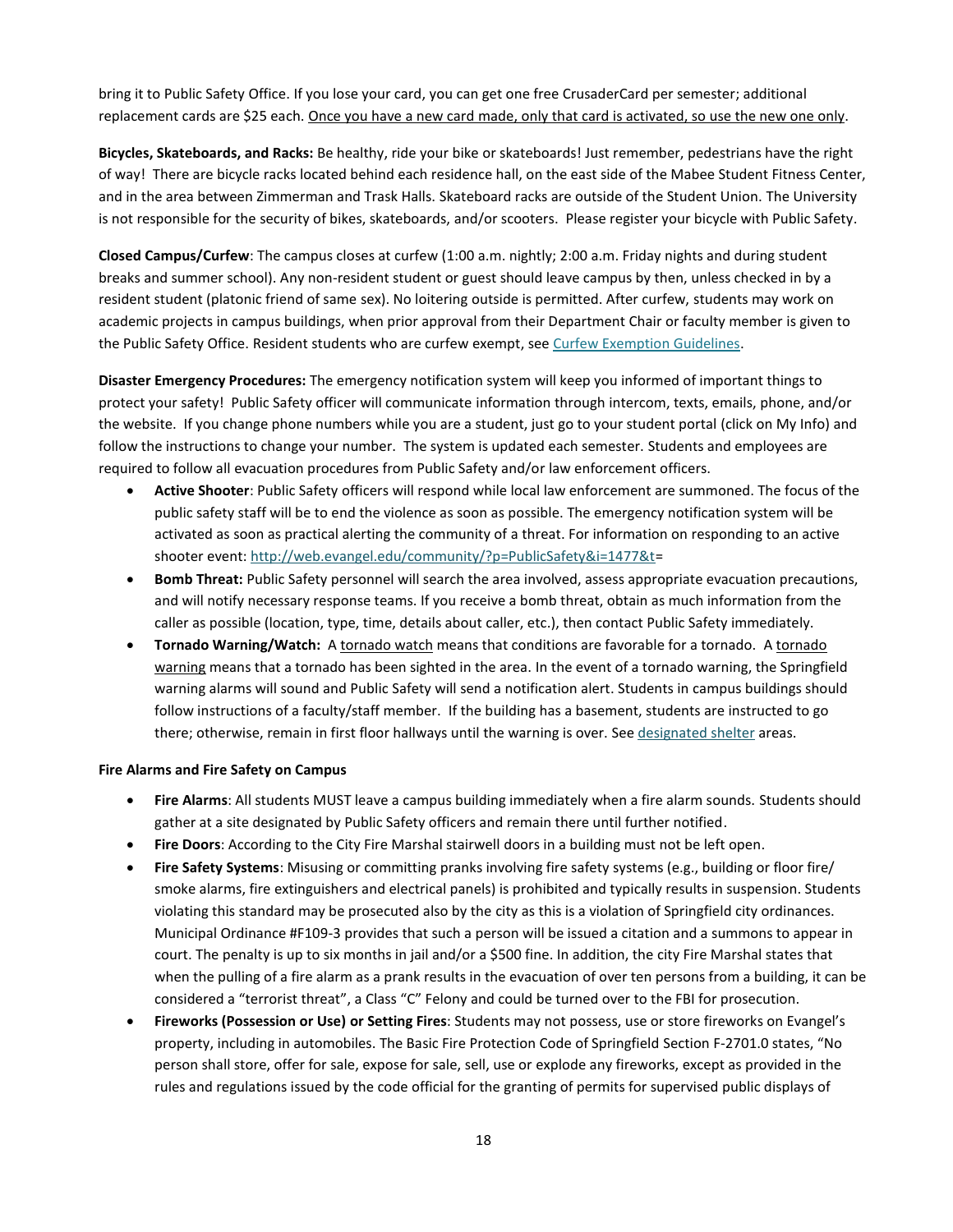fireworks by the City, fair associations, amusement parks and other organizations" (e.g. sparklers, fire crackers, tiki-torches). Also prohibited are the use of snaps/poppers and smoke bombs.

**Firearms/Explosive Devises (Possession or Use)**: Evangel University has a zero-tolerance policy regarding the use or possession of firearms or other explosive devices on campus, including in automobiles. Carrying concealed weapons on campus is prohibited. Upon verification that an individual is storing or possessing a firearm or other explosive device, they will be removed immediately from campus and subject to interim suspension pending review.

**Restricted Areas on Campus (out of bounds)**: Generally include all roofs and walls (no climbing, skateboarding, etc.), opposite-sex residence hall stairwells, lobbies, basements, hallways, floors, and rooms (except for scheduled hall visitation times, see *Hall Visitation* in Section VI. A).

**Restricted Parking/Driving Areas**: Restricted areas behind the residence halls should be respected and kept clear at all times for safety reasons (in the event that emergency vehicles must obtain access behind and between the residence halls) and to enable the Facilities Department to keep the dumpsters emptied regularly. See complete guidelines for [Motor Vehicle Regulations.](https://web.evangel.edu/Security/VehicleRegulations.asp)

**Right to Enter**: EU reserves the right for authorized personnel to enter any room at any time for purpose of inspection, repairs, or other official business. In such cases, personnel will knock and announce themselves before entering.

**Room or Vehicle Search**: Student rooms and automobiles (located on EU property) may be searched with cause. Searches are typically conducted by a public safety officer when requested by an RD, with authorization from the Director of Community Life or VP for Student Development. Any items found to be inconsistent with university standards/policies may be subject to confiscation. If an illegal substance is found, the university policy is to call Springfield Police and ask them to remove item/s from campus. Any subsequent police investigations are subject to city and state laws.

**Theft/Vandalism**: Taking, assisting in the removal of, or willfully destructing tangible or intellectual property without permission of the owner is prohibited. This also includes Internet downloading of copyrighted material (see Copyright Laws). Students should immediately report all thefts and/or vandalism to the Department of Public Safety.

**Weapons**: Students may not possess or store weapons on University property, including vehicles parked on campus. Anyone aware of weapons on campus should immediately report it to Public Safety. Weapons include all guns (also BB, pellet, stun, blow, paint ball, and air soft guns), knives with a blade of more than three inches, brass knuckles, crossbows, slingshots, and/or any object that is brandished or used as a weapon. Students violating this policy through possession, use or storage are subject to probation, up to and including dismissal [see also Firearms standards above].

# <span id="page-19-0"></span>VI. INFORMATION SPECIFICALLY FOR RESIDENTIAL AND COMMUTER STUDENTS

Life at Evangel is more than classes, as good as that is $\mathcal{O}$ . It's about the people, the incredible relationships that you will have opportunity to build, and the spiritual development that God wants to do in your lives. We care deeply about students and offer programing and attention that promotes holistic development. Chec[k the Hub](https://thehub.evangel.edu/) for activities.

#### <span id="page-19-1"></span>**A. RESIDENCE HALL STUDENTS**

Guidelines and information that will help you align with residence hall (RH) living:

- **Animals**: Only fish, confined in small aquariums with proper cleaning, and approved by the Residence Director, are permitted. Aquariums will be part of regular room inspections. See also [Assistance or Service Animal Policy.](https://www.evangel.edu/financial/more-information/consumer-information/students-with-disabilities-handbook/assistance-service-animals-policy/)
- **Appliances**: Microwaves, coffeepots, hot/crock pots, blenders, and compact refrigerators are the only acceptable room appliances. With several, use a UL approved power strip attached directly to wall outlet, as multiple extension cords are fire hazards. Appliances must be cleaned and subject to room inspection standards.
- **Babysitting**: Childcare is not permitted. Children under age of 12 are not permitted past *Quiet Hours*.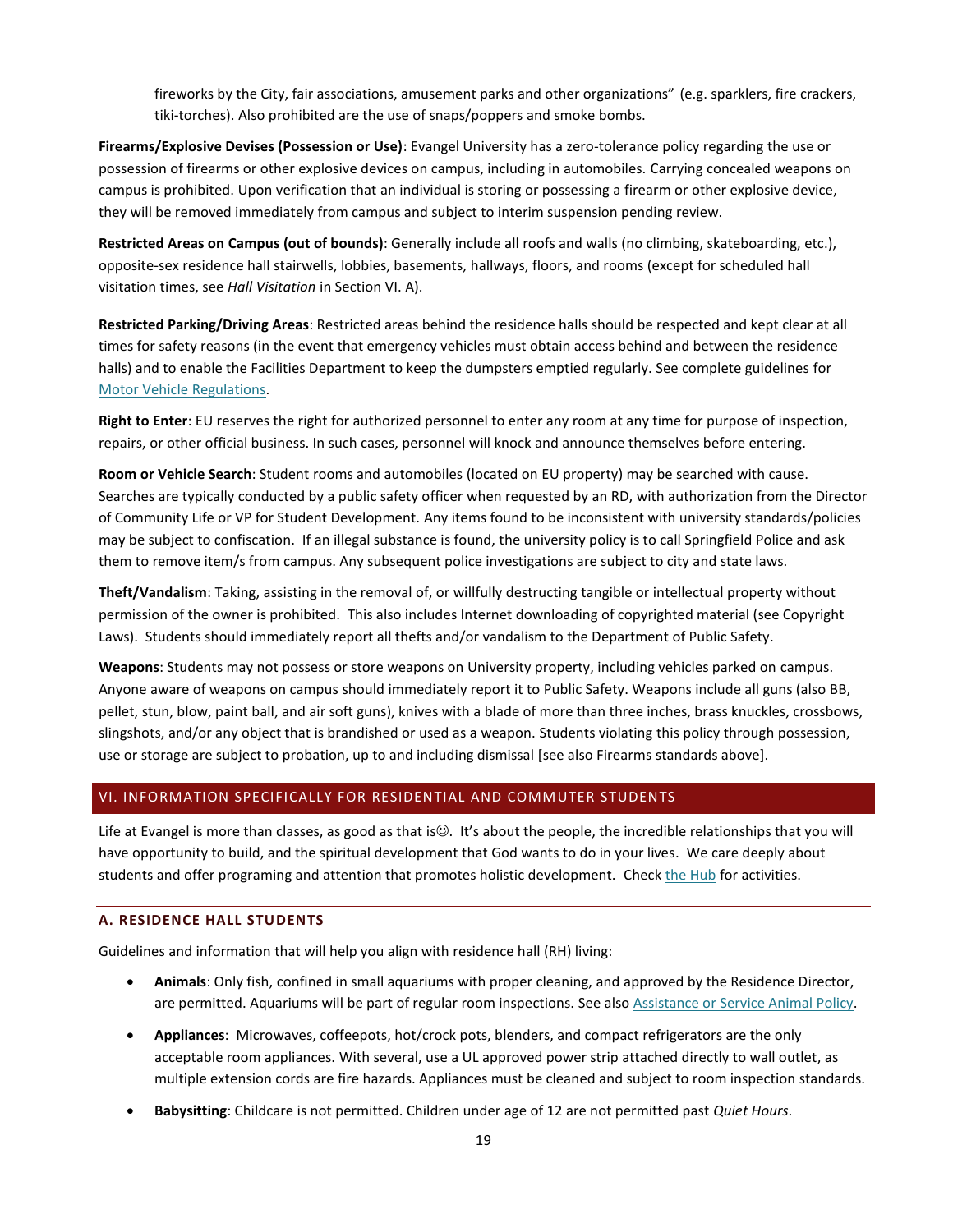- **Bed Checks**: RH staff reserve the right to: a) conduct bed checks to verify students are in their RHs after curfew or checked out properly; and b) contact parents/or designated contact if student's location cannot be verified within a reasonable time. Violations will result in a fine, generally \$10<sup>\*</sup>.
- **Bicycle storage** (See also [Bicycles](#page-17-0)). Bicycles, pocket bikes and scooters may only be stored in the student's room or attached to outside bike racks. The University is not responsible for the security of bikes and scooters. Improper storage will result in an RH fine\*.
- **Ceiling Surfaces**: Do not attach anything to or scrape material from ceilings (See [Hazardous/Noxious Materials\)](#page-47-2).
- **Contacting Parents**: Evangel reserves the right to call parents/or designated contact if their student's whereabouts are unknown, within a reasonable amount of time. See also [Missing Persons Policy.](#page-51-0)
- **Cooking:** The halls do not have wiring or drainage capacities for full meal preparation. See *Appliances* (above).
- **Curfew:** 1:00 a.m. nightly; 2:00 a.m. Friday nights and during student breaks and summer school. During curfew hours, door alarms are activated. **To access RH after curfew**, contact Public Safety at x7000 from the courtesy phone outside each RH, for assistance. Your ID card is necessary for verification of student status. Public Safety will notify the RD/CD in writing the next day of the late entrance for follow-up.
- **Curfew Exemption:** Students who are curfew exempt may exit/enter their own respective residence halls after curfew by calling Public Safety using the same procedure outlined above but, if spending the night elsewhere, must still properly sign out/in prior to curfew. See als[o Curfew Exemption Guidelines.](#page-43-0) Students on Alert Level 2 (or higher disciplinary status) or attaining less than the stipulated semester GPA will forfeit their no-curfew privilege. To qualify and maintain eligibility for curfew exemption, students must be under no disciplinary status higher than Alert Level 1 and meet at least ONE of the following criteria:
	- $\triangleright$  Completed at least 26 credits with a cumulative GPA of 3.0 or better, or
	- $\triangleright$  Completed at least 56 credits with a cumulative GPA of 2.5 or better, or
	- $\geq$  21 and over years of age with a cumulative GPA of 2.5 or better
- **Damage in rooms**: Contact the Facilities Department using th[e Maintenance Request link](https://www.myschoolbuilding.com/myschoolbuilding/myrequest.asp) to report A/C, heating, plumbing or electrical problems, as well as broken doors, locks and windows, ceilings, etc. For emergencies after business hours, call Public Safety (417-865-2815, ext. 7000).
- **Décor in rooms**: We encourage you to personalize your room in ways that reflect you and are compatible with University standards. Upon checkout, rooms must be returned to the same condition as you found it upon arrival. The following guidelines will assist you in knowing the parameters of room décor:
	- $\triangleright$  All University furniture must stay within the occupant's room only. University furniture from outside of the room may not be moved into student rooms. Violations are treated as theft.
	- $\triangleright$  Only painters tape may be used on carpet or painted surfaces. Nails, staples, screws, glue, or duct tape may not be used on surfaces including doors and ceilings;
	- $\triangleright$  No flame candles (see also [Hazardous Materials\)](#page-47-2).
	- $\triangleright$  Painting or wallpapering is not allowed. If a mirror is already attached to the door, it is to remain there permanently unless it is damaged. Evangel does not fix or replace these mirrors.
	- $\triangleright$  Small (4 feet or less) artificial trees are permitted. No cut/living Christmas trees are allowed.
	- $\triangleright$  Electrical ornaments and lights must be connected via circuit breaker protected power strips only.
	- $\triangleright$  Alterations involving the electrical supply are prohibited.
	- $\triangleright$  No outward facing objects (e.g. flags, posters, signs) visible from the window to the outside.
- **Floor Traditions**: Appropriate floor traditions must not include any elements of hazing or initiation. See also [Hazing](#page-48-0)*.* Appropriate residence hall floor tradition activities must comply with ALL of the following:
	- $\checkmark$  Completely voluntary. No coercion (requiring participation by pressure or threat--implied or stated).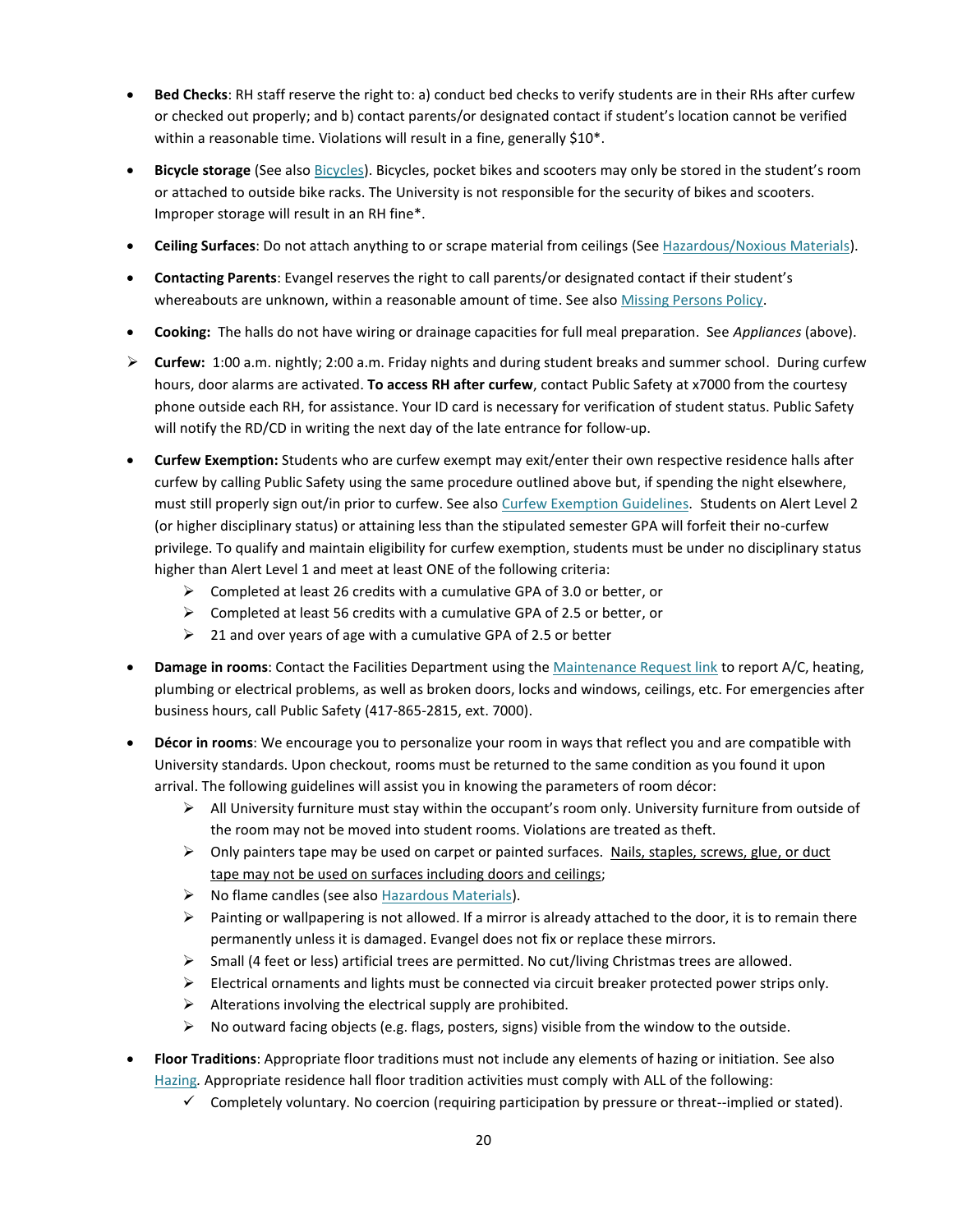- $\checkmark$  Not put any student at risk of physical, spiritual or psychological harm;
- $\checkmark$  Not involve retaliation or harassment (verbal or physical), against any students not participating;
- $\checkmark$  Honoring and affirming of students, as brothers and sisters in the body of Christ;
- $\checkmark$  Not single out any individuals or classes of individuals;
- $\checkmark$  Planned and conducted by the respective Floor Councils that support University standards. Due to employee liability issues, Resident Assistants may not plan, approve or conduct floor tradition activities and must promptly report to the Residence Director any violation of these guidelines.
- **Entering/Using a Vacant Residence Hall Room**: Other than to adjust the thermostat, students may not enter and/or use an empty room. This may be subject to disciplinary consequences, including but not limited to a fine.
- **Food Delivery**: Make sure you eat before curfew! After that, pizza (and other food) delivery vehicles are not allowed on campus. Students, curfew-exempt or not, may not order food delivery on campus after curfew.
- **Gaming:** Connect Xbox Live or PlayStation Network from the top port in your room. Games rated AO (Adults Only) are prohibited on campus. Games rated M (Mature 17+ and lower) are permitted unless they contain strong language, sexual content, sexual violence, nudity and/or mature humor (as defined by the ESRB). The Community Life staff reserve the right to prohibit games deemed inappropriate.
- **Guests:** Residents hosting guests (student or non-student) are responsible for making sure their guests understand Evangel's conduct and dress expectations while on campus or at University-related events:
	- $\triangleright$  Only platonic, same-sex friends may stay overnight and must be in separate beds.
	- $\triangleright$  Register overnight guests' vehicles with Public Safety (417-865-2815, x7000) or stop by the office.
	- Guests not staying overnight must leave **before curfew**, or contact Public Safety to exit the building**.**
	- $\triangleright$  Student host must come to front lobby and invite guest into building, as guests are not issued ID cards.
	- $\triangleright$  On arrival, student host must register guest at front desk so hall staff is aware of who is in the building. $\cdot$
	- $\triangleright$  Guests may not enter the residence hall during curfew hours. The RDs may approve exceptions to this rule (e.g., a guest arriving on a late flight) if they are consulted 24 hours beforehand.
	- $\triangleright$  Curfew-exempt EU students may leave the hall they are visiting after curfew to return to their hall.

**°** Guests (including EU commuters, EU residents of another hall, non-students) staying more than two consecutive nights incur a \$10/night charges (payable to the RD in advance), and may stay in the residence hall no more than seven nights per school year. This limitation also applies to residence hall students staying in their own halls but in rooms other than the ones assigned to them. The RD, upon his or her sole discretion, has the right to disallow any guest.

- **Hair Cutting**: Students cutting others' hair may ONLY do so in the laundry room and only during the hours of hall visitation. Students in violation or fail to clean up will face an RH fine\*.
- **Hall Visitation (on campus):** During scheduled residence hall visitations, guests are required to: 1) sign in at the front desk, leaving their student ID cards (or photo ID for non-students) and identifying who they are going to see; and 2) sign out by 11 pm, picking up their ID card. Here are the guidelines:
	- **Hours--**Monday 9-11 p.m., Thursday and Friday 7-11 p.m.+
	- $\triangleright$  Guests and/or hosts should not act in ways that could cast doubt on appropriateness of their behavior.
	- $\triangleright$  Guests may visit only the room for which they register and not enter rooms of other students uninvited.
	- $\triangleright$  Doors must remain fully open at least 90 degrees.
	- $\triangleright$  Lights are to be left on while guests are in a room, even while watching movies.
	- Students must observe *Courtesy Hours* (See Section V.A.1).
	- $\triangleright$  Both roommates must voluntarily, without concern for retaliation, agree to participate in room visits.
	- $\triangleright$  No one is to enter a room without the occupant(s) being present.

+ *Any individual RH Council may choose to have more restrictive hours of hall visitation. There is no hall visitation during Spiritual Emphasis week, Harvest Fest and Spring Fling, school breaks, mid-term week, finals weeks, and summer school.*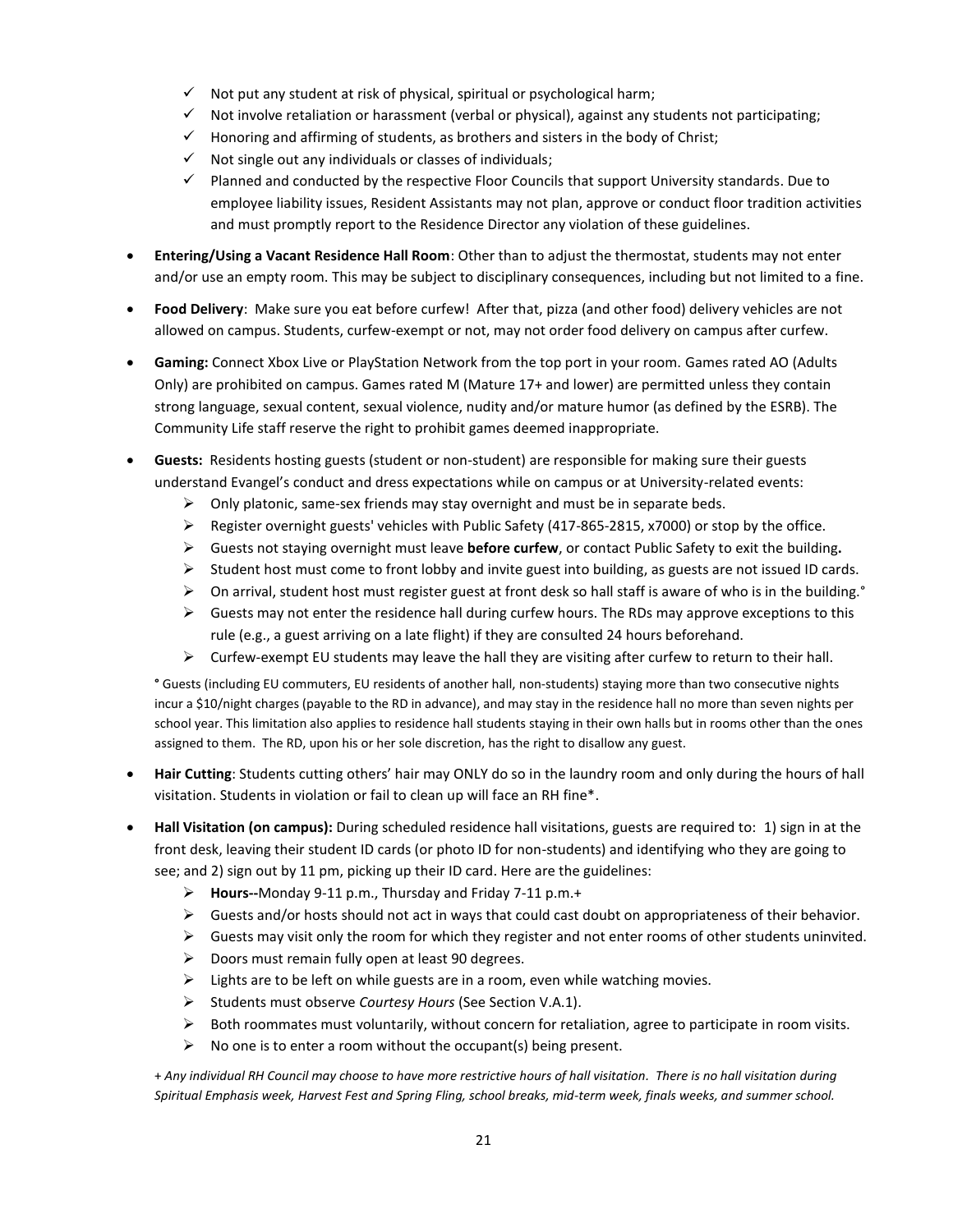- **Hazardous/Noxious Materials**: Do not disturb ceiling and pipe insulation materials due to asbestos risks (this includes not hanging or taping anything on ceilings). Additionally, students may not bring perm or acrylic nail application materials into the hall, nor may they store flammable items or materials that could have an open flame. See *Hazardous Materials,* Section VIII. University Policies.
- **Hazing/Initiations:** See standards on [Hazing.](#page-14-1) Hazing is a crime and the university has zero tolerance for any activities that fit under this definition.
- **Housing Selection**: Each semester, students may choose their room and roommate. Freshmen students are required to have a roommate. A Housing Form is required to be completed whether or not you are returning. Failure to submit the housing form by the priority deadline will result in a \$10 per day fine, up to \$50, payable to the RD within 7-days, and potential loss of room assignment.
- **Internet Access**: Wireless internet is available on campus . Don't use personal WiFi routers as non-EU systems will interfere and degrade the quality of service. Students do not have to bring any special equipment to connect to Evangel's internet network as each room is equipped with 2 network ports and 1 phone jack. The top port is for gaming; the other is for general Internet. See also [IT Information](https://help.evangel.edu/hc/en-us/articles/205722985-Incoming-Student-IT-Information-Sheet) & [Computer Network Use Policy.](https://help.evangel.edu/hc/en-us/articles/201383185-Network-Use-Policy)
- **Key Security**: Room and mailbox keys are issued at the time of residence hall check-in and are not to be duplicated. If you lose your key, notify Public Safety immediately and contact your Residence Director to order a replacement key. For your safety, when keys are lost, the entire lock is changed. You will be notified to pick up a new key from the Public Safety Department. A \$100 replacement cost is charged to your student account for room keys and \$10 for a mailbox key. At no time should students let anyone else use their room or mailbox keys.
- **Laundry Facilities**: Free laundry facilities are available off first floor lobbies for exclusive use of its residents. To maintain a clean and functional facility (and prevent theft), promptly remove your clothes when machine stops. After 24 hours, unclaimed items may be donated. Liquid bleach is not allowed, except as designated by your RD.
- **Lobbies**: The lobbies are like living rooms in your new "home." The first floor lobby is often used for socializing or entertaining guests from other halls; it is not appropriate to lie or sleep on the couches. Usually the second floor lobbies are more casual, open only to residents, except during scheduled hall visitation times. Generally, musical instruments are not to be played and sports-type activities are prohibited in both lobbies.
	- o 1st floor lobbies: All 1st floor lobbies are open to residents and their guests from 6 a.m. to curfew.
	- o 2nd floor lobbies: In Burgess, Krause, Scott, Spence and Walther Halls, 2nd floor lobbies are open 24 hours per day to residents of the respective halls. In Lewis Hall the 2nd floor lobby closes at 11 p.m. to non-residents but is open until curfew for residents.

*Note: ALL 2nd floor lobbies are open to guests of the opposite sex from 9 p.m.-11 p.m. on weekends and 7 p.m.- 11 p.m. on weekdays only; however, the guests must sign in the guest registry at the front desk.*

- **Lofts**: Personal lofts and decks are not permitted.
- **Mandatory Meetings**: Occasionally, the RD will approve mandatory meetings, whereby vital information is presented to the students via hall and/or floor meetings. Students are given at least 48 hours of advance notice and must receive an excused absence from the RD or RA or receive an RH fine\*
- **Movies:** In keeping with federal copyright laws, movies may be viewed in a student's private living space, such as a room or suite. Showing a movie in a lobby, lounge, or hallway is considered a public performance and requires a license to be legal. Private small group viewing of movies are allowed in designated areas (such as: study rooms, TV rooms, or Scott Hall basement). Inappropriate viewing of movies and Internet downloading of movies is prohibited. Violations may be treated as theft. See als[o Copyright Laws.](#page-42-2)
- **Musical Instruments and Vocals:** Except in conjunction with floor devotions/hall chapels, only acoustic guitars and electronic instruments with headphones may be played in the halls. Vocal and/or instrumental rehearsing or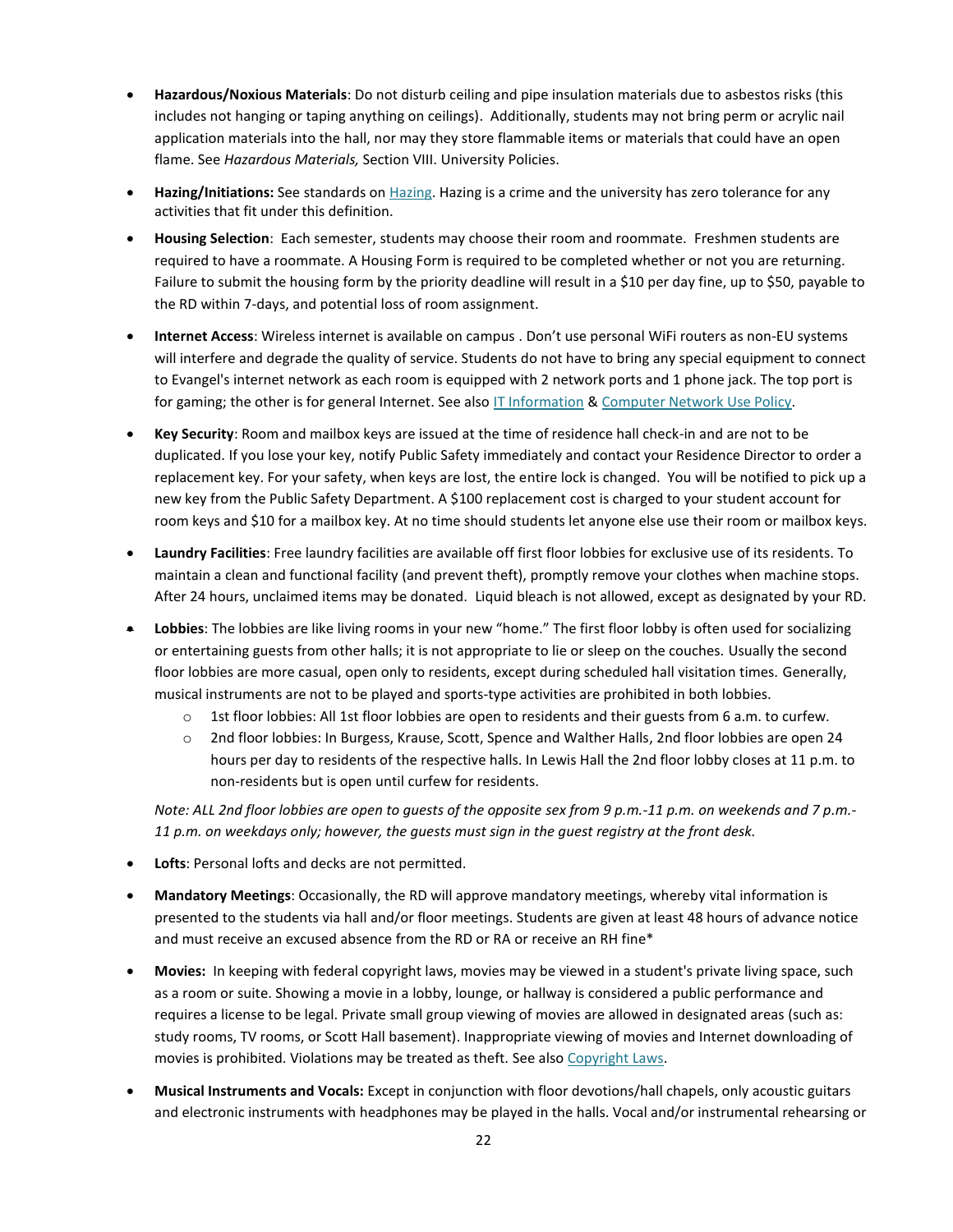performing (individual or band) is not permitted. For these activities, students may schedule practice rooms in the Fine Arts Center. Music should be EU appropriate and only be played when a resident is in his or her room.

- **Overnight Checkout Procedures**: All students, curfew-exempt or not, must properly sign out of RH if they will be gone overnight, including staying in another RH on campus. The *Overnight Checkout Sheet* is at the front desk in each RH and must be filled out completely and accurately including an alternate telephone number at destination. Students staying in another same sex RH must sign in properly on the guest registry by 2 am.
- **Personal Property Liability -** Personal property is not covered by Evangel University insurance. If you are a residence student, you may want to check with your parents to see if their homeowner's insurance covers items in your room. We HIGHLY recommend that you purchase renter's insurance! It is typically very inexpensive but can cover accidents, burglary, fire, water damage, etc. Informational brochures on some of the available renter's insurance policies may be obtained in the Student Development Office.
- **Phones:** For a landline phone connection in your room, complete a [request](https://www.myschoolbuilding.com/myschoolbuilding/myrequest.asp) form. You must supply your phone.
- **Power Failure**: In the event of power failure, use flashlights, not candles or lighters.
- **Quiet Hours on Campus:** 11 p.m. 9 a.m. daily. Quiet hours are to be observed both inside and outside the residence hall rooms and buildings. For consideration of other students, moving in or out of the residence hall room during the semester (including final exams) is prohibited during Quiet Hours. "Courtesy Hours" (being aware and respectful of others need for study and rest) are 24/7. Violations can result in an RH fine\*.
- **Residence Hall Student Leaders**: Each hall has Discipleship Administrator/s (DA) and RH student officers. Each floor has a Resident Assistant (RA), Discipleship Leader (DL), and floor officers (President, VP, Secretary, Treasurer, PR Rep, etc). These student leaders are there to help you grow and develop holistically.
- **Residence Hall Entry/Exit during curfew hours:** Door alarms are set from curfew until 5 am. Students leaving/entering the halls must call Public Safety from the phone in the lobby (or glass entry, if entering), then scan their CrusaderCard, and wait for the dispatcher to confirm. Don't touch metal bar on lobby side of door prior to approval as it will trigger alarm.
	- **Improper Exit:** Setting off an alarm after curfew without following proper exiting procedures.
	- **Unauthorized Entry/Exit***:* Bypassing the security access system in any manner is prohibited. This includes, but not limited to: coming in or going out through a window; letting someone in after curfew or going out after curfew; any entry/exit except through an unlocked door; any entry/exit except through the main front entrance ("fishbowl"), after curfew; entering a residence hall room suite via the bathroom, without permission of resident; propping doors and/or granting access by any other means to anyone other than guest you are hosting; and using someone else's CrusaderCard or permitting another to use yours to access.

*Do not open exterior doors to give access to persons you do not know. RHs are locked 24/7 for security of you and your belongings. Non-residents of an RH may not follow student(s) into a hall apart from their personal host.*

- **Restricted Areas on Campus (out of bounds)**: Generally includes all roofs and walls (no climbing or skateboarding), opposite-sex residence hall stairwells, lobbies, basements, hallways, floors, and rooms (except for scheduled hall visitation times, see *Hall Visitation*, above). See also *Guests*, above. Violators will receive an RH fine\*. **Special note on restricted areas**:
	- $\triangleright$  During move-in/out, family members and friends may assist students during the posted times. Once school begins, student must obtain a visitor pass for their family from an RH staff member and make notification on the floor, except during scheduled visitation times.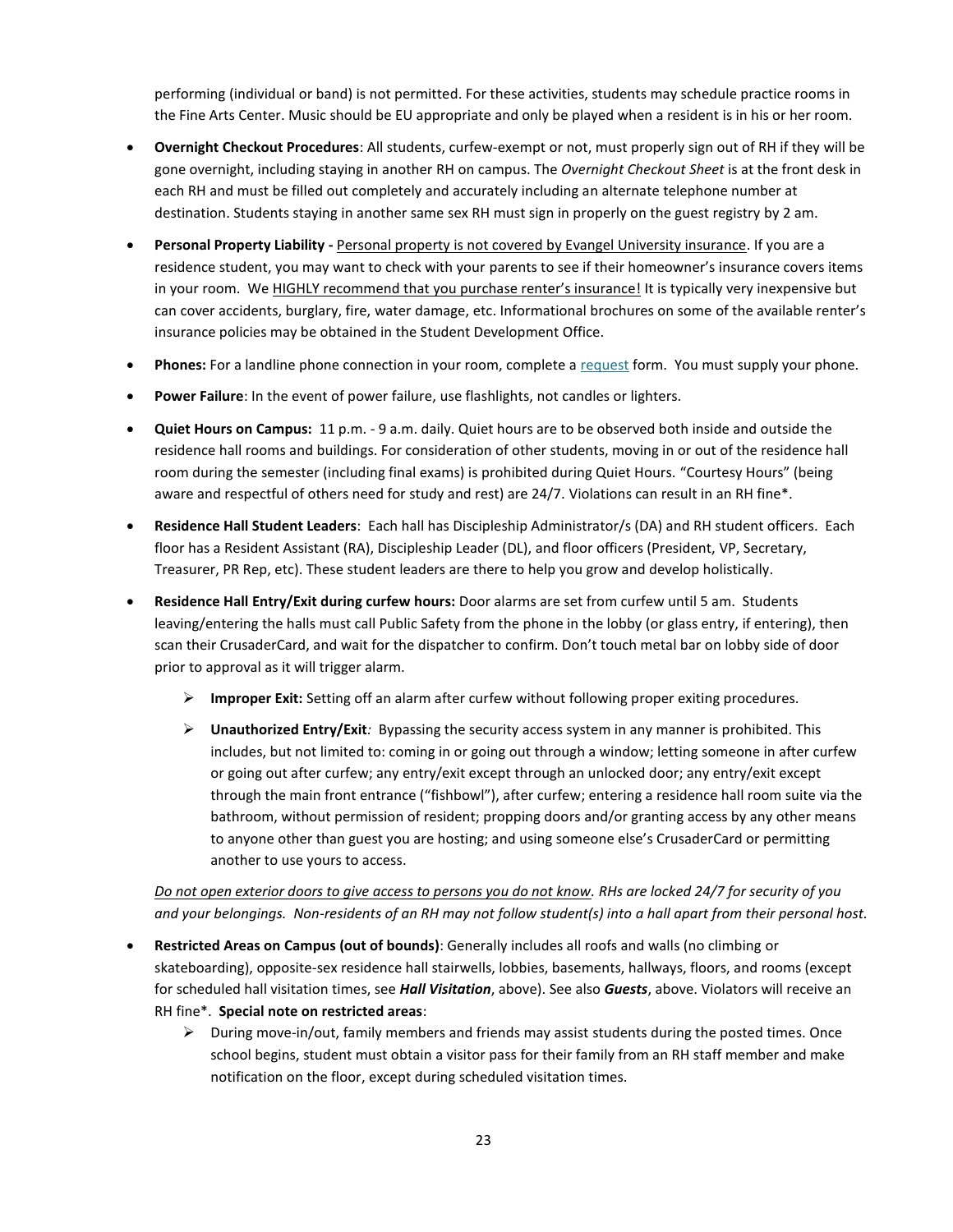- **Right to Enter**: EU reserves the right for authorized personnel to enter any room for room inspection, repairs, or other official business. In such cases, personnel will knock and announce themselves before entering.
- **Right to Search**: If there is reasonable cause to believe that a student has contents in a room/vehicle on campus that are inconsistent with University's standards and policies, University personnel (authorized by Vice President for Student Development, or designee) may conduct a search, confiscate the contraband, and prepare judicial proceedings. If an illegal substance is found, university policy is to call Springfield Police and ask them to remove the item/s from campus. Any subsequent police investigations are subject to city/state laws.
- **Room Changes & Consolidations**: Any necessary room changes are to be made with written approval from the Residence Director during the first full week of classes or at semester. To encourage community, all freshmen students are required to have a roommate. Any student who is in a double-occupancy room without a roommate may be required to move to another room on the same floor prior to the beginning of the second week of classes. (For further information, refer to the *Room Occupancy Agreement* form). When moving, follow checkout procedure for the old room and check-in procedure for the new room. Housing changes may occur at semester break, with approval from respective RDs, once the \$30 room change fee has been paid. RDs have authority to grant or deny mid-semester requests, based on circumstances. Requests for RH changes for the following school year are submitted with the *Fall Room Reservation Application*.
- **Room Inspections**: Since residence hall living involves sharing facilities with others, responsibility to each other is often a learned process. Roommates/suitemates are jointly responsible for maintaining a clean living environment. Resident Assistants (RAs) will post schedules and every two weeks inspect rooms for cleanliness, damages, and/or community standard violations. Room inspections may include, but not be limited to, walls, ceilings, floors, doors, windows, university furnishings/fixtures, closet areas, and residents' food storage and preparation equipment. Reasonable room inspection expectations will be communicated during the first floor/hall meeting. RAs will give students 48-hour notice as a reminder. Students who fail a room inspection are issued a \$10 fine per occupant (unless one occupant accepts full responsibility and a \$20 fine) and room is reinspected within 24 hours. The student(s) is assessed *Failure to Comply with Sanctions* if room fails to meet expected standards upon re-inspection and issued an RH fine\* (each), payable to the RD within 7 days.
	- RH staff, or designated official, may confiscate restricted materials (which may include: alcohol, tobacco; illegal drugs/paraphernalia; pornography; fireworks; weapons; occult paraphernalia; sexual paraphernalia; inappropriate movies, music and video games; candles with burned wicks; or other material that violates Evangel's standards) seen in plain view during routine room inspections or visits. Springfield law enforcement is called to confiscate illegal/hazardous material.
	- $\triangleright$  Outward facing objects (e.g. flags, posters, signs), with pictures or symbols that are visible in the window from the outside, are prohibited and will result in failure of the room inspection.
	- Financial liability stemming from: a) room abuse is the responsibility of the student/s identified; b) unclean common areas in the room (i.e. sink, university flooring, and mirrors) is the responsibility of both roommates unless otherwise determined by RA; and c) abuse of, or not cleaning the entire bathroom is the responsibility of suitemates, unless RA can verify that one specific occupant was assigned to clean the object in question.
- **Selling/Fund Raising**: Selling products door-to-door, conducting sales meetings inside the residence halls or advertising products via student mailboxes is prohibited. RDs, at their discretion, may permit students to use hall bulletin boards to advertise products and announce meetings conducted outside the hall. [Fundraising](#page-47-1) within the hall is permitted for approved missions/service trips of residents only.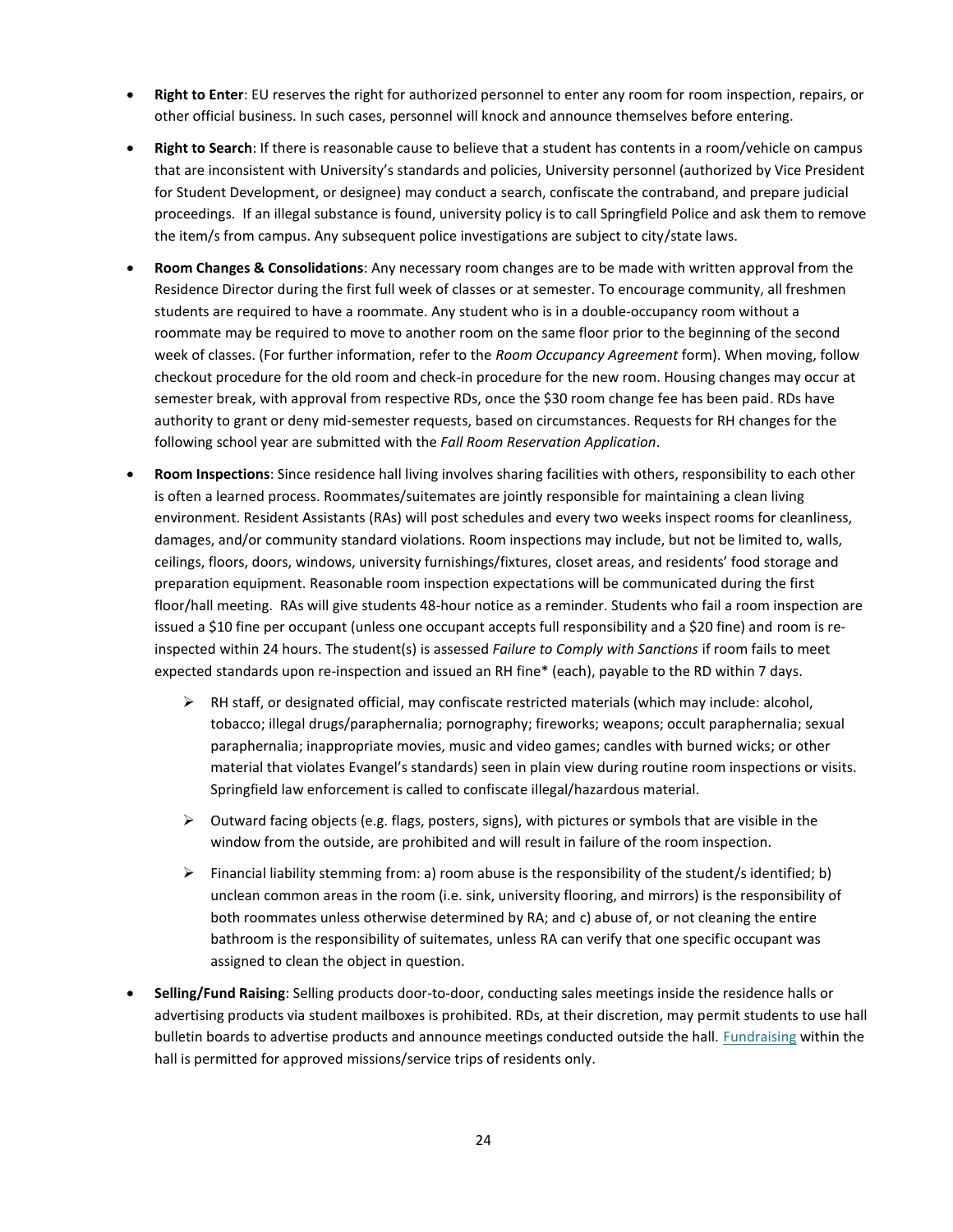- **Smoke detectors in residence hall or room**: Tampering with smoke detectors, including removing the batteries or disabling them in any way, is prohibited. These things are important to let us know if there is a fire (or you have burned popcorn)! See also [Fire Safety](#page-17-0) standards
- **Stairwell doors:** Propping or taping stairwell doors is prohibited. Stairs are fire exit pathways in the halls.
- **Storage Rooms**: These locked rooms can be opened by your RA. Only luggage bags/totes may be stored and the university is not responsible for stored items. Fire code requires a clear path to a breaker box at all times. Due to insurance/liability, no on-campus storage is available for the summer and items left are donated.
- **Tornado Watch/Warning**: Go to designated safety zones upon hearing tornado warning siren: Se[e designated](http://www.evangel.edu/financial/more-information/consumer-information/emergency-or-crisis-plan/)  [shelter](http://www.evangel.edu/financial/more-information/consumer-information/emergency-or-crisis-plan/) areas. Students who do not comply with EU officials accept responsibility for potential physical harm.
- **Trash/Littering**: Put all personal trash items in the outdoor trash bins (behind the RH) and keep floor hallways clear of any obstruction. Do not set personal trash items or trash bags outside the room or in the lobby receptacles, etc. Due to health issues, fines are issued for improper trash disposal.
- **Water fights, water balloons and water guns**: Inappropriate water activities on campus are prohibited; damage is considered vandalism. Activities Board events using water balloons/guns, approved by the Student Activities Director, may not: cause damage to EU property; affect unwilling participants; or violate quiet hours.
- **Vending & Ice Machines:** All RHs have ice and vending machines in either the 1st or 2nd floor lobby. Report problems to an RH staff member.
- **Windows (Throwing items)**: No items are to be thrown from, or moved in/out through a window. In the past, people have been injured and property damaged as a result. Let's be safe!
- **Window Screens in the Residence Halls**: Removal of or damage to window screens is prohibited. Repeat or multiple violations of any listed offenses will result in an escalation of status and increased sanctions.

*\* An RH fine is \$25, payable to the RD within 7 days of notification.*

Repeat or multiple violations of any listed offenses will result in an escalation of status and increased sanctions. Whew! Now just commit that to memory and we will all live happily with one another, right?!  $\odot$ 

## <span id="page-25-0"></span>**B. COMMUTER STUDENTS**

Commuter students, also known *417 Hall*, are a significant and valuable segment of the Evangel community. Special assistance, services, and activities are under the direction of [Danica Spence,](mailto:spenced@evangel.edu) Commuter Coordinator (865-2815, x7938) whose office is in the Cantrell Student Union (SU) 205. Your coordinator and Commuter Advisory Council (CAC) are your links and primary go-to people when you have questions!

- **Announcements**: To keep up with events, activities, and happenings on campus, see the bulletin boards across from the Community Life office, SU 203. Also make sure to check [the Hub](https://thehub.evangel.edu/) & University email.
- **Commuter Advisory Council (CAC)**: Comprised of commuter students and the Commuter Coordinator (who serves as the advisor), your student leaders develop projects and create activities that meet the diverse needs of commuter students. To get involved or for questions, please contact the [commuter coordinator.](mailto:spenced@evangel.edu)
- **Commuter Lounge**: The Fireside Room, SU 2nd floor, is set up as a commuter lounge. Hours are: Monday-Friday, 8:00 a.m. - 3:00 p.m. This is a comfortable room where you can relax, study, and socialize. Outside of these hours, the room is available to book for meetings from the Student Activities Director.
- **Commuter Chapels**: In addition to regular chapels (University chapels are generally on Tuesday, Thursday, and Friday mornings at 10:00 in Spence Chapel; smaller chapels, led by ministry students, are on Mondays at 10:00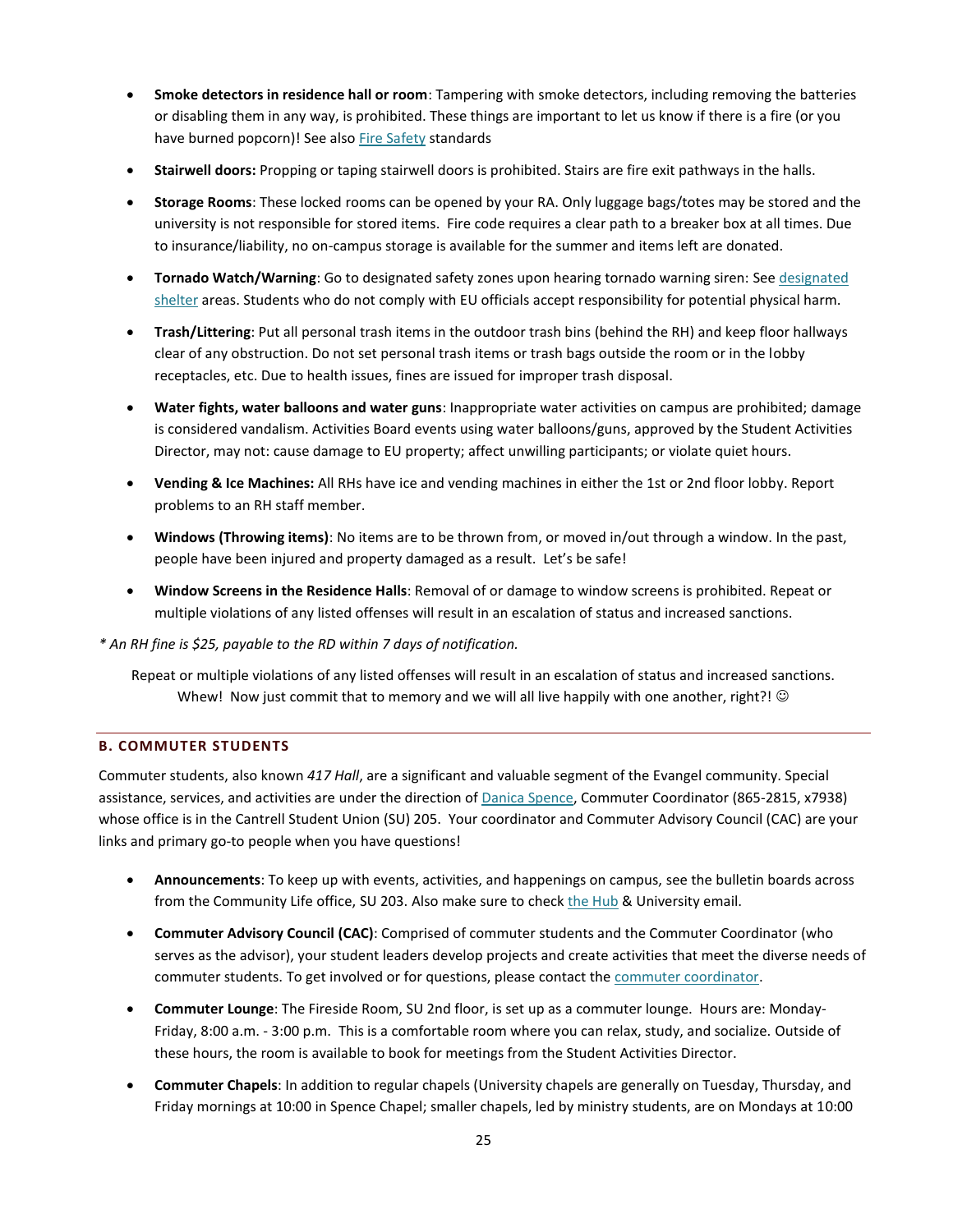am in Seymour Chapel at AGTS), the CAC hosts Wednesday commuter chapels called *The Sandbox*, at 10 am. Your CAC will be notifying you of locations. Make sure to check *[The Hub](https://thehub.evangel.edu/)* for opportunities and attendance tracking. See complete statement on the [Chapel Program.](#page-40-1) Students with certain conflicts (i.e., have no class before 12 pm, work full time, etc ) can apply fo[r attendance exemptions.](https://web.evangel.edu/Portal/Student/Chapel/forms/index.asp) For prayer, the main chapel is open daily, Riggs Hall (308) has a small chapel, and each residence hall also has a chapel for its residents.

- **Food Services for Commuters**: For meals, snacks, and/or coffee on campus, you may either pay cash as you go, or purchase discounted block meal plans or CrusaderBucks (see *[Student Portal](https://web.evangel.edu/portal/student/index.asp)* or contact th[e Housing Director\)](mailto:smallwoodp@evangel.edu?subject=Commuter%20Meal%20Plan). Food is served in the Crusader Dining Hall (Cantrell Student Union, southeast entrance), Joust (SU, 2nd floor), and The Barracks (SU, first floor lobby).
- **Intramural Sports**: If you would like to participate in intramural sports on a commuter team, contact your Commuter Sports Representative or the [Intramural Sports Coordinator](mailto:osnere@evangel.edu) (417-865-2815, x7287) for information.
- **Lockers**: 1st floor of the Student Union, across from campus mailboxes, lockers are available at no charge.
- **Personal Emergencies**: If you are ill for an extended time or there is an emergency that will keep you out of classes, call Student Development at 417-865-2815, ext. 7316. They will notify your professors.
- **Snow Days:** To find out if class is cancelled, see [Class Cancellation Notification.](#page-6-0)
- **Visiting in Residence Halls**: All commuter students are responsible for knowing and abiding by the residence hall guidelines, when visiting a resident student. Commuters will be required to comply with all residence hall [policies](#page-19-1) as detailed the Student Handbook.

# <span id="page-26-1"></span><span id="page-26-0"></span>VII. COMMUNITY ACCOUNTABILITY PROGRAM

#### **A. GOALS**

**Mission:** The Community Accountability Program (CAP) exists to provide a Christian response to student violations of university behavioral guidelines; to offer an opportunity for growth in an environment conducive to living and learning within a distinctively Christian community; and to assist in the social, behavioral and spiritual development of students through self-discipline, peer accountability, and community accountability.

**Philosophy:** As members of the Evangel University community, students participate individually and corporately to uphold specific behavioral standards, designed to serve the best, yet sometimes competing, interests of the person and the community. Therefore, each individual is accountable to other community members in highly significant ways.

This approach is consistent with the model found in Matthew 18:15-17, *"If your brother sins against you, go and show him his fault, just between the two of you. If he listens to you, you have won your brother over. But if he will not listen, take one or two others along, so that every matter may be established by the testimony of two or three witnesses. If he refuses to listen to them, tell it to the church; and if he refuses to listen even to the church, treat him as you would a pagan or a tax collector."* Community Accountability Conferences, Panels and Boards use a redemptive and developmental framework aimed at restoration of the individual. A practical expression of this philosophy is its principles:

- **Christian**: We are Christian in character, redemptive in nature and biblical in approach. The University is concerned with the inner spiritual walk and how that affects wise decision-making. Genuine concern and love serve as the motivation for maintaining an accountability process that is redemptive and restorative.
- **Developmental**: CAP is ultimately developmental in purpose. Those serving on the conferences, panels and boards use this principle as an over-arching motive. Whether making decisions on appropriate consequences or setting parameters to encourage r growth, a primary goal is to make the discipline process a learning and maturing experience.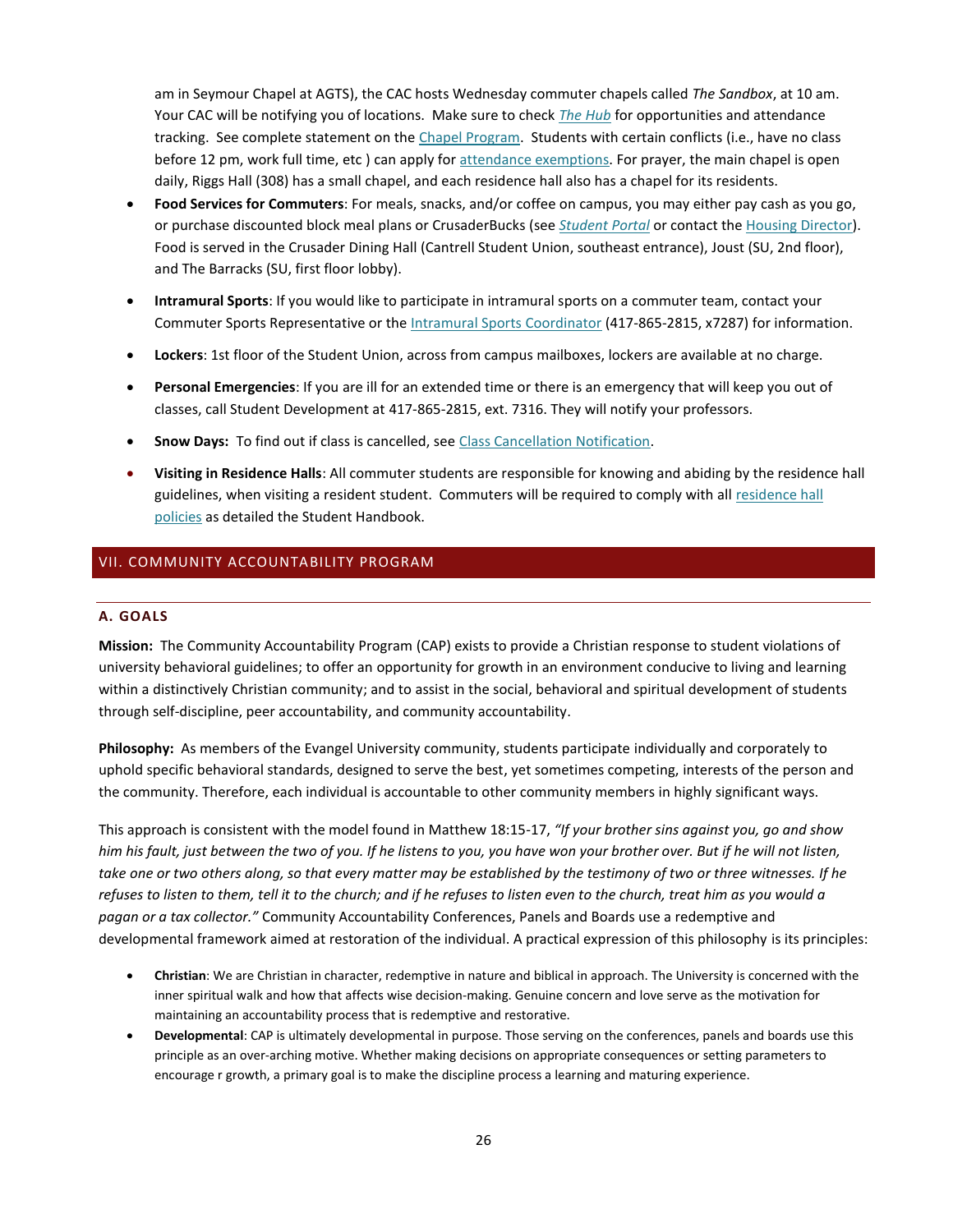- **Redemptive and Restorative:** Our desire is for the student to be fully restored to the Evangel community. The disciplinary process focuses on facilitating restoration—a process that may require confrontation with consequences, but ultimately graciously offers restoration in the community.
- **Confidential**: We guard students' confidences to the best of their ability, within the context of the law. Confidentiality is part of an ongoing redemptive process and all participants will sign statements of confidentiality. However, if accused students choose to disclose confidential information regarding the proceedings and/or decision of a judicial body, then the right to confidentiality is waived, and further actions may be appropriate.
- **A Just Process**: Our intention is to follow established procedures applying to the imposition of student accountability and discipline. Exceptions to these procedures may be made in cases where the student knowingly and freely waives his or her right to them, or where minor deviations do not disadvantage the student. In the case of possible suspension or dismissal from the University, a fair process provides the following for the student responding to a complaint:
	- o written statement of alleged misconduct and the rule or policy violated;
	- o written notice of the accountability meeting, at least two days before the meeting;
	- o opportunity to review the evidence, including *Incident Reports*, in advance upon request;
	- $\circ$  accountability meeting before the person(s) having the authority to impose appropriate sanctions;
	- o opportunity to speak in his or her own defense, hear the evidence against him or her and present witnesses;
	- o impartial determination of facts of the case, based on preponderance-of-the-evidence (more likely than not); and
	- o written statement of the findings of fact and decision.

**Note**: CAP hearings are not formal court procedures. State and federal legal rules of procedure do not apply. Students may not have legal counsel at any of the proceedings. The CAP hearings are not used for cases involving sexual violence. Special circumstances apply in accordance with federal standards of Title IX and VAWA -- Se[e Sexual Misconduct Policy.](#page-53-0)

#### <span id="page-27-0"></span>**B. TYPES OF ACCOUNTABILITY**

When a member of the community fails to meet the responsibilities that he or she has agreed upon by enrolling at the University, then we are obligated to care for our student well and hold her or him accountable. Types of accountability:

**Self-Discipline:** As students become less dependent on rules and regulations, and more dependent on biblical principles and their own ability to discern--apart from peer pressure or other external pressures—to examine best decisions, they self-discipline. Evangel encourages students to reach for the highest level of self-discipline, which is reflected as individuals seek to glorify God by conforming to the image of Christ and seeking Christ as Lord in every decision that is made. For this reason, students who self-report a conduct violation prior to confrontation may merit consideration for a lower disciplinary status or support outside of the discipline system.

**Peer, Faculty, and Staff Accountability:** We as individuals are responsible to care for one another, and, when necessary, to confront one another lovingly. For the one who observes (or has first-hand knowledge about) another student violating Evangel's community standards: Confront privately the student who violated the standards and communicate the incident to the Residence Director or Commuter Coordinator, as applicable (By completing the confidential Mentoring Report, employee may communicate to the Director of Community Life that accountability is taking place).

- If a student: seeks accountability from another member of the community (other than a peer directly involved in the incident); is repentant; makes restitution (as necessary); and does not repeat the offense, then the matter does not need to move to higher levels of accountability.
- If, however, any student, faculty or staff member observes a violation that is: (a) illegal, (b) harmful to oneself or others, (c) a repeated offense by the offending student who was previously confronted privately, or (d) denied by the offending student upon confrontation; then, the member should submit an *Incident Report* (available in the Community Life office) to the Director of Community Life for community accountability. Faculty and staff who work with a student in the capacity of a credentialed minister, counselor, or healthcare professional will need to reconcile accountability with professional and legal obligations to maintain confidentiality.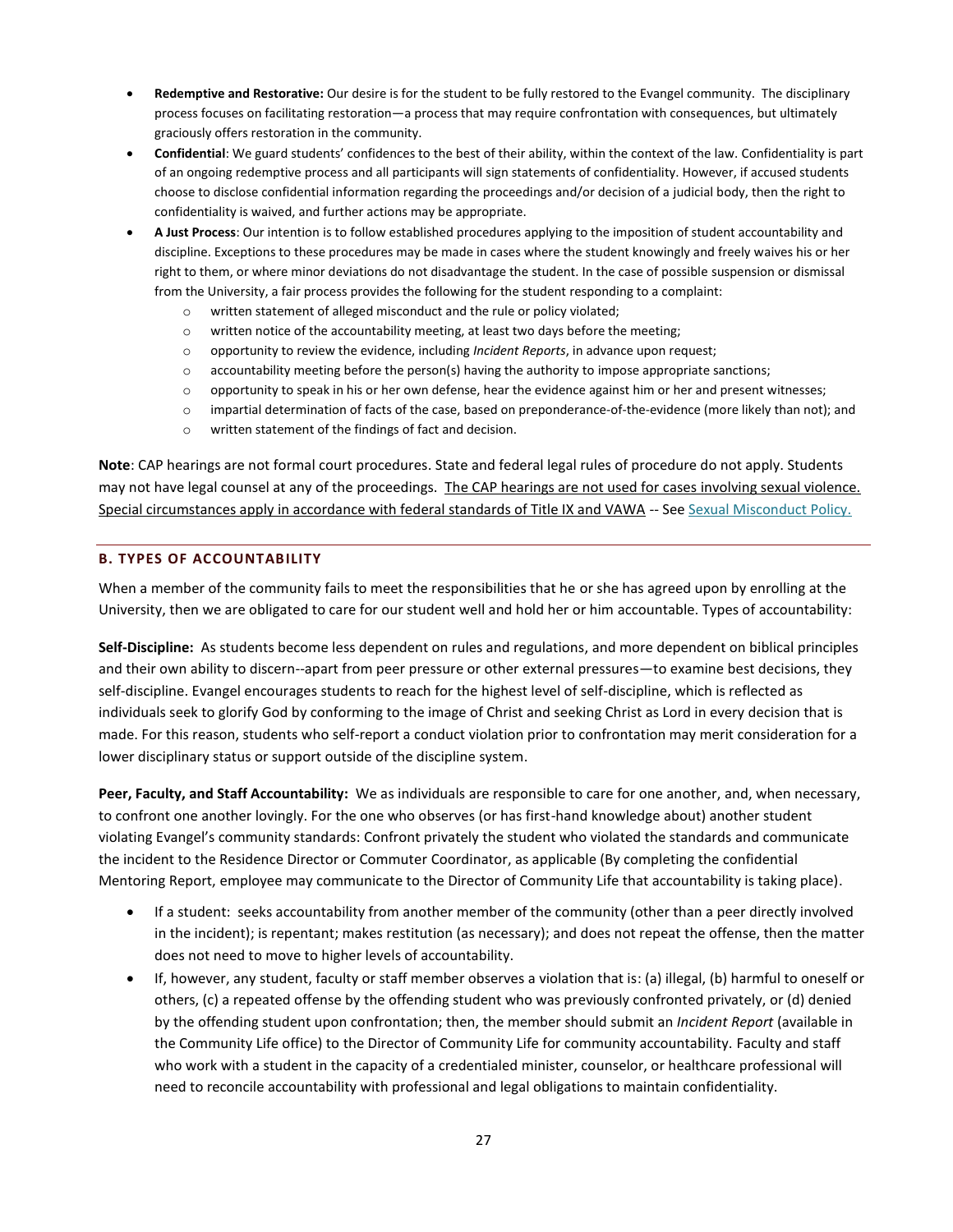**Community Accountability:** When students are unable/unwilling to change inappropriate behavior by means of selfdiscipline or initial faculty/staff/peer accountability, or desire a hearing on the charges, then community accountability is implemented. Three levels of accountability are available to hear cases, based upon the severity of the misconduct. In general, the Director of Community Life (or designee) will review the complaint and recommend the appropriate process.

#### <span id="page-28-0"></span>**C. STRUCTURE OF COMMUNITY ACCOUNTABILITY**

The accountability structure is designed to ascertain truth and achieve a just outcome, one that is congruent with the University and Biblical principles. Because cases are often complex due to unique circumstances of individuals involved, the process attempts to be redemptive, to the extent that it is able, within the structure of the University and fairness to the parties involved. Thus, disciplinary decisions may not always appear "fair" or "consistent" to those outside of the process. Development of the student's personal integrity in light of Scripture is the primary goal, and corrective measures are intended to help each student become a responsible and contributing member of the community.

#### 1. INFORMATIONAL ITEMS

- **Confidentiality:** All participants are expected to remain confidential throughout the proceedings; however, if students choose to disclose confidential information regarding the proceedings and/or decision of a judicial body, the right to confidentiality is waived, and further actions may be appropriate. To the extent possible, efforts will be made to protect a student's identity, if requested. However, students reporting incidents need to be aware that the University will weigh the request for confidentiality with the safety of the community. The University will take measures to protect witnesses through the Department of Public Safety and has zero tolerance for intimidation/retaliation. Report any concerns immediately.
- **Consideration of Past Community Standards Violations:** As a private university, Evangel is not required to follow civil rules of evidence. Past disciplinary records are part of one's educational history and, may be considered in decision-making.
- **Due Process:** At each level, our goal is to care well for students and to be just to all involved. The University's intent is to follow its established procedures. Exceptions to these procedures may be made in cases where the student knowingly and freely waives his or her right to them, or where minor deviations do not disadvantage the student. In the case of possible suspension or dismissal from the University, a just process provides the following for the student responding to a complaint:
	- o written statement of alleged misconduct and the rule or policy which forbids the misconduct;
	- o written notice of the accountability meeting, at least two days before the meeting;
	- o opportunity to review the evidence, including *Incident Reports*, in advance upon request;
	- $\circ$  accountability meeting before the person(s) having the authority to suspend or dismiss;
	- o opportunity to speak in his or her own defense, hear the evidence against him or her and present witnesses;
	- o impartial determination of facts of the case, based on preponderance-of-the-evidence (more likely than not); and
	- o written statement of the findings of fact and decision.
- **Redemptive**: CAP seeks to be redemptive and restorative. Our desire is for the student to be fully restored to the Evangel community. The disciplinary process focuses on facilitating restoration--a process that initially may require confrontation with consequences, but ultimately graciously offers restoration in the community. Students show true repentant through changed attitude and behavior over time. Whenever possible, the use of alternative disciplinary conduct and sanctions (such as Probation Level 2, with mentoring, community service, counseling, book reports, fines, suspension of social privileges, etc.) will be considered by the judicial body on a case-by-case basis.
- **Recording of Accountability Meetings:** Meetings may be recorded for the purpose of review, exclusively by accountability personnel and by any potential appeals officer. These tapes or digital recordings are the private property of Evangel University and are considered confidential.
- **Role of Residence Director/Commuter Coordinator in Accountability Meetings:** Because the focus of accountability is to rehabilitate and restore, the function of the RD/CC is to serve as an advocate for the student and a resource.

#### 2. **Levels of Community Accountability**

In general, violation reports of community *code of conduct* standards begin with the Director of Community Life (DCL) who reviews the Incident Report (including Public Safety Department Official Reports) and determines a course of action. Students who confirm the alleged actions, take responsibility, and agree with typically imposed disciplinary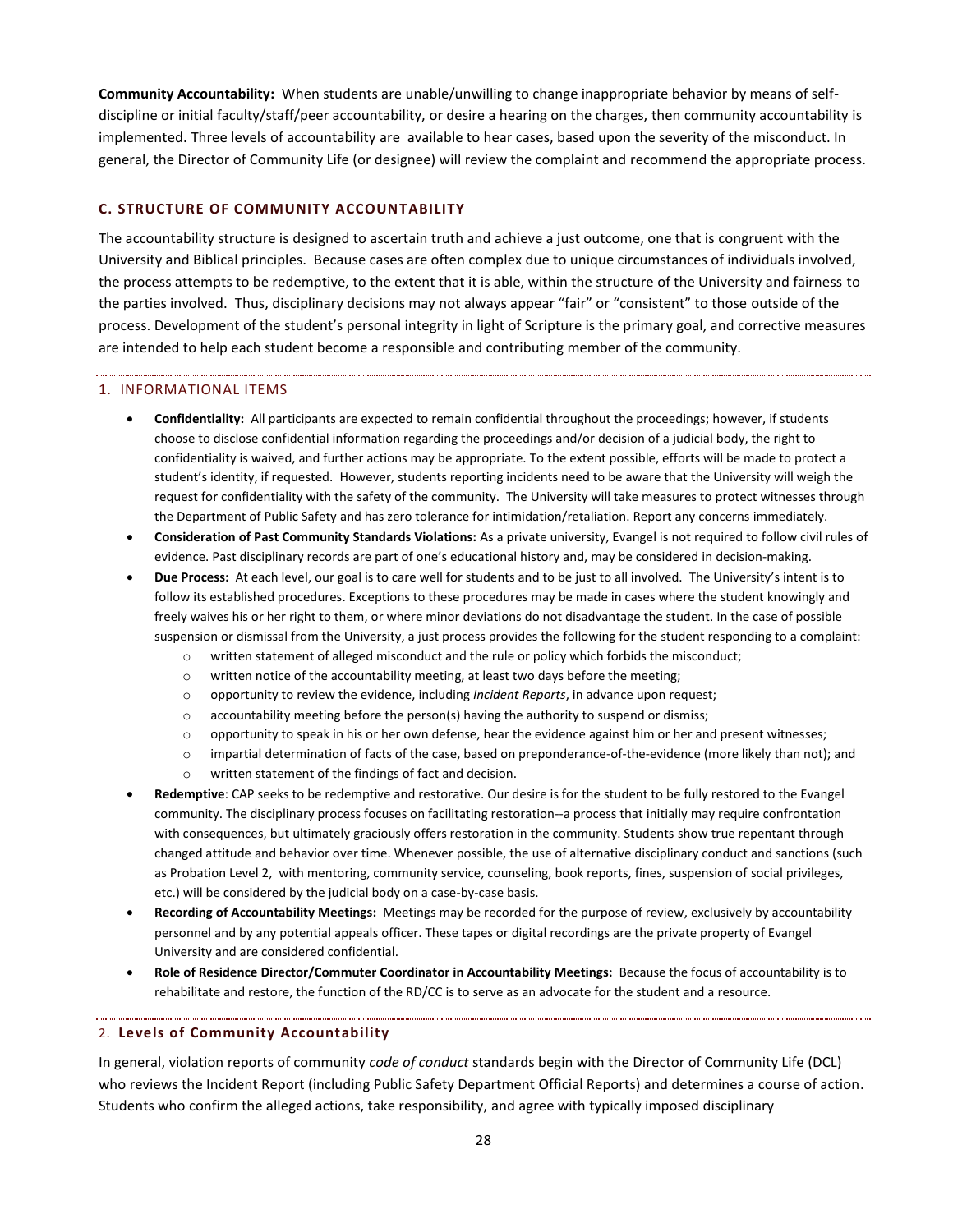status/sanctions may choose to meet directly with the DCL or other appropriate staff member, sign the contractual agreement, and forgo meeting with an accountability panel. If agreement is not reached or a student requests a hearing, an accountability panel is convened. Incidents occurring during the last two weeks of the semester may be reviewed by a Community Life team and the determination of consequences sent to the student via University email.

#### LEVEL 1: RESIDENCE HALL/COMMUTER ACCOUNTABILITY PANEL

This panel convenes for disputes in alleged violations related to residence hall or commuter living (such as quiet hours, curfew, closed campus, improper checkout, out of bounds, illegal entry/exit or when repeated violations occur) for which the typical consequences would be up to an Alert level status. It is chaired by the student's Residence Director (RD) or Commuter Coordinator (CC), who is a non-voting member, except in cases of a tie. Voting members include two student leaders (appointed by the RD/CC), as well as the student's RA (or a Commuter Council member, if a commuter student). The panel reviews the case and seeks to present a decision that stops negative behavior (if necessary) and restores the student to the community. If, in the course of the hearing, it is evident that the incident could result in a status higher than Alert Level 2, this panel refers case back to the DCL. The panel hears the student(s) involved and decides appropriate status and sanctions (based on the standard of *preponderance of the evidence* (is it more likely than not the student committed the violation). The RD/CC and RA/Commuter Council member informs the student, documents the panel outcome, and assures follow up. The decisions made by this panel are binding and there is no appeal process.

#### LEVEL 2: COMMUNITY LIFE ACCOUNTABILITY PANEL

This panel convenes for disputes in alleged violations of University standards for which the typical consequences would be Probation level status, up to and including Suspension. It is chaired by the DCL (non-voting member). Voting members include, a university-chosen EU faculty/staff member, a student-chosen faculty member, and two current student leaders. The student involved may bring his or her RA/Commuter Council member if desired. The panel reviews evidence, hears witnesses, and issues findings based on the standard of *preponderance of the evidence* (is it more likely than not the student committed the violation). In a finding supporting preponderance of the evidence, the panel outlines conduct status and sanctions, based on consistency of previous case results and guidelines from the Student Handbook. The DCL (or designee) issues the discipline letter, sets a behavioral plan that supports the needs of the student and University, documents the panel outcome, and assures follows up. Students may appeal decision using the standards in Section G.

#### LEVEL 3: FORMAL RESOLUTION

This process convenes for disputes in most incidents of alleged sexual violence\* (Probation, up to Dismissal), as well as other severe charges that, if supported, could result in Dismissal. The Vice President for Student Development or Director of Community Life oversees the process and utilizes a Civil Rights Investigation Model to preserve confidentiality and promote consistency. Personnel specifically trained in investigating, hearing, and resolving allegations of sex-based offenses are utilized, when needed. Typically a specially trained investigator is assigned to collect information and render a finding based on the standard of proof, *preponderance of the evidence* (more likely than not). Students are encouraged to invite a trusted advisor, who will only act as a support person for the student and will not be allowed to present information or make a case on behalf of the student. At this level, the Vice President or DCL may meet individually with the student/s, along with the student's chosen advisor (if desired) to review the evidence and determine outcomes.

*\* For cases of sexual violence, see [Sexual Misconduct policy.](#page-53-0)*

#### <span id="page-29-0"></span>**D. RECORD KEEPING**

 **Incident/Damage Report:** Provides a snapshot of what occurred. The Incident Report form is available from any RA, RD or CC. Whenever possible, all persons involved need to fill out an incident report. Anyone (student, staff or faculty) may complete this document and submit it to an RD/CC or DCL.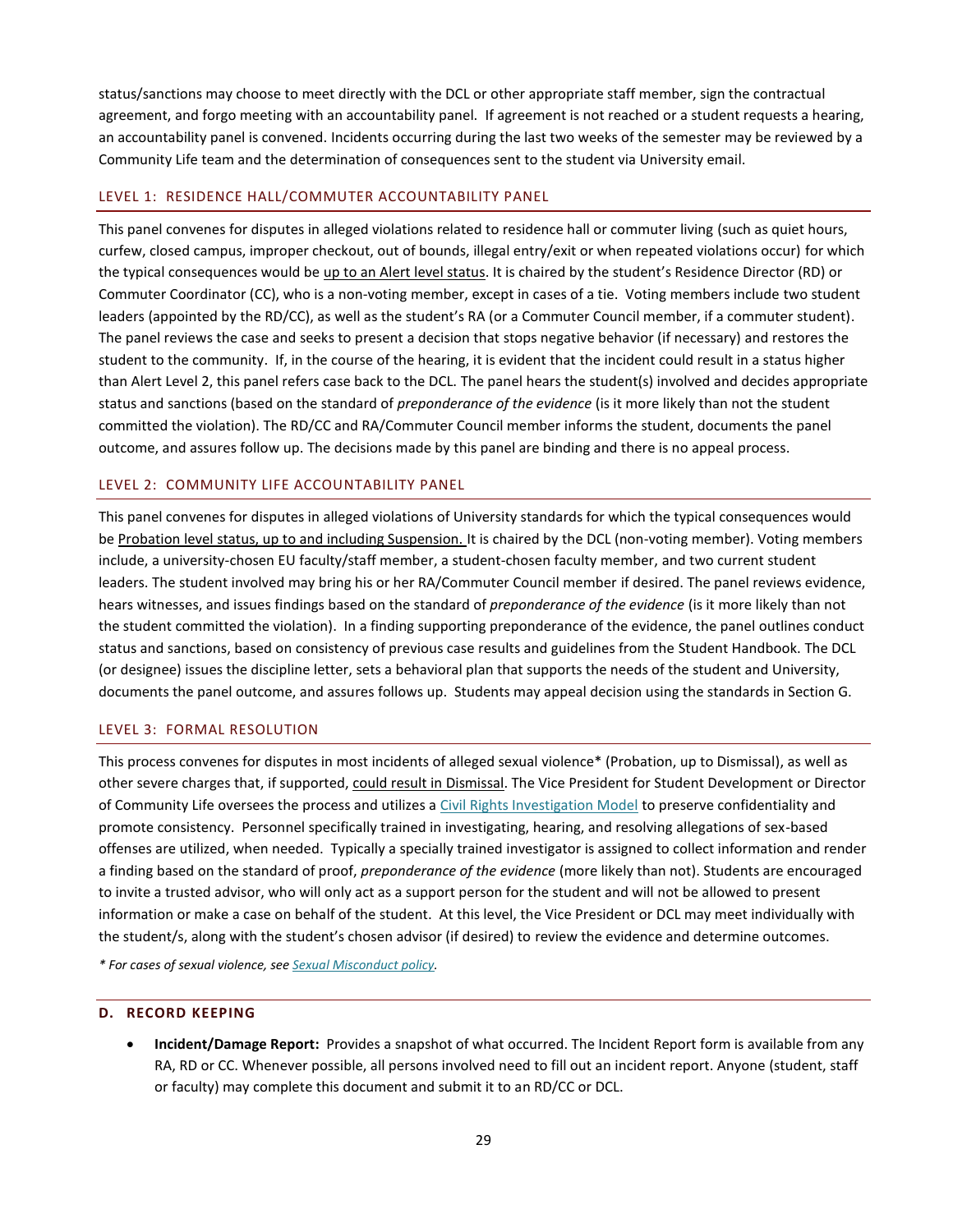- **Preliminary Report**: The RD/CC will contact students of a reported situation by email, written, or verbal notice. Once contacted, student will have two days to schedule an appointment with the RD/CC to review situation and provide input. If student fails to respond, the situation will move forward to the DCL without initial input. DCL will examine the situation, decide appropriate proceedings, then notify the student of the decision.
- **Accountability Contract/Hearing Waiver:** Students have the right to a Community Life Accountability Panel when the potential status is Probation or above. When a student confesses or admits to a violation, he or she may wish to waive the right to meet with an accountability panel and meet with the DCL to sign the contract and accept the agreed-upon consequences. This document must be signed within 72 hours of when the contract is presented to the student. Without a signed contract, a panel is scheduled.
- **Appointment to Appear:** Students and/or witnesses will be issued a notice at least 48 hours before the scheduled meeting. As appropriate, the notice will include a written statement of the charges, the community standard(s) violated by the student's alleged misconduct, and time/place of meeting.
- **Community Accountability Panel Results:** Results become part of the student's discipline record.
- **Discipline Letter:** Outlines the decision of the Panel.
- **Outcomes:** Conduct status does not generally appear on a student's transcript, unless otherwise noted. Incidents occurring during the last two weeks of the semester are reviewed by a Community Life team and the determination of consequences is sent to the student via University email.

#### <span id="page-30-0"></span>**E. ACCOUNTABILITY FOR ADULT, GRADUATE, & SEMINARY STUDENTS**

All students, by virtue of enrollment, agree to maintain Evangel University community standards. Any alleged violations of these standards by students shall be brought to the attention of the Director of Adult & Graduate Studies (or Spiritual Life Director at the Seminary), who is responsible for overseeing the accountability process with respect the particular student. It is anticipated that most issues may be resolved by the Director in conference with the student, with a report to the Vice President for Student Development. In a case where the accountability process requires a formal hearing for a major infraction, the Graduate Studies Council shall serve in place of an accountability panel. In that capacity the Graduate Studies Council shall make a determination of fact and findings and shall recommend to the Vice President for Student Development disciplinary status and sanctions as may be appropriate, in their judgment, for those students.

# <span id="page-30-1"></span>**F. COMMUNITY ACCOUNTABILITY STATUS AND SANCTIONS**

- **Conduct Status**  The disciplinary classification assigned to a student, (e.g., probation, suspension). *Note: Students who self-report addictive behaviors or those that violate community standards, prior to confrontation may merit consideration for a lower disciplinary status. However, status may be escalated in the case of repeat violations or multiple violations*.
- **Conduct Sanctions** Corrective and restorative measures required by Student Development staff and/or Accountability Panels.

In most circumstances, students who have violated EU standards will be assigned a status with one or more sanctions. This section does not identify every possible scenario or conclusively state what behavior will result in what status; it is provided to help students recognize a level of progression based on the severity of a particular misbehavior. At minimum, students can generally expect violation of EU standards to fall under these status; however, the university has the sole discretion to implement status and sanctions outside of these general categories based on specific situations.

#### <span id="page-30-2"></span>1. CONDUCT STATUS

**Official Warning** may be verbal and may include, but not limited to first-time violations for (primarily of residence hall standards, but could include other university standards): closed campus, courtesy hours, bed checks, bike storage, guest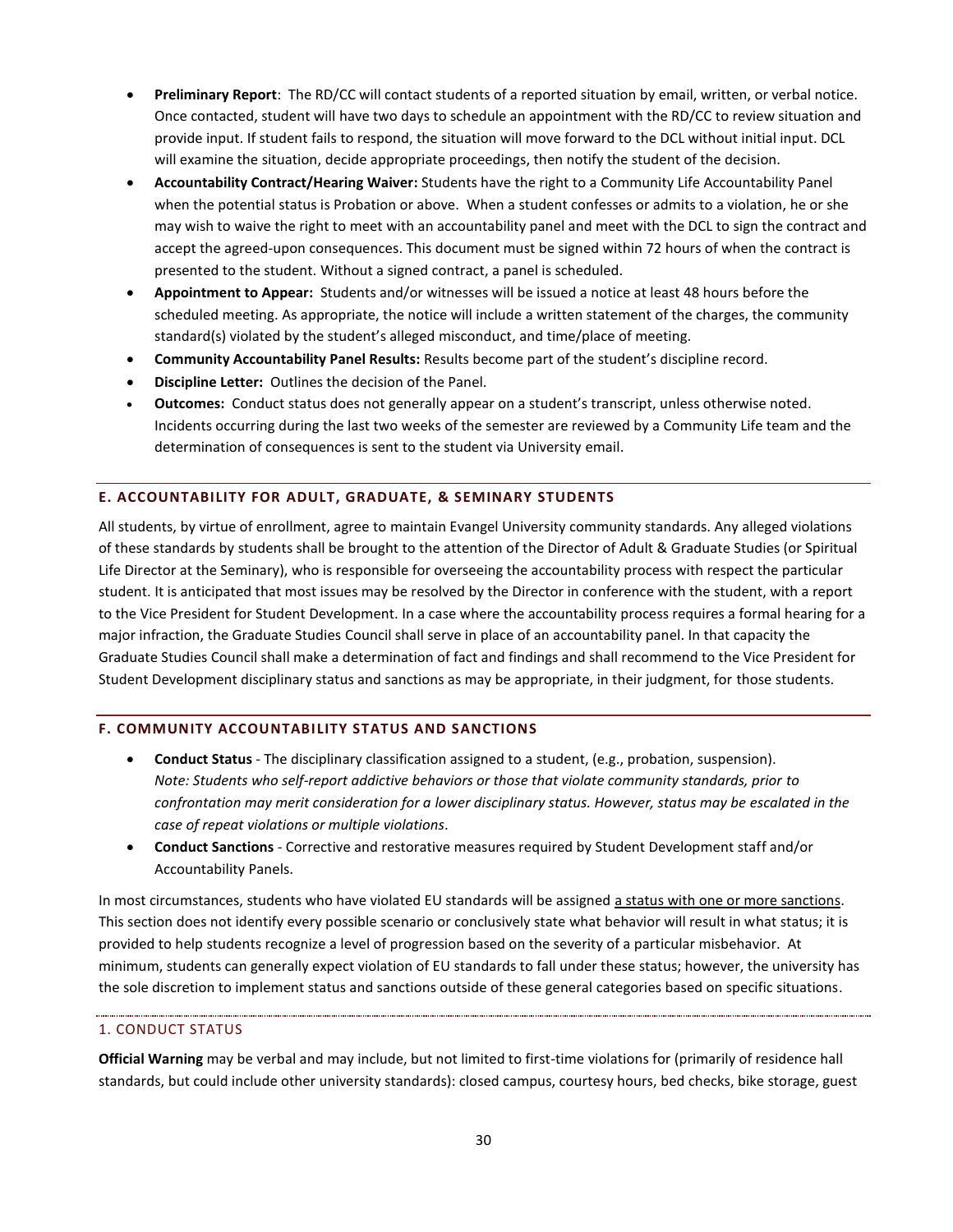privileges, accidental failure to respond to fire alarm, curfew, or trash/littering. A record is kept in student's file (residence hall/commuter office).

**Alert Level 1** may include, but not limited to, repeated official warnings; as well as violations for minor: computer network use, conduct unbecoming, copyright infringement, inappropriate actions (e.g. behavior/language, displays of affection, dress code, ID card usage, or minor lying/withholding information), inappropriate media (internet, music, movies, video games), or water fights. Specific residence hall violations may include babysitting, hall visitation, open flames (burning candles), removing screens, unintentional exit procedures, unauthorized entry; and quiet hours. A record is kept in student's discipline file. Student is on Alert Level 1 for six (6) weeks from date of decision.

**Alert Level 2** may include, but not limited to repeated or intensified issues from (a) or (b); as well as violations for: tampering/misusing access control system; attendance at a bar/club/lounge; sexually-explicit dancing or co-ed dancing on campus; attendance at house parties involving alcohol/drugs (not using); unmarried student overnight in mixed company; pornography; legal smoking/vaping/tobacco use or possession; pranks, tampering with smoke detector, and/or minor vandalism. Specific residence hall violations may include: failure to respond to a fire alarm; housing an animal; throwing items from windows; not following hall access procedures, using an empty room, and/or trespassing restricted areas. Students on this status lose their curfew exemption and housing is reviewed. A student is on Alert Level 2 for six (6) weeks from date of decision and will receive a \$25 RH fine\* (RH violations are payable to RD within 7 days; non-RH violations are placed on the student's account).

**Probation Level 1** may include, but not limited to repeated or intensified issues from (b) - (c); as well as violations for: academic dishonesty (minor); alcohol possession or use; fireworks; misrepresenting off-campus housing eligibility\*\*, physical aggression; consensual sexual activity outside of marriage; some forms of discrimination and/or harassment, and theft. Students on Probation Level 1 remain on status for eight (8) weeks from date of decision, and:

- $\triangleright$  May not represent the university in any official capacity (including ministry teams, performance groups intercollegiate activities, campus leadership positions, writing for university publications); and
- $\triangleright$  May lose performance-based scholarships tied to such activities/positions, at the discretion of the respective academic department chair or Athletics Director.
- $\triangleright$  \$100 fine added to the student's account. \*\*\$200 fine for off-campus housing eligibility violation.
- $\triangleright$  Review curfew exemption (if applicable) and housing.
- $\triangleright$  Can receive additional sanctions and/or restrictions which may extend up to an additional semester.

**Probation Level 2** may include, but not limited to, violations for: repeated issues from (c) - (d); underage alcohol use; use of fireworks; misuse of fire safety system; some forms of sexual misconduct; abuse of legal drugs; and isolated drug use; and academic dishonesty (major). Students on Probation Level 2 remain on status for the equivalent of one semester from the date of decision, followed by Alert 2 status, and:

- $\triangleright$  May not represent the university in any official capacity (including ministry teams, performance groups, intercollegiate activities, campus leadership positions, writing for university publications); and
- $\triangleright$  May lose performance-based scholarships tied to such activities/positions, at the discretion of the respective academic department chair or Athletics Director.
- $\geq$  \$250 fine added the student's account.
- $\triangleright$  Review curfew exemption (if applicable) and housing.
- $\triangleright$  Can receive additional sanctions and/or restrictions up to an additional semester.
- $\triangleright$  May be required to notify parents in the presence of RD/CC, if a dependent student or involved in illegal activity.

Note: *Students admitted to Evangel while on probation, parole, or a suspended imposition of sentence from a federal, state or municipal court or correctional system, as well as students who are placed on probation, parole, or suspended imposition of sentence by a federal, state or municipal court or correctional system during their enrollment at Evangel University, for the commission of a serious offense, are placed on Probation Level 2 and provided appropriate mentoring /counseling support. Failure of a student to disclose such probation, parole, or suspended imposition of sentence status to University officials may result in denial of admission or suspension from the University.*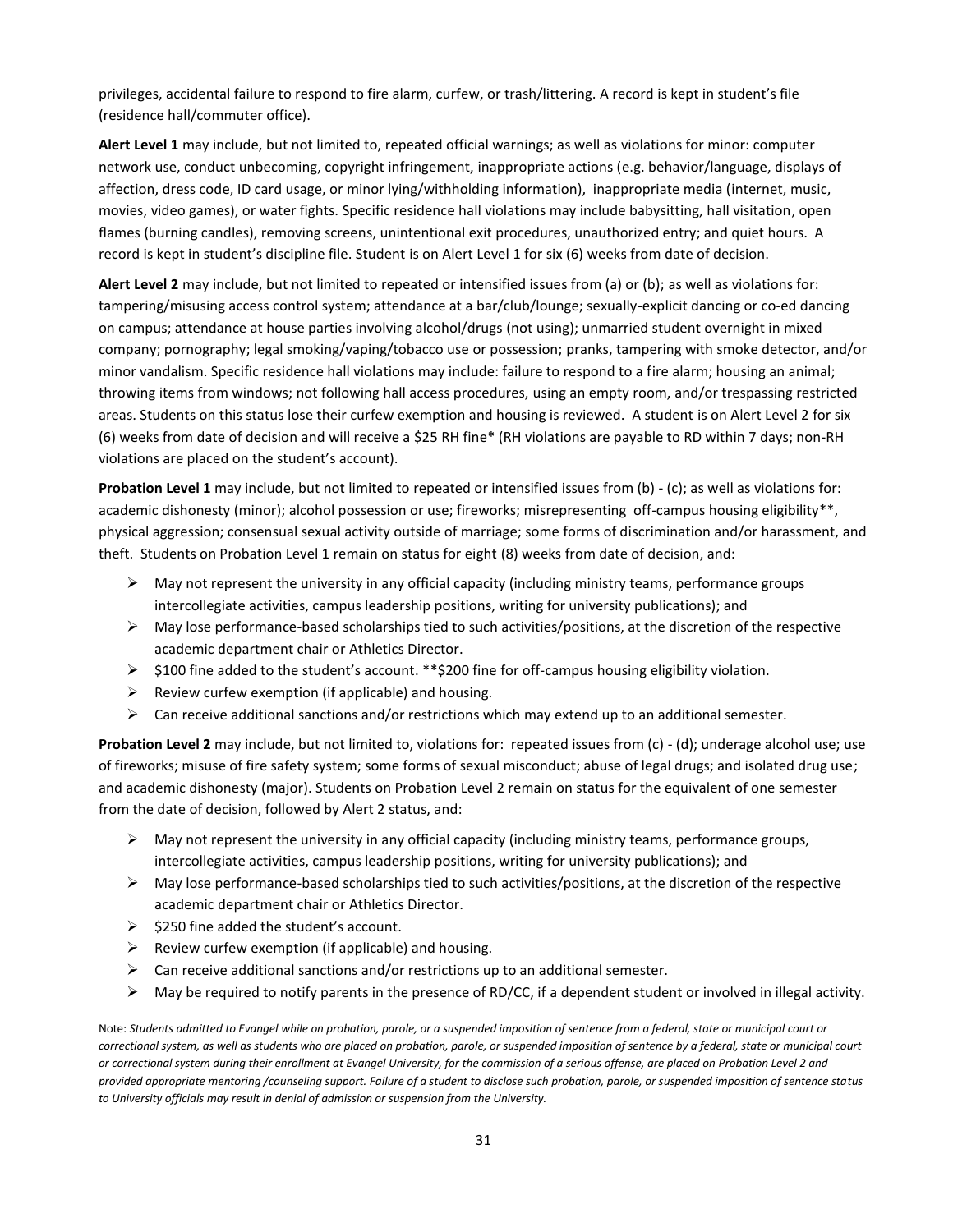**Withdrawal.** Prior to disciplinary proceedings, students may be permitted upon request, to withdraw from the University without the privilege of return until a time specified by the Vice President for Student Development.

- $\triangleright$  In such cases, parents of dependent students will be notified by the University.
- $\triangleright$  If withdrawal occurs before end of the term, academic work is forfeited. Standard institutional policies, per the Evangel University Academic Catalog, will be applied for any refund of tuition, room, and/or board.
- $\triangleright$  If students withdraw from the University prior to an accountability proceeding, they will not be readmitted prior to responding to the charges.
- $\triangleright$  In some cases, the accountability process may proceed to conclusion in the student's absence, particularly for alleged violations that could result in dismissal.
- $\triangleright$  Withdrawn students are not allowed to be on University property, at University-sponsored events, or re-apply for admission until sanctions have been satisfied (except with special permission from the Vice President for Student Development).
- $\triangleright$  When students display signs of a mental disorder indicating they may be a threat to harm others, their withdrawal from the university may be initiated by University administration. A copy of this complete policy is available upon request in the Student Development Office.

**Suspension** may include, but not limited to repeated issues from (d) - (e); as well as violations for: hazing, possession/use of illegal drugs or substances (pattern); abuse; some forms of sexual misconduct, use of firearms or explosive devises, perjury, violation of a no-contact order. Suspension is the involuntary, complete separation from the University, which may be immediate or delayed until the end of the semester. Suspension may be for one semester, one year, or longer depending on the severity of the behavior.

- $\triangleright$  If suspension is immediate, academic work is forfeited. The standard institutional policies will be applied for the refund of tuition, room, and/or board.
- $\triangleright$  Parents of dependent students may be notified by the Student Development Office.
- $\triangleright$  Suspended students are not allowed to be on University property (including the campus and Evangel-owned residential rental properties) or in attendance at University-sponsored events until the start of the semester following their readmission as students (except with special permission from the Vice President for Student Development). Those violating this provision may be charged with trespassing.

**Dismissal** may include, but not limited to, previous suspension, elective abortion, committing rape or other sexually violent acts, or a felony conviction. Dismissal means that the student is permanently separated from the university with an appropriate notation of the reasons for such termination being placed in the student's file.

- $\triangleright$  If Dismissal occurs before the end of the term, academic work is forfeited. The standard institutional policies will be applied for the refund of tuition, room, and/or board.
- $\triangleright$  Parents of dependent students may be notified by the Student Development Office.
- $\triangleright$  Students dismissed from the University are not allowed to be on University property (including the campus and Evangel-owned residential rental properties) or in attendance at University-sponsored events. Those violating this provision may be charged with trespassing.

# 2. CONDUCT SANCTIONS

*A representative, but not exhaustive list of sanctions that are typically used with a Conduct Status:*

**Alcohol/Drug Assessment and/or Treatment Programs.** Consequences for using drugs and/or alcohol may include mandatory participation (at the student's own expense) in programs for assessment, treatment and rehabilitation. The panel may require a professional assessment of the extent of, and underlying issues relating to, the student's use of alcohol, tobacco or illegal substances. A report from licensed professional needs to be provided to the Student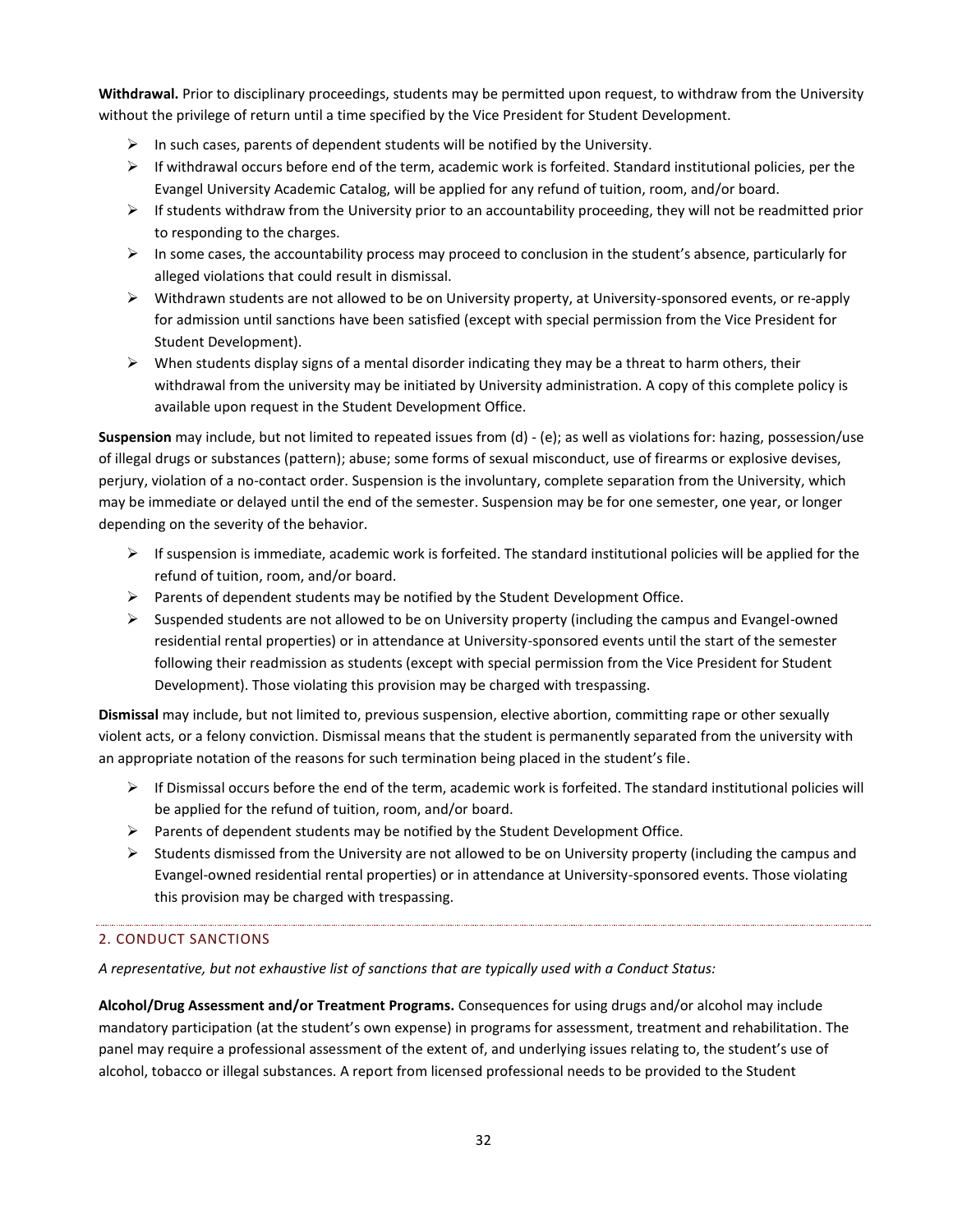Development Office. The cost of the assessment is the responsibility of the student. The student must agree to comply with whatever treatment is recommended as a result of the assessment, including further counseling.

**Behavioral Requirement.** This includes, but not limited to, academic counseling, mental health counseling, substance abuse screening, writing a letter of apology, etc. Any services off-campus are incurred at the student's expense.

**Community Service.** Although this consequence can be given by itself for some first offenses, it can also be given in combination with other sanctions. The hours of service can be carried out with departments on campus, or may be served off-campus, if appropriate. . This sanction will not be used in the place of receiving a fine.

**Confiscation of Prohibited Property.** Items in violation of university policy will be confiscated and will become property of the university. Prohibited items may be returned to the owner at the discretion of the Office of Student Development**.**

**Drug Screen.** Students violating university standards related to illegal or abuse of substances may be subject to supervised, random drug tests at a medical facility over a given period of time. The student will be solely responsible for the costs of the drug screening.

**Early Curfew.** Residence hall students, who have violated protocols for things, such as curfew, check out, or entry/exit procedures, as well as students who are on a probation or higher status may be required to be in their residence halls at 11 p.m. for 4+ consecutive weekdays.

**Educational Program.** Requirement to attend, present and/or participate in a program related to a violation. It may also be a requirement to sponsor or assist with a program for others on campus to aid them in learning about a specific topic or issue related to the violation for which the student or organization was found responsible. Audience may be restricted.

**Fines.** Fines must be paid by the appointed due date. Typical fines include, but are not limited to: \$20-\$200 for missing chapel credits; \$10 for an open flame in the residence hall; \$25 for curfew, dress code, or dancing violations; \$50 for tampering with a smoke detector, attendance at a bar/club/lounge, or failure to respond promptly to a fire alarm; \$100 for Probation Level 1 violations; and \$250 for Probation Level 2 violations.

**Housing Review.** Formal evaluation of a student's residence hall room assignment or an off-campus status. The student's Residence Director or Commuter Coordinator, in consultation with Director of Community Life, will conduct the Housing Review. As a result of a Housing Review, a student may be: reassigned to a different room, floor or residence hall; or may be required to move back on campus. Students who are required to move to another hall as a result of a housing review must obtain permission from their former RD to gain access into the former hall for all visits, including hall visitation.

**Research and Writing Assignments.** To assist in the student's restoration, he or she may be required to read relevant books, conduct research into the literature related to the student's violation, and/or the potential legal, spiritual and ethical consequences of the violation. These assignments may require written and/or oral reports.

**Loss of Privileges.** Student may be denied specified privileges for a designated period of time, including limited curfew, restricted checkout, restricted to campus, not participating in hall visitation, restriction of visitation privileges, etc.

**Mentoring.** A student may be required to participate in mentoring with a faculty or staff member. Typically there is an expectation of meeting hourly, at least once per week during the semester, with the student's progress being documented in a *Mentoring Report* completed by the faculty /staff mentor.

**Pregnancy Care Center Mentoring.** Meet with professionals who provide prenatal education and support to expecting mothers and fathers. The center is located at: 1342 E Primrose St, Springfield, MO 65804

**STI Testing.** When required and at their own expense, students submit results of sexually transmitted infections testing.

*Additional or alternate sanctions may be created and designed as deemed appropriate to the offense with the approval of the Director of Community Life or designee.*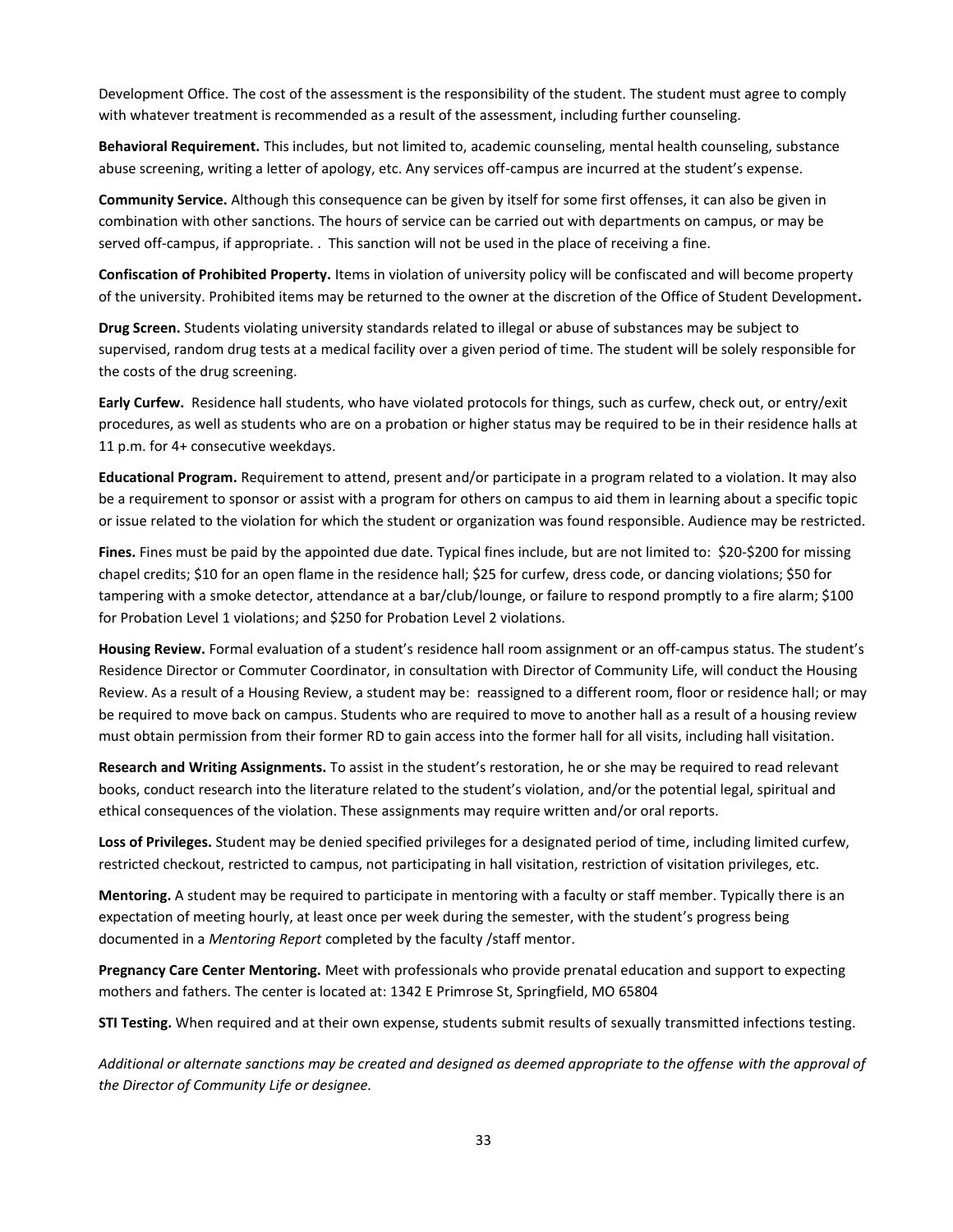#### <span id="page-34-0"></span>**G. APPEALS**

Students may seek review of an accountability finding by making an appeal\*. All status/sanctions imposed will be in effect during an appeal unless a specific request is made to the Vice President for Student Development to delay implementation, but the presumptive stance is that status/sanctions will go into effect immediately. Graduation, study abroad, internships, conferences, etc. do NOT in and of themselves constitute exigent circumstances, and individuals may not be able to participate in those activities during their appeal. In cases where an appeal results in resumption of privileges or reinstatement to the university, all reasonable attempts will be made to restore the individual to his/her prior status, recognizing that some opportunities lost may be irreparable.

Appeals must be in writing and submitted to the Vice President of Student Development's office during regular business hours (Monday-Friday, 8 a.m. to 4:30 p.m.) within three business days of the panel decision. If the appeal is for a decision from the Vice President for Student Development, the Vice President for Academic Affairs will review the request. Only one request for an appeal may be submitted. Appeal requests must meet both the Grounds and Criteria in order to be reviewed.

# 1. GROUNDS FOR APPEAL

- 1. A procedural [or substantive] error occurred that significantly impacted the outcome of the hearing (e.g. substantiated bias, material deviation from established procedures, etc.);
- 2. To consider new evidence, unavailable during the original hearing or investigation, that could substantially impact the original finding or sanction. A summary of this new evidence and its potential impact must be included; and/or
- 3. The sanctions imposed fall outside the range of sanctions designated for this offense and the cumulative conduct history of the responding party.

# 2. CRITERIA

- a) Appeals must be in writing and submitted to the Office of Student Development for processing, during regular business hours (Monday - Friday, 8 a.m. to 4:30 p.m.) within three (3) business days of the decision. After this time, the original decision is final.
- b) Clear error or compelling justification must be shown, as findings/sanctions are presumed to have been decided reasonably and appropriately during the original proceeding. It is not enough to simply assert one of the grounds for appeal. The written appeal must provide information that specifically supports grounds upon which the individual bases the appeal. If an appeal does not contain sufficient information to support the grounds upon which the appeal is based, review of the appeal will be denied.
- c) Only one request for an appeal may be submitted.

#### 3. APPEAL CONSIDERATION AND DECISION

Based on written requests/responses or on interviews, the appeals officer will send a letter of outcome for the appeal to all parties. In response to a request, the appeals officer can take one of three possible actions:

- 1) Dismiss an appeal request as untimely or ineligible,
- 2) Grant an appeal and remand the finding and/or sanction for further investigation or reconsideration at the hearing level, or
- 3) Modify a sanction.

A written decision concerning the appeal will be provided in person, mailed to the mailing address of the respective party as indicated in university records, and/or emailed to the parties' university-issued email accounts. Once received in person, mailed, or emailed, the notice of decision will be deemed presumptively delivered.

The procedures governing the hearing of appeals include the following: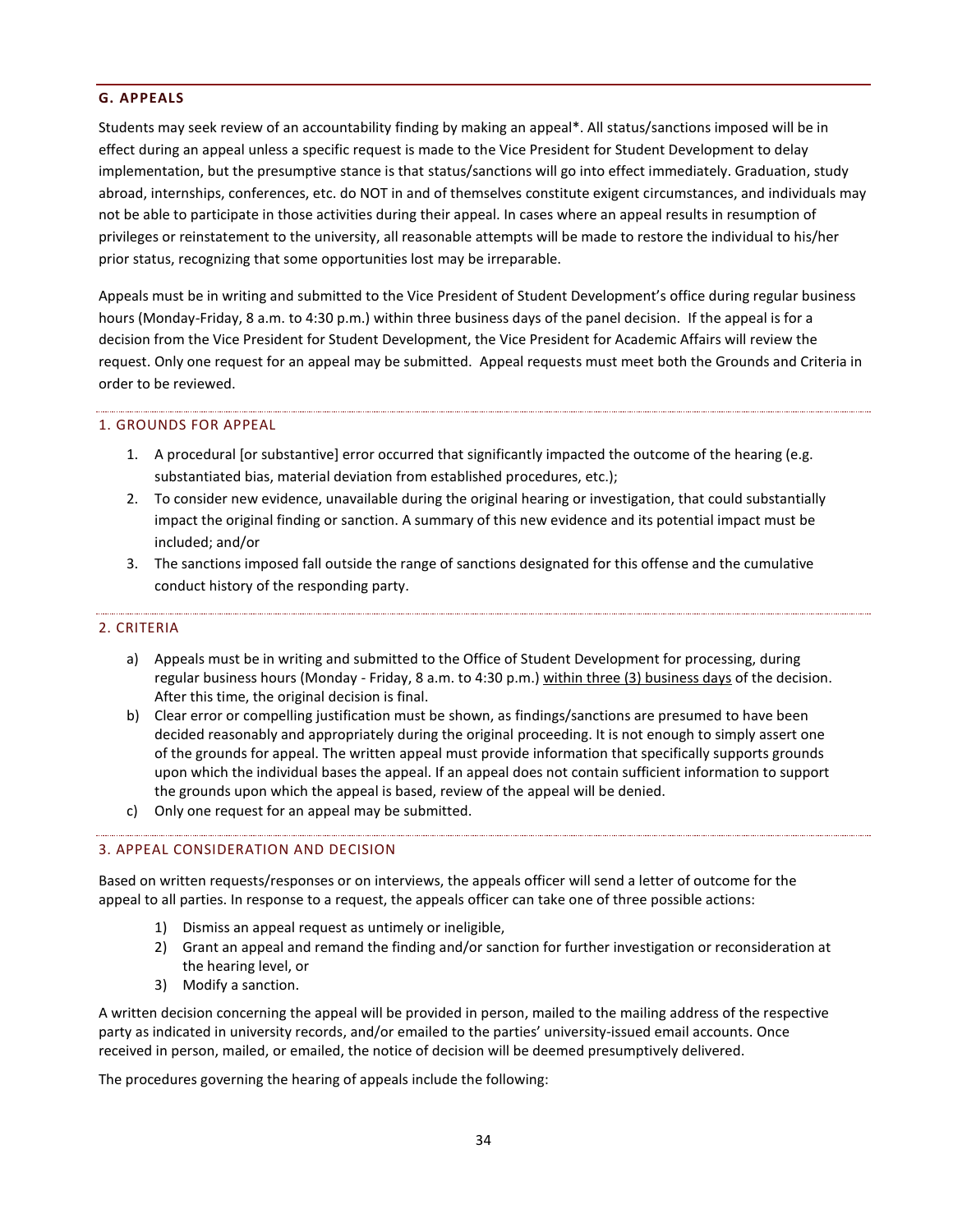- All parties are timely informed of the status of requests for appeal, the status of the appeal consideration, and the results of the appeal decision;
- Every opportunity to return appeal to the original hearing body for reconsideration should be pursued;
- Appeals are not intended to be full re-hearings of the allegation (de novo). In most cases, appeals are confined to a review of the written documentation or record of the original hearing, and pertinent documentation regarding the grounds for appeal;
- Appeals decisions are to be deferential to the original hearing body, making changes to the finding only where there is clear error and to the sanction only if there is a compelling justification to do so;
- An appeal is not an opportunity for appeals officers to substitute their judgment for that of the original hearing body merely because they disagree with its finding and/or sanctions.

The appeals officer will typically render a written decision on the appeal to all parties within five (5) business days from hearing of the appeal. The appeals officer decision to deny an appeal request is final.

#### <span id="page-35-0"></span>**H. PARENTAL NOTIFICATION**

The University reserves the right to notify the parents/guardians of dependent students regarding any conduct situation, particularly alcohol, drug, and/or sexual misconduct violations. The University may also notify parents/guardians of nondependent students who are under the age of 21 of alcohol, drug, and/or sexual misconduct violations. Parental notification may also be utilized discretionarily by administrators when permitted by FERPA or consent of the student.

# <span id="page-35-2"></span><span id="page-35-1"></span>VIII. UNIVERSITY POLICIES

#### **ACADEMIC INTEGRITY**

As an institution of higher education committed to excellence in educating and equipping students to become Spirit-empowered servants of God who impact the church and society globally, the Evangel community is committed to the highest levels of academic integrity. In practice, this means staff, faculty, and students:

- Deal openly and honestly with one another.
- Conduct and produce accurate and original research according to professional standards and in pursuit of Truth.
- Choose and use academic sources appropriately, being careful to cite the work and ideas of others.
- Submit academic work as an accurate representation of their own learning and ability, expecting to receive feedback, correction and/or further instruction as part of their evaluation.
- Diligently adhere to and consistently apply the disciplines and methodologies appropriate to their professional fields.
- Complete assignments, projects, and papers according to the explicit guidelines of their professors and the implicit expectations of the academic integrity policy.

The integrity of our community, above all other factors, establishes the reputation of Evangel University, the value of our academic degrees, and the legitimacy of our students' learning experiences. As people of Christ, members of the broader academic community, and future professionals, it is incumbent upon every member of the Evangel community to employ and encourage integrity in all our academic and professional pursuits.

#### UNDERSTANDING AND AVOIDING ACADEMIC DISHONESTY

The university provides appropriate help to support the success of students and the integrity of their work. The academic leadership of the university scrutinizes these services and practices to ensure that they support the academic success of students while maintaining the standards of academic integrity set forth in this policy.

Any and every instance of academic dishonesty compromises the mission of Evangel University and violates the standards we hold as people of Christ and practitioners within our professional fields. Students are expected to understand and avoid all forms of academic dishonesty, which includes falsification, cheating, collusion, and plagiarism.

- a. **Falsification**: modifying information with the intent to mislead. Examples include but are not limited to:
	- Fabricating data, citations, or other information for any academic work.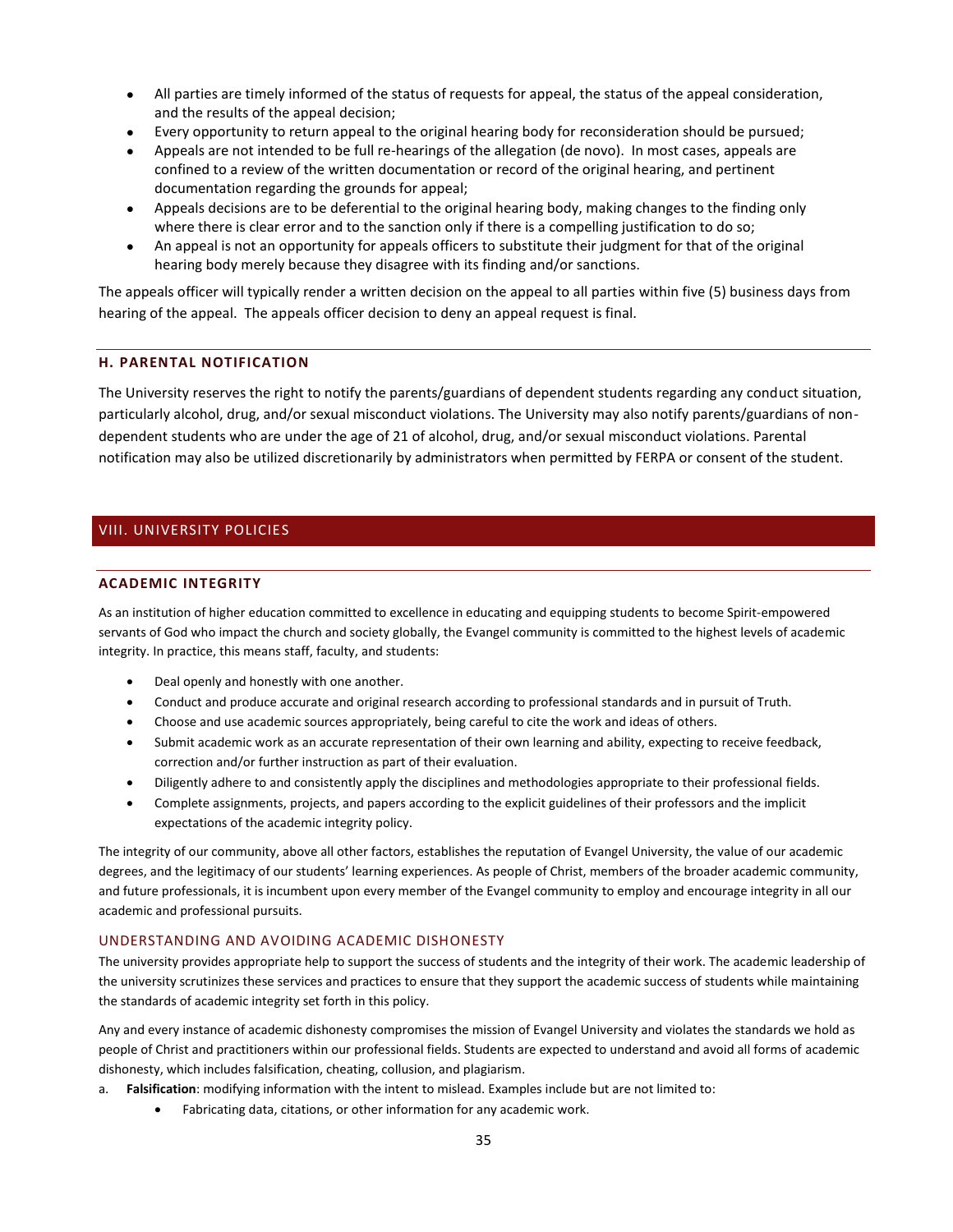- Misrepresenting facts about yourself or others.
- Forging attendance or academic records.
- Changing the answers or score on any previously graded academic work.
- b. **Cheating**: using deceptive means in an attempt to obtain credit for any academic work. Examples include but are not limited to:
	- Composing or completing any academic work for another student.
	- Attempting to use unauthorized materials such as electronic devices or cheat sheets, information, notes, or study aids on a quiz or exam.
	- Taking, using, sharing, or posting questions, answers and/or information regarding a quiz or exam (before, during, or after the quiz or exam).
	- Submitting the same or similar paper, project, or assignment in multiple classes without prior approval from the professor.
	- Copying, talking, or sharing information with another student during a quiz or exam.
- c. **Collusion**: helping someone else or being helped by another to commit any form of academic dishonesty. Collaboration is not collusion. Collaboration is learning and working with others, collectively focusing on the learning outcomes or project goals and sharing the responsibility of the task while maintaining accountability for one's own work and contribution. Collusion is abdicating the responsibility for work or learning to others. Collusion is dishonest in the academic setting because it misrepresents the knowledge, skill, and ability of the individual student, thereby invalidating the assessment of his or her learning. Examples include but are not limited to:
	- Allowing or hiring someone else to write any part of a paper or writing any part of someone else's paper.
	- Sharing work with or receiving work from another person, group, or entity for any assignment (in whole or in part) that is intended to be an assessment of individual work.
	- Allowing or hiring someone (parent, friend, roommate, tutor, etc.) to substantially change any assignment submitted for academic evaluation.
- d. **Plagiarism**: using any portion of someone else's work as your own. Though plagiarism constitute academic dishonesty, Evangel distinguishes between *misusing sources* and *blatant plagiarism*:

*Misusing sources* occurs when the writer is not trying to cheat or deceive but fails to follow accepted methods of using and revealing sources. However, misusing sources can be interpreted as plagiarism. Examples include but are not limited to:

- Using a source appropriately but failing to include proper citation.
- Omitting quotation marks when using the exact words of a source, even with citation.
- Using ideas from a source, even if summarized or paraphrased, without proper citation.
- Merely changing the words of a source without changing the structure or some of the original phrasing, even with citation.
- Misrepresenting ideas from a source, even with citation.

*Blatant plagiarism* occurs when the writer uses or copies a source (or sources) and presents it in a way that makes it appear as if it is the original work of the writer. Examples include but are not limited to:

- Providing or writing/composing/drawing any portion of an assignment for someone else.
- Taking, buying, or receiving any part of a paper written by someone else and presenting it as your own.
- Using sections of (or selections from) a source/s without quotation or citation, even if some wording has been changed.
- Rewriting paper from someone else or from another course and submitting it as your own original work for that course.

Plagiarism can occur with the improper use of any kind of work or source, including print media (e.g., books, poetry, essays, statistical data, etc.), digital media (e.g., journal articles, websites, musical compositions, etc.), audio compositions (e.g., podcasts, songs, speeches, etc.), and visual works (e.g., drawings, paintings, movies, documentaries, etc.).

Evangel subscribes to *Turnitin.com*, which supports academic integrity and critical thinking by encouraging original writing among students. *Turnitin* creates an originality report for submissions, which allows professors to easily identify sources used in composition of a paper to verify that student work is not plagiarized from the Internet or previously submitted papers of other students.

Evangel provides tutoring and resources, at no cost, to help students avoid plagiarism and improve their writing. Students are encouraged to access and use these resources to support their academic learning and prepare them for professional success. Students may find more information at *The Write Place* online in Course Commons.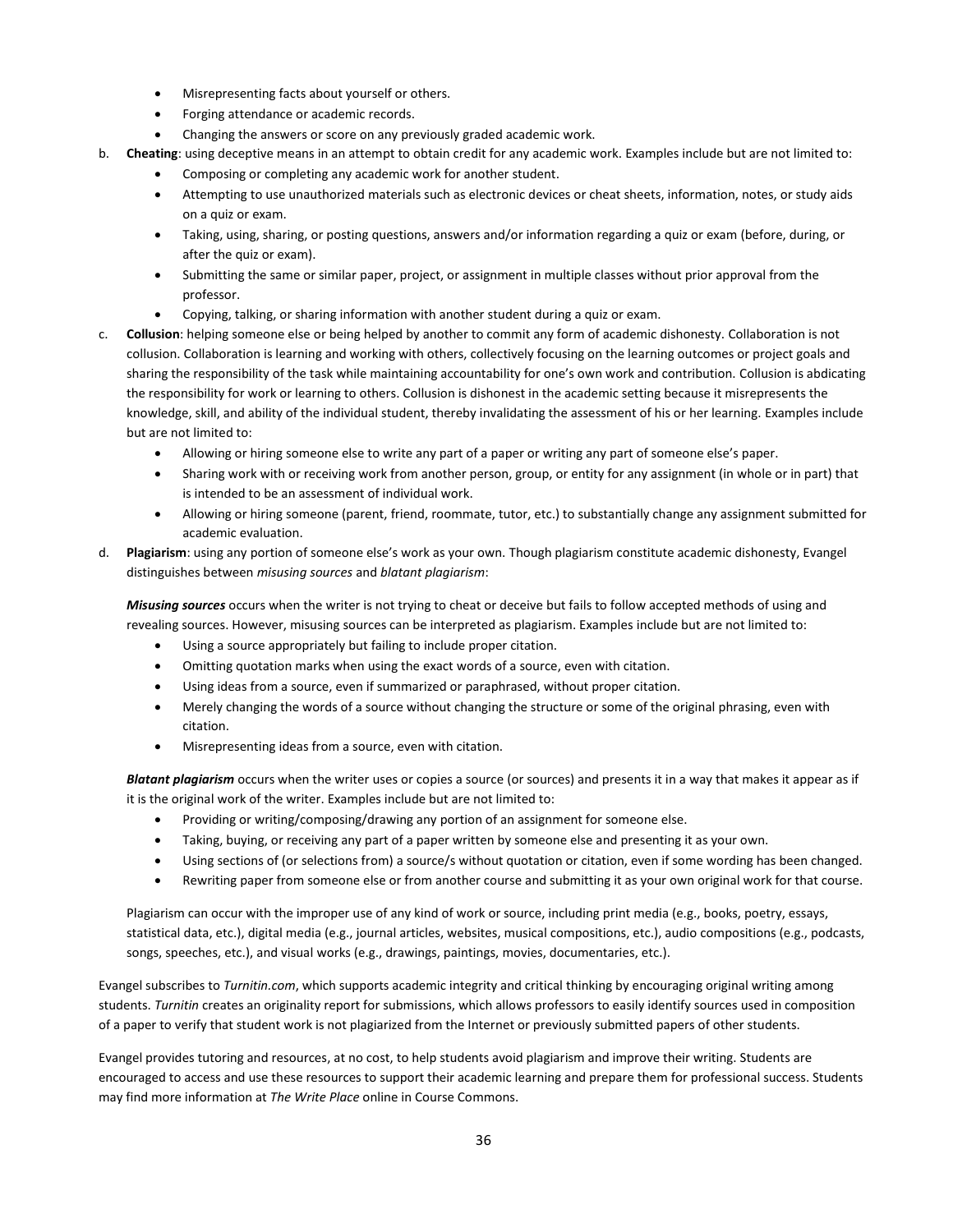#### CONSEQUENCES OF ACADEMIC DISHONESTY

Evangel University assigns consequences to academic dishonesty in order to (1) educate violators to understand what they did wrong and how to avoid such violations in the future, (2) deter all forms of dishonest behavior, and (3) discipline those who deliberately and/or consistently practice dishonest behaviors.

As members of Evangel, students share the responsibility to deter and report academic dishonesty. Should a student become aware of a violation of academic integrity, he or she is encouraged to report the incident to a faculty member or department chairperson.

It is the responsibility of the faculty to address any and all acts of academic dishonesty, to document the incident, and to report the alleged violation(s) to the Academic Integrity Committee for adjudication. The student(s) involved shall be notified of the allegation(s) and have the chance to respond to the faculty person and/or the Academic Integrity Committee before any determination has been made. The Academic Integrity Committee shall hear cases in a timely manner and report their decision(s) to the offices of the Vice President for Academic Affairs and the Vice President for Student Development. The severity of the violation and accompanying disciplinary action(s) may be determined according to the following classifications:

#### Level 1: Minor Incidents.

Violations may include but are not limited to:

- Misusing sources.
- Violations resulting from student error(s), which could be construed as falsification.
- Violations resulting from a student misunderstanding either the instructions for the assignment or the expectations of the professor, which could be construed as cheating or collusion.

Level 1 violations may be addressed by faculty without consulting the Academic Integrity Committee for adjudication. In such cases, all of the following conditions must be met:

- The violation clearly falls within the definition of a Level 1 violation. (Violations that do not clearly fall within the definition, along with violations that involve multiple students and/or students from another course, will be reported to the Academic Integrity Committee for adjudication.)
- The faculty prepares an Academic Integrity Agreement that documents and explains the violation, identifies the academic consequences, and provides a remediation plan.
- The student signs the Academic Integrity Agreement, thereby acknowledging the Level 1 violation, accepting the academic consequences, and agreeing to the remedial goals and terms set by the faculty. If, for whatever reason, the student does not wish to sign the Academic Integrity Agreement, the incident will go to the Academic Integrity Committee for adjudication.
- The faculty submits a copy of the signed Academic Integrity Agreement to the offices of the Vice President for Student Development and the Vice President for Academic Affairs. The signed Academic Integrity Agreement shall be retained solely for the purposes of institutional reporting and tracking repeat Level 1 violations and shall not be regarded as a disciplinary status on the student's record.

Level 1 violations are subject to the following academic consequences, to be determined by the professor:

- The student may be required to redo the assignment.
- The student may be required to complete an alternate assignment.
- The student may receive a reduced grade for the assignment.
- A grade of "0" or "F" may be assigned, without the option to make up the assignment.

Remediation plans for Level 1 violations may include the following requirements, to be determined by the professor:

- One-on-one meetings with the professor.
- Completion of an online ethics/integrity module.
- Tutoring appointment(s) with The Write Place or the Center for Student Success.

#### Level 2: Acts of Academic Dishonesty*.*

Violations may include but are not limited to:

- Repeated Level 1 violations.
- Any form of falsification.
- Cheating or colluding on any assignment, quiz or project.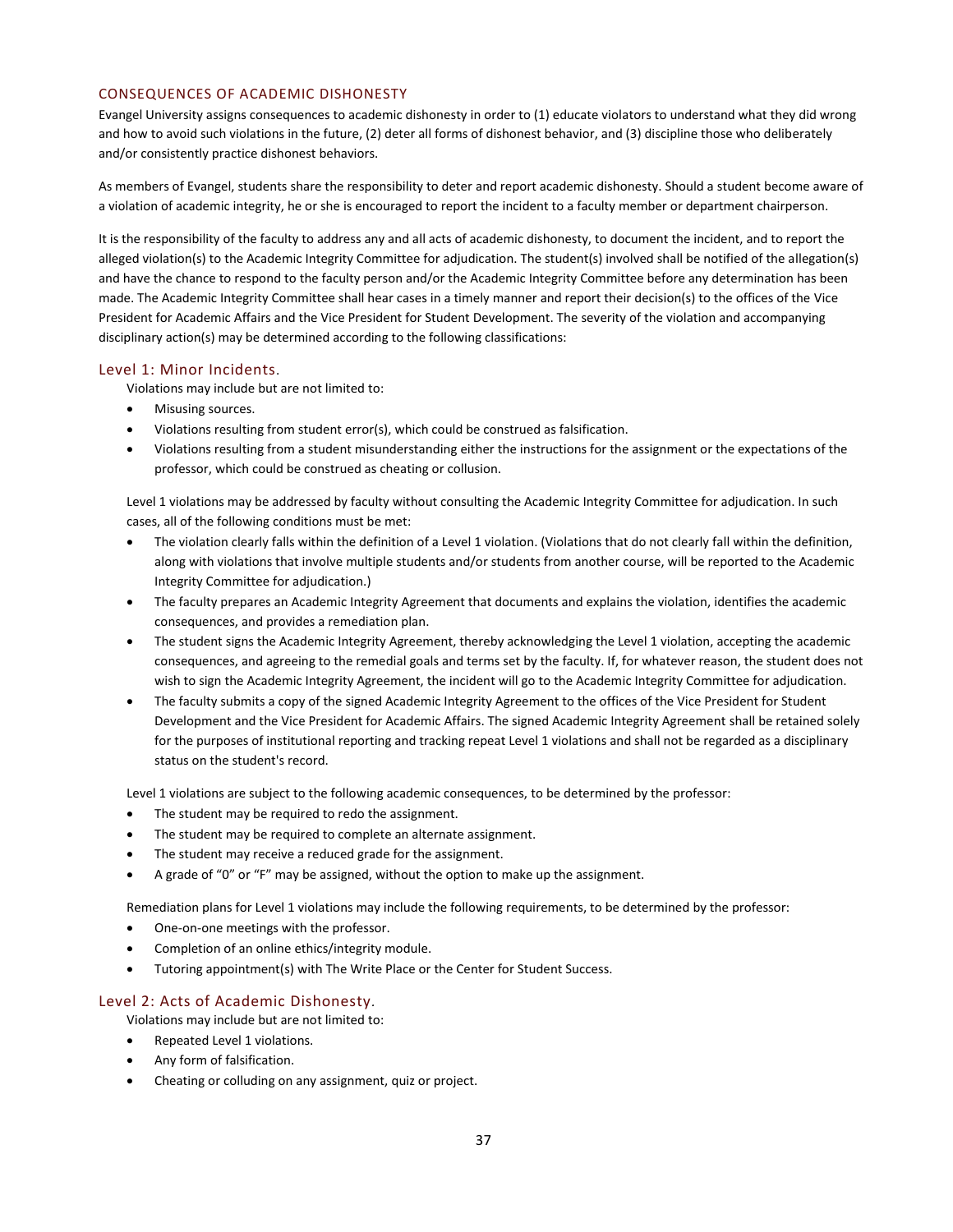Incidents of blatant plagiarism on any assignment, paper, or project (including oral reports, presentations, and online discussions).

Level 2 violations are adjudicated by The Academic Integrity Committee. For all Level 2 violations, a grade of "0" or "F" will be assigned, without the option to make up the assignment.

The offices of the Vice President for Student Development and the Vice President for Academic Affairs shall document all Level 2 violations and assign the student a conduct status of [Probation Level 1](#page-30-2) with the following sanctions:

- The student may not represent the university in any official capacity for eight (8) weeks.
- The student may lose performance-based scholarships.
- \$100 fine will be added to the student's account.
- The student will be required to complete an online ethics/integrity module.
- The student will be required to complete at least three (3) tutoring sessions within eight (8) weeks.

#### Level 3: Major Incidents and/or Repeat Offenses.

Violations may include but are not limited to:

- Repeated Level 2 violations.
- Any Level 2 violation committed on a comprehensive/major exam or equivalent paper/project.

Level 3 violations are adjudicated by The Academic Integrity Committee. For all Level 3 violations, a failing grade for the course is mandatory, and the student's transcript will record that the failure was due to academic dishonesty (using the grade designation "XF"). A failing grade for academic dishonesty ("XF") cannot be avoided by withdrawing from the course or replaced by retaking the course. The "XF" designation will remain on the student's transcript for a minimum of one (1) year, at which time the student may petition the Academic Integrity Committee to have it replaced with the grade of "F," according to the following criteria:

- The petition includes a formal letter from the student that communicates remorse and reflects on his or her learning and/or growth from the experience.
- The petition is accompanied by three (3) letters of reference from individuals (not related to the student) who are in a position to evaluate the student's personal and/or academic integrity, learning and/or personal growth from this experience, and academic performance and/or leadership potential.
- Student submits the petition to and agrees to meet with the Academic Integrity Committee, either in person or by phone.
- No subsequent violations of academic integrity involving the student have been documented or reported.
- The opportunity to change an "XF" grade to "F" is only available one (1) time per student per program of study.

The offices of the Vice President for Student Development and the Vice President for Academic Affairs shall document all Level 3 violations and assign the student a conduct status of at least [Probation Level 2](#page-30-2) with the following sanctions:

- The student may not represent the university in any official capacity for one (1) semester.
- The student may lose performance-based scholarships.
- \$250 fine will be added to the student's account.
- The student will also be placed o[n Academic Probation](#page-39-0) for one (1) semester (see section VII. University Policies: Academic Probation).

If there is record of any other misconduct, the Vice President for Student Development may take additional action and treat all of the infractions under the university-wide disciplinary procedures. A second Level 3 violation shall be cause for dismissal from school according to terms set by the University. Students dismissed from the university because of academic dishonesty will have a formal notation added to their official transcript – "Dismissed for Academic Dishonesty."

Evangel retains the right to change a grade and/or revoke a degree previously awarded if a Level 3 violation of academic integrity is discovered after the conclusion of a course and/or the completion of a program.

Discipline for academic dishonesty coupled with other misconduct or rules infraction shall be the responsibility of the Vice President for Student Development, in consultation with the Vice President for Academic Affairs.

#### The Rights of Students Alleged of Violations of Academic Integrity

Evangel presumes the academic integrity of students until the evidence indicates otherwise. Therefore, the following rights apply to students alleged of violations of academic integrity: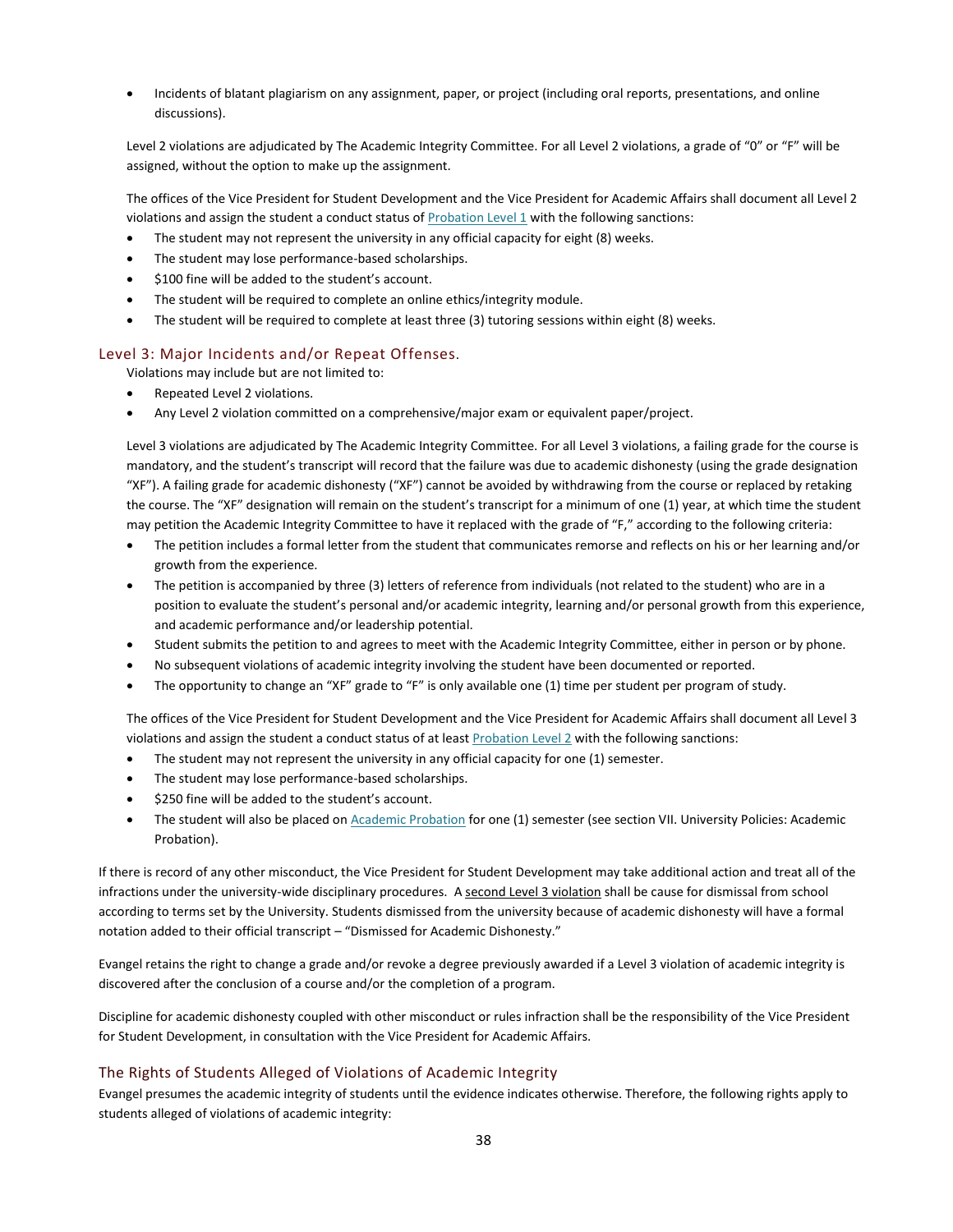- The right to request that an alleged Level 1 violation be adjudicated by the Academic Integrity Committee. (Faculty will attempt to address Level 1 violations via an Academic Integrity Agreement, but students retain the right to a hearing before the Academic Integrity Committee.)
- The right to be informed of any Level 2 or Level 3 allegation in writing (or via email) within three (3) business days of the filing of the report with the Academic Integrity Committee.
- The right to continue in their course or program without interruption or reprisal, at least until the allegations have been adjudicated by the Academic Integrity Committee.
- The right to contribute evidence and/or supply testimony to the reporting faculty and/or the Academic Integrity Committee. The student shall have no less than five (5) business days to respond to allegations.
- The right to a fair and impartial hearing before the Academic Integrity Committee.
- The right to be informed of the decision of the Academic Integrity Committee in writing (or via email) within three (3) business days.

Following the adjudication of a violation of academic integrity, students retain the right of appeal for any status of Probation or higher, according to the terms of Evangel's [appeals](#page-34-0) policy.

#### <span id="page-39-0"></span>**ACADEMIC PROBATION**

Students on academic probation: may participate only in public "audience" events that are either necessary that semester for their degree or are grade components for courses being taken as part of their degree requirements; and may not hold campus leadership positions of any kind. They may be subject to loss of scholarship and/or financial aid.

#### <span id="page-39-1"></span>**ALCOHOL AND OTHER DRUGS**

Maintaining our personal health and mental well-being is an essential part of our commitment at Evangel University to serve Christ. As a demonstration of that commitment, we expect everyone in the Evangel University community (including employees, resident students, commuter students and graduate/ professional studies students), while on or off University property, to refrain from the manufacture, possession, use or distribution of illegal drugs, synthetic drugs (K2 and other synthetic cannabinoids, bath salts, or products used in a similar manner), alcoholic beverages and tobacco products and to avoid the abuse of prescription or nonprescription drugs. Providing, purchasing, attempting to purchase, or facilitating the purchase of alcoholic beverages is likewise prohibited. "Use" includes consumption by any means. Students are considered "in possession" and responsible for alcoholic beverages that have been determined to be on their person or in their residence or vehicle. Consistent with Missouri law, the University prohibits the use or possession of an alcohol beverage vaporizer. The University reserves the right to check for compliance with this alcohol policy by various means, including active and passive alcohol sensors.

We offer support services to students and employees who may be struggling with this area of their commitment to a Christian lifestyle. They can seek professional Christian counseling services and health services at the Student Union Wellness Center (865-2815 ext. 7280). There is no charge for these short-term counseling and health services, and confidentiality is guarded carefully. No information is shared with anyone without the client's permission. Students or employees needing long-term therapy generally are referred to professionals off campus at their own expense. The campus pastor is available for pastoral counseling. Students are encouraged also to seek prayer, guidance and encouragement from members of the faculty and Student Development staff.

Students may obtain a copy of the University's complete Drug and Alcohol Abuse Prevention Program policy on the *Student Portal* or from the Office of Student Development, which includes a listing of off- campus community counseling and treatment facilities; a description of local, state and federal legal sanctions; plus University consequences for violations that include the following provisions:

Those who violate University standards, city ordinances or state or federal statutes regarding (a) the manufacture, possession, use or distribution of illegal drugs, synthetic drugs (K2 and other synthetic cannabinoids, bath salts, or products used in a similar manner), alcoholic beverages or tobacco products or (b) the abuse of medications will be subject to disciplinary action, including discharge for employees and Dismissal for students.

If found in violation of University standards but permitted to continue on probationary status, the student may be subject to mandatory counseling (on or off campus), periodic inspections and/or supervised, random drug tests at a medical facility over a given period of time. The student will be responsible solely for costs of the drug screens and off-campus counseling.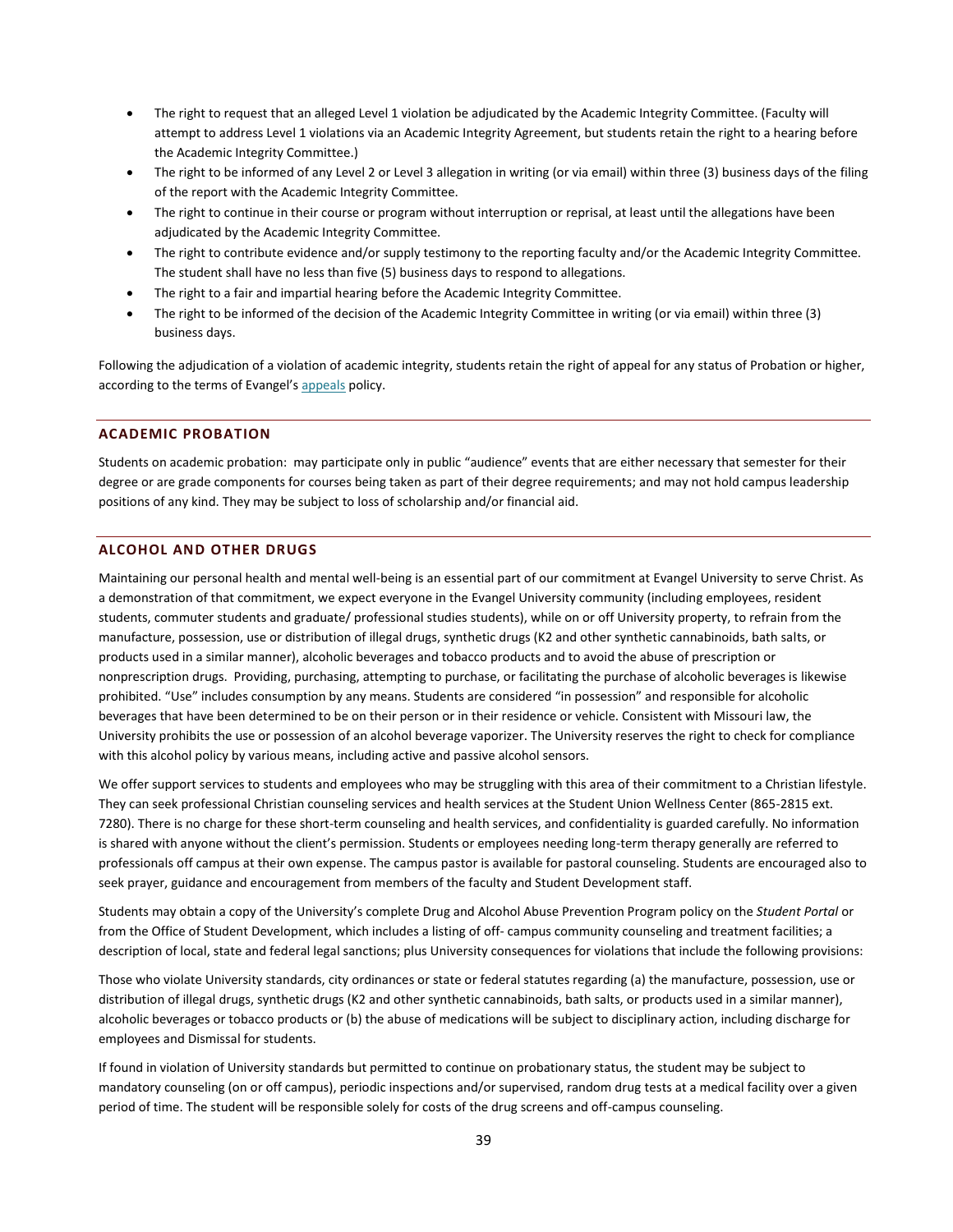Any member of the Evangel University community who refuses to take a field sobriety test, Breathalyzer test, or drug test, and/or refused to provide consent for Evangel to be apprised of the testing results, shall be considered to be in violation of the University's *Alcohol and Other Drug Policy*. "Reasonable cause" for alcohol tests may include the odor of alcohol on a person's breath, slurred speech, glassy eyes, being unsteady or unstable on a person's feet and/or similar observations. Reasonable grounds for drug testing may include, but are not limited to: incoherent, erratic or violent behavior; repeated tardiness and/or absenteeism; drug-related odors on person, clothing, room or vehicle; sudden unexplainable drop in academic or work performance; possession of drug paraphernalia; previous positive drug screen results; being cited for substance abuse violations by University or municipal authorities; a report that is provided by a reliable and credible source regarding use of illegal substance.

Student organizations are under the same legal requirements as individuals concerning local, state and federal laws. Any violation of these laws in conjunction with a student organization activity constitutes a violation of University policy. Violations of policy could result not only in disciplinary action against the individual(s) involved, but also in suspension or loss of University recognition of the organization. See complete [Drug and Alcohol Prevention Program.](http://www.evangel.edu/wp-content/uploads/2013/11/Drug_and_Alcohol_Abuse_Prevention_Program-updated-09202013.pdf)

#### <span id="page-40-0"></span>**CAMPUS SAFETY AND CRIME STATISTICS**

Evangel University enjoys relative safety that is enhanced by professionally trained and equipped security officers who maintain surveillance of the campus 24 hours per day, every day. Personal self-defense classes are offered to students throughout the year.

In compliance with the Jeanne Clery Disclosure of Campus Public Safety Policy and Campus Crime Statistics Act, Evangel's annual campus crime statistics reports for the two most recent calendar years are available from th[e Public Safety Department](https://www.evangel.edu/offices/student-development/public-safety/) and at [http://ope.ed.gov/security/.](http://ope.ed.gov/security/) In cases of criminal activity (including but not limited to burglary, unlawful possession of a firearm, physical assault, etc.) committed by a student, the student may be removed immediately from the campus and subject to interim suspension by administrative action pending accountability review.

**Crime Reporting:** Evangel University encourages and expects victims and witnesses of crimes to report crimes to the Springfield Police Department and to the EU Public Safety Department (417-865-2815, ext. 7000), even if the victims do not want to pursue action within Evangel University's Community Accountability Program or through the local or state criminal justice system. With such information, the Public Safety Department can keep an accurate record of the number of such incidents; determine where there is a pattern of crime with regard to a particular location, method, or assailant; and alert the campus community to potential danger. Reports filed in this manner are counted and disclosed in the annual crime statistics for the institution.

**Timely Warning:** A "Timely Warning" is provided to heighten awareness and to provide students, faculty and staff timely notification of crimes (robbery; aggravated assault; burglary; motor vehicle theft; arson; criminal homicide, including murder and non-negligent manslaughter and negligent manslaughter; sex offenses; domestic/dating violence; and stalking) that are considered to represent a serious or ongoing threat to the campus community. The warning will provide pertinent information related to the crime and available suspect information. The Director of Public Safety or his designee is responsible for preparing and issuing timely warnings. The Director of Public Safety will make the decision to issue a timely warning on a case-by-case basis considering the facts surrounding a crime, including the continuing danger to the campus community and the possible risk of compromising law enforcement efforts.

When the Director of Public Safety issues a Timely Warning, it will be through the university email system to students, faculty, and staff, posted around campus and/or the campus newspaper, *The Lance.* Depending on the particular circumstances of the crime, especially in all situations that could pose an immediate threat to the community and individuals, the Public Safety Department may activate the Emergency Management System, Intercom System, or other means of communication, providing the community with more immediate notification. In such instances, a copy of the notice will be posted in each residence hall and updates regarding the situation will follow as more information becomes available.

Anyone with information warranting a timely warning should report the circumstances to the Public Safety Department, by phone (417-865-2815 ext. 7000) or in person at the Public Safety Office in Riggs Hall 208.

#### <span id="page-40-1"></span>**CHAPEL OVERVIEW**

Spiritual development is at the core of an Evangel education, and the Chapel program is designed to create intentional spiritual formation experiences for all full-time, traditional, undergraduate students taking classes at the main campus. As followers of Christ, we desire to love God and serve others, which is reflected in our attitudes and behaviors. So, be courteous and respectful of your neighbor, as well as the speaker. Let's be open to what God wants to do in our lives and teach us through His Word.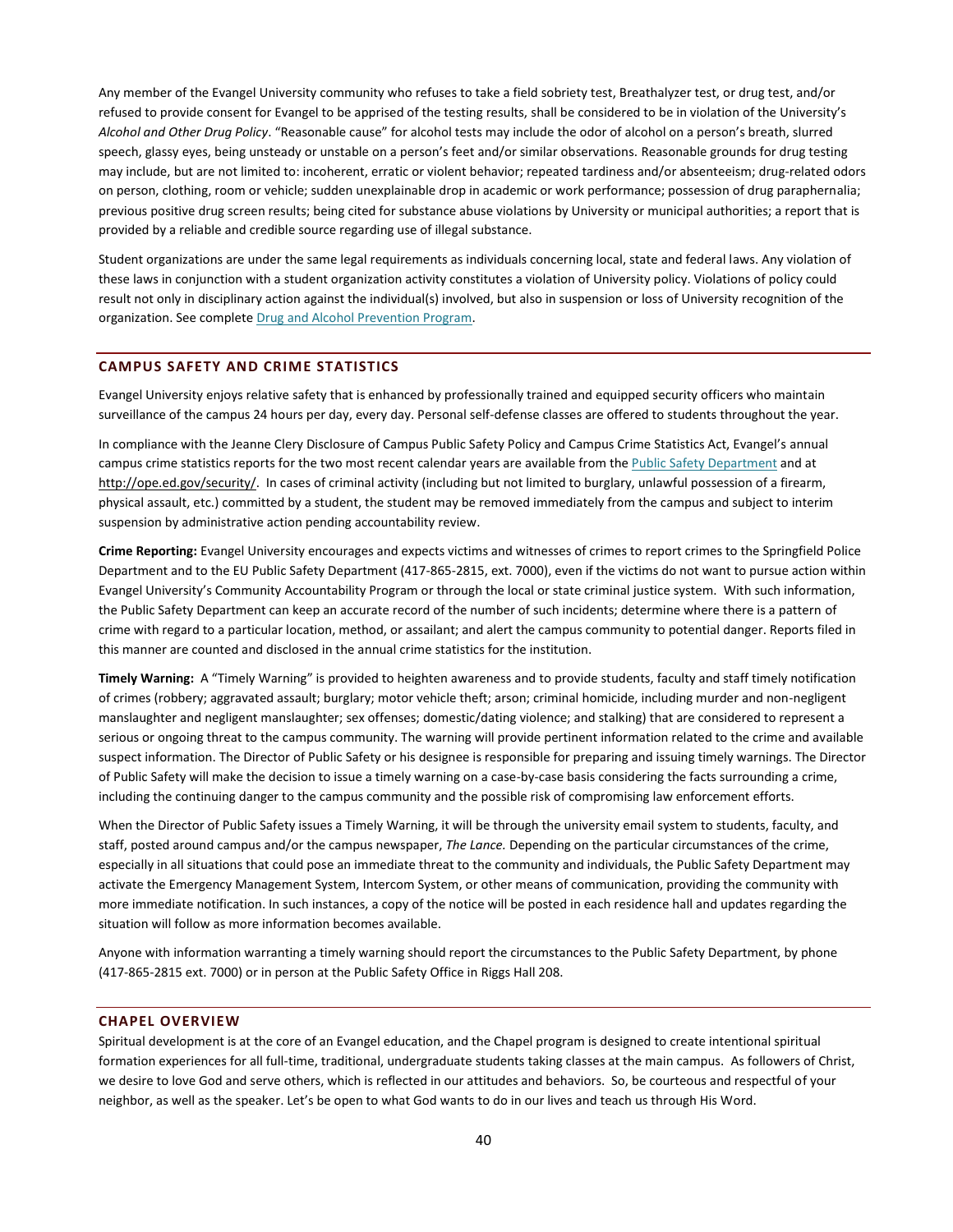#### **Chapel Credit Opportunities**

- **Weekly services** are offered on Mondays in Seymour Chapel (at the seminary); Tuesdays, Thursdays, and Fridays in Spence Chapel
- Additional periodic services include *Spiritual Emphasis Week*, afternoon chapels (seminary), and others highlighted throughout the semester (weekly and periodic service information is shown on the [Chapel Calendar\)](http://www.evangel.edu/spiritual-life/chapel/chapel-calendar/).
- $\triangleright$  Chapel credit is also offered for spiritual formation activities, such as academic department, class, clubs/organizations, residence hall, and commuter chapels, as well as floor devotions, when event has been pre-approved by the Director of Spiritual Life.

#### **Attendance**

- Make sure to scan your ID/prox card at all services in Spence or Seymour Chapels. Individual scanners are available for smaller venues. Students may attend as many chapel activities but need to log least **33 chapel credits per semester.**
- To earn credit for attendance, students need to arrive on time, scan their ID card, and stay for the entire service.
- $\triangleright$  The attendance system is based on students being truthful in scanning their own cards only, staying for the entire service, etc. Falsifying records (such as: scanning and leaving, scanning a card that is not theirs, scanning multiple cards, etc.) hurts personal Christian integrity, is considered lying, and subject to disciplinary consequences. The university reserves the right to conduct random checks of attendance and to issue a fine (typically \$20) to students who have left.
- Students may check chapel attendance vi[a The Hub at Evangel.](https://thehub.evangel.edu/) Make sure to log in and click on the current semester. If an attendance discrepancy is found, contact the Chapel Office for assistance, within seven calendar days of the event.

#### **Chapel Exemptions**

Students who can document that they are consistently unable to the primary weekly services **at Spence Chapel (Tuesday, Thursday, and Friday)** will be considered for adjustments in the credit requirement. Exceptions are primarily made for on-going conflicts, not for general illness, out-of-town activities, etc.

- $\triangleright$  In you[r Student Portal,](https://web.evangel.edu/portal/student/index.asp) go to Chapel and Exemptions.
- $\triangleright$  Complete the form/s required based on the reason for request.
- Once exception is processed, students receive notification from the [Chapel Office.](mailto:goret@evangel.edu)
- Chapel Exemption Forms are processed through the fourth week of school. After that, contact th[e Student Development Office.](mailto:dixona@evangel.edu)

#### **Remedying Non-Attendance\*\***

Students who do have from 1 to 10 missing chapel attendance credits have two options for remedying their chapel credits:

- \$20 fine, each (e.g., if you missed 3 credits x \$20 = \$60 added to a student's account), or
- Listen to a chape[l video](https://www.evangel.edu/spiritual-life/chapel/chapel-video/) and submit a 2-page thoughtful reflection paper per service. All papers must be submitted to the Student Development office prior to last day of the semester.

Students who have 10+ missing credits receive a \$200 fine (10 x \$20 = \$200).

\*\* Students who represent the university in any official capacity, including ministry teams, performance groups, campus organizations and publications, intercollegiate athletics/activities, and/or campus leadership roles, jeopardize their positions if they have missing credits. Faculty sponsors/coaches will be contacted, who have the discretion to remove students from positions.

#### **Consequences**

- **Probation:** For any student who has 10+ missing credits for two consecutive semesters, he or she will be placed on Chapel Probation for the following semester: Chapel Probation is a written warning stating that 1) further violation of chapel attendance policies will result in suspension from the university; 2) student may not represent the university in any official capacity, including ministry teams, performance groups and intercollegiate activities, nor may they write for any university publication or hold any campus leadership position; 3) student is subject to loss of performance-based scholarships tied to such activities/positions, at the discretion of the respective academic department chair or Athletics Director; and 4) student may be required to notify parents about the status, if classified as a dependent student.
- **Three Semester Limit**: Students choosing to not meet their responsibilities of minimum chapel attendance credit for three consecutive semesters will be suspended from the university for the next semester in which Chapel is offered. Appeals may be made to the VP for Student Development.
- **Transcripts Withheld**: All fines and bills must be paid on a student's account before transcripts may be released.

#### **Reasonable Disability Accommodations**

Students with physical or mental health disabilities that necessitate assistance with chapel attendance requirements may contact the Coordinator for Disabilities Services in the Center for Student Success. The coordinator will work with the Chapel Office to provide necessary accommodations. Proper documentation of disability is required.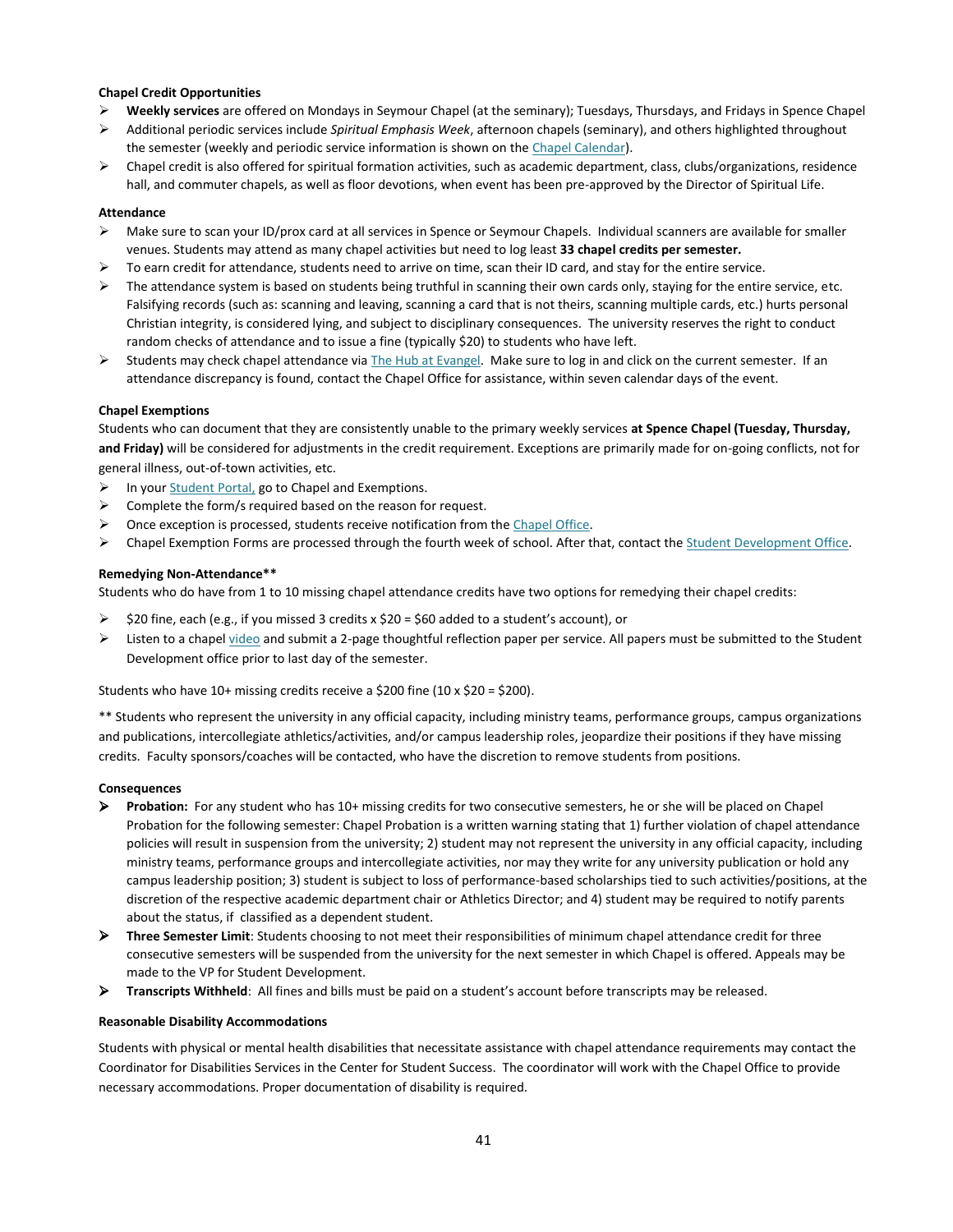#### <span id="page-42-0"></span>**COMMUNICABLE DISEASE POLICY FOR ATHLETIC TRAINING PROGRAM**

At Evangel University we strive to protect our Athletic Training students, preceptors, faculty, staff, as well as other students from infectious disease. This policy was developed using the recommendations established by the CDC for health care workers (www.cdc.gov).

An infectious disease is any disease caused by growth of pathogenic microorganisms in the body. A communicable disease is a disease that can be transmitted from one person to another. There are four main types of transmission including: 1) direct physical contact, 2) air (through a cough, sneeze, or other particle inhaled), 2) a vehicle (ingested or injected), and 4) a vector (via animals or insects).

#### **Communicable Diseases Cited by the CDC:**

| <b>Bloodborne Pathogens</b> | Botulism                | Coniunctivitis | Diarrheal Diseases                 |
|-----------------------------|-------------------------|----------------|------------------------------------|
| Diphtheria                  | Encephalitis            | Herpes Simplex | Human Immunodeficiency Virus (HIV) |
| Meningococcal Infection     | <b>Mumps</b>            | Pertussis      | Rubella                            |
| STI's/STD's                 | Streptococcal Infection | Tuberculosis   | Viral Respiratory Infections       |

#### **Guidelines for Prevention of Exposure and Infection**

- 1. Staff and students must successfully complete an annual Bloodborne pathogens training.
- 2. Staff and students are required to use proper hand washing techniques and practice good hygiene at all times.
- 3. Staff and students are required to use Universal Precautions at all times. This applies to all clinical sites.

4. Staff and students are not to provide patient care if they have active signs or symptoms of a communicable disease.

#### **Guidelines for Managing Potential Infection**

- 1. Any student who has been exposed to a potential infection before, during, or after a clinical experience, or who has been diagnosed with having a communicable disease of any form, should report that exposure to his/her preceptor immediately and to Sarah Walters, Program Director of the AT Program at the Evangel University.
- 2. Any student, who demonstrates signs or symptoms of infection or disease that may place him/her and/or his/her patients at risk, should report that potential infection or disease immediately.
- 3. The student is responsible for keeping the Program Director informed of his/her conditions that require extended care and/or missed class/clinical time. The student may be required to provide written documentation from a physician to return to class and/or clinical site.
- 4. If a student feels ill enough to miss ANY class or clinical experience that student should notify the appropriate instructor or preceptor immediately.

<span id="page-42-1"></span>Reference Sources[: http://www.cdc.gov/ncidod/dhqp/gl\\_hcpersonnel.html](http://www.cdc.gov/ncidod/dhqp/gl_hcpersonnel.html)

#### **COMPUTER NETWORK USE**

With the freedom of access provided by the Evangel University computing network (Crusader Net) comes the responsibility of good citizenship and good stewardship. In connecting with the Internet, all students must use the EU network and may not use modems. View the details of Evangel'[s Computer Network Use Policy](http://www.evangel.edu/CurrentStudents/CrusaderNet/Resources/%20NetworkUsePolicy.asp) on your student portal.

#### <span id="page-42-2"></span>**COPYRIGHT LAW REGARDING MOVIES**

Federal Copyright law governs the use of movies (or any other audio-visual work), whether bought, rented, or borrowed. Purchasing a personal copy of a movie or having a subscription to Netflix, Hulu, Amazon Prime, etc. does not give copyright performance rights.

Thus, the following questions must be answered to assure that Evangel University complies with federal law:

#### 1. **Is this movie showing a "private" or "public" performance**?

- a. A performance is **private** if the movie is shown to family members or a small group of friends.
- b. A performance is **public** if the movie is shown to people other than family members or a small group of friends OR if it is being shown in a place that is open to other people (see question #2). This may infringe on the copyright owner's rights unless you have purchased public performance rights (PPR) or there is an applicable exception to the PPR requirement. Any group larger than a residence hall floor should arrange to purchase copyright for a movie-watching event.

#### **2. Is the place you are watching the movie deemed "public" or "private"?**

a. The following locations on campus have been are considered "private" if no more than one floor of students attends: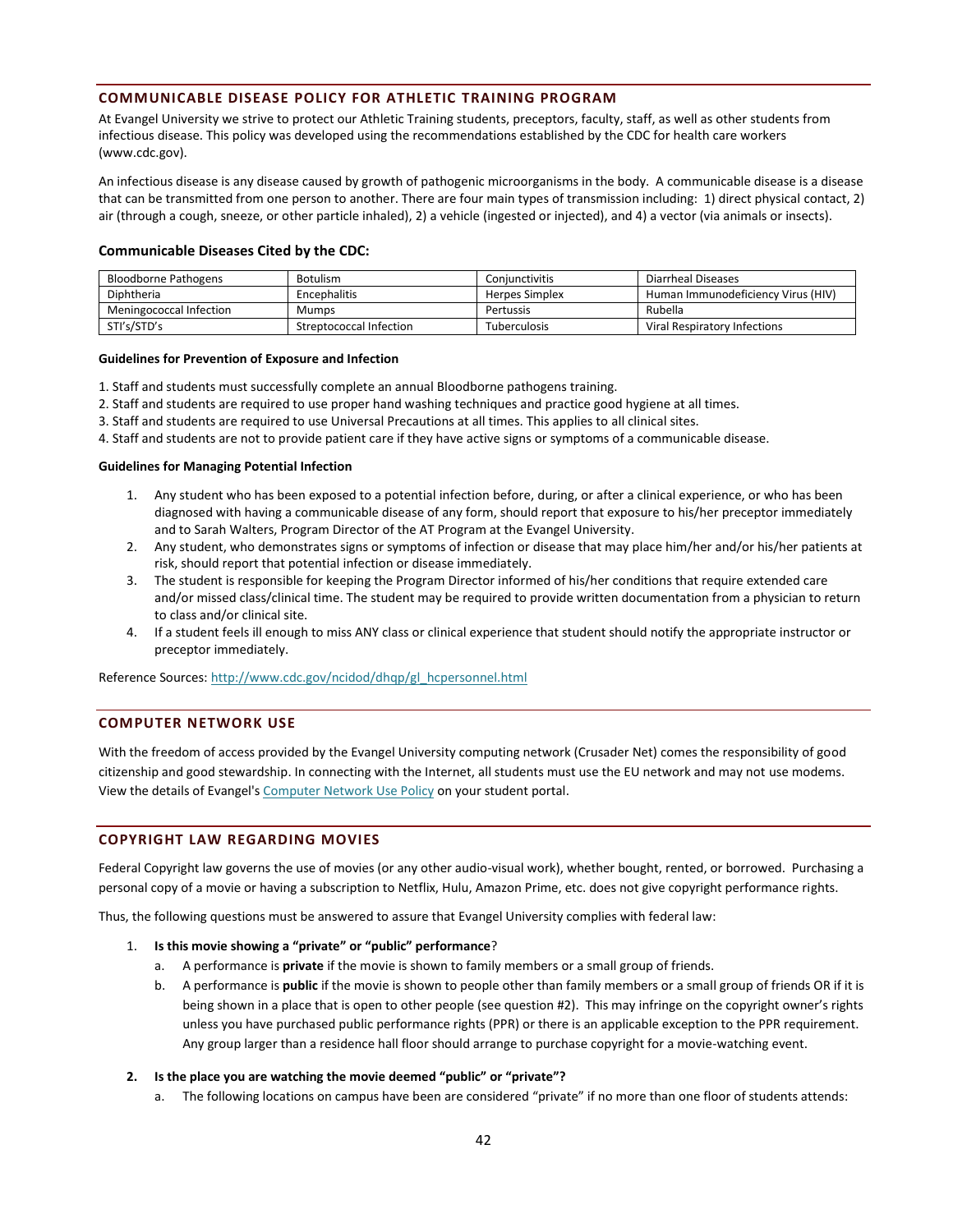- Residence Hall Rooms
- Study Rooms on individual floors
- Krause Hall TV Room used by permission
- Scott Hall Basement used by permission
- b. Everywhere else on campus is considered "public". This includes, but is not limited to:
	- Residence Hall Lobbies
	- Classrooms
	- Joust & Joust West
	- Commuter Lounge/ESGA Conference Room
	- Chapel, Theatre, Recital Hall, Dining Hall, Mabee Center
	- Outside, etc.

If the answer to BOTH of the above questions is "a", then the showing is considered private and no additional license is needed. If the answer to either questions is "b", then go to question 3.

#### 3. **Does your showing fall under the Educational Exemption?**

An educational exemption for an educator to show movies in a public space can be made if all three of the following apply:

- a. A legal copy of the movie is obtained (purchased from a reputable vendor, checked out from a library, etc.) A movie taped or recorded from television or copied without permission may not be used. AND
- b. The copyrighted movie is to be used in the course of face-to-face teaching activities by a professor at a non-profit educational institution in a classroom or similar place devoted to instruction. AND
- c. Discussion/Teaching regarding the film takes place. The Educational Exemption never applies to performances for recreation or entertainment, even if there is cultural or academic appeal.

If an Educational Exemption applies, no additional license is needed. If it does not apply, go to question 4.

4. **Is the movie part of Public Domain**? If a movie is in the Public Domain, it may be shown without a license. **Public Domain** is an intellectual property designation referring to the body of creative works and knowledge in which no person, government or organization has any proprietary interest such as a copyright. These works are considered part of the public cultural and intellectual heritage of content that may be freely used by all.

If Public Domain does not apply, proof of a copyright license must be obtained before showing the movie.

**How to Obtain Copyright**\*: There are various companies that offer copyright certificates for a fee. The Student Activities Office commonly works with Swank Motion Pictures and Criterion. There are others that offer access to Christian films, etc.

\*The Department of Conference Services will require proof of copyright or a waiver before a movie showing can take place on campus.

**General Information**: (fees & advertising) No admission fee may be charged for a movie showing nor may the movie showing be publicized to the campus unless public performance copyrights have been secured.

# <span id="page-43-0"></span>**CURFEW EXEMPTIONS GUIDELINES**

Eligibility for curfew exemption requires that a resident student is not on any disciplinary status higher than Alert Level 1 and at least ONE of the following standards:

- $\triangleright$  Completed at least 26 credits with a cumulative GPA of 3.0 or better
- $\triangleright$  Completed at least 56 credits with a cumulative GPA of 2.5 or better
- $\geq$  21 and over years of age with a cumulative GPA of 2.5 or better

**Exiting or entering a residence hall during curfew hours.** Curfew exempt students may exit/enter their own respective residence halls after curfew by calling Public Safety (ext. 7000) from the courtesy phone in the lobby (for exiting) or in the glass entry (for entering) for assistance. Only use front doors for exit/entrance. Your CrusaderCard is necessary for verification of student status. Students should try to leave the residence hall before curfew if they plan to be out past the curfew hour, or if in the building after curfew, plan to stay in for the night. While entering and exiting the building, please observe Quiet Hours. For security and safety, the campus officially closes at curfew. Therefore, students may not loiter anywhere outside. Students should be in the RH or off campus after curfew.

**Out of the hall all night.** If you are going to be away you must check out in the Overnight Checkout Log at the front desk, by 2 am.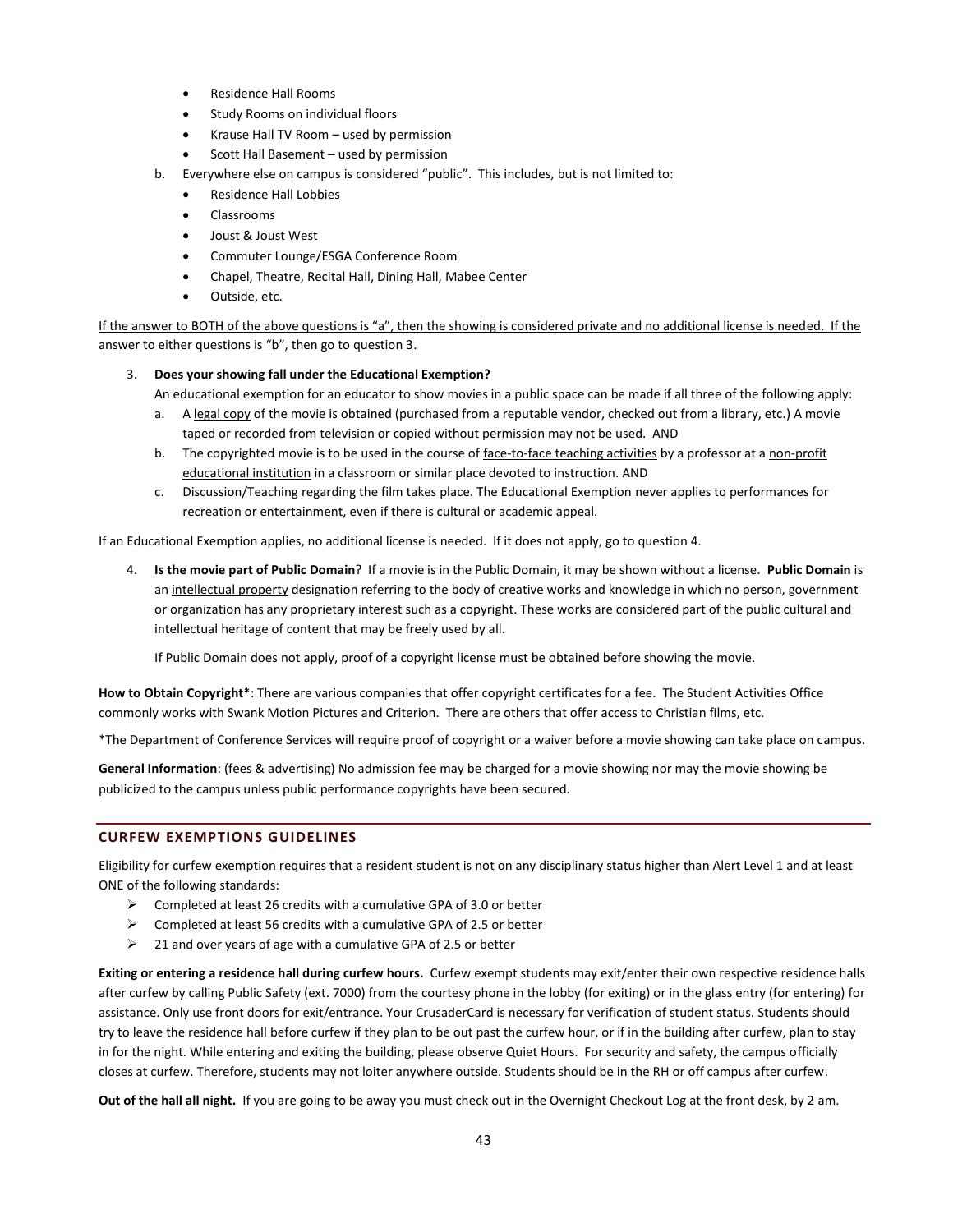**Staying in another building on campus overnight.** No students may be inside campus buildings (other than residence halls) after curfew without permission from a faculty or staff sponsor.

**Staying with a friend in another residence hall overnight.** Curfew-exempt students may stay with same-sex platonic friends provided that they respect the officials and all guidelines of that hall.

**Food Delivery.** Because the campus is closed at curfew, students (curfew exempt or not) may not have food delivered after curfew.

**Eligible for curfew exemption halfway through the semester.** If during the semester you think you become qualified for curfew exemption, check your *Student Portal.*

**Additional Information.** Occasionally you may receive a "Curfew Violation Notice" due to an administrative oversight. In that case, just state that you're curfew exempt, and return the form.

**Curfew exemption forfeited**. Letting others in or out of a building after curfew, allowing others to "tagalong" in/out with you, and/or illegal entry into building/exit from the building may result in you forfeiting your no-curfew privilege in addition to a \$50 fine. Students on Alert Level 2 (or higher disciplinary status) or attaining less than required semester GPA will forfeit their no-curfew privilege.

#### <span id="page-44-0"></span>**DEPENDENCY STATUS**

It is the policy of Evangel University that traditional undergraduate students are presumed to be "dependent" students, as defined by the statutes of the United States and, specifically, the Internal Revenue Code, for all parental notification purposes, unless written proof, sufficient to rebut the presumption, is filed with and approved by the Office of the Vice President for Student Development.

#### <span id="page-44-1"></span>**DIVERSITY**

Evangel University encourages students to understand, appreciate, and celebrate ethnic and cultural differences. Recognizing the principles of Scripture and the rich contribution that each culture can make to campus life, the University supports the biblical concept of multiculturalism and diversity (Galatians 3:28, Revelation 7:9) in which all people participate equally in the Kingdom of God.

#### <span id="page-44-2"></span>**DRUG TESTING POLICY AND PROCEDURES FOR ATHLETES**

As representatives of Evangel, athletes must maintain a level of respect for their bodies, their fellow teammates, the Athletics Department, and the university. The use of illegal drugs and banned substances is not tolerated. The purpose of this drug testing policy and program is to discourage the use of illegal drugs and the abuse of legal drugs and dietary supplements by student-athletes through a screening program based on periodic testing designed to identify those who use any substance banned by Evangel University. The policy below will be used as a guideline when determining the status of a student-athlete refusing to adhere to Evangel University athletic department substance abuse policy.

**Purpose:** The purpose of Evangel University Athletics' drug testing policy is to emphasize the prevention of substance abuse problems, although procedural steps are already in place when an evident problem is in need of resolution.

- **1. Substance Abuse Contract:** Upon arrival, each student-athlete must submit a signed copy of the substance abuse contract. This ensures student-athletes and parents are aware of the zero-tolerance policy of substance abuse at Evangel University. By signing this contract yearly, each student and parent/guardian are made aware of the university's policy and are agreeing to abide by its standards.
- **2. Drug Testing:** All student-athletes are subject to drug testing by Evangel University Athletic Training Department at any time during the student-athlete's eligibility.
	- **a.** Evangel University Athletic Training will randomly and/or selectively choose, due to reasonable cause, athletes to be tested for illegal, performance-enhancing, or street drugs.
	- **b.** Each student-athlete chosen to participate in a drug test will be summoned via verbal and/or written means to report to the drug test site at a specific time. The student-athlete will provide a urine sample under supervision of gender specific Athletic Training staff, EU school official, school nurse or off-site drug testing facilitator.
	- **c.** Student-athletes may be given a maximum of, but are not entitled to, a 24 hour notice prior to random/reasonable cause drug testing.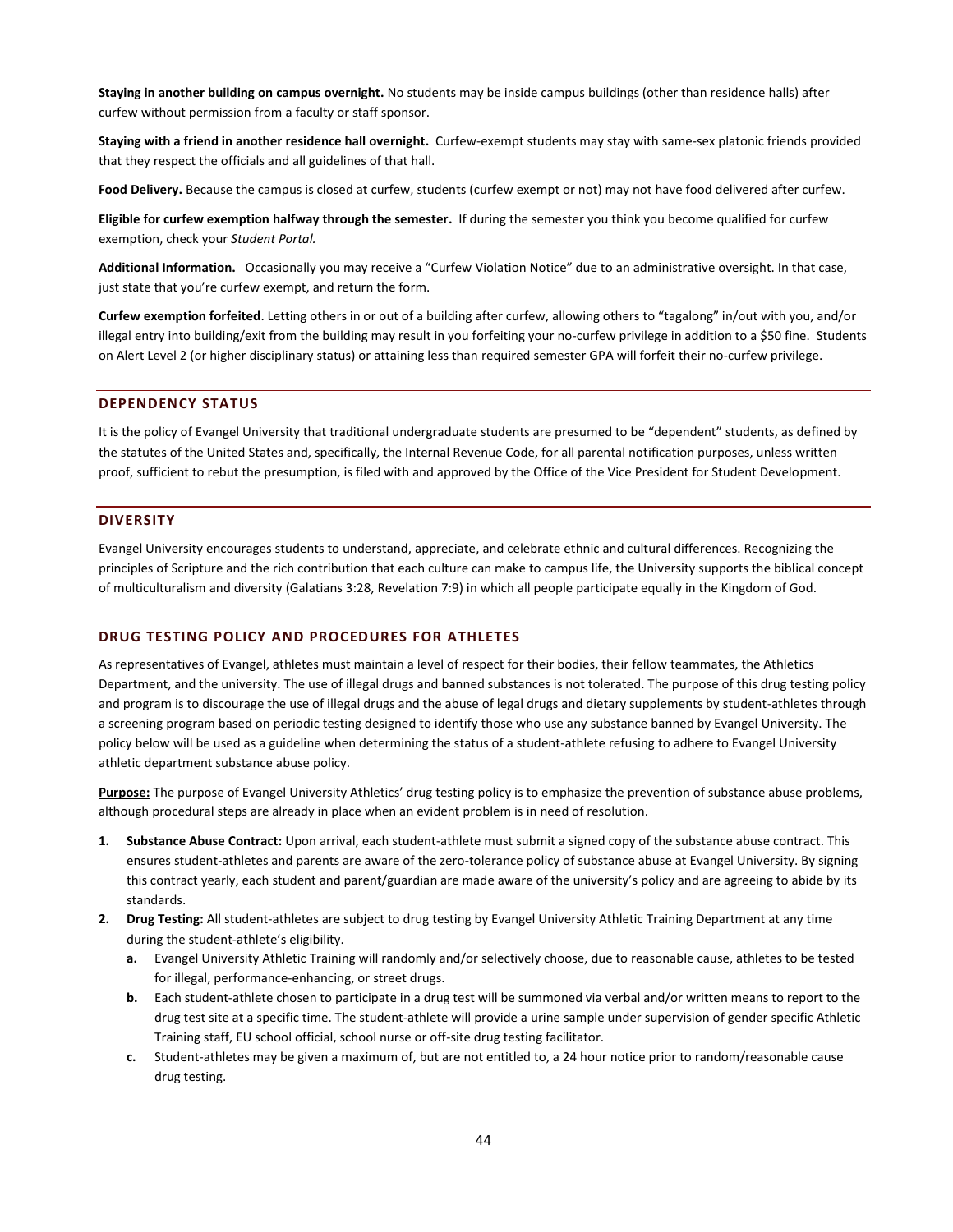- **d.** Any student-athlete **failing to provide an adequate urine sample or refusing** to take a University mandated drug test, will be considered an admission of guilt and treated as a positive drug test by the University.
- **e.** Student athletes presenting with an initial non negative drug test will be allowed to continue competition until receipt of final results from the medical review officer (MRO).
- **f.** The MRO will contact the student-athlete via phone upon receipt of the non-negative urine sample, if the drug in question is a prescription medication. The student-athlete will be required to follow the instructions of the medical review officer to validate their reason for taking the medication in question.
- **g.** If medical clearance is given for a positive drug test, student-athlete will not be held responsible for cost of drug test.
- **h.** If medical clearance is not proven for a positive drug test, student-athlete will fall under the **Positive Drug Test** guidelines below.
- **3. Positive Drug Test:** If the student-athlete presents a positive drug test, the cost of the test must be reimbursed to Evangel University, and the student-athlete may be subjected to further and more extensive drug testing. The cost of this additional drug test will also be the responsibility of the student-athlete. The student-athlete will then be placed on a minimum but not limited to level of **Probation Level 2**.
	- **a. Probation Level 2** is a written warning stating that further violation of any campus policies and/or community standards will result in Suspension or Dismissal from the university. **Probation Level 2** is for the duration of 15 weeks. Students on Probation have othe[r sanctions.](#page-30-1) If the student is involved in further violations of campus policies and/or community standards, he/she may face suspension/dismissal.
	- **b. Suspension** refers to involuntary, complete separation from the University, which may be immediate or delayed until the end of the semester. Suspension may be for one semester or one year depending on the severity of the misconduct.
		- i. If suspension is immediate, academic work is forfeited. The standard institutional policies will be applied for the refund of tuition, room, and board.
		- ii. Parents of dependent students will be notified by the Student Development Office.
		- iii. Suspended students are not allowed to be on University property (including the campus and Evangel-owned residential rental properties) or in attendance at University-sponsored events until the start of the semester following their readmission as students (except with special permission from the Vice President for Student Development). Those violating this provision may be charged with trespassing.
	- **c. Dismissal** means that the student is permanently separated from the university with an appropriate notation of the reasons for such termination being placed in the student's file.
		- i. If Dismissal occurs before the end of the term, academic work is forfeited. The standard institutional policies will be applied for the refund of tuition, room, and board.
		- ii. Parents of dependent students will be notified by the Student Development Office.
		- iii. Students dismissed from the University are not allowed to be on University property (including the campus and Evangel-owned residential rental properties) or in attendance at University-sponsored events. Those violating this provision may be charged with trespassing.

# **4. Drug Testing Procedures:**

- **a.** Student-athlete provides photo ID with his/her student ID upon entrance into the drug testing facility.
- **b.** Student-athlete is given a bag in which to place all of excess clothing, empty their pockets, and store personal items not needed after checking in. These items will be returned to the student-athlete upon procedural completion.
- **c.** Collector ensures that the name and address of the drug testing laboratory appear on the top of the CCF and the Specimen I.D. number on the top of the CCF matches the specimen I.D. number on the labels/seals.
- **d.** Collector provides the required information in Step 1 on the CCF. The collector provides the remark in STEP 2 if the donor refuses to provide his/her student I.D. number.
- **e.** Collector gives a collection container to the donor for providing a specimen.
- **f.** Donor washes hands before placing specimen in container.
- **g.** After donor gives specimen to collector, the collector checks the temperature of the specimen within 4 minutes and marks the appropriate temperature box in STEP 2 on CCF. The collector provides a remark if the temperature is outside of the acceptable range.
- **h.** Collector checks the split or single specimen collection box. If no specimen is collected, that box is checked and a remark is provided. If it is an observed collection, that box is checked and a remark is provided. If no specimen is collected COPY 1 is discarded and the remaining copies are distributed as required.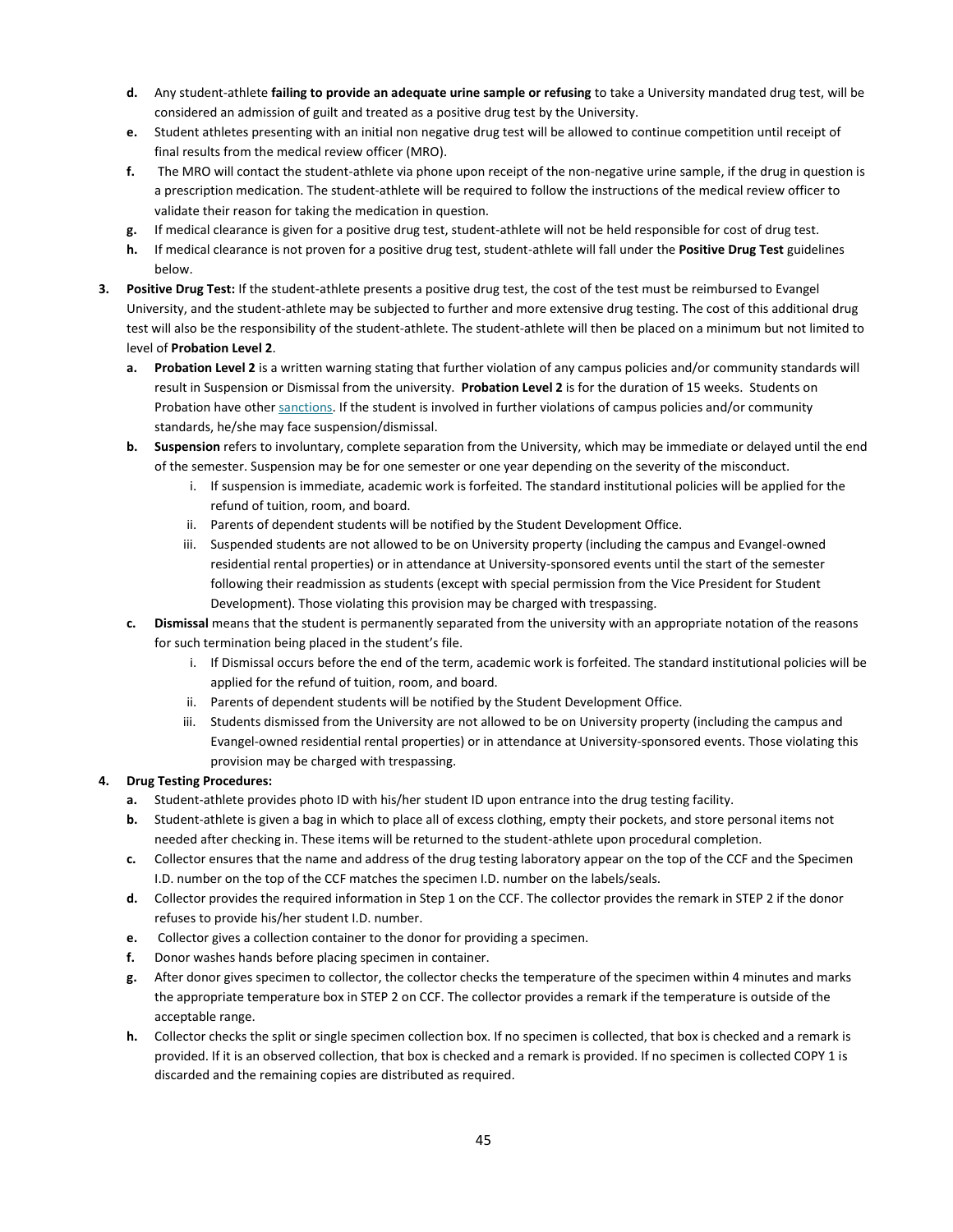- **i.** Donor watches collector pouring the specimen from the collection container into the specimen bottle(s), placing the cap(s) on the specimen bottle(s), and affixing the label(s)/seal(s) on the specimen bottle(s).
- **j.** Collector dates the specimen bottle label(s) after the label(s) have been placed on the specimen bottle(s).
- **k.** Donor initials the specimen bottle label(s) after the label(s) have been placed on the specimen bottle(s).
- **l.** Collector turns to COPY 2 (MRO COPY) and instructs donor to read the certification statement in STEP 5 and to sign, print name, date, provide phone numbers and date of birth after reading certification statement. If the donor refuses to sign the certification statement, the collector provides a remark in STEP 2 on COPY 1.
- **m.** Collector completes STEP 4 (i.e. provides signature, printed name, date, time of collection, and name of delivery service), immediately places sealed specimen bottle(s) and COPY 1 of CCF in a leak-proof plastic bag, places tracking label from CCF on the specimen package, releases specimen package to the delivery service, and distributes other copies as outlined in the standard operating procedure manual as required.
- **5. Reasonable Cause:** Reasonable cause is defined as behavior, conduct, or performance by student-athlete which leads the University to conclude there is the likelihood the student-athlete is taking or is under the influence of illegal drugs, banned substances, or alcohol. Among the indicators which may be used in evaluating a student-athlete's behavior, conduct, or performance are: class attendance, significant GPA changes, lack of athletic practice attendance, increased injury rate or illness, changes in physical appearance, academic/athletic motivational level, emotional condition, mood changes, and legal involvement. Reasonable cause may also be based on information received that a student-athlete is using illegal drugs or alcohol. All reasonable cause requests by head coaches will be directed to the Head Athletic Trainer. In such case, the determination that "reasonable cause" exists to require a student-athlete to submit to drug testing will be made only after a consultation between the Head Athletic Trainer and Head Coach. Should there be any disagreement as to whether the athlete should be tested; the Athletic Director will have the final decision. All must agree that the observations, behavior, conduct or performance of the studentathlete are such that testing for reasonable cause is required to protect the health of the student-athlete, the health of others, and/or to protect the integrity of the sport. In such cases, no notice of the drug test may be given to the student-athlete.
- **6. Self-Report Clause:** Self-report involves a student-athlete admitting to misconduct involving substance abuse **BEFORE** being summoned by the Athletics Department for random testing. If student-athlete self-reports a behavioral misconduct with substance abuse, he or she:
	- **a.** Immediately will be ineligible for competition and will be placed on reduced disciplinary status--**Probation Level 1** status instead of Probation Level 2, meaning that he or she will not be permitted to represent the university in any extra-curricular activities or leadership roles for **10 weeks** instead of 15 weeks as in Probation Level 2.
	- **b.** Will be mandated to submit to professional counseling assessment and appropriate treatment as determined.
	- **c.** Must consent to a drug test at the end of the six week period of Probation Level 1 status. If the student-athlete presents with a negative drug test and has completed the mandatory counseling assessment and treatment, he or she will be returned to competition, practices and student-leadership responsibilities within the university. However, if the student presents with a positive drug test, the student will be referred to the Community Life Department for further discipline and possibly dismissal from Evangel University.
	- **d.** Will be subject to random drug testing throughout remainder of eligibility as a student-athlete and student at EU.
- **7. Trips to a Medical Doctor or Nurse Practitioner:** Each student-athlete seen by a health-care professional other than Athletic Training Department staff must report medications and reason for visit to other health-care professional to Evangel University athletic training staff. Evangel University Athletic Training Staff has a comprehensive list of medications that may not be taken while participating in athletic practice or competition.

**Banned Substances:** The NCAA has strict rules about use of supplements. Evangel University Athletic Training will use the NCAA Sports Medicine handbook as a guideline when determining safe levels of supplements and determining banned substances.

# <span id="page-46-0"></span>**EMERGENCY NOTIFICATIONS AND RESPONSE**

Evangel University's **[Emergency Response Plan](http://www.evangel.edu/financial/more-information/consumer-information/emergency-or-crisis-plan/)** is available online or at the Public Safety Office. Students are notified of emergencies through our Emergency Management System and may receive texts, emails, and/or phone calls.

#### <span id="page-46-1"></span>**FASTING**

The practice of fasting as described in Scriptures refers to abstaining from food for spiritual purposes. Both as it is described in the Scriptures and as it has been modeled in the Christian tradition, fasting is properly differentiated from other types of activities that involve abstinence from food. For example, fasting differs in purpose from hunger strikes (which typically serve political or social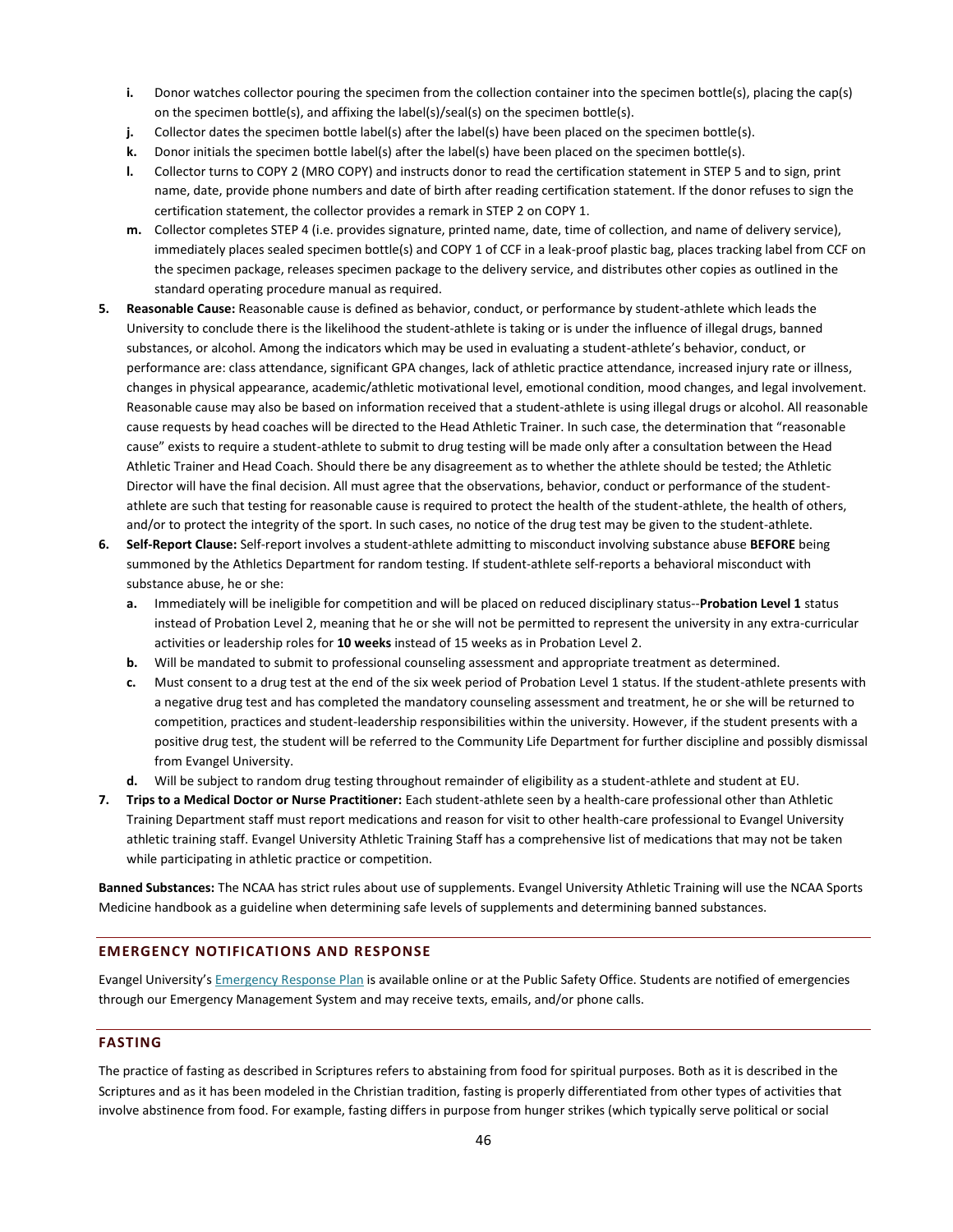purposes) and fad diets (which may be undertaken solely to affect physical appearance). As distinct from a hunger strike or a fad diet, the forms of fasting described in Scripture are always motivated primarily by spiritual purposes. The Scriptures do not establish fasting as a required discipline for everyone. However, they do provide numerous accounts in which persons that were called by God to fast, received spiritual guidance or some other spiritual benefit through the discipline of fasting. With this in mind, Evangel University faculty, staff and administrators affirm the spiritual importance and value of fasting when undertaken in a free and informed way by persons whose energy and attention are centered on God and who seek spiritual guidance or motivated by another spiritual purpose.

The University faculty, staff and administrators recognize that the discipline of fasting can sometimes be improperly motivated, misunderstood or abused. For this reason, the University recommends the following guidelines for students who are considering undertaking a fast. Fasting is a spiritual discipline approved by God. Although the Scriptures do not establish fasting as a requirement for everyone, God does unquestionably call some individuals to fast at particular times for particular reasons. As a general point of guidance, therefore, fasting should always be entered into as a response to God's call and should always have some spiritual purpose as its primary motivation. The discipline of fasting should be entered into freely. This principle implies that externally imposed expectations (such as peer pressure) as well as self-imposed expectations are both improper motivations. The discipline of fasting should be entered into knowingly. This principle implies that anyone who feels called to fast should seek to understand what the Scriptures say about fasting. It also means that information and advice should be sought from spiritual authorities as well as health and mental wellness experts. Moreover, as a university community, we advise students who suffer from health disorders or who have other physical or psychological conditions that could limit their activity or require monitoring not to engage in fasting. These conditions include (but are not limited to) the following: any eating disorder; anemia; diabetes; hypoglycemia; any other known mental or physical condition that could be exacerbated by fasting; pregnant women and nursing mothers are also advised not to fast. For persons who have (or suspect they may have) any of the above conditions and who still feel called to fast, Evangel University recommends considering a form of fasting other than fasting from food, such as abstaining from a favorite activity or form of entertainment.

#### <span id="page-47-0"></span>**FAMILY EDUCATIONAL RIGHTS AND PRIVACY ACT (FERPA)**

The Family Educational Rights and Privacy Act affords students certain rights with respect to their education records. Student information may be used by university administrators, faculty, directors, and staff, who are considered to be "school officials with legitimate educational interest". Click on the link for a complete statement of th[e FERPA policy.](http://www2.ed.gov/policy/gen/guid/fpco/ferpa/index.html)

#### <span id="page-47-1"></span>**FUND RAISING**

Fund raising is permitted for officially recognized student organizations, but must receive prior approval from the Student Activities Office. Solicitation by non-recognized and/or off-campus groups is prohibited without prior permission from the Vice President for Student Development. Fund raising endeavors should not employ raffles (i.e. selling multiple chances to a prize), lotteries, or other games of chance that could be likened to gambling. Fund raising projects involving food sales must be approved by win the Director of Food Service to ensure that standards of safe food preparation and handling are met. As with all posters, flyers promoting fund raising activities must be approved by the Student Development Office prior to posting. Selling products door-to-door, conducting sales meetings inside the residence halls or advertising products via student mailboxes is prohibited. However, Residence Directors may permit students to utilize residence hall bulletin boards to advertise products and announce meetings conducted outside the hall. Fundraising within a student's own residence hall is permitted for approved missions/service trips only. To achieve maximum potential for fund raising for student organizations and the University as a whole, it is important to coordinate off-campus fund raising efforts. Before contacting any company or major corporation for donations, please contact the Vice President for Institutional Advancement (ext. 7290) for prior approval. The University does not share its donor list.

#### <span id="page-47-2"></span>**HAZARDOUS MATERIALS**

 **Ceilings and pipe insulation materials** may contain asbestos, a naturally occurring fibrous mineral that was used extensively for insulation, fire protection, and acoustical applications in buildings constructed before 1980. Examples of materials that may contain asbestos include pipe insulation, vinyl floor tiles, thermal system insulation, and ceilings, most of which are inaccessible to students. These materials do not pose a health risk when they're intact and well-maintained. Do not disturb ceiling material or pipe insulation materials. Specifically, DO NOT use hot glue guns, glue, nails, screws, or any other materials to attach objects to the ceiling. As long as the present seal is not broken, there is little possibility of exposure to airborne asbestos fibers. If a change in the condition of the material is noticed (i.e., damage resulting from water, vibration, physical impact, etc.), notify the Facilities Staff immediately (see below) and the break will be inspected and sealed as soon as possible after notification.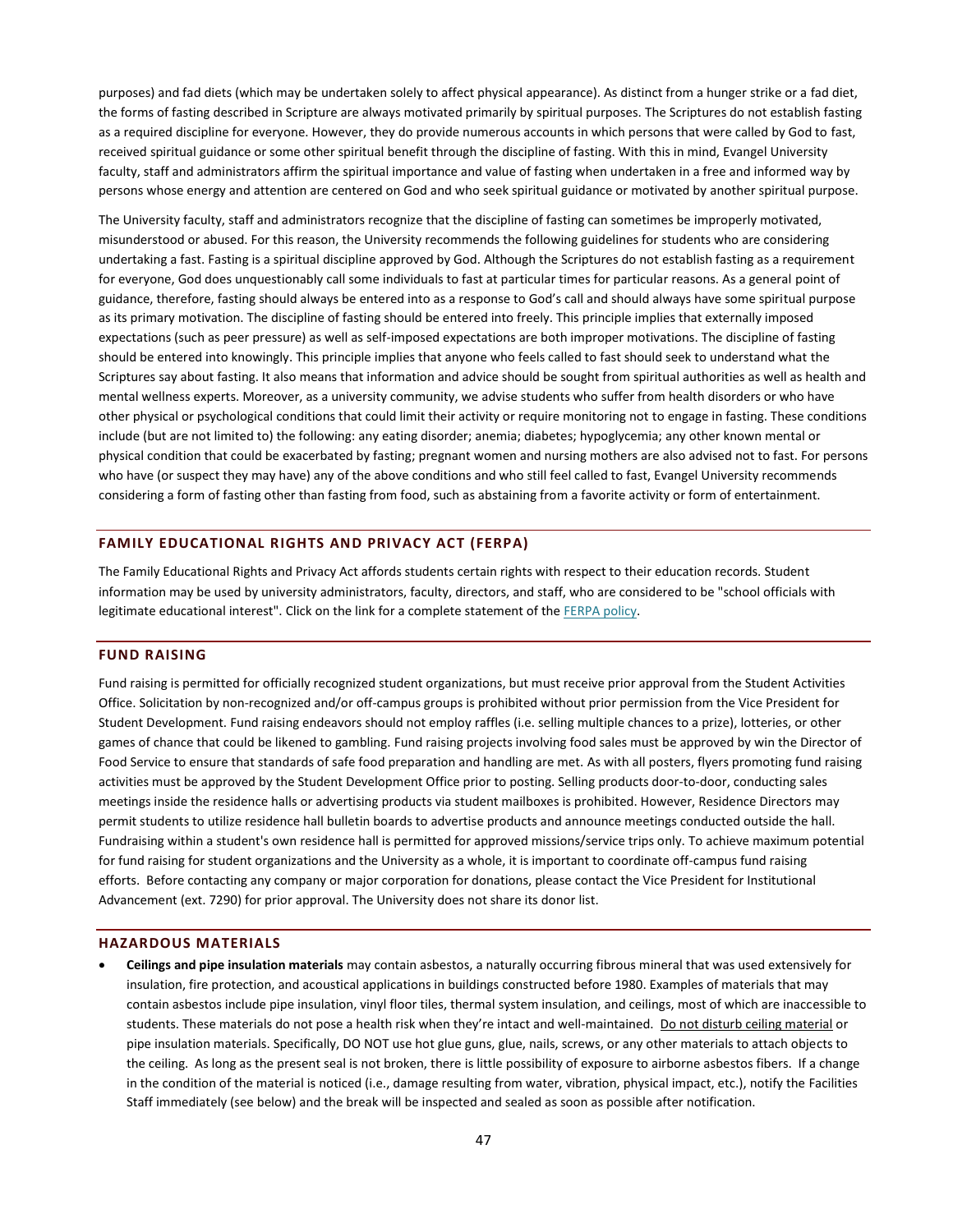- **Flammable items** such as paint thinner, spray paint, thinner, fuel, fertilizer, insecticide, herbicide, and other volatile materials must not be stored in the residence hall. Students needing to store/dispose of materials should contact the Facilities office.
- **Hair perms/acrylic nail application** may not be given in the halls due to the smell that causes problems for people with allergies/asthma.
- **Open flames/smoke**: Objects producing or are capable of producing flames are prohibited, including burning/ burnt candles, incense, oil lamps, matches, and cigarette lighters are prohibited in the residence halls.

**Contact the Facilities Department**: 1) using th[e Maintenance Request link](https://www.myschoolbuilding.com/myschoolbuilding/myrequest.asp) to report problems; 2) in the office at 417-865-2815, ext. 7216.; or 3) for emergencies after business hours, call Public Safety (417-865-2815, ext. 7000).

#### <span id="page-48-0"></span>**HAZING AND INITIATION**

Hazing, defined as acts likely to cause physical or psychological harm or social ostracism to any person within the university community, when related to the admission, initiation, pledging, joining, or any other group-affiliation activity, is prohibited. Violators are subject to criminal prosecution in addition to university accountability. **Hazing**: In Missouri (§578.360), hazing is a "Class A Misdemeanor". A person commits the crime of hazing if he/she knowingly participates in or causes hazing (a willful act, occurring on or off the campus of an educational institution, directed against a student or a prospective member of an organization operating under the sanction of an educational institution, that recklessly endangers the mental or physical health or safety of a student or prospective member for the purpose of initiation or admission into or continued membership in any such organization to the extent that such person is knowingly placed at substantial risk of the loss of life or substantial bodily or psychological harm). If you become aware of any activity that might be interpreted as hazing, report it to the Student Development Office immediately. Initiation: Forcing a student to participate, against his or her will, in an initiation-type ritual that might cause harm is prohibited. **Initiation** activities such as sleep deprivation, physical confinement and/or forced consumption of food, liquor or drugs are considered hazing and will not be tolerated. Initiation activities that include hazing are illegal in Missouri and are explicitly prohibited at Evangel University.

#### <span id="page-48-1"></span>**HEALTH INSURANCE PORTABILITY AND ACCOUNTABILITY ACT (HIPAA)**

The Evangel University Wellness Center has adopted a Health Information Physical Security Policy that complies with the Health Insurance Portability and Accountability Act of 1996 (HIPAA) and the Department of Health and Human Services (DHHS) security and privacy regulations' requirement to protect the security of health information, as well as our duty to protect the confidentiality and integrity of confidential information as required by law, professional ethics, and accreditation requirements. Any questions about this confidentiality and privacy program may be directed to the Director of Counseling Services or the Director of Health Services. The Evangel University Privacy Practices Policy can be obtained from the Wellness Center. Each student will be supplied with this policy upon receiving his/her confidential Student Information Form.

#### <span id="page-48-2"></span>**HOUSING POLICY**

#### 1. ON-CAMPUS HOUSING CRITERIA

#### **Eligibility (must meet ALL of the following)**:

- Single students
- Full-time (12 hours or more, students who drop below 12 hours may gain permission from Housing Director)

**Withdrawal or cancelation of room contract during semester:** While housing contracts are for the duration of the semester, as a courtesy to students who withdraw from the university or cancel during the semester, the university pro-rates room and board charges according to length of stay. Charges are calculated as of the day the student completes the official check-out process and returns the room key. Students who cancel contract after the semester begins forfeit their \$200 enrollment deposit.

**Withdrawal or cancelation of room contract during winter break:** Students leaving during winter break must make an appointment with their Residence Director to remove their belongings and check out between noon on the Friday preceding move-in day for the spring semester and 5:00 p.m. Saturday, the following day. Spring semester room charges begin accruing on move-in day and continue until student completes check-out process and returns keys. Students who cancel contract during winter break, forfeit their \$200 enrollment deposit. Students who fail to return for their belongings by the end of the first full week of classes, are charged a \$100 fee for failure to check out properly and their belongings are donated to charity.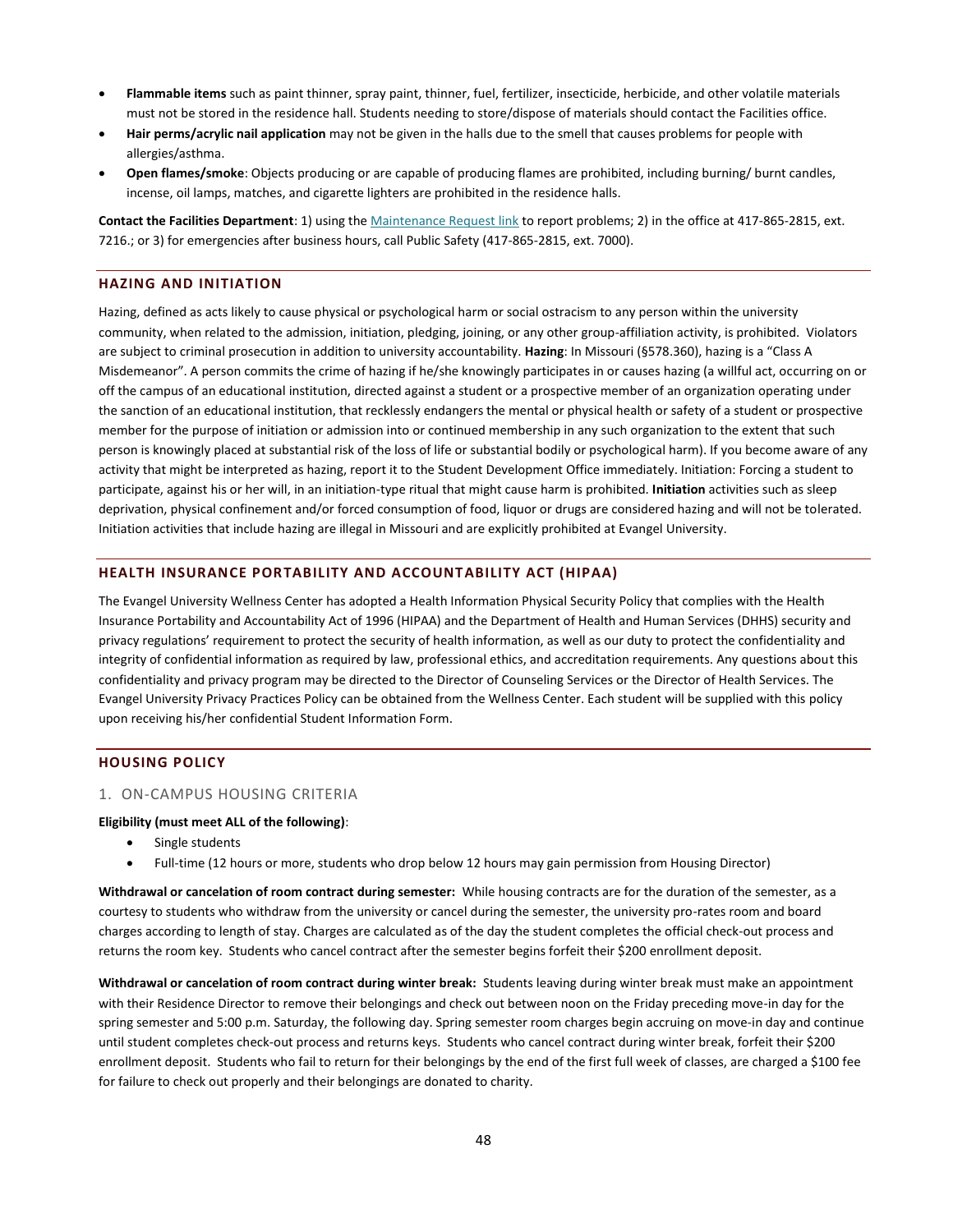**Housing during breaks:** Students may live in residence halls during fall, spring and summer, but the halls are closed during Christmas break. Students who wish to remain during Christmas break may make arrangements with the Housing Office for an additional fee and must receive Community Life approval. No student services are available during Christmas break except Public Safety and only students occupying their rooms during that time will have access to their rooms.

**Choosing a roommate:** Students are given opportunity each spring to request room and roommate assignments for the next fall term. Room reservations, submitted by the deadline, will be given priority consideration. Freshmen students will be assigned a roommate if not otherwise selected.

**Enrollment deposit refunds for current students:** The enrollment deposit is refundable to current students who the Housing Office that they are not returning, according to the following: 1) Spring students not returning for the following fall semester, who cancel by-- May 1 will receive 100% refund; June 1 will receive 75% refund; July 1 will receive 50% refund; August 1 will receive 33% refund; August 15 will receive 25% refund.

Fall students who cancel for spring semester must do so by the fall move-out date in order to receive a full enrollment deposit refund. **Enrollment deposit refunds for prospective students:** The housing cancellation deadline for the fall semester is May 1. Additionally, the enrollment deposit is non-refundable after May 1.

# 2. OFF-CAMPUS HOUSING CRITERIA:

**Eligibility** (must meet at least ONE of the following AND complete Off-Campus Housing Form and parental endorsement (if applicable):

- Living with a parent, grandparent or court-approved legal guardian
- Married (Engaged students may be tentatively approved)
- Part-time (maintain PT status throughout the entire semester; includes courses taken concurrently at another institution)
- Age 23 or older prior to the official, published semester move-in day
- Completed eight full-time semesters of course work
- Completed a previous baccalaureate degree
- Fulfilled a minimum of two years active duty military service
- Participating in the student teaching semester
- Nursing student upperclassman with classes at Cox School of Nursing
- Age 22 criterion: student must meet ALL criteria:
	- $\triangleright$  senior status (88+ credits), and
	- $\triangleright$  cumulative GPA 3.0 or higher, and
	- $\triangleright$  age 22 by move-in day at the beginning of the semester, and
	- $\triangleright$  not on a disciplinary status higher than Alert Level 1

# *Note: Unmarried student athletes on scholarship are further subject to guidelines of NAIA, scholarship provisions, and endorsement from the athletic director and respective coach.*

All students living off-campus must have an approved application on file in the Housing Office. Students interested in applying to live off-campus should refer to the section below, "Off-Campus Housing," for criteria and procedures. Students who violate the off-campus housing policy will be subject to a \$200 fine per semester and a housing review.

#### 3. MARRIED STUDENT ATHLETES

Married student-athletes must be living with his or her spouse in order to be eligible for any institutional aid. Married students may not live or stay as overnight guests in the residence halls.

#### 4. OFF CAMPUS APPEAL AND VIOLATIONS

Students who do not meet any of the criteria but who believe they have extenuating circumstances that merit consideration for offcampus housing may submit an appeal to the Director of Housing with a detailed explanation of the reason for their request at least 30 days in advance of the semester, keeping in mind that approvals are rare and are not granted on the basis of financial need or exemplary performance as a student. Additional information about off-campus housing requirements is provided on the off-campus form. Approval of the application is at the discretion of University administration. Students found to be in violation of off-campus housing policy will be subject to disciplinary action, a \$200 fine, and will be immediately required to move on campus.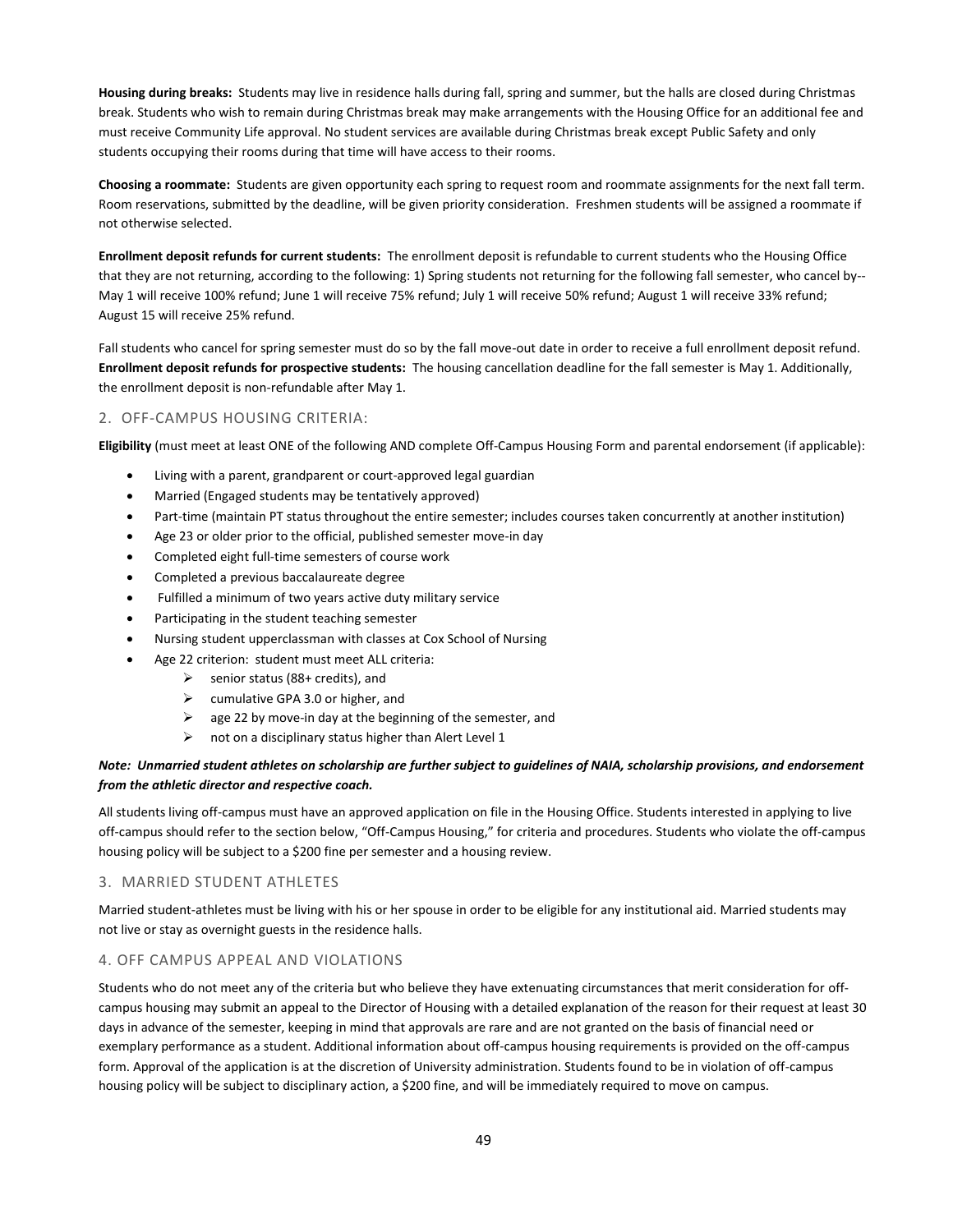#### 5. UNIVERSITY HOUSING OPTIONS FOR MARRIED AND OTHER QUALIFIED OFF-CAMPUS STUDENTS:

Perkin Hall Apartments: One-bedroom, one-bath, unfurnished efficiency apartments for qualified students without children located on the main Evangel campus. Units have central heat and air and include a stove, refrigerator utilities, internet and cable. There is a laundry room in the building.

**Evangel Court Duplexes**: Two-bedroom, unfurnished apartments for qualified students with/without children. Kitchens include a stove, refrigerator and washer/dryer hookups. Units have central heat and air. Utilities, internet and cable are not included in rent. A trash bin is available for tenant's use.

**One, Two and Three-Bedroom units**: Unfurnished 1-3 bedroom rental houses (located north and south of main campus) and 1-2 bedroom gated apartments with garages (located approximately 5 miles from campus) are available for qualified students with or without children. Utilities and other services are not included in rental houses. Tenant is responsible for electric and gas in apartments.

Evangel tenants must be full-time students. The rental contract is month-to-month but students who are ending their contract must vacate (with prior 30 day notice) between semesters or during the summer, or receive a \$200 fine. Students/couples may rent from Evangel for a maximum of 4 years total. Contact the rental property manager in the Housing Office (Riggs 302C) for an application and additional information about renting from Evangel. Students are encouraged to apply early for the waiting list.

# <span id="page-50-0"></span>**LEAVE OF ABSENCE**

**Eligibility:** The Leave of Absence Policy applies to students who sit out for a semester, or need to leave during the semester, due to:

- 1. Extreme or life-threatening medical situations (personal or immediate family member)**\***;
- 2. Compassionate reasons affecting immediate family;
- 3. Reserve military training; or
- 4. Students who are seniors and need only specific classes to graduate that are not offered until a future term.

To be eligible, students must be in good academic standing. Students on academic probation are not eligible. Students who are studying abroad do not need to apply for a leave of absence as they will work directly with the registrar for ongoing coursework. Students who desire to attend another school, simply want to take a semester off, or are gone for reasons other than stated above are not eligible for a leave of absence (see *Withdrawal* in Section VIII, *University Policies*).

**Length of Leave:** Typically approved for one semester but may be extended for up to one year in extenuating circumstances.

**Applications:** May be obtained in the Office of Student Development or downloaded from the Student Portal. All requests, and appropriate documentation must be submitted to the Office of Student Development in Riggs 304.

**\* For Medical situations during the semester**: Requests, based on Criteria 1 (above) must be submitted during the semester for which the student is withdrawing, they cannot be granted retroactively. The student must provide Evangel University with a:

- Completed withdrawal form, along with a written request for medical withdrawal that describes the reason for withdrawal and a detailed explanation of how the illness or condition affects ability to maintain status as a student at the university.
- Letter from the treating doctor, recommending a withdrawal for medical reasons. This letter must state the specific rationale for the recommendation, including why the illness or condition prevents the student from maintaining status as a student. The letter must be on the physician's letterhead, and include the date of the onset of the illness or condition, along with supporting documentation that shows the long-term nature of the medical emergency.

If a medical leave during the semester (withdrawal) is approved, all grades for that semester are converted to W's and those grades will appear on the student's transcript. Additionally, any personal out-of-pocket tuition payments made (excluding federal financial aid, institutional grants, scholarships) will be credited to the following semester. A medical withdrawal does not dismiss the student from the entire financial obligation to the university. The student will still be responsible for university fees, housing/board costs, any outstanding fines, and repayment for financial aid if mandated by the Federal Government.

The U.S. Department of Education does not recognize a "Medical Leave/Withdrawal" any different from a regular withdrawal. If a student who has received financial aid withdraws before completing 60% of the semester (whether for health reasons or not), the Department requires the financial aid office to perform a "Return to Title IV" calculation to determine what financial aid needs to be returned to the Federal Government. To register for future semesters, the student may be asked provide the university with a letter from his or her physician releasing the student to return to the College.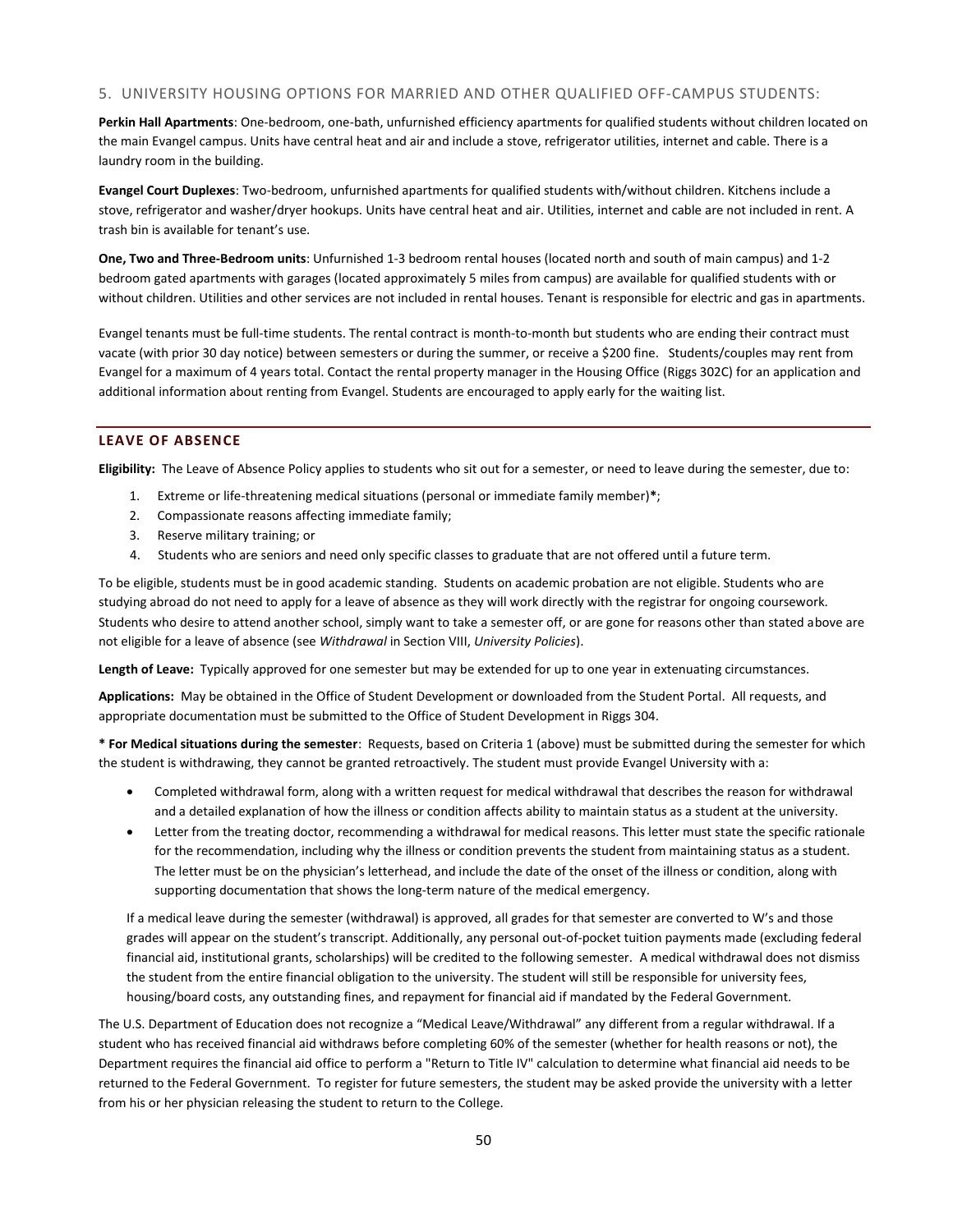**For all other approved leave of absences during the semester:** For students approved to take a leave of absence during their current semester, the following applies:

- During the first eight weeks of the semester, students are dropped from their enrolled classes
- After week eight, if majority of coursework is completed, students may receive an Incomplete (I) with faculty approval. Students are responsible to work with the faculty member to complete coursework and exams within the next semester by faculty-specified date.
- If an Incomplete is not appropriate, student will be withdrawn from the class and issued a "W". No credit is issued for a W.

**Student Status and Readmission:** Students who are granted a leave of absence will continue to have access to their student portal and Evangel access information; however, they will not be considered current students for federal purposes. They will not need to apply for readmission through the Admissions Office. However, students who are granted a leave of absence due to personal medical situations will need to submit a supporting letter from their doctor indicating ability to return as a student. Students are responsible for contacting their academic advisor to schedule courses for the next semester.

## <span id="page-51-0"></span>**MISSING STUDENTS**

Every Evangel University employee and student has a duty to report a person believed to be missing to the Evangel University Department of Public Safety at (417) 865-2815 ext. 7000. The Department of Public Safety immediately investigates any report of an individual missing from campus.

It is the policy of Evangel University to provide each student residing in student housing facilities the option of identifying an individual to be contacted by the University in the event that the student is determined to be missing for a period of more than 24 hours. The students will provide this information during the registration process or throughout the semester on the student portal <https://web.evangel.edu/portal/student/>. The student will be advised that his or her "missing student" contact information will be registered confidentially, will be accessible only to authorized university officials, and may not be disclosed except to those officials and enforcement personnel engaged in a missing person investigation.

After investigating a missing person report, should Public Safety determine that the student has been missing for 24 hours, we will notify law enforcement and the student's designated *missing student contact person* no later than 24 hours after the student is determined to be missing. Students under the age of 18, who are not emancipated individuals, shall be advised that the University is required to notify the student's custodial parent or legal guardian within 24 hours after Public Safety or another law enforcement agency determines that the student has been missing for more than 24 hours, in addition to notifying any contact person designated by the student.

**Process.** When students, employees or family members are concerned that a student may be missing, follow the following procedure:

1) Contact Public Safety and report that the student might be missing.

- 2) Public Safety will then:
	- a. Initiate an investigation to determine the validity of the missing person report.
	- b. Contact the Director of Community Life to make a determination as to the status of the missing student.

3) If the student is determined to be missing, Public Safety will, within 24 hours, notify:

- a. The person designated by the missing student as the missing student contact, OR
- b. If the missing student is under 18, the student's custodial parent or guardian as contained in the records of the University c. Springfield Police department
- d. VP for Student Development, who will initiate appropriate action in the best interest of missing student.

#### <span id="page-51-1"></span>**NONDISCRIMINATION**

Evangel University does not discriminate based on race, ethnicity, national origin, sex, disability, age, veteran status, or any other protected legal status in matters of admissions, employment, housing, educational programs or activities. We operate in compliance with federal non-discrimination laws (Title IX of the Education Amendments of 1972, Title VI and Title IX of the Civil Rights Act of 1964, Section 504 of the Rehabilitation Act of 1973, the Age Discrimination Act of 1975). As a religious institution, the university is exempted from certain provisions and retains the right to make legitimate employment, admission, and educational decisions on the basis of religious tenets, consistent with applicable laws (Title IX statute, 1st Amendment, and Religious Freedom Restoration Act).

#### SECTION 504 OF THE REHABILITATION ACT OF 1973

Evangel University does not discriminate on the basis of handicap, in the recruitment and admission of students, the recruitment and employment of faculty and staff and the operation of any of its programs and activities, as specified by federal laws and regulations.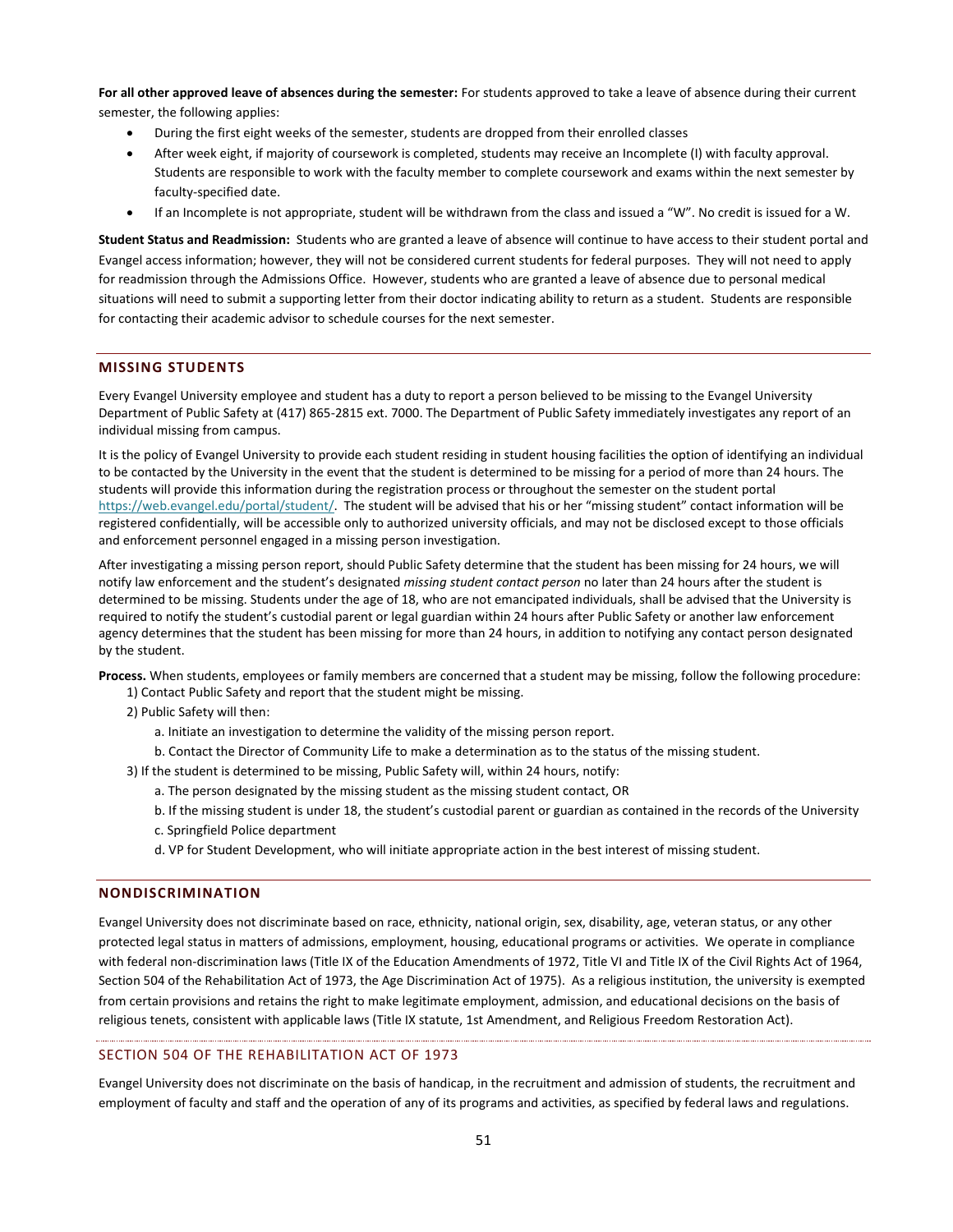The act states that "no person in the United Sates shall, on the ground of race, color, or national origin be excluded from participation in, be denied the benefits of, or be subjected to discrimination under any program or activity receiving federal financial assistance". USC 1232g(i). See the [Disabilities Handbook/](http://www.evangel.edu/financial/more-information/consumer-information/students-with-disabilities-handbook/)

#### TITLE IX OF THE EDUCATION AMENDMENTS OF 1972

Evangel University operates in compliance with the Federal Regulation of TITLE IX of the Education amendments of 1972, which prohibits sex discrimination in federally assisted programs. The relevant language in Section 901 (a) reads as follows: "No person in the United States, on the basis of sex, shall be excluded from participation in, be denied the benefits of, or be subjected to discrimination under any education program or activity receiving federal financial assistance." Evangel University, as a religious institution, has received exemptions from compliance with certain TITLE IX regulations that are not consistent with its religious tenets. See also *[Sexual](#page-53-0)  [Misconduct](#page-53-0) Policy.*

#### THE AMERICANS WITH DISABILITIES ACT OF 1990 (PUBLIC LAW 101-336)

Evangel University is operating in compliance with this law, the purpose of which is to afford the disabled equal opportunity and full participation in life activities and to prohibit discrimination based on disability in employment, public service, public accommodations, telecommunications or transportation. The Center for Student Success provides services for students with documented disabilities. See th[e Disabilities Handbook.](http://www.evangel.edu/financial/more-information/consumer-information/students-with-disabilities-handbook/)

#### <span id="page-52-2"></span>COMPLIANCE OFFICERS

The university's Title IX Coordinator oversees compliance of [the sexual misconduct policy.](https://web.evangel.edu/Portal/Student/Services/SexBasedOffensesPolicyandProcedures.pdf) The Coordinator reports directly to the President of the University. Questions about this policy or anyone wishing to make a report relating to a sexual misconduct offense may do so by contacting the Title IX Coordinator (or deputy coordinator). The coordinator may designate other appropriately trained individuals to receive and investigate reports complaints, as is appropriate.

**Title IX Coordinator**: Dr. Sheri Phillips, VP for Student Development, Office: Riggs Hall, 304, 1111 N. Glenstone, Springfield, MO 65802, Phone: (417) 865-2815, ext. 7316[, phillipss@evangel.edu](mailto:phillipss@evangel.edu)

**Title IX Deputy Coordinator (for employees)**: Ocki Haas, Director of Human Resources, Office: Riggs Hall, 309, Phone: (417) 865-2815, ext. 7311[, haaso@evangel.edu](mailto:haaso@evangel.edu)

**Title IX Deputy Coordinator (for students)**: Gina Rentschler, Director of Community Life, Office: Cantrell Student Union 203, (417) 865- 2815, ext. 7317[, rentschlerg@evangel.edu](mailto:rentschlerg@evangel.edu)

Two coordinators oversee gender equity in athletics and disability accommodations:

Athletic Compliance Coordinator: Steven Gause, Assistant Basketball Coach, Office: Ashcroft Center, Phone: (417) 865-2815, ext. 7409[, gauses@evangel.edu](mailto:gauses@evangel.edu)

Section 504 Compliance Coordinator: Stephen Houseknecht, Disabilities Services Coordinator, Office: Zimmerman 2o8, Phone: (417) 865-2815, ext. 8271[, houseknechts@evangel.edu](mailto:houseknechts@evangel.edu)

Immediate assistance is available 24/7 by calling the Evangel University Office of Public Safety at (417) 865-2815 ext. 7000, (on campus phone 911) or coming in person to Riggs Hall 208. An officer can assist in facilitating medical treatment, contacting a victim's advocate, support person, Title IX Coordinator, and/or campus pastor, as well as reporting the crime to local law enforcement (if requested).

#### <span id="page-52-0"></span>**PAROLE OR COURT-ORDERED PROBATION**

Students admitted to Evangel University while on probation, parole, or suspended imposition of sentence from a federal, state or municipal court or correctional system, as well as students who are placed on probation, parole, or suspended imposition of sentence by a federal, state or municipal court or correctional system during their enrollment at Evangel University, for the commission of a felony, shall be placed on Probation Level 3 at Evangel University for a corresponding time frame and shall be provided appropriate mentoring and counseling support. Failure of a student to disclose such probation, parole, or suspended imposition of sentence status to University officials may result in denial of admission or suspension from the University.

#### <span id="page-52-1"></span>**SEXUALITY AND GENDER IDENTITY**

As a community of believers in Christ, we have faith in the redeeming and sanctifying work of God in all areas of our lives. Evangel University is affiliated with the [General Council of the Assemblies of God,](http://www.ag.org/) rooted in Evangelical, Holiness, and Pentecostal traditions,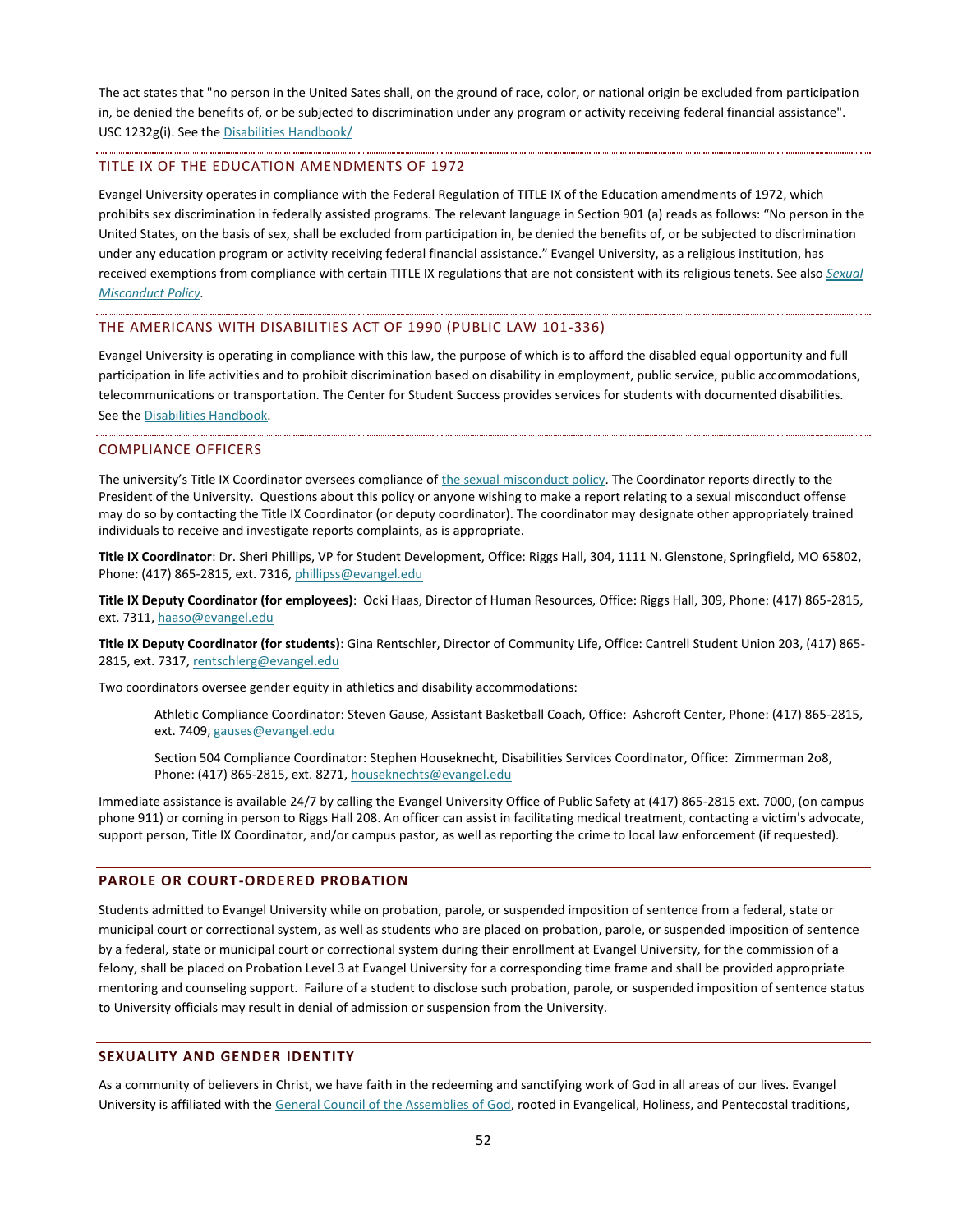and we align with our parent organization regarding interpretation of Scripture and doctrinal beliefs. Our ultimate goal is to recognize our true identity is in Christ and our daily thoughts and actions give us opportunity to live out our redeemed identity. We believe as we commit our lives to God, we are empowered by the Holy Spirit to grow in our faith, compassionately care for and lead others to Christ, and be good stewards of all of our resources, including sexuality.

We believe God created humans to love and worship Him above all else (Deut. 6:5) so that everything we are and everything we do falls under His Lordship. We are His people. So, as we consider our human sexuality, we strive to honor and serve Him, above our own desires. Our sex and sexuality is not an end in itself but is something God created for His purpose. We understand our beliefs may be contrary to other worldviews and we do not seek to antagonize or disrespect those whose views differ from our interpretation. Since Evangel is a Christian university, guided by the above principles, members of this community are expected to live congruently with the Scriptural teachings of our heritage. We further expect this community of believers to extend grace and care as we strive to honor God in all we do and say.

We believe God created two distinct sexes, male and female (Genesis 1:27; Matt. 19:4-5), and our sexuality is a gift from God reflecting who we are as humans, designed for His purpose to do the good work He has called us to do. We regard sex at birth as the identification of a person's biological sex and do not support attempts to alter one's birth sex in favor of an opposite psychological gender. This statement is not meant to reflect those rare situations concerning congenital disorders of sex development.

We believe God designed sexual intimacy to be expressed solely within a marriage between a male and female (I Cor. 6:9, 16-20) and sexual intimacy outside of that marital relationship, as recorded in Scripture, violates the will of God. We do not support acts of sexual behavior (opposite-sex or same-sex) outside of marriage between a male and female.

Our commitment is to live in ways that guide us towards holiness, whether we are unmarried or married. Our sexuality, expressed through sexual purity for single persons and sexual faithfulness in marriage, allows us to bring honor and glory to God. We do not support behavior whereby personal desire, satisfaction, and/or dominance (such as pornography, lust, exhibitionism, sexting, sex trafficking, etc.) supersedes care for others and service to God.

Persons in our community may have had experiences that cause them to question their biological sex or psychological gender, maintain sexual purity or faithfulness, and/or have same-sex attractions. These experiences may have led to internal conflict and external behavior that is incongruent with biblical standards. But this is not the end of the story. We serve a God who redeems our sexuality and who invites us to trust Him with our whole beings. For those whose beliefs align with these Christian teachings and community standards, Evangel can be a place of healing and restoration. We seek to care for persons in ways that convey respect, concern, support, and accountability.

#### <span id="page-53-0"></span>**SEXUAL MISCONDUCT**

This policy applies to all University employees, students, or visitors to the University, as well as anyone participating in a University sponsored activity. As a university, Evangel is not a court of law and, as such, sexual misconduct is a policy offense that is determined by college administrators to have been more likely than not to have occurred (preponderance of the evidence). Offenses under this policy include, but are not limited to sexual harassment, non-consensual sexual intercourse, non-consensual sexual contact, intimate partner violence, sexual exploitation, and stalking.

Evangel University has a zero tolerance policy for sexual violence and will not tolerate retaliation (threatened, attempted, or actual) against any individual for making a complaint under this policy. When an allegation of sexual misconduct is brought to an appropriate administrator's attention, protective and other remedial measures will be used to reasonably ensure that such conduct ends, is not repeated, and the effects on the victim and community are remedied, including serious sanctions when a responding party is found to have violated this policy. This policy is developed to reaffirm these principles and to provide recourse for those individuals whose rights have been violated. In this handbook, the policy is presented in a limited form. The [full policy](https://web.evangel.edu/Portal/Student/Services/SexBasedOffensesPolicyandProcedures.pdf) is housed on th[e Student Portal](https://web.evangel.edu/Portal/Student/Services/index.asp) for easy access to our community members. Please review it so that we can help keep our community members safe.

**To report a sexual misconduct offense, contact th[e Title IX Coordinator,](mailto:phillipss@evangel.edu) [Deputy Coordinator,](mailto:rentschlerg@evangel.edu) or [Office of Public Safety](mailto:revellt@evangel.edu)**.

Additionally, anonymous reports can be made by victims and/or third parties using online reporting posted at <https://www.evangel.edu/offices/student-development/public-safety/> . Anonymous reports may prompt a need for the institution to investigate; however, the university may be limited in investigation/outcome of such reports.

## A. SEXUAL MISCONDUCT OFFENSES

Sexual misconduct offenses are determined based on policy violations. Further information concerning legal descriptions and statutes of sex offenses, according to Missouri law, can be found in Appendix 1 of the full Sexual Misconduct Policy in the Student Portal.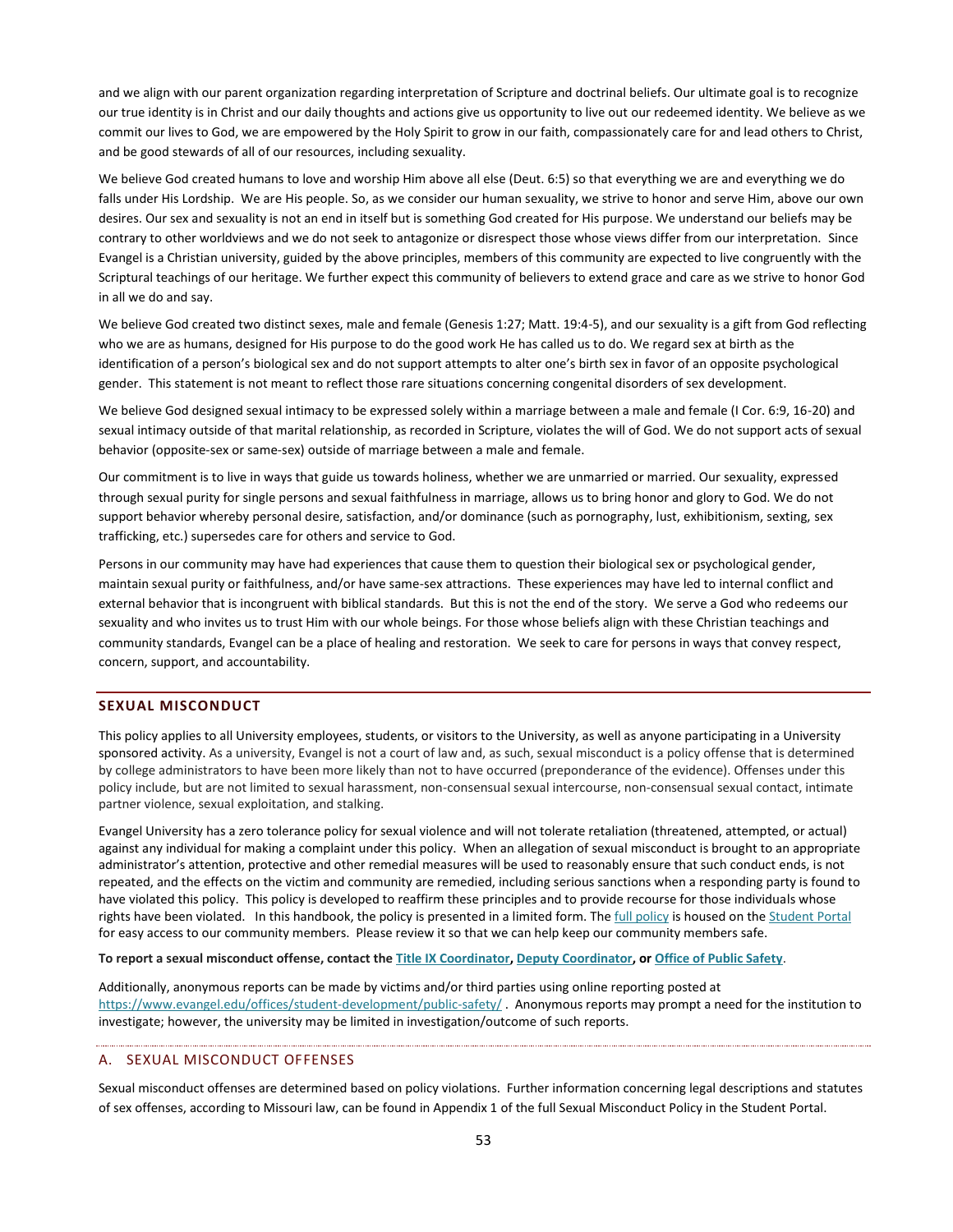Specific offenses under the university's sexual misconduct policy include sexual harassment, non-consensual sexual contact (or attempts to commit same), non-consensual sexual intercourse (or attempts to commit same), intimate partner violence, sexual exploitation, and stalking.

#### 1. **Sexual Harassment**

Sexual harassment is: unwelcome; sex-based; and verbal, written, online, and/or physical conduct. It is a form of sex discrimination covered by Title IX and takes three forms: *Hostile Environment*, *Quid Pro Quo,* and/or *Retaliatory*.

A *Hostile Environment* is created when sexual harassment is:

- $\triangleright$  Severe, or
- $\triangleright$  Persistent or pervasive, and
- $\triangleright$  Objectively offensive, such that it unreasonably interferes with, denies, or limits someone's ability to participate in or benefit from the university's education or employment programs.

Examples may include: a student repeatedly sending sexually oriented jokes, even when asked to stop, causing one student to avoid the other; a professor engages in discussions with students about past sexual experiences, irrelevant to course material, and requires student to respond even though they are uncomfortable and hesitant; an "ex" spreads false stories about sex life with former partner to the clear discomfort of the other.

A hostile environment can be created by persistent/pervasive conduct or by a single severe episode. The more severe the conduct, the less need there is to show a repetitive series of incidents to prove a hostile environment.

#### *Quid Pro Quo* Harassment is:

- $\triangleright$  Unwelcome sexual advances, requests for sexual favors, and/or other verbal or physical conduct of a sexual nature, and
- $\triangleright$  By a person having power or authority over another, and
- $\triangleright$  When submission to such sexual conduct is made either explicitly or implicitly a term or condition of rating, evaluating, or providing a benefit to an individual's educational or employment progress, development, or performance.

Examples: attempt to coerce an unwilling person into a sexual relationship; to repeatedly subject person to egregious, unwelcome sexual attention; to punish a refusal to comply with a sexual request; to condition a benefit on submitting to sexual advances.

Often, sexual harassment involves relationships of unequal physical power or unequal power of authority, and, therefore, can contain elements of coercion and threat. Consequently it is University policy to strongly discourage any consensual relationship involving a subordinate employee or student that could lead to alleged or actual sexual harassment.

*Retaliatory* Harassment is any adverse action taken against a person participating in a protected activity because of their participation in that protected activity.

Example: a student alleges sexual misconduct by another student and the institution begins an investigation. The responding party is angry at reporting party and while the investigation is ongoing, the responding party spreads inappropriate rumors and pictures of the reporting party on social media. This action likely constitutes both hostile environment and retaliatory harassment.

#### **2. Intimate Partner Violence**

A pattern of abusive behavior used by an intimate partner to gain or maintain power and control over the other intimate partner.

- $\triangleright$  Violence can be physical, economic, emotional, psychological, and/or sexual, or threats of actions influencing another person
- $\triangleright$  Any behaviors that intimidate, manipulate, humiliate, isolate, frighten, terrorize, coerce, threaten, blame, hurt, injure, or wound a person who is or was in a social relationship of a romantic or intimate nature with the victim. Existence of relationship will be determined based on the reporting party's statement and with consideration of: length of the relationship, type of relationship, and frequency of interaction between the persons involved in the relationship. Dating violence includes, but is not limited to, sexual or physical abuse/violence or the threat of such abuse/violence.

#### 3. **Nonconsensual Sexual Contact**

- $\triangleright$  Any intentional sexual touching,
- $\triangleright$  However slight,
- $\triangleright$  With any object (or body part),
- $\triangleright$  By a person upon another person,
- $\triangleright$  Without consent and/or by force (physical violence, threats, intimidation, coercion, or incapacitation.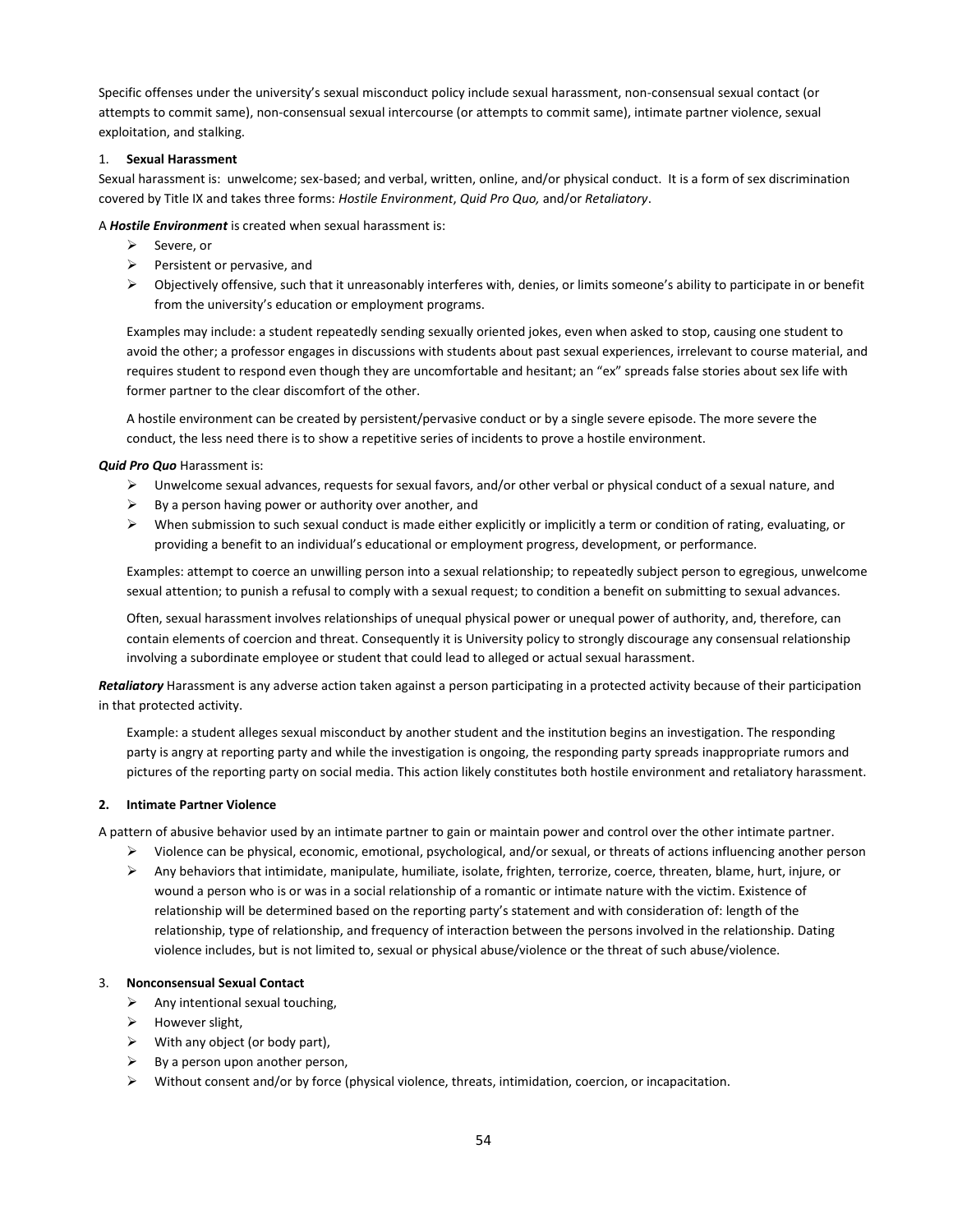Examples: intentional contact with breasts, buttock, groin, or genitals; touching another with any of these body parts: making another touch you or themselves with/on any of these body parts; or any other intentional bodily contact in a sexual manner.

#### 4. **Nonconsensual Sexual Intercourse**

- $\triangleright$  Any sexual intercourse,
- $\triangleright$  However slight,
- $\triangleright$  With any object (or body part),
- $\triangleright$  By a person upon another person,
- $\triangleright$  Without consent and/or by force (physical violence, threats, intimidation, coercion, or incapacitation.

Examples may include: vaginal or anal penetration by a penis, object, tongue or finger, and oral copulation (mouth to genital contact), no matter how slight the penetration.

#### 5. **Sexual Exploitation**

Occurs when one person takes non-consensual or abusive sexual advantage of another for his/her own advantage or benefit, or to benefit or advantage anyone other than the one being exploited, and that behavior does not otherwise constitute one of other sexual misconduct offenses. Examples of sexual exploitation include, but not limited to:

- $\triangleright$  Invasion of sexual privacy or engaging in voyeurism;
- $\triangleright$  Prostituting another person;
- $\triangleright$  Unauthorized sharing/distributing digital, video or audio recording of nudity or sexual activity;
- $\triangleright$  Exceeding boundaries of consent to sexual activity;
- $\triangleright$  Knowingly exposing someone to or transmitting an STI, STD, or HIV to another person;
- Intentionally or recklessly exposing one's genitals in nonconsensual circumstances; inducing another to expose their genitals.
- $\triangleright$  Sexually-based stalking and/or bullying may also be forms of sexual exploitation.

#### **6. Stalking**

A pattern of conduct which may include communication by any means, with no legitimate purpose that puts another person reasonably in fear for his or her safety or would cause a reasonable person under the circumstances to be frightened, intimidated or emotionally distressed. May include:

- $\triangleright$  Nonconsensual communication including, in-person communication, telephone calls, voice messages, text messages, email messages, social networking site postings, instant messages, postings of pictures or information on websites, written letters or notes, gifts, or any other communications that are undesired and/or place another person in fear;
- $\triangleright$  Following, pursuing, waiting, or showing up uninvited at a workplace, place of residence, classroom, or other locations frequented by the person being targeted by the behaviors;
- $\triangleright$  Surveillance and other types of observation, whether by physical proximity or electronic means;
- $\triangleright$  Trespassing or vandalism;
- $\triangleright$  Non-consensual touching;
- $\triangleright$  Direct physical and/or verbal threats against a person being targeted or that person's friends, family members, or animals;
- $\triangleright$  Gathering information about another from that person's family, friends, co-workers, or classmates;
- $\triangleright$  Manipulating and controlling behaviors such as threats to harm oneself or threats to harm someone close to the target of the behaviors; and/or
- $\triangleright$  Defamation and slander of the person being targeted.

#### **7. Other Misconduct Offenses**

Any other University policies may fall within the Sexual Misconduct Policy when a violation is motivated by the actual or perceived membership of the reporting party's sex, including, but not limited to:

- **Bullying**--repeated and/or severe aggressive behavior likely to intimidate or intentionally hurt, control or diminish another person, physically or mentally;
- **Discriminatory Behavior**--actions that deprive other community members of educational or employment access, benefits or opportunities on the basis of sex (See also Nondiscrimination Policy). Discrimination may also be seen in unwelcome verbal or physical conduct, such as:
	- o epithets, slurs, denigrating jokes or negative stereotyping;
	- o threatening or causing physical harm, extreme verbal abuse, or other conduct which threatens or endangers health or safety;
	- o written or graphic material that degrades or shows hostility or aversion;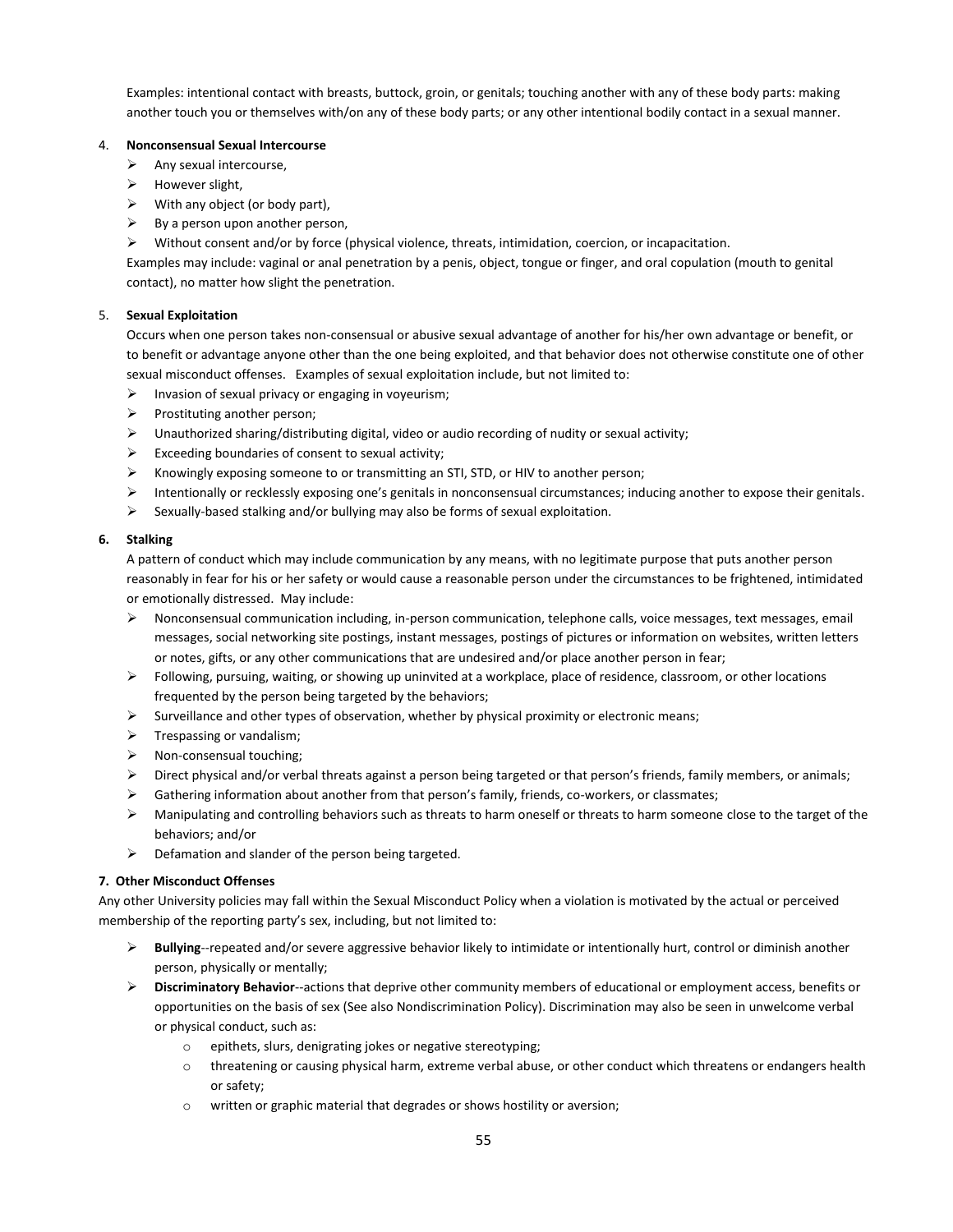- o pranks or horseplay intended to embarrass or humiliate;
- o imposing submission to unwelcome verbal or physical conduct;
- **Hazing**--acts likely to cause physical or psychological harm or social ostracism to any person within the university community, when related to the admission, initiation, pledging, joining, or any other group-affiliation activity (See also Hazing Policy);
- **Intimidation**--implied threats or acts, whereby someone uses power or influence to place another person in reasonable fear of harm through threatening words and/or other conduct.
- **Retaliation**--An individual's adverse action against another person because that person has filed a complaint or participated in providing relevant information an investigation.
- **Threat**—A direct threat of bodily injury that causes someone to do something they would not have done absent the threat.

#### B. SANCTIONING FOR SEXUAL MISCONDUCT

Any person found responsible for a **sexual discrimination, sexual harassment,** or **sexual exploitation** offense will likely receive a recommended sanction ranging from a warning to dismissal (for students) or warning to termination (for employees), depending on a the severity of an incident, and previous disciplinary violations.\*\*

Any person found responsible for a **non-consensual sexual contact**, or **interpersonal violence** offense will likely receive a recommended sanction ranging from probation to dismissal (students) or suspension to termination (employees), depending on severity of an incident, and previous disciplinary violations.\*\*

Any person found responsible for a **non-consensual sexual intercourse** offense will likely receive a recommended sanction ranging from suspension to dismissal (students) or suspension to termination (employees), depending on severity of an incident, and previous disciplinary violations\*\*

\**\*The decision-making body reserves the right to broaden or lessen any range of recommended sanctions in the case of serious mitigating circumstances or egregiously offensive behavior. Neither the initial hearing officer nor any appeals officer will deviate from the range of recommended sanctions unless compelling justification exists to do so*.

#### C. COMPLIANCE COORDINATORS

Se[e compliance coordinators,](#page-52-2) under *University Policies*: *Nondiscrimination*

#### <span id="page-56-0"></span>D. ASSISTANCE FOR STUDENTS AND EMPLOYEES

**1. Confidential, Emergency, and Formal Reporting.** Generally, when university employees are told of sexual misconduct, they are expected to immediately report allegations of suspected sexual misconduct to appropriate officials, with some limited exceptions. On campus, some resources may maintain confidentiality – meaning they are not required to report to appropriate university officials thereby offering options and advice without any obligation to inform an outside agency or individual unless a victim has requested information to be shared. Other resources exist for an individual to report crimes and policy violations and to expect action taken. The following options are available:

**Confidential Reporting.** If an individual would like to talk with someone but wants details of an incident to be kept confidential and no report made, there are resources on-campus and off campus. On-campus resources are:

- a) Licensed professional counselors and staff (the Wellness Center, Student Union 108)
- b) Nurse practitioner and staff (the Wellness Center, Student Union 108)
- c) Support advocates (the Wellness Center, Student Union 108; during evening hours, contact a Public Safety Officer, who can immediately contact an advocate/counselor)
- d) Campus pastor (Spence Chapel; during evening hours, contact the Public Safety Office, 417-865-2815, ext. 7000, who can immediately contact the pastor)
- e) Athletic trainers (Mabee Fitness Center)

These employees will maintain confidentiality, according to their licensure, except in extreme cases of immediate threat or danger, or abuse of a minor. They may submit anonymous, aggregate statistical information for Clery Act purposes unless they believe it to be harmful to a specific person.

Off-campus (this list includes some, but not all) confidential resources available:

- *The Victim Center*: 819 N Boonville Ave, Springfield, 417-863-7273; 417-864-7233 (24/7 rape crisis line). The Center will provide a **victim's advocate (**and go to a hospital, at the request of the victim) and a number of additional resources.
- *Christian Counseling Clinics*—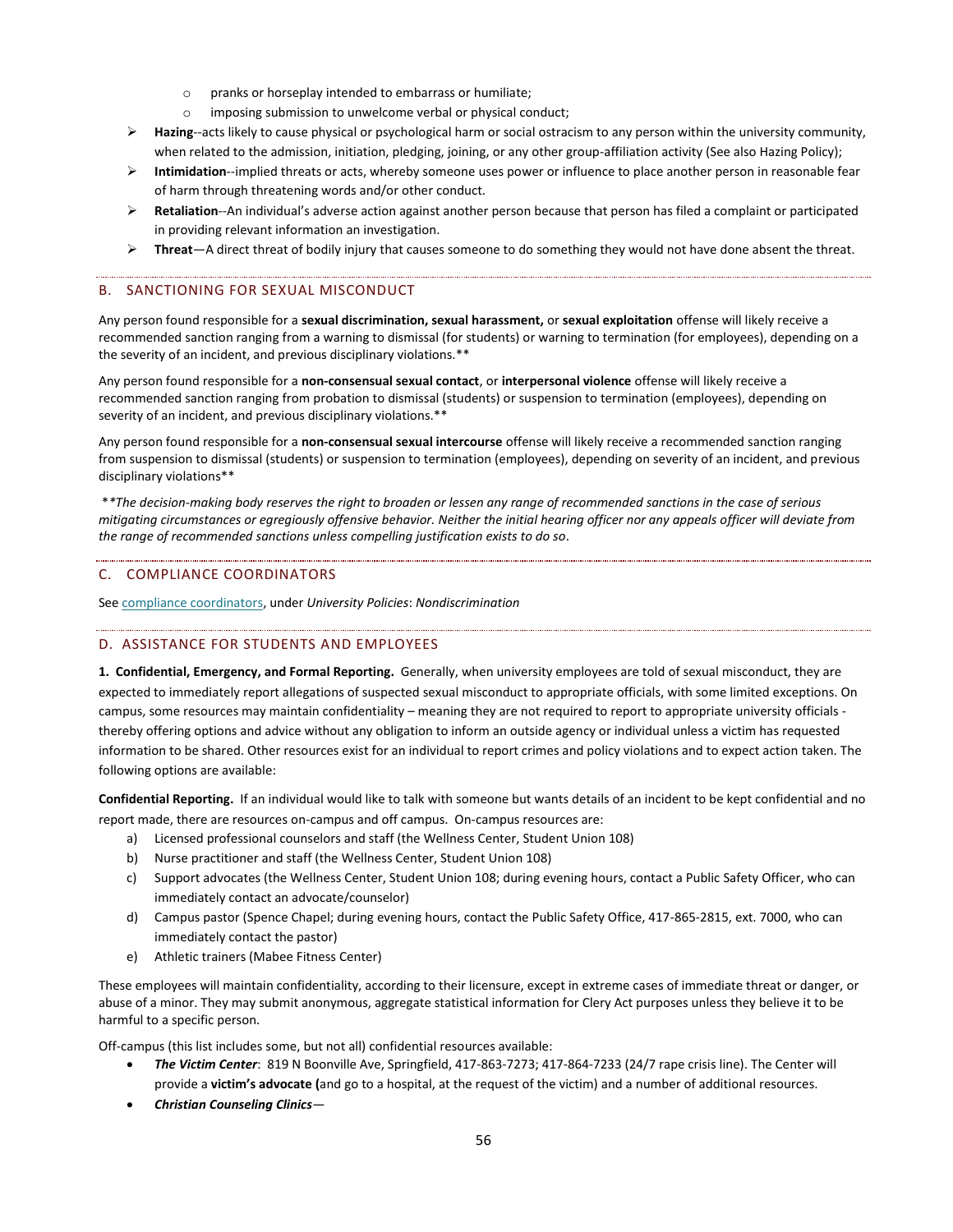McGuire Counseling: 3101 S. Kimbrough, Suite C, Springfield, MO, 417-866-7773 (4.8 miles) Christian Counseling Services; 1525 E Republic Rd, Springfield, MO, 417-881-9800 (5.0 miles) The Relationship Center; 2131 S. Eastgate Ave, Springfield, MO, 855-593-4357 (5.2 miles) Eaglecrest Counseling: 636 W. Republic, Bldg. G 100, Springfield, MO, 417-862-8282 (7.7 miles) All Things New Counseling; 1851 N. Commerce Drive, Nixa, MO; 417-848-5574 (11.4 miles)

 **Community Counseling Clinics**— Ozarks Counseling; 614 South Avenue, Springfield, MO; 417-869-9011 (sliding fees) (2.1 miles)

**Emergency Reporting.** Immediate assistance is available 24/7 by calling the Evangel University Office of Public Safety at (417) 865- 2815 ext. 7000, (on campus phone 911) or coming in person to Riggs Hall 208. An officer can assist in facilitating medical treatment, contacting a victim's advocate, support person, Title IX Coordinator, and/or campus pastor, as well as reporting the crime to local law enforcement (if requested).

Off-campus emergency resources are:

- Police Department: Springfield PD--321 E Chestnut Expressway, Springfield, MO, 417-864-1810
- Hospitals—all provide sexual assault exams for victims (TO PRESERVE EVIDENCE[: https://www.rainn.org/get](https://www.rainn.org/get-information/aftermath-of-sexual-assault/preserving-and-collecting-forensic-evidence)[information/aftermath-of-sexual-assault/preserving-and-collecting-forensic-evidence](https://www.rainn.org/get-information/aftermath-of-sexual-assault/preserving-and-collecting-forensic-evidence)  Cox South: 3801 S. National Ave., Springfield, MO, 417-269-6000 Cox North: 1423 N. Jefferson, Springfield, MO, 417-269-3000 Mercy: 1235 E Cherokee St, Springfield, MO, 417-820-2000

**Formal Reporting.** Individuals who report sexual misconduct to employees (other than to confidential reporters) can expect action to be taken by the Title IX Coordinator and/or Deputy Coordinator. If a person reports an offense but does not wish for his or her name to be shared, does not want an investigation to take place, does not want a formal resolution to be pursued, the reporting party may make such a request to the Title IX Coordinator or Deputy Coordinator, who will evaluate that request in light of the duty to ensure the safety of the campus and comply with federal law. In cases indicating pattern, predatory behavior, threat, weapons and/or violence, the University will likely be unable to honor a request for confidentiality. In cases where the victim requests confidentiality and circumstances allow the University do so, the University will offer interim actions to the victim and the community, but will not otherwise pursue formal action.

Formal reporting still affords privacy to the reporting party, and only a small group of officials who need to know will be told. The reporting party will be notified as to who, if anyone would be told. Information will be shared as necessary with investigators, witnesses and the responding party. The circle of people with this knowledge will be kept as tight as possible to preserve a reporting party's rights and privacy. Reports can be made via email, phone or in person to the Title IX Coordinator or Deputy Coordinator.

The university encourages victims of sex-based offenses, or third-party witnesses, **to report the incident** to the **Title IX Coordinator (or**  Deputy Coordinator)[, Office of Public Safety,](#page-57-0) and/or appropriat[e law enforcement officials](#page-56-0) (if desired). We will take appropriate action when informed of an allegation. To provide support, the reporting party and responding party may have an advisor present during reporting, investigative, and resolution procedures.

#### <span id="page-57-0"></span>**2. Academic Accommodations and Interim Measures:**

A Title IX officer may provide interim measures to address the short-term effects of a sex-based offense, and/or retaliation, while an inquiry, investigation, and/or resolution is in process. Interim measures, if needed and are appropriate, are designed to redress harm to the alleged victim and the community and to prevent further violations. The university will keep interim measures and actions as private as possible. These measures, may include, but are not limited to:

- 1. Referral to counseling and/or health services (students) or to HR (employees)
- 2. Education for the campus community
- 3. Altering housing situation of responding party or reporting party (resident students)
- 4. Altering work arrangements for students or employees
- 5. Providing campus escorts through the University's Public Safety Office
- 6. Implementing contact limitations between the parties
- 7. Offering adjustments to academic deadlines and schedules, chapel attendance, etc. (students)
- 8. Interim suspension
	- $\circ$  The university may interim suspend an individual/s pending completion of an investigation and resolution, particularly when, in the judgment of the Title IX officer, the safety or well-being of any member(s) of the campus community may be jeopardized by the presence on-campus of the responding party or the ongoing activity of a student organization whose behavior is in question.
	- o When an interim suspension is imposed, individual/s are given opportunity to meet with a Title IX officer prior to imposition, or as soon as reasonably possible, to show cause why the suspension should not be implemented. The Title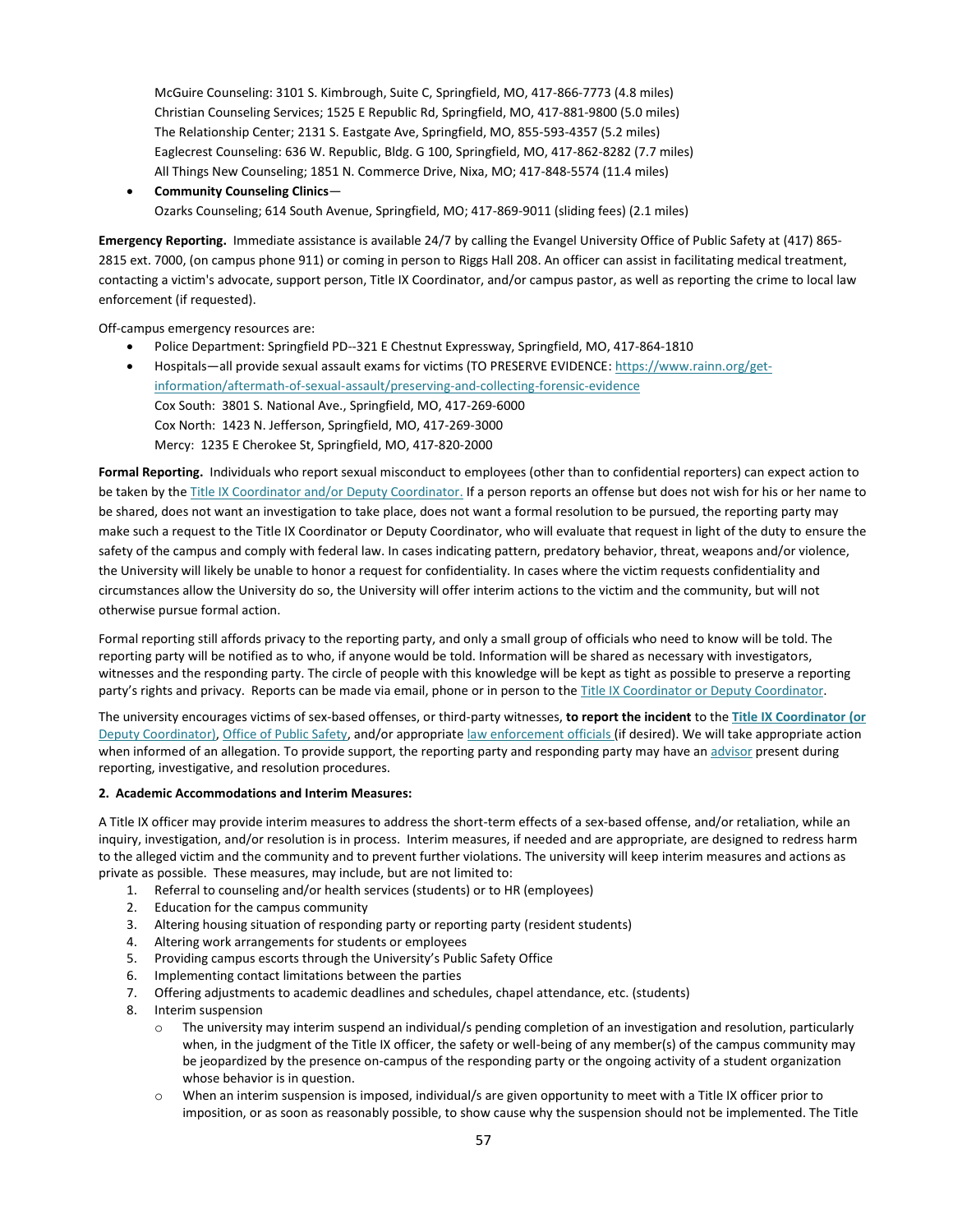IX officer has sole discretion to implement or stay an interim suspension under this policy on and to determine its conditions and duration. Violation of an interim suspension is grounds for dismissal (students)/termination (employees).

o During an interim suspension, an individual/s may be denied access to university housing, campus email, intranet, facilities, activities, and/or events for which the individual might otherwise be eligible. At the discretion of the Title IX officer, alternative coursework or other options may be pursued to ensure as minimal an impact as possible on the responding party. The institution will maintain as confidential any accommodations or protective measures, provided confidentiality does not impair the institution's ability to provide those accommodations or measures.

#### E. SYNOPSIS OF REPORTING, INVESTIGATION, AND PROCEEDINGS TIMELINE.

The university utilizes a civil rights single investigator model, not a hearing panel, to resolve allegations of sex-based offenses. The process is intended to be equitable for all parties involved. If, at any time, it is determined that "reasonable cause" does not exit to move forward in the process, the case will be closed. Th[e full policy](https://web.evangel.edu/Portal/Student/Services/SexBasedOffensesPolicyandProcedures.pdf) is housed in the [Student Portal.](https://web.evangel.edu/Portal/Student/Services/index.asp) Parties can expect the following:

- 1. **Initial report**. Can be received by any employee and will be forwarded to a Title IX officer (Coordinator or Deputy Coordinator) to identify any necessary interim measures.
- 2. **Preliminary inquiry and finding**. Title IX officer reviews the report and determines if there is reasonable cause to proceed (typically 1-3 days in duration). Based on the preliminary finding, Title IX officer may initiate an informal resolution or formal investigation.
- 3. **Informal Resolution**. For allegations that do not involve sexual violence, the Deputy Coordinator may facilitate conversations among the reporting party and the responding party to try and resolve the conflict, if both parties are willing. If informal resolution successfully concludes, the matter resolved and no appeal is available. If informal resolution fails or is not appropriate, an investigator is appointed.
- 4. **Formal investigation**. Title IX Coordinator assigns an Investigator to meet with all parties (ranges from days to weeks, depending on complexity of allegations, typically 10-14 days). The reporting party and responding party are regularly apprised of status of the investigation as it unfolds.
- 5. **Investigation summary**. The investigator will document statements from reporting party, responding party, and any applicable witnesses to produce a timeline of the evidence. Both parties will have opportunity to review the summary and add additional information or clarification, prior to a formal resolution.
- 6. **Formal Resolution**. After input from both parties, the investigator will finalize the investigative summary, make a determination as to preponderance of the evidence, and forward it to the deputy coordinator (typically completed 10-14 days from the end of the investigation barring necessary extensions).
- 7. **Finding/Sanction**. Deputy coordinator (and/or designees) determines appropriate sanctions according to the policy, will share the findings and explain sanctions to both parties at approximately the same time in writing, typically within seven (7) days.
- 8. **Appeal**, if desired. Appeals may be requested, within a three-day window to file once a formal determination is reached, another three-day window for an appeals officer to grant or deny the request, and a final 7-10 days for a final resolution to be reached.

#### F. PARTICIPATION OF ADVISORS IN THE RESOLUTION PROCESS

The reporting party and responding party are entitled to an advisor (support person) of their choosing to guide and accompany them throughout the process. The advisor may be a friend, mentor, family member, attorney or any other supporter a party chooses who is both eligible and available. Certain individuals are disqualified from serving as an advisor, including witnesses, administrators involved in the process or who supervise one of the parties, anyone who may be strategically chosen to deprive another party of their likely advisor, etc. At the request of either party, the university can offer suggestions of campus advisors who could be available.

The parties are entitled to be accompanied by their advisor in all meetings and interviews at which the party is entitled to be present, including intake, interviews, resolution, and/or appeal. Advisors should help their advisees prepare for each meeting, and are expected to advise ethically, with integrity and in good faith. The university cannot guarantee equal advisory rights, meaning that if one party selects an advisor who is an attorney, but the other party does not, or cannot afford an attorney, the university is not obligated to provide one. The university does not provide funds for advisors. The following links are offered for information and are not recommendations.

Reporting parties may wish to contact organizations such as: The Victim Center [\(http://www.thevictimcenter.org\)](http://www.thevictimcenter.org/); The Greene County Prosecuting Attorney's Office/ Victim Witness Program [\(http://www.greencountymo.org\)](http://www.greencountymo.org/); The National Center for Victims of Crime [\(http://www.victimsofcrime.org](http://www.victimsofcrime.org/)), which maintains the Crime Victim's Bar Association.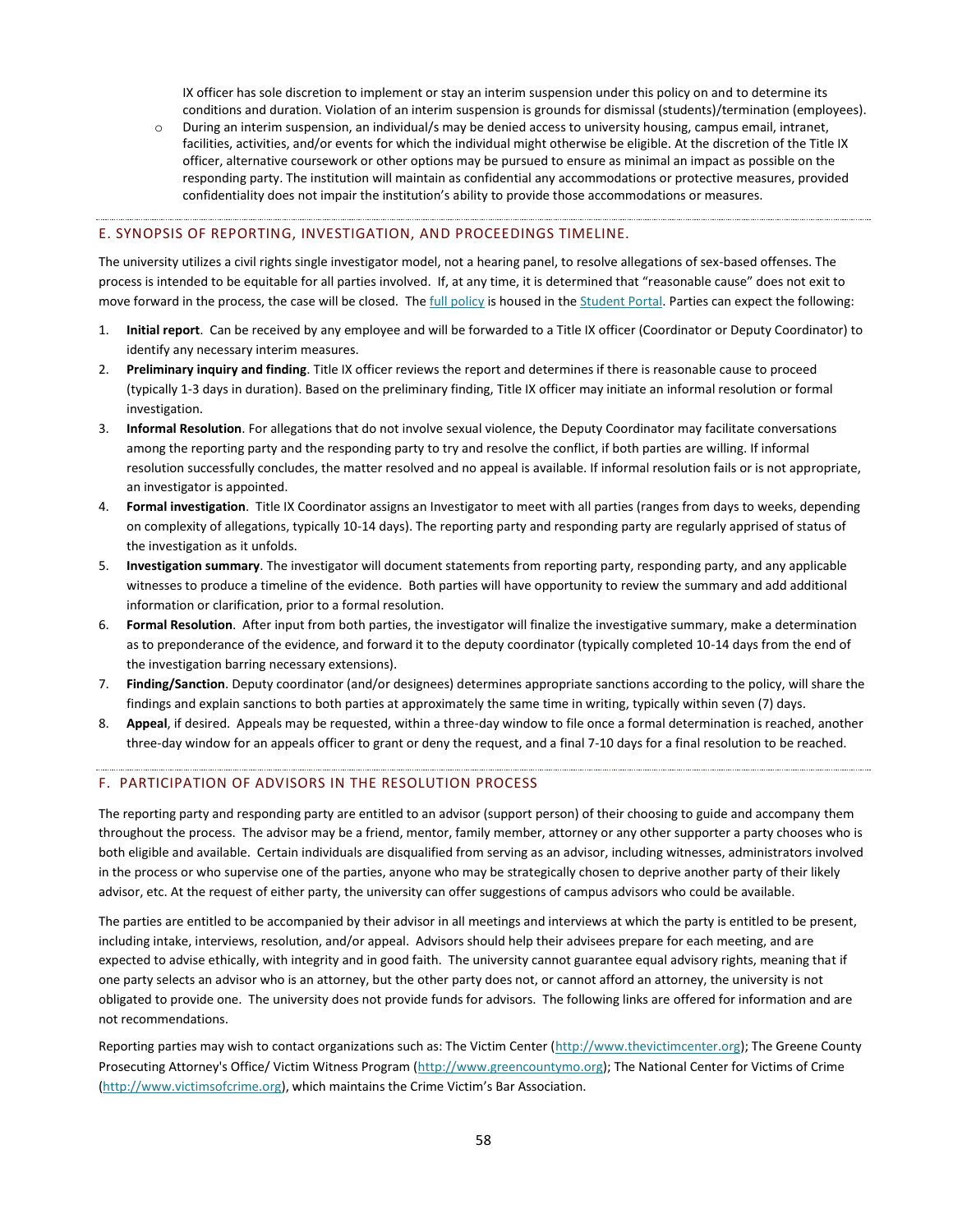Responding parties may wish to contact organizations such as: FACE-Families Advocating for Campus Equality [\(http://www.facecampusequality.org\)](http://www.facecampusequality.org/); SAVE-Stop Abusive and Violent Environments [\(http://www.saveservices.org\)](http://www.saveservices.org/).

Advisors are subject to the same campus rules, whether attorneys, faculty members, staff, students, parents, etc. The university expects an advisor to adjust his or her schedule for attendance at scheduled university meetings. The university does not typically change scheduled meetings to accommodate an advisor's inability to attend but will work with a party to identify a time conducive to meeting, within reason. A party may elect to change advisors, and is not locked into using the same advisor throughout.

The parties must advise the investigator or Title IX Coordinator of the identity of their advisors prior to the first meeting. The parties must provide subsequent notice to the investigators if they change advisors at any time. No personal audio or video recording of any kind other than as required by university procedure is permitted during meetings with campus officials.

Advisors may not present on behalf of their advisee in a meeting or interview and should request or wait for a break in the proceeding if they wish to interact with campus officials. Advisors may confer quietly with their advisees as necessary, as long as they do not disrupt the process. For longer or more involved discussions, the parties and their advisors should ask for breaks or step out of meetings to allow for private conversation. Advisors will typically be given a timely opportunity to meet in advance of any interview with the investigator conducting that interview or meeting. This pre-meeting will allow advisors to clarify questions and allows the university an opportunity to clarify the advisor's role.

Advisors are to refrain from interference with the university investigation and resolution. If the advisor disrupts or otherwise fails to respect the limits of the advisor role, the advisor will be asked to leave the meeting. When an advisor is removed from a meeting, that meeting will typically continue without the advisor present. Subsequently, a Title IX officer will determine whether the advisor may be reinstated, replaced by a different one, or whether the party will forfeit an advisor for the remainder of the process.

If the parties wish to review the investigative summary with their advisors, the university provides a consent form that authorizes such sharing. The parties must complete this form before the university is able to share records with an advisor. The parties may view the investigative summary in the presence of a Title IX Coordinator, Deputy Coordinator, or Investigator only and may not make copies or photos of the record. Advisors are expected to maintain privacy of records shared with them by the university. These records may not be used for purposes not explicitly authorized by the university.

#### G. REQUESTING AN APPEAL

Sanctions imposed from the formal resolution process, for any status of Probation or higher, can be appealed by any party. All sanctions imposed will be in effect during an appeal unless a specific request is made to the Title IX Coordinator (or designee) to delay implementation, but the presumptive stance is that sanctions will go into effect immediately. Graduation, study abroad, internships, conferences, etc. do NOT in and of themselves constitute exigent circumstances, and individuals may not be able to participate in those activities during their appeal. In cases where an appeal results in resumption of privileges or reinstatement to the university, all reasonable attempts will be made to restore the individual to his/her prior status, recognizing that some opportunities lost may be irreparable. See the University's appeals [procedures and guidelines.](#page-34-0)

All parties may seek review of a decision in a sexual misconduct case by making an appeal to the appropriate appeals officer.

For **students**: the appeals officer is the Vice President for Student Development.

For **staff**: the appeals officer is the Vice President for Business and Finance.

For **faculty**: the appeals officer is the Vice President for Academic Affairs.

#### H. RIGHTS OF THE STUDENTS INVOLVED

1. An individual reporting a sex-based offense (reporting party) has the right to:

- Investigation & appropriate resolution of all credible reports of sex-based offenses made in good faith to university officials;
- Notification in advance, when possible, of any public release of information regarding incident;
- Have no personally identifiable information released to the public, without his or her consent;
- Respectful treatment by university officials;
- Be fully informed and have university policies/procedures followed without material deviation;
- Formal resolution of any reported misconduct involving violence;
- Support from university officials in reporting sex-based offenses;
- Be informed of options to notify law enforcement authorities (and for assistance by campus authorities to notify such authorities), or to not to report, if desired;
- Notification of services (counseling, advisory, health, assistance, etc.—on or off campus);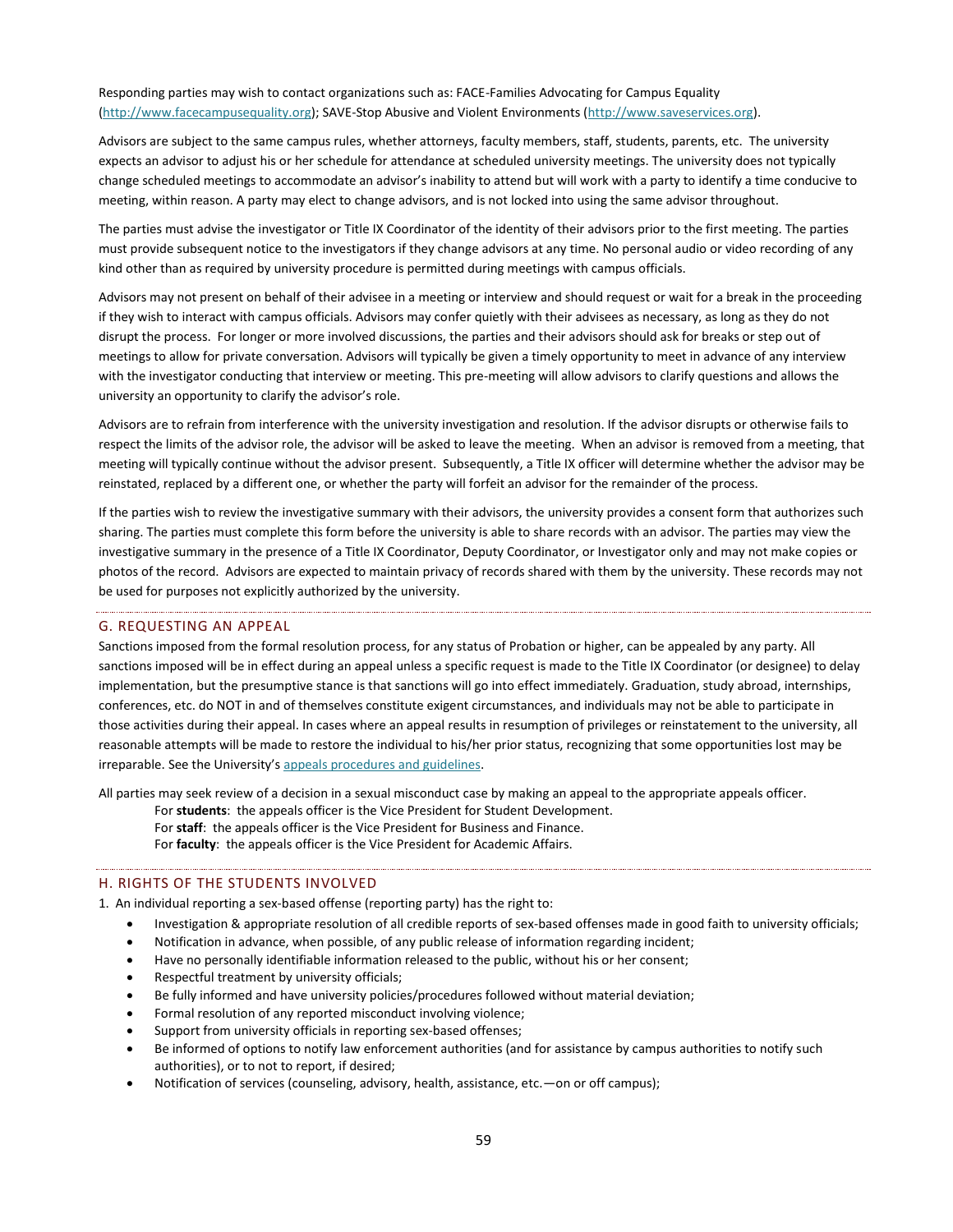- Notification of possible interim measures to redress violence, such as: a change in campus housing; work assignment rescheduling; academic accommodations, no contact order;
- Maintain interim measures for as long as is necessary, and to remain as confidential as possible;
- Ask investigator to question relevant witnesses and be aware of witnesses questioned, except in cases where a witness' identity will not be revealed to the responding party for compelling safety reasons (excludes name of the alleged victim/reporting party, who is always revealed);
- Review investigative summary regarding allegation, subject to privacy limitations from state/federal law, prior to findings;
- Not have irrelevant prior sexual history admitted as evidence in a campus hearing;
- Regular updates on the status of the investigation and/or resolution;
- Have report heard by Title IX officers who have received annual sex-based offenses training;
- Preservation of privacy, to the extent possible and permitted by law;
- Meetings and interviews that are closed to the public;
- Bring an advisor of the reporting party's choosing to all phases of investigation and resolution;
- Make or provide an impact statement in person or in writing to be included in the investigation summary following any determination of responsibility, but prior to sanctioning;
- Be informed of outcome of the resolution process in writing, without undue delay between the notifications to the parties, and usually within 7 business days of the end of the process;
- Be informed in writing: when a decision of the university is final; any changes to a sanction (in case of appeal); appeal a finding/sanction of resolution process, and procedures for doing so.

2. The individual accused of a sex-based offense (responding party) has the right to:

- Investigation & appropriate resolution of all credible reports of sex-based offenses made in good faith to university officials;
- Notification in advance, when possible, of any public release of information regarding report.
- Respectful treatment by university officials;
- Be fully informed and have university policies/procedures followed without material deviation;
- Notification of services (counseling, advisory, health, assistance, etc.—on or off campus);
- Notification of possible interim measures to redress alleged violence, such as: a change in campus housing; work assignment rescheduling; academic accommodations, no contact order;
- Maintain interim measures for as long as is necessary, and to remain as confidential as possible;
- Ask investigator to question relevant witnesses and be aware of witnesses questioned, except in cases where a witness' identity will not be revealed to the responding party for compelling safety reasons (excludes name of the alleged victim/reporting party, who is always revealed);
- Be fully informed of the nature of the reported violation and possible sanctions, policies and procedures of the campus resolution process, and timely written notice of all alleged violations;
- Review investigative summary regarding allegation, subject to privacy limitations from state/federal law, prior to findings;
- Not have irrelevant prior sexual history admitted as evidence in a campus hearing;
- Have reports heard by Title IX officers who have received annual sex-based offenses training;
- Meetings, interviews and hearings that are closed to the public;
- Bring an advisor of the responding party's choosing to all phases of investigation and resolution;
- A fundamentally fair resolution, as defined in the sex-based offenses policy and procedures;
- Make or provide an impact statement in person or in writing to be included in the investigation summary following any determination of responsibility, but prior to sanctioning;
- A decision based solely on evidence presented during the resolution process. Such evidence shall be credible, relevant, based in fact, and without prejudice;
- Be informed of outcome of the resolution process in writing, without undue delay between the notifications to the parties, and usually within 7 business days of the end of the process;
- Be informed in writing: when a decision of the university is final; any changes to a sanction (in case of appeal); appeal a finding/sanction of resolution process, and procedures for doing so.

#### <span id="page-60-0"></span>I. SPECIAL RESOLUTION PROCESS PROVISIONS

**Amnesty for Reporting Party**. Sometimes, individuals are hesitant to report to university officials or participate in resolution processes because they fear that they themselves may be accused of policy violations, such as drinking at the time of the incident. To encourage reporting, the university offers victims (and witnesses) of sexual violence amnesty from policy violations related to the incident. The university may provide educational and/or supportive options to those who offer their assistance to others in need.

**Attempted Violations**. In most circumstances, university will treat attempts to commit any of the violations listed in the sex-based offenses policy as if those attempts had been completed.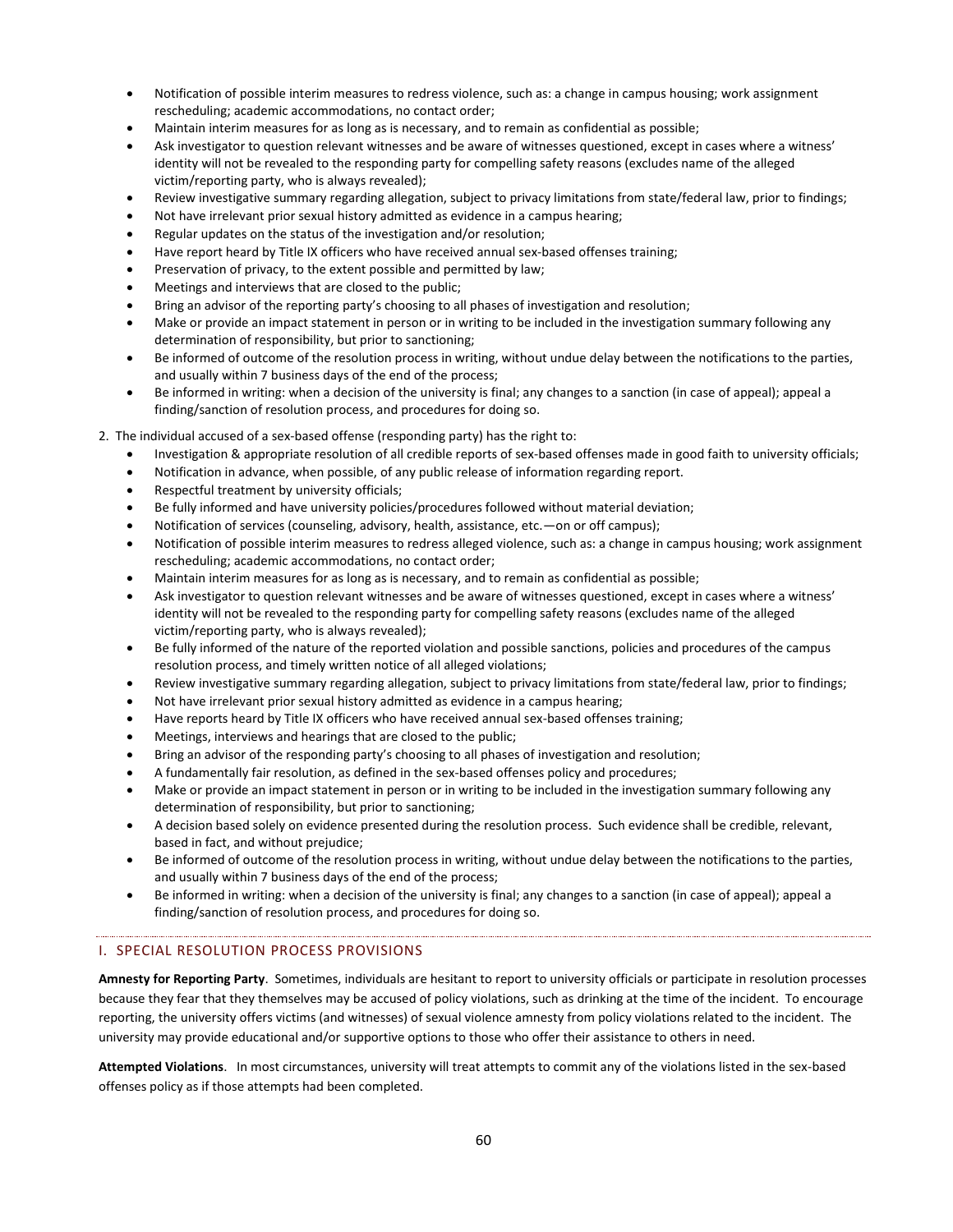**Conflicts of Interest and Bias**. The university is committed to ensuring that its resolution processes are free from actual or perceived bias or conflicts of interest that would materially impact the outcome. Any party who feels that there is bias or conflict of interest that would materially impact the outcome may submit a written petition to the TIX Coordinator for the person's removal from the process.

**False Reports**. The university will not tolerate intentional false reporting of incidents. It is a violation of the code of student conduct to make an intentionally false report of any policy violation, and it may also violate state criminal statutes/civil defamation laws.

**Notification of Outcomes**. Outcomes in a resolution process is part of an education record of the responding party and is protected from release under a federal law, FERPA. However, the university observes certain legal exceptions:

- a. Parties in sex-based offense proceedings have an absolute right to be informed of outcomes, essential findings/rationale, and sanctions that may result, in writing, without condition or limitation, and without substantial delay between notifications.
- b. The university may release publicly the name, nature of the violation and sanction for any person found in violation of a university policy that is a "crime of violence," including: arson; burglary; robbery; criminal homicide; sexually violent offenses; assault; destruction, damage, vandalism of property; intimate partner violence; stalking; and kidnapping / abduction. Any information that could lead to the identification of the reporting party will not be released.

**Notification of Parents**. The university reserves the right to notify parents/guardians of dependent students regarding any health or safety risk, change in student status, or violation of this sex-based offenses policy. Where a student is non-dependent, the university may contact parents/guardians to inform them of situations in which there is a significant and articulable health and/or safety risk. The university also reserves the right to designate which university officials have a need to know about individual conduct reports pursuant to Family Educational Rights and Privacy Act.

**Past Sexual History/Character**. Past sexual history/character of a party will not be admissible by the other party in the proceedings unless such information is highly relevant, (such as, pertaining to past or subsequent interactions between the parties that offer context, establishing a pattern of behavior, and/or predatory conduct).

**Recordkeeping**. In implementing these procedures, records of all allegations, investigations, and resolutions will be kept by the Title IX Coordinator indefinitely in the electronic Title IX Coordinator database.

**Training for those Implementing these Procedures**. Personnel tasked with implementing these procedures, e.g.: Title IX Coordinator, Deputy Coordinators, investigators, etc., are trained at least annually. This training will include, but is not limited to: how to appropriately remedy, investigate, render findings and determine appropriate sanctions in reference to this sex-based offenses policy and procedures, confidentiality and privacy; and applicable laws, regulations and federal regulatory guidance.

**University-Initiated Proceedings**. As necessary, university reserves the right to initiate a report and to initiate resolution proceedings without a formal report or participation by the victim of sex-based offenses.

**Witness Participation in an Investigation**. Witnesses are expected to cooperate with and participate in the university's investigation. Any witness who declines to participate in or cooperate with an investigation will not be permitted to offer evidence or testimony later in a hearing. Witnesses may provide written statements in lieu of interviews during the investigation and may be interviewed remotely by phone, Skype (or similar technology), if they can't be interviewed in person. Parties who do not participate in the investigation may have the opportunity to offer evidence during the appeal stages of the process, though failure to offer evidence prior to an appeal does not constitute grounds for appeal on the basis of new evidence.

#### J. SEXUAL VIOLENCE PREVENTION EDUCATION

The university takes measures to provide a safe campus environment for its students and employees. We offer prevention and awareness programs to promote awareness of sexual violence (including rape, acquaintance rape, domestic violence, dating violence, sexual assault, sexual harassment, and stalking). Ongoing annual training is also presented and monitored to encourage participation. The programs include:

- Annual review of the Evangel University Sexual Misconduct Policy which prohibits all forms of sexual violence and harassment, as stated in the student and employee handbooks;
- Title IX compliance training
- Green Dot bystander intervention training
- Sexual Harassment and Rape Prevention (SHARP) training
- One Love program--Understanding healthy relationships and relationship violence
- Alcohol and drug abuse prevention program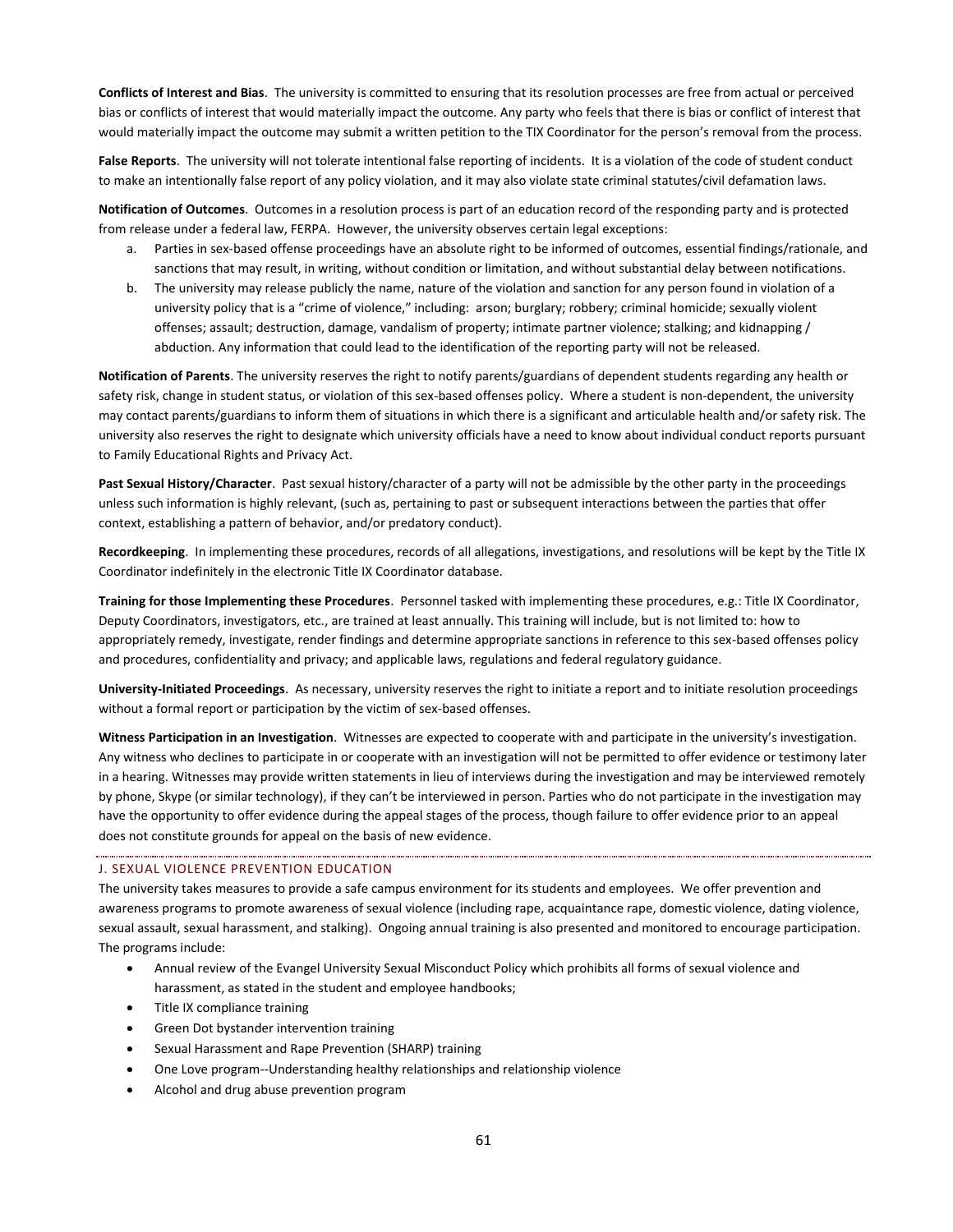#### <span id="page-62-0"></span>**SOCIAL MEDIA POLICY AND INTERNET STANDARDS**

As followers of Christ, the Evangel community sets a higher standard when it comes to interactions online. We seek to present ourselves in a Christ-like manner, act and speak decently, listen and consider other views respectfully, and treat all interactions with common courtesy:

*Harassment***:** The use of social media or any technological tool for stalking, bullying, trolling, or any other similar use is not permitted. Any instance of harassment deemed "Sexual Harassment" will be specifically acted upon according to the Sex-Based Offenses Policy.

*Identity Theft***:** The act of identity theft (wrongful gathering or use of another person's personal information, typically for profit) is prohibited. Additionally, false portrayal of oneself, particularly for the intent to mislead, harm, or profit from another, is not permitted.

*Inappropriate Material***:** Students should abide by standards outlined in the Community Covenant and refrain from using technology for the purpose of creating, viewing, or distributing obscene, pornographic, vulgar, violent, or otherwise morally disturbing material.

Protection of Privacy: Members of the Evangel community shall not distribute personal or sensitive information (credit card numbers, financial information, intellectual property, confidential information, etc.) of other students, faculty, the university, or an employer without permission and proper procedure. Additionally, the use of technology to capture photos, videos, recordings, or any other media of people without their consent, especially if in compromising positions, is not allowed.

Verbal Attacks: Online discourse should be that which is polite, life-affirming, and considerate of the character and opinions of others. Any statements, messages, posts, comments, or other forms of online communication in which another person's character or reputation is maligned, misrepresented, or attacked are not permitted.

#### <span id="page-62-1"></span>**SUICIDE THREAT/ATTEMPT**

Evangel wants to assist students who are struggling with thoughts or behaviors that may lead to a suicide attempt. If you know of a student, or are a student who is struggling and/or in danger, contact the University counseling center (or Public Safety, after business hours) for assistance. If the University knows of a student in danger, we will take steps to care for the student's health and life. This may include contacting a local medical center for professional mental health evaluation and/or treatment and notifying the parents (or designated contact) as soon as possible. Students who are a danger to themselves or others may need to consider withdrawing from the University in order to focus on their health and treatment. See also *Withdrawal* (below).

Evangel University participates in the [Ask Listen Refer](http://www.asklistenrefer.org/evangel) Suicide Prevention Training Program, designed to help faculty, staff, and students prevent suicide by teaching you to: 1) identify people at risk for suicide; 2) recognize the risk factors, protective factors, and warning signs of suicide; and 3) respond to and get help for people at risk. Suicide threats or attempts should always be taken seriously. Do not leave suicidal person unattended or allow him or her to leave the building. Call Campus Public Safety (417-865- 2815, ext. 7000) who will notify appropriate emergency personnel to assist.

#### <span id="page-62-2"></span>**WITHDRAWAL FROM THE UNIVERSITY**

**For withdrawals initiated by the student (voluntary):** A student who desires to withdraw from classes at the University should go to the Office of the Vice President for Student Development (Riggs 304) and make written application for official withdrawal (some students may eligible for a medical or other leave of absence. See *[Leave of Absence](#page-50-0)* policy. All credits will be computed as of the date when application is made to the Office of Student Development. The student must follow the withdrawal procedures. Simply not attending classes does not withdraw the student from school. The complete statement of the Withdrawal Policy, including the refund policy, is published in the Evangel University Vision Catalog. See full *[Withdrawal Policy.](http://www.evangel.edu/financial/more-information/policies/#withdrawl)*

**For withdrawals initiated by the University (involuntary):** The University reserves the right to take immediate, necessary, and appropriate action to protect the health and safety of students and/or members of the community A student whose conduct unreasonably interferes with or disrupts an orderly and safe environment is subject to the student conduct process. In unusual cases where a student engages in one or more of the behaviors listed below or exhibits a pattern of such behaviors, the University reserves the right to require an involuntary withdrawal. These behaviors include:

- 1. Engaging in or threatening to engage in behavior which poses a danger of causing physical harm (to life, health, welfare, safety, or property) to self or to others;
- 2. Demonstrating an inability to satisfy personal needs, including nourishment, shelter, personal safety and well-being such that a reasonable possibility of serious physical harm or death may occur in a short period of time;